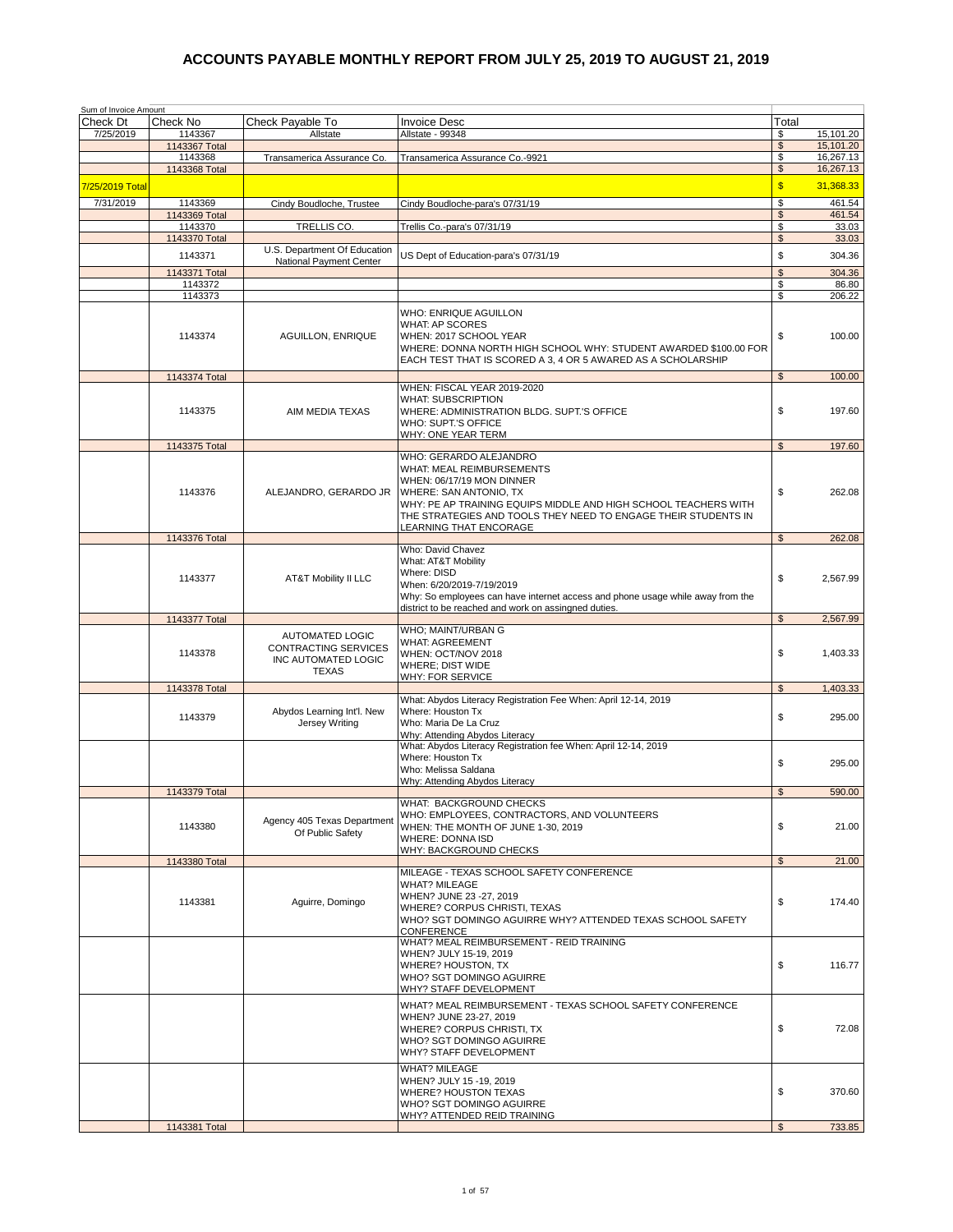| 7/31/2019 | 1143382       | Airgas USA, LLC                           | WHO: CTE EDIBERTO GARZA, WELDING INSTRUCTOR<br><b>WHAT: CONSUMABLES</b><br>WHEN: JUNE 2019<br>WHERE: DONNA HIGH SCHOOL<br>WHY: ITEMS WILL BE USED FOR INSTRUCTIONAL RESOURCES FOR STC DUAL<br>SUMMER WELDING CTE STUDENTS                                              | \$             | 2,099.53 |
|-----------|---------------|-------------------------------------------|------------------------------------------------------------------------------------------------------------------------------------------------------------------------------------------------------------------------------------------------------------------------|----------------|----------|
|           |               |                                           | WHO: CTE EDIBERTO GARZA, WELDING INSTRUCTOR<br><b>WHAT: ELECTRODES</b><br><b>WHEN: JUNE 2019</b><br>WHERE: DONNA HIGH SCHOOL<br>WHY: ITEMS WILL BE USED FOR INSTRUCTIONAL RESOURCES FOR STC DUAL                                                                       | \$             | 1,170.04 |
|           |               |                                           | SUMMER WELDING CTE STUDENTS<br>WHO: CTE EDIBERTO GARZA, WELDING INSTRUCTOR<br>WHAT: GASES FOR WELDING MACHINES WHEN: JUNE 2019<br>WHERE: DONNA HIGH SCHOOL<br>WHY: GASES NEEDED FOR INSTRUCTIONAL RESOURCES FOR SUMMER STC<br>DUAL ENROLLMENT CTE WELDING STUDENTS     | \$             | 1,781.40 |
|           |               |                                           | WHO: CTE EDIBERTO GARZA, WELDING INSTRUCTOR<br>WHAT: HELMETS, SHIRTS and SAFETY GLASSES<br><b>WHEN: JUNE 2019</b><br>WHERE: DONNA HIGH SCHOOL<br>WHY: ITEMS WILL BE USED FOR INSTRUCTIONAL RESOURCES FOR STC DUAL<br>SUMMER WELDING CTE STUDENTS                       | \$             | 3,300.40 |
|           | 1143382 Total |                                           | Open Account for June 1-30 2019                                                                                                                                                                                                                                        | $\mathfrak s$  | 8,351.37 |
|           | 1143383       | Alan's Diesel Service                     | To purchase State Inspections for bus fleet<br>Who: Luis O. Solis<br>What: State Inspections for bus fleet<br>Where: Bus Barn<br>When: June 2019<br>Why: Need to purchase state inspections for bus fleet as needed.                                                   | \$             | 21.00    |
|           | 1143383 Total |                                           |                                                                                                                                                                                                                                                                        | $\mathfrak{L}$ | 21.00    |
|           | 1143384       | All American Security                     | who: Veterans Middle School<br>what: direct burial cable outdoor wire<br>when: 2018-2019 school year<br>where: Veterans Middle School<br>why: intercom system needs to work in the portable classrooms, and four inside                                                | \$             | 1,010.00 |
|           | 1143384 Total |                                           | classrooms as well.                                                                                                                                                                                                                                                    | $\mathfrak{S}$ | 1,010.00 |
|           | 1143385       | America Team Sports L.L.C.                | WHO: C. VIESCA<br>WHAT: BADEN LEXUM MICROFIBER VOLLEYBALL COLOR: MAROON/GOLD<br>VX450 WHEN: 2018-2019 SCHOOL YEAR<br>WHERE: DONNA HIGH SCHOOL<br>WHY: EQUIPMENT NEEDED FOR STUDENT ATHLETES FOR VOLLEYBALL                                                             | \$             | 1,037.50 |
|           | 1143385 Total |                                           | Who: Bilingual/ESL Department-Gregorio Arellano Jr., Director                                                                                                                                                                                                          | $\mathfrak{L}$ | 1,037.50 |
|           | 1143386       | Arellano, Gregorio Jr.                    | What: Meal/parking reimbursement<br>When: July 21-23, 2019<br>Where: San Antonio Tx<br>Why: Meal/parking reimbursement for attendance at Title III Conference                                                                                                          | \$             | 80.84    |
|           | 1143386 Total |                                           | WHAT: OPEN PO FOR LONG DISTANCE SERVICES                                                                                                                                                                                                                               | $\mathfrak{L}$ | 80.84    |
|           | 1143387       | At & T Long Distance                      | <b>WHY: MONTHLY CHARGES</b><br>WHEN: JUNE 2019<br><b>WHERE: DONNA ISD</b><br>WHO: CAMPUSES/DEPARTMENTS                                                                                                                                                                 | \$             | 1.80     |
|           | 1143387 Total |                                           | <b>STUDENT PHYSICALS</b>                                                                                                                                                                                                                                               | $\mathfrak{L}$ | 1.80     |
|           | 1143388       | Avila Family Practice Clinic, PA          | WHO: MARICHALAR<br>WHAT: STUDENT PHYSICALS<br>WHEN: JUNE 1-30, 2019<br>WHERE: DONNA NORTH HIGH SCHOOL<br>WHY: NEEDED FOR ATHLETES FOR NEW SCHOOL YEAR                                                                                                                  | \$             | 40.00    |
|           | 1143388 Total |                                           |                                                                                                                                                                                                                                                                        | $\mathfrak{S}$ | 40.00    |
|           | 1143389       | <b>BRIDGE NET</b><br>COMMUNICATIONS, LLC. | Who: David Chavez<br>What: Secure Existing Fiber<br>Where: DISD Asministration Building Parking Lot<br>When: June 6, 2019<br>Why: Fiber is falling that is located in the Admin Parking Lot. Fiber is the line that feeds<br>to the Business office. If it falls and d | \$             | 1,378.10 |
|           | 1143389 Total |                                           |                                                                                                                                                                                                                                                                        | $\mathfrak{S}$ | 1,378.10 |
|           | 1143390       | <b>BSN Sports, LLC</b>                    | FOAM POLY BOXES (SET OF 3)<br>WHO: DELEON, CHRISTINA<br><b>WHAT: SUPPLIES</b><br>WHEN: 2019-2020 VOLLEYBALL ATHLETIC SCHOOL YEAR<br><b>WHERE: DNHS</b><br>WHY: NEEDED FOR STUDENTS VOLLEYBALL SEASON.<br>iconBlank.gifSpecial Instructions:                            | \$             | 930.95   |
|           |               |                                           | TM MA / WH- WOMENS TIEMPO PREMIER JERSEY ITEM # NK894495 WHO:<br><b>ARRIAGA/TORRES</b><br><b>WHAT: UNIFORM</b><br>WHEN: 2018-2019 GIRLS SOCCER ATHLETIC SEASON<br><b>WHERE: SAUCEDA MS</b>                                                                             | \$             | 1,670.00 |
|           |               |                                           | WHY: NEEDED FOR GIRLS SOCCER ATHLETIC SEASON FOR SAUCEDA MS                                                                                                                                                                                                            |                |          |
|           | 1143390 Total |                                           |                                                                                                                                                                                                                                                                        | $\mathfrak{s}$ | 2,600.95 |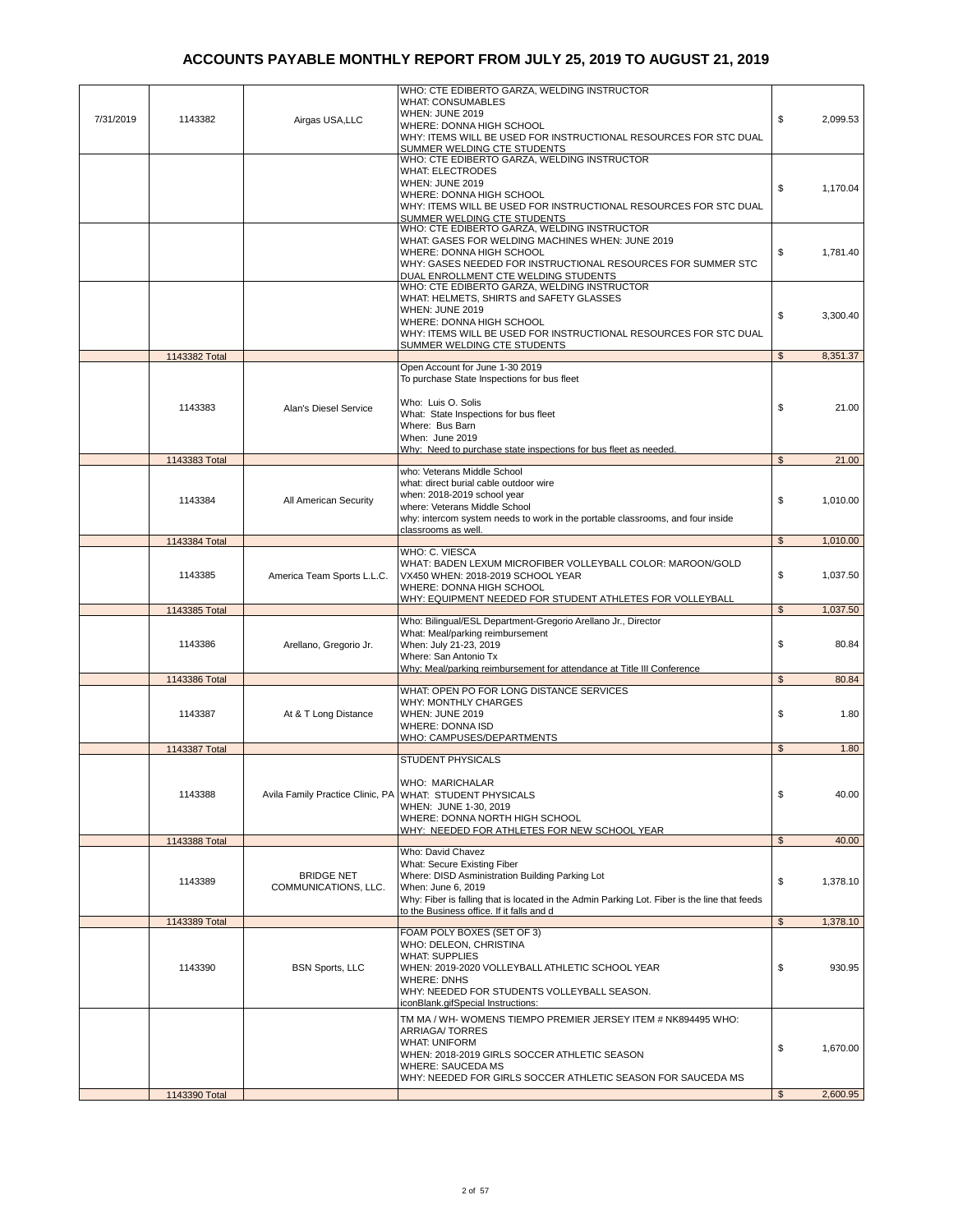|           |               |                                            | INVOICE DATE: 9-17-18                                                                                                                                                                                                                                                  |                |           |
|-----------|---------------|--------------------------------------------|------------------------------------------------------------------------------------------------------------------------------------------------------------------------------------------------------------------------------------------------------------------------|----------------|-----------|
| 7/31/2019 | 1143391       | <b>Barcelona Sporting Goods</b>            | WHO: R. LEAL-ATHLETIC COORDINATOR WHAT: CHAMPRO PORTABLE KICKING<br>SCREEN, 7 FT DURABLE POLY NET WEIGHTED FRAME, EASY BUNGEE CORD<br><b>ASSEMBLY</b><br>WHEN: AUGUST 2018<br>WHERE: DONNA HIGH SCHOOL<br>WHY: EQUIPMENT AND SUPPLIES NEEDED FOR FOOTB                 | \$             | 87.00     |
|           | 1143391 Total |                                            |                                                                                                                                                                                                                                                                        | $\mathbb{S}$   | 87.00     |
|           | 1143392       | <b>Benchmark Education</b><br>Company, LLC | Who: Rosalinda Navarro<br>What: Materials for classroom<br>When: Year Round<br>Where: M. Rivas<br>Why; For teacher to use with students during instructions Grades K-5th 1 year Package<br>Taller del Lector Small Group Leveled Texts Texas Edition Package includes: | \$             | 27,038.00 |
|           | 1143392 Total |                                            |                                                                                                                                                                                                                                                                        | $\mathfrak s$  | 27,038.00 |
|           | 1143393       | Betts Oil & Butane                         | WHO-LUIS O. SOLIS<br><b>WHAT-DIESEL FUEL</b><br>WHY-NEEDED FOR BUS FLEET<br>WHERE-FUEL SERVICE STATION<br>WHEN-JUNE 2019<br>WHO-LUIS O. SOLIS                                                                                                                          | \$             | 14,068.76 |
|           |               |                                            | WHAT-UNLEADED<br>WHY-NEEDED FOR BUS FLEET<br>WHERE-FUEL SERVICE STATION<br><b>WHEN-JUNE 2019</b>                                                                                                                                                                       | \$             | 7,430.09  |
|           | 1143393 Total |                                            | WESTINGHOUSE 120/240 ************* BB 577-18 QUOTE# 1012619 DIP ATTACHED                                                                                                                                                                                               | $\mathbb{S}$   | 21,498.85 |
|           | 1143394       | Bush Supply Co.                            | WHO: MAINT/JOE DELEON<br><b>WHAT: MATERIAL</b><br>WHEN: MARCH 2019<br><b>WHERE: SALINAS OFFICE</b><br>WHY: REPAIRS NEEDED                                                                                                                                              | \$             | 60.50     |
|           | 1143394 Total |                                            |                                                                                                                                                                                                                                                                        | $\mathfrak s$  | 60.50     |
|           | 1143395       | CAVAZOS, VIANA ELENA                       | WHO: CAVAZOS, VIANA E.<br>WHAT: AP SCORES<br>WHEN: 2017 SCHOOL YEAR<br>WHERE: DONNA NORTH HIGH SCHOOL WHY: STUDENT AWARDED \$100.00 FOR<br>EACH TEST THAT IS SCORED A 3, 4 OR 5 AWARED AS A SCHOLARSHIP                                                                | \$             | 100.00    |
|           | 1143395 Total |                                            |                                                                                                                                                                                                                                                                        | $\mathfrak s$  | 100.00    |
|           | 1143396       | CDW-Government LLC, CDW<br>Government      | WHO: DNHS STUDENTS<br>WHAT: ANYWHERE CART AS-LITE CART WHEN: 2018-2019 SCHOOL YEAR<br>WHERE: DNHS MATH AND SCIENCE DEPARTMENTS<br>WHY: CARTS NEEDED TO CHARGE THE CHROMEBOOKS THAT ARE USED BY<br>DNHS STUDENT IN THE MATH/ SCIENCE DEPARTMENTS                        | \$             | 4,970.00  |
|           | 1143396 Total |                                            |                                                                                                                                                                                                                                                                        | $\mathfrak s$  | 4,970.00  |
|           | 1143397       | <b>CHAMPION TEAMWEAR</b>                   | WHO: DNHS CHEERLEADERS<br>WHAT: GTM 2 METALLIC 4 IN POM COLOR BLACK<br>WHEN: 2019*2020 SCHOOL YEAR<br><b>WHERE: DNHS</b><br>WHY: ITEMS WILL BE FOR VARSITY CHEERLEADERS 2019-2020 SCHOOL YEAR<br>TO USE DURING GAMES AND CAMPS                                         | \$             | 60.00     |
|           | 1143397 Total |                                            | WHO: CTE TRACY CADENA, AG AND VET TECH INSTRUCTOR                                                                                                                                                                                                                      | \$             | 60.00     |
|           | 1143398       | Cadena, Tracy                              | <b>WHAT: REIMBURSEMENT</b><br>WHEN: MONDAY, JULY 1, 2019<br>WHERE: NEW BRAUNFELS, TX<br>WHY: PICK UP LAMB PROJECTS FOR AG STUDENTS                                                                                                                                     | \$             | 40.00     |
|           | 1143398 Total |                                            | <b>WHO: DAVID CAMPBELL</b>                                                                                                                                                                                                                                             | \$             | 40.00     |
|           | 1143399       | Campbell, David                            | WHAT: MEAL REIMBURSEMENT<br>WHEN: 06/10/19 LUNCH OTHER MEALS COVERED<br><b>WHERE: WASHINGTON DC</b><br>WHY: MIGRANT STRATAGIST ATTENDED WITH DNHS STUDENTS TRIP TO<br>WASHINGTON DC TO EXPLORE DC VISITING MONUMENTS, MEMORIALS,<br><b>INSTITUTIONS, BE PART</b>       | \$             | 77.00     |
|           | 1143399 Total |                                            |                                                                                                                                                                                                                                                                        | $\mathfrak s$  | 77.00     |
|           | 1143400       | Cedillo, Amanda Y.                         | WHO: CTE TEACHER AMANDA CEDILLO WHAT:MEAL REIMBURSEMENT<br>WHEN: 6/24/19-6/29/19<br>WHERE: LOUISVILLE, KENTUCKY<br>WHY: SKILLS USA NATIONAL LEADERSHIP AND SKILLS CONFERENCE MEAL<br>REIMBURSEMENT                                                                     | \$             | 232.15    |
|           | 1143400 Total |                                            | Who: Velma Rangel, Assistant Superintendent of District Operations                                                                                                                                                                                                     | $\mathfrak{S}$ | 232.15    |
|           | 1143401       | Central Fence & Supply                     | What: Supplies and Materials<br>When: 2018-2019 School Year<br>Where: Donna ISd Todd MS<br>Why: Todd Classroom Addition (10) Double Wheel Trolley 8"x12"                                                                                                               | \$             | 2,137.20  |
|           | 1143401 Total |                                            |                                                                                                                                                                                                                                                                        | $\mathfrak s$  | 2,137.20  |
|           | 1143402       | Chick Fil A                                | WHO: CTE TEACHER AMANDA CEDILLO WHAT: STUDENT MEAL<br>WHEN: JUNE 117,2019<br><b>WHERE: EDINBURG,TX</b><br>WHY:LAURIE ANDREWS PAWS CENTER STUDENT MEAL JUNE 5, 2019                                                                                                     | \$             | 18.99     |
|           |               |                                            | WHO: CTE TEACHER AMANDA CEDILLO WHAT: STUDENT MEAL<br>WHEN: JUNE 12,2019<br><b>WHERE: EDINBURG,TX</b><br>WHY:LAURIE ANDREWS PAWS CENTER STUDENT MEAL JUNE 5, 2019                                                                                                      | \$             | 16.78     |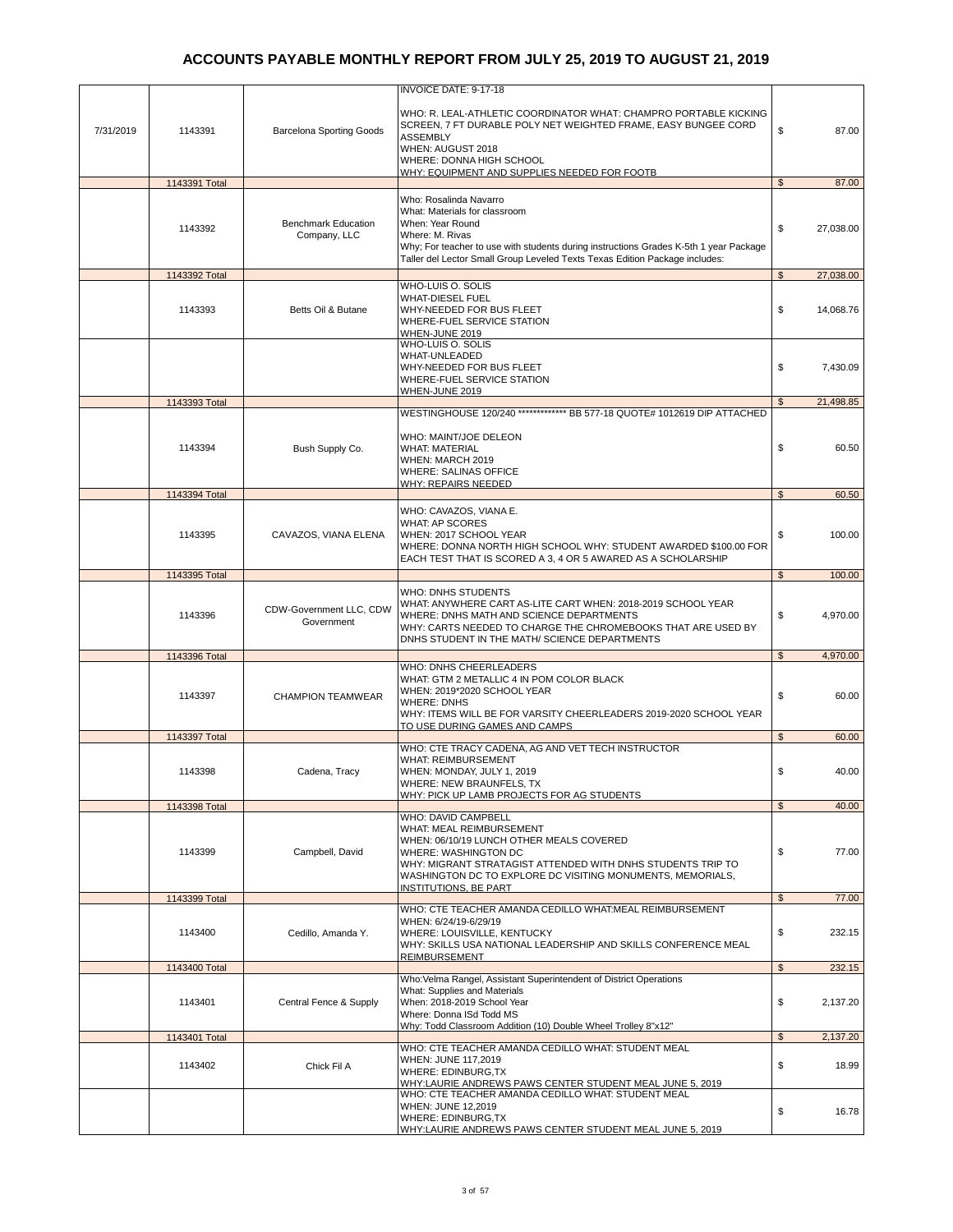| 7/31/2019 | 1143402                  | Chick Fil A                     | WHO: CTE TEACHER AMANDA CEDILLO WHAT: STUDENT MEAL<br>WHEN: JUNE 13, 2019<br>WHERE: EDINBURG, TX<br>WHY:LAURIE ANDREWS PAWS CENTER STUDENT MEAL JUNE 5, 2019                                                                                                     | \$                   | 26.04            |
|-----------|--------------------------|---------------------------------|------------------------------------------------------------------------------------------------------------------------------------------------------------------------------------------------------------------------------------------------------------------|----------------------|------------------|
|           |                          |                                 | WHO: CTE TEACHER AMANDA CEDILLO WHAT: STUDENT MEAL<br><b>WHEN: JUNE 18,2019</b><br>WHERE: EDINBURG, TX<br>WHY:LAURIE ANDREWS PAWS CENTER STUDENT MEAL JUNE 5, 2019                                                                                               | \$                   | 27.06            |
|           |                          |                                 | WHO: CTE TEACHER AMANDA CEDILLO WHAT: STUDENT MEAL<br>WHEN: JUNE 19,2019<br>WHERE: EDINBURG, TX<br>WHY:LAURIE ANDREWS PAWS CENTER STUDENT MEAL JUNE 5, 2019                                                                                                      | \$                   | 18.72            |
|           |                          |                                 | WHO: CTE TEACHER AMANDA CEDILLO WHAT: STUDENT MEAL<br>WHEN: JUNE 20, 2019<br>WHERE: EDINBURG, TX<br>WHY:LAURIE ANDREWS PAWS CENTER STUDENT MEAL JUNE 5, 2019                                                                                                     | \$                   | 29.06            |
|           |                          |                                 | WHO: CTE TEACHER AMANDA CEDILLO WHAT: STUDENT MEAL<br>WHEN: JUNE 7, 2019<br>WHERE: EDINBURG, TX<br>WHY:LAURIE ANDREWS PAWS CENTER STUDENT MEAL JUNE 5, 2019                                                                                                      | \$                   | 23.38            |
|           | 1143402 Total            |                                 |                                                                                                                                                                                                                                                                  | $\mathfrak{S}$       | 160.03           |
|           | 1143403                  | Chick Fil A Weslaco             | What: Students breakfast meal allowance. Who: Mindy Bersalona, Donna HS Choir.<br>When: July 8,2019.<br>Where: Texas State University / San Marcos, Tx. / TMEA All State Choir Camp. Why:<br>Meal will be provided for students participating in the choir camp. | \$                   | 55.00            |
|           |                          |                                 | WHO: CTE TEACHER CYNTHIA ALDAPE WHAT: STUDENT MEAL<br>WHEN: 3/22/19<br>WHERE: CENTRAL OFFICE TECHNOLOGY ROOM<br>WHY: CCMA CERTIFICATION EXAM PREPERATION STUDENT MEAL 3/22/19                                                                                    | \$                   | 154.53           |
|           |                          |                                 | WHO: CTE TEACHER CYNTHIA ALDAPE WHAT: STUDENT MEAL<br>WHEN: 4/26/19<br>WHERE: CENTRAL OFFICE TECHNOLOGY ROOM<br>WHY: CCMA CERTIFICATION EXAM PREPERATION                                                                                                         | \$                   | 120.00           |
|           |                          |                                 | WHO: CTE TEACHER CYNTHIA ALDAPE WHAT: STUDENT MEAL<br>WHEN: 5/17/19<br>WHERE: CENTRAL OFFICE TECHNOLOGY ROOM<br>WHY: CCMA CERTIFICATION EXAM PREPERATION                                                                                                         | \$                   | 186.18           |
|           |                          |                                 | WHO: CTE TEACHER CYNTHIA ALDAPE WHAT: STUDENT MEAL<br>WHEN: 5/28/19<br>WHERE: CENTRAL OFFICE TECHNOLOGY ROOM<br>WHY: CCMA CERTIFICATION EXAM PREPERATION                                                                                                         | \$                   | 112.00           |
|           | 1143403 Total            |                                 |                                                                                                                                                                                                                                                                  | $\mathbb{S}$         | 627.71           |
|           | 1143404                  | Chief Supply Corporation, Inc.  | DROP FLEX ADAPTER WITH LOG SHROUD AND QLS 22 ATTACHED, PLAIN<br>BLACK WHAT? K9 HANDLER EQUIPMENT<br>WHEN? 2018-2019<br>WHERE? DISD POLICE DEPT<br>WHO? K9 OFFICERS<br>WHY? K9 OFFICERS NEED EQUIPMENT AS PART OF THEIR DAILY OPERATIONS                          | \$                   | 378.42           |
|           |                          |                                 | S/S RAPID PERFORMANCE POLO L, TG WHAT? K9 UNIFORMS<br>WHEN? 2018-2019<br>WHERE? DISD POLICE DEPT<br>WHO? K9 OFFICERS RODRIGUEZ AND GUTIERREZ<br>WHY? UNIFORMS WILL BE USED TO PROPERLY IDENTIFY K9 OFFICERS                                                      | \$                   | 770.00           |
|           |                          |                                 | WHAT? K9 EQUIPMENT<br>WHEN? 2018-2019<br>WHERE? DISD POLICE DEPT<br>WHO? K9 RODRIGUEZ<br>WHY? EQUIPMENT NEEDED AS PART OF K9 DAILY OPERATIONS                                                                                                                    | \$                   | 65.99            |
|           | 1143404 Total            |                                 |                                                                                                                                                                                                                                                                  | $\mathfrak{s}$       | 1,214.41         |
|           | 1143405                  | Cielo Office Products           | Post-it Self Stick Easel Pads<br>Who: Kelly Watson<br>What: Office Supplies<br>Where: Math Dept.<br>When: 2018-2019<br>Why: Items needed for office use                                                                                                          | \$                   | 808.17           |
|           |                          |                                 | What: Folding Platform Truck<br>When: 2018-2019<br>Where: Science Dept.<br>Who: Rama Chintapalli<br>Why: Items needed for office use.                                                                                                                            | \$                   | 327.11           |
|           |                          |                                 | What: Trend Vertical Variety Incentive Charts - 8.<br>Who: Matias Rivera, Donna HS Band.<br>When: Upcoming school year 2019-2020. Where: Donna HS Fine Arts.<br>Why: Needed for summer band camp attendance and drills.                                          | \$                   | 132.66           |
|           | 1143405 Total            |                                 |                                                                                                                                                                                                                                                                  | $\mathfrak{S}$       | 1,267.94         |
|           | 1143406<br>1143406 Total | City of McAllen-Quinta Mazatlan | Who: Veterans Middle School 6-8th grade Student Council students what: entry<br>fee/leadership low rope course when: March 8, 2019 where: Quinta Mazatlan (City of<br>McAllen) why: end of the year field trip/incentive                                         | \$<br>$\mathfrak{S}$ | 460.00<br>460.00 |
|           |                          |                                 | WHO SAN JUANITA FRANCO PRINCIPAL WHAT CLASSROOM PLANERS FOR                                                                                                                                                                                                      |                      |                  |
|           | 1143407                  | Coole School, inc.              | 2ND GRADE STUDENTS<br>WHEN AUG. 2019-2020<br>WHERE SALINAS ELEM.<br>WHY INCREASE STUDENT PERFORMANCE                                                                                                                                                             | \$                   | 339.00           |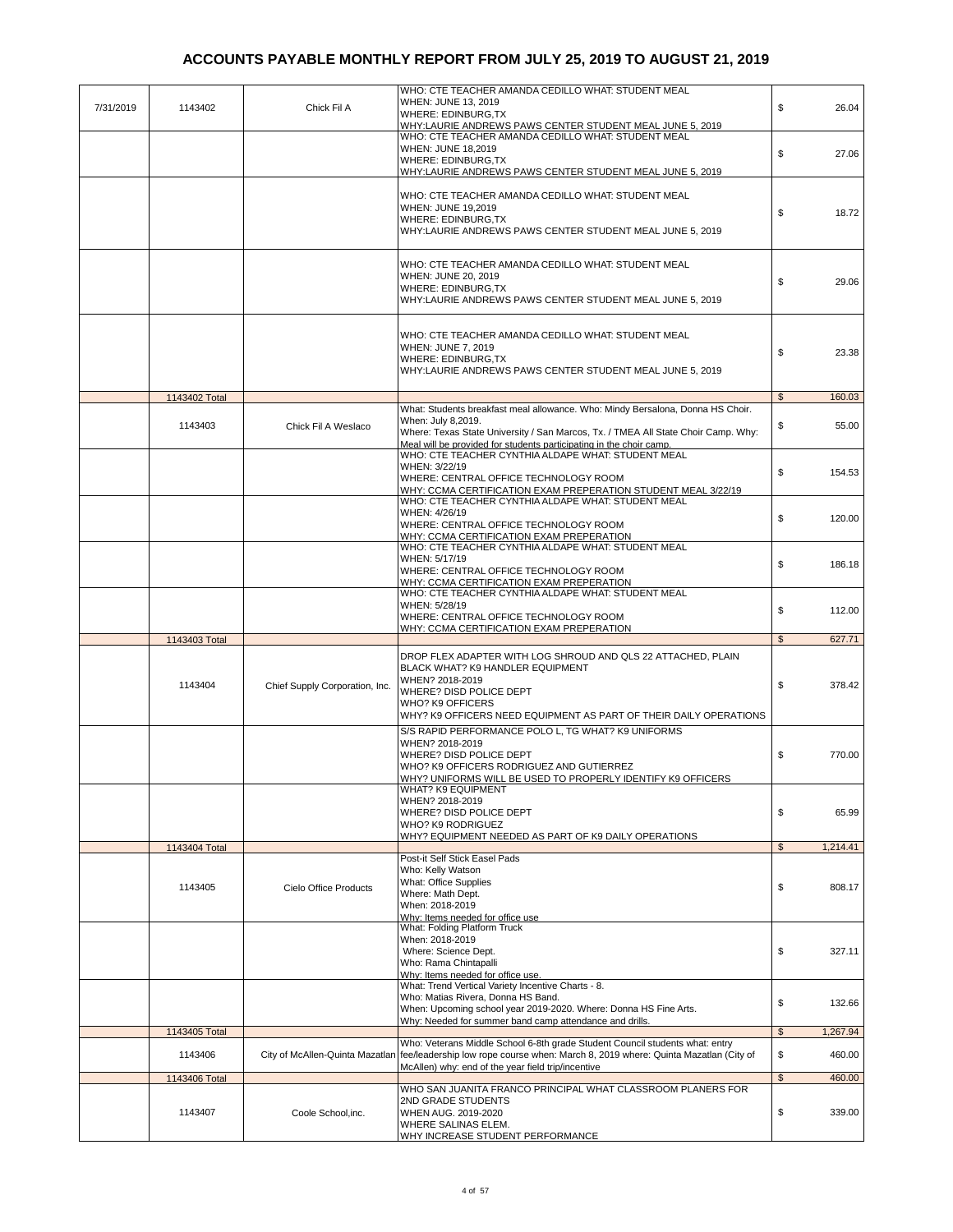|           |               |                                 | WHO SAN JUANITA FRANCO PRINCIPAL WHAT STUDENT PLANNERS<br>WHEN THROUGH SCHOOL YEAR              |                |           |
|-----------|---------------|---------------------------------|-------------------------------------------------------------------------------------------------|----------------|-----------|
| 7/31/2019 | 1143407       | Coole School, inc.              | WHERE SALINAS ELEM.                                                                             | \$             | 1,327.00  |
|           |               |                                 | WHY INCREASE STUDENT PERFORMANCE                                                                |                |           |
|           | 1143407 Total |                                 |                                                                                                 | $\frac{1}{2}$  | 1,666.00  |
|           |               |                                 | WHO: CTE DEPARTMENT                                                                             |                |           |
|           |               |                                 | <b>WHAT: CTE FLYERS</b><br>WHEN: 5/21/19                                                        |                |           |
|           | 1143408       | Copy Zone                       | <b>WHERE: DNHS</b>                                                                              | \$             | 136.23    |
|           |               |                                 | WHY: ITEM WILL BE USED AS RECRUITMENT FLYER FOR OUR CTE PROGRAM.                                |                |           |
|           |               |                                 | <b>CTE PARENT FLYER</b>                                                                         |                |           |
|           | 1143408 Total |                                 |                                                                                                 | $\mathfrak{S}$ | 136.23    |
|           |               |                                 | Who: Luis O. Sols<br>What: Vehicle Registration Renewal Notice                                  |                |           |
|           |               |                                 | Where: Bus Barn                                                                                 |                |           |
|           | 1143409       | County of Hidalgo - Texas, The  | When: July 2019                                                                                 | \$             | 22.50     |
|           |               |                                 | Why: Bus fleet needs license plates V I N: 4UZABRDC78CZ11200                                    |                |           |
|           | 1143409 Total |                                 | 4DRBUC8N4KB556278 4DRBUC8N2KB556277                                                             | $\mathfrak{s}$ | 22.50     |
|           |               |                                 | INVOICE DATE - 10-24-18                                                                         |                |           |
|           |               |                                 | WHO: SUPERINTENDENT                                                                             |                |           |
|           | 1143410       | <b>Crawford Electric Supply</b> | <b>WHAT: MATERIAL</b>                                                                           | \$             | 61.82     |
|           |               | Company, Inc                    | WHEN: SEPT 2018                                                                                 |                |           |
|           |               |                                 | <b>WHERE: ADMINISTRATION</b>                                                                    |                |           |
|           |               |                                 | WHY: ADM REMOLDING PROJECT<br>INVOICE DATE - 10-31-18                                           |                |           |
|           |               |                                 | WHO: SUPERINTENDENT                                                                             |                |           |
|           |               |                                 | <b>WHAT: MATERIAL</b>                                                                           | \$             | 240.00    |
|           |               |                                 | WHEN: SEPT 2018                                                                                 |                |           |
|           |               |                                 | <b>WHERE: ADMINISTRATION</b>                                                                    |                |           |
|           |               |                                 | <b>WHY: ADM REMOLDING PROJECT</b><br>WHO: MAINT/URBAN                                           |                |           |
|           |               |                                 | <b>WHAT: MATERIAL</b>                                                                           |                |           |
|           |               |                                 | WHEN: JUNE 2019                                                                                 | \$             | 23,079.79 |
|           |               |                                 | <b>WHERE: PORTABLE PROJECTS</b>                                                                 |                |           |
|           |               |                                 | WHY: PORTABLE PROJECT                                                                           |                |           |
|           | 1143410 Total |                                 | WHAT: OPEN PO FOR RENTAL OF CONSOLE BOTTLELESS                                                  | \$             | 23,381.61 |
|           |               |                                 | <b>WHY: WATER</b>                                                                               |                |           |
|           | 1143411       | Culligan Water                  | WHEN: JULY 1-31, 2019                                                                           | \$             | 110.00    |
|           |               |                                 | WHERE: BUSINESS OFFICE                                                                          |                |           |
|           |               |                                 | <b>WHO: STAFF</b>                                                                               |                |           |
|           | 1143411 Total |                                 | 1/4 CLEAR LAMI ********** REGION ONE RFP 16*08*19 QUOTE# 10699 DIP                              | $\mathfrak{S}$ | 110.00    |
|           |               |                                 | ATTACHED                                                                                        |                |           |
|           |               |                                 | WHO; MAINT/URBAN                                                                                |                |           |
|           | 1143412       | D & R Glass Etc.                | <b>WHAT: CLEAR LAMI</b>                                                                         | \$             | 85.00     |
|           |               |                                 | <b>WHEN: MAY 2019</b>                                                                           |                |           |
|           |               |                                 | WHERE: DHS/LRC RM                                                                               |                |           |
|           |               |                                 | <u> WHY: REPLACEMENT</u><br>1/4 LAMI BRONZE ********** REGION ONE RFP 16*08*19 QUOTE# 10700 DIP |                |           |
|           |               |                                 | ATTACHED                                                                                        |                |           |
|           |               |                                 | WHO: MAINT/URBAN                                                                                |                |           |
|           |               |                                 | <b>WHAT: WINDOW</b>                                                                             | \$             | 124.00    |
|           |               |                                 | <b>WHEN: MAY 2019</b><br><b>WHERE: SCIENCE BLDG</b>                                             |                |           |
|           |               |                                 | WHY: REPLACEMENT                                                                                |                |           |
|           |               |                                 | 1/4 MIRROR SERVICE *********** REGION ONE RFP 16*08*19 QUOTE# 10701 DIP                         |                |           |
|           |               |                                 | <b>ATTACHED</b>                                                                                 |                |           |
|           |               |                                 | WHO: MAINT/URBAN                                                                                |                |           |
|           |               |                                 | <b>WHAT: MIRROR</b><br><b>WHEN; MAY 2019</b>                                                    | \$             | 567.50    |
|           |               |                                 | <b>WHERE: DHS</b>                                                                               |                |           |
|           |               |                                 | <b>WHY: BROKEN</b>                                                                              |                |           |
|           |               |                                 | GREY LAMINATED ********** REGION ONE RFP 16*08*19 QUOTE# 10698 DIP                              |                |           |
|           |               |                                 | <b>ATTACHED</b>                                                                                 |                |           |
|           |               |                                 | WHO: MAINT/URBAN<br><b>WHAT: LAMINATED</b>                                                      | \$             | 403.00    |
|           |               |                                 | <b>WHEN; MAY 2019</b>                                                                           |                |           |
|           |               |                                 | <b>WHERE: TODD</b>                                                                              |                |           |
|           |               |                                 | WHY: REPLACEMENT                                                                                |                |           |
|           |               |                                 | Who: Luis O. Solis                                                                              |                |           |
|           |               |                                 | What: Repair of cracked windows on bus fleet<br>Where: Bus Barn                                 | \$             | 442.00    |
|           |               |                                 | When: June 1-30, 2019                                                                           |                |           |
|           |               |                                 | Why: Need to repair cracked windows on bus fleet as needed.                                     |                |           |
|           | 1143412 Total |                                 |                                                                                                 | $\frac{1}{2}$  | 1,621.50  |
|           |               |                                 | Open Account for July 2019                                                                      |                |           |
|           |               |                                 | Random Drug Testing                                                                             |                |           |
|           |               |                                 | Who: Luis O. Solis                                                                              |                |           |
|           | 1143413       | <b>DTM</b>                      | What: Random Drug Testing                                                                       | \$             | 65.00     |
|           |               |                                 | Where: Bus Barn                                                                                 |                |           |
|           |               |                                 | When: July 24-31, 2019                                                                          |                |           |
|           | 1143413 Total |                                 | Why: DOT Requires Random Drug Testing                                                           | $\mathfrak{S}$ | 65.00     |
|           |               |                                 | WHO: J. DAVILA                                                                                  |                |           |
|           |               |                                 | WHAT: GAS REIMBURSEMENT                                                                         |                |           |
|           | 1143414       | Davila, Juan                    | WHEN: JULY 12, 2019                                                                             | \$             | 41.11     |
|           |               |                                 | WHERE: RIO GRANDE CITY                                                                          |                |           |
|           |               |                                 | WHY: CROSS COUNTRY PRACTICE SITE                                                                |                |           |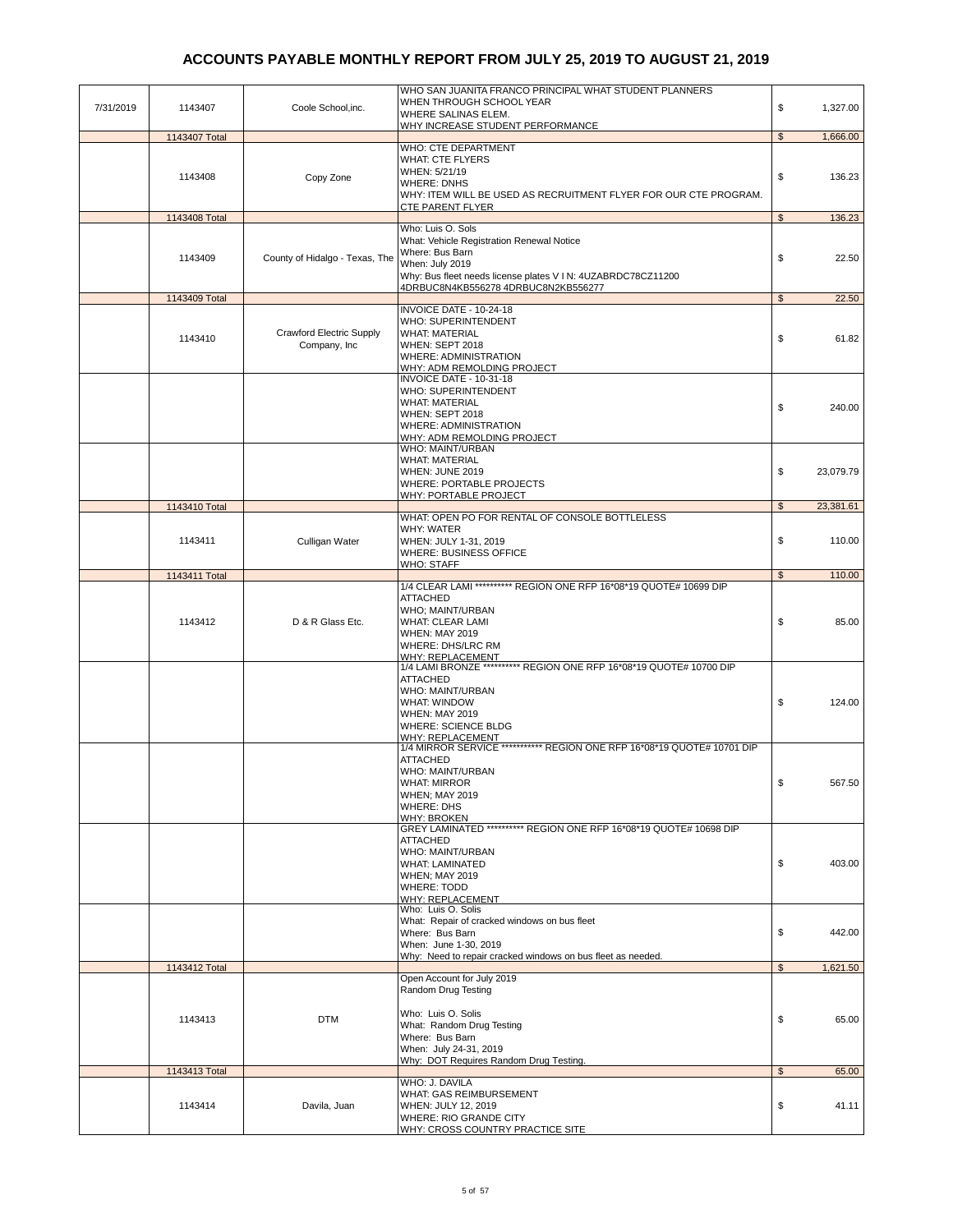| 7/31/2019 | 1143414                  | Davila, Juan                                          | WHO: J. DAVILA<br>WHAT: GAS REIMBURSEMENT<br>WHEN: JULY 18, 2019<br>WHERE: RIO GRANDE CITY<br>WHY: CROSS COUNTRY PRACTICE SITE 07.19.19 refueled the car before returning                                                                                                      | \$<br>56.00                |
|-----------|--------------------------|-------------------------------------------------------|--------------------------------------------------------------------------------------------------------------------------------------------------------------------------------------------------------------------------------------------------------------------------------|----------------------------|
|           |                          |                                                       | back to rental                                                                                                                                                                                                                                                                 | $\mathfrak s$<br>97.11     |
|           | 1143414 Total<br>1143415 | <b>Digital Office Systems</b>                         | WHAT: CONTRACT OVERAGE CHARGE<br><b>WHY: MONTHLY CHARGES</b><br>WHEN: JULY 2019<br><b>WHERE: DONNA ISD</b><br>WHO: ADM. SUPT.                                                                                                                                                  | \$<br>2,141.78             |
|           |                          |                                                       | WHAT: OPEN PO FOR CONTRACT OVERAGE<br>WHY: MONTHLY CHARGES<br>WHEN: JULY 2019<br>WHERE: DONNA ISD<br>WHO: CAMPUSES/DEPARTMENTS<br>MATH/SCIENCE LAH5X00776<br>CUSTODIAL LAC4100771<br>SUPT. OFFICE LW7440373<br>RECEPTION LW74401456<br>ADVANCED ACADEMICS LAC4801567<br>ADM. S | \$<br>464.19               |
|           | 1143415 Total            |                                                       | Region One RFP #16-08-19                                                                                                                                                                                                                                                       | $\mathfrak s$<br>2,605.97  |
|           | 1143416                  | Doggett Freightliner of South<br>Texas,               | 2nd Open Account for April 2019<br>To purchase auto parts that are not in the inventory as needed.<br>Who: Luis O. Solis<br>What: Auto Parts<br>Where: Bus Barn<br>When: April 2019<br>Why: Need to purchase auto parts for bus fleet as n                                     | \$<br>46.60                |
|           | 1143416 Total            |                                                       |                                                                                                                                                                                                                                                                                | $\mathfrak{S}$<br>46.60    |
|           | 1143417                  | Donna Redskins Quarterback<br>Club                    | What: Full Page Football Ad for the DHS Drum Majors & Senior Band & Colorguard.<br>Who: Matias Rivera, Donna HS Band Director.<br>When: Football Season 2019 Program. Where: Donna HS Redskins Home Games.<br>Why: To place them in the Football Program Ad.                   | \$<br>400.00               |
|           | 1143417 Total            |                                                       |                                                                                                                                                                                                                                                                                | $\mathfrak{S}$<br>400.00   |
|           | 1143418                  | Drury Plaza Riverwalk                                 | HOTEL STAY (DAY 1) ROOM 1 - 8.13.19 -DOUBLE ROOM<br>CONFIRMATION#76397008 WHAT? HOTEL STAY<br>WHEN? AUG 13-16, 2019<br>WHERE? SAN ANTONIO, TEXAS<br>WHO? JOSHUA MCCANDLESS, LORENZO COLUNGA, STEPHEN TREJO,<br><b>DOMINGO AGUIRRE</b><br><b>WHY? STAFF DEVELOPMENT</b>         | \$<br>1,196.04             |
|           | 1143418 Total            |                                                       |                                                                                                                                                                                                                                                                                | $\mathfrak s$<br>1,196.04  |
|           | 1143419                  | <b>EDINBURG CISD Economedes</b><br><b>High School</b> | WHO: C. VIESCA<br>WHAT: TOURNAMENT FEES<br>WHEN: AUGUST 9-10, 2019<br>WHERE: ECONOMEDES HIGH SCHOOL<br>WHY: JV DARK VOLLEYBALL TOURNAMENT                                                                                                                                      | \$<br>200.00               |
|           | 1143419 Total            |                                                       | WHO: TESTING DEPT.                                                                                                                                                                                                                                                             | $\mathfrak s$<br>200.00    |
|           | 1143420                  | EDUCATIONAL TESTING<br><b>SERVICE</b>                 | WHAT: RE-SCORE OF TESTS<br>WHEN: REQUESTED IN JUNE 2019<br>WHERE: TESTING DEPT.<br>WHY: PRINCIPAL RE-SCORE REQUEST OF MATH AND READING TESTS. Re-<br>scoring fee, email request to re-score, email for account use                                                             | \$<br>30.00                |
|           | 1143420 Total            |                                                       | WHO: DHS                                                                                                                                                                                                                                                                       | 30.00<br>$\mathfrak{S}$    |
|           | 1143421                  | Easy Ride Golf Cars Sales &<br>Service LLC            | WHAT; GOLF CART<br>WHEN: 2018-2019 SCHOOL YEAR<br><b>WHERE: DHS</b><br>WHY: SAFETY AND SECURITY PURPOSES                                                                                                                                                                       | \$<br>7,425.00             |
|           | 1143421 Total            |                                                       |                                                                                                                                                                                                                                                                                | 7,425.00<br>$\mathfrak{s}$ |
|           | 1143422                  | Edcouch-Elsa ISD                                      | WHO: DONNA HIGH SCHOOL<br>WHAT: DISTRICT MEMBERSHIP DUES WHEN: 2019 SCHOOL YEAR<br>WHERE: DONNA HIGH SCHOOL<br>WHY: DISTRICT'S MEMBERSHIP DUES FOR ACADEMICS UIL EVENTS                                                                                                        | \$<br>5,170.00             |
|           | 1143422 Total            |                                                       |                                                                                                                                                                                                                                                                                | 5,170.00<br>$\mathfrak{S}$ |
|           | 1143423                  | Edinburg CISD North HS                                | WHO: M. OLIVO<br><b>WHAT: ENTRY FEES</b><br>WHEN: AUGUST 31, 2019<br>WHERE: EDINBURG NORTH HIGH SCHOOL WHY: GIRLS CROSS COUNTRY<br>MEET                                                                                                                                        | \$<br>150.00               |
|           | 1143423 Total            |                                                       |                                                                                                                                                                                                                                                                                | 150.00<br>\$               |
|           | 1143424                  | Edinburg CISD North HS                                | WHO: J. DAVILA<br>WHAT: TEAM ENTRY FEE<br>WHEN: AUGUST 31, 2019<br>WHERE: MONTE CRISTO GOLF COURSE, EDINBURG<br>WHY: CROSS COUNTRY MEET                                                                                                                                        | \$<br>150.00               |
|           | 1143424 Total            |                                                       |                                                                                                                                                                                                                                                                                | $\mathfrak{S}$<br>150.00   |
|           | 1143425                  | <b>Educational Enterprises</b><br>Recording Co.       | WHO: DNHS CHOIR<br><b>WHAT: MUSIC</b><br>WHEN: SUMMER 2019<br><b>WHERE: DNHS</b>                                                                                                                                                                                               | \$<br>167.50               |
|           | 1143425 Total            |                                                       | <u> WHY: FOR REHEARSALS</u>                                                                                                                                                                                                                                                    | 167.50<br>$\mathfrak{S}$   |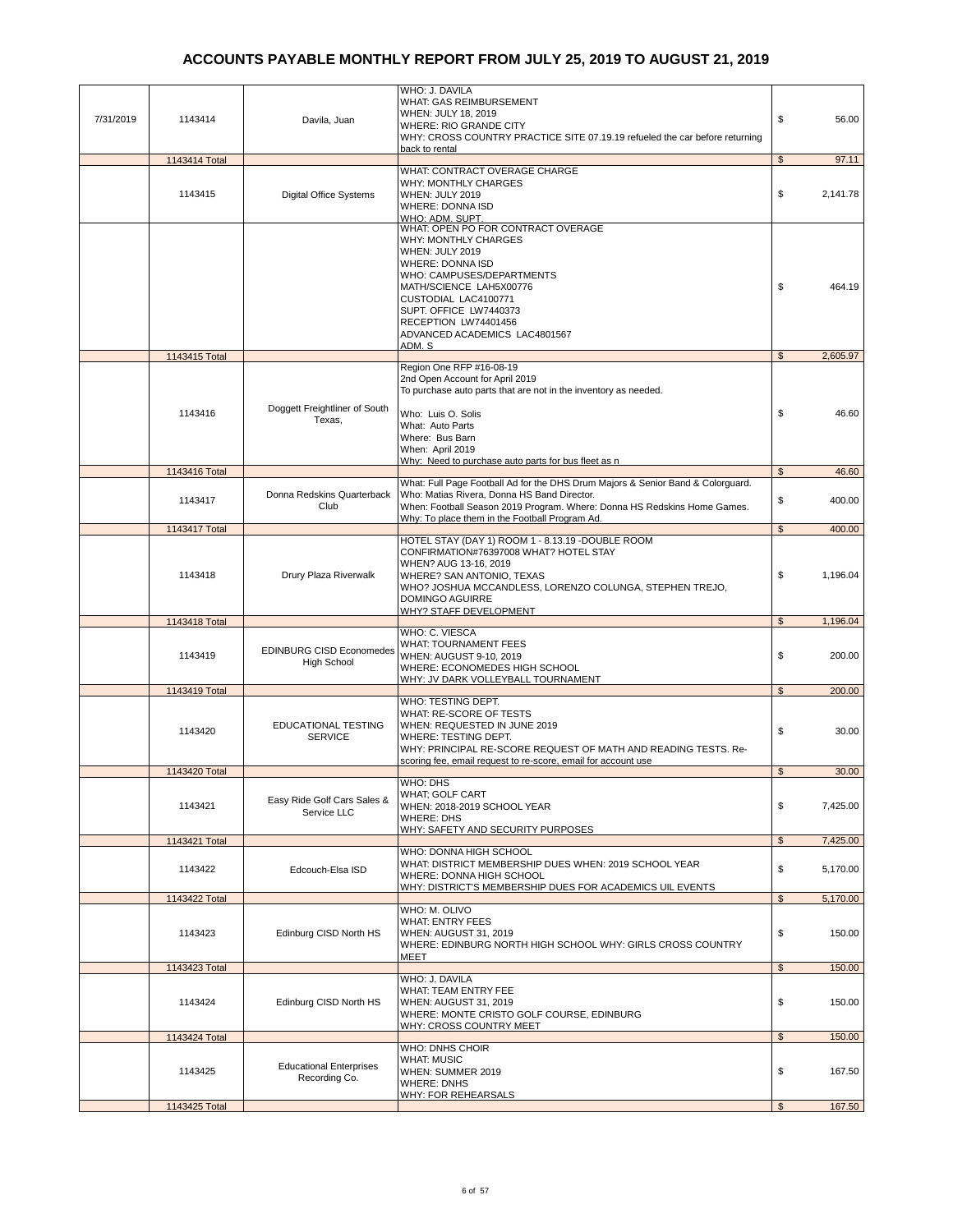| 7/31/2019 | 1143426                  | <b>Elite Promotions</b>                      | who: Migrant students<br>what: backpacks<br>when: start of the new school year.<br>where: migrant department<br>why: backpacks are needed for the migrant students whose parents are not able to                        | \$                      | 400.00   |
|-----------|--------------------------|----------------------------------------------|-------------------------------------------------------------------------------------------------------------------------------------------------------------------------------------------------------------------------|-------------------------|----------|
|           |                          |                                              | purchase them a backpack, we also give them some supplies in the b                                                                                                                                                      | \$                      | 400.00   |
|           | 1143426 Total<br>1143427 | Elsa Auto & Truck Parts                      | WHO-LUIS O. SOLIS<br>WHAT-A/C COMPRESSOR W/CLUTCH<br>WHY-NEEDED FOR STOCK FOR BUS FLEET WHERE-TRANSPORTATION BUS                                                                                                        | \$                      | 1,125.00 |
|           | 1143427 Total            |                                              | BARN WHEN-JUNE 2019                                                                                                                                                                                                     | $\sqrt[6]{\frac{1}{2}}$ | 1,125.00 |
|           | 1143428                  | Enterprise Rent-A-Car Of Texas               | WHO: CTE TEACHER AMANDA CEDILLO WHAT: RENTAL<br>WHEN: JUNE 24,2019- JUNE 29,2019 WHERE: LOUISVILLE, KY<br>WHY: CTE STUDENT NATIONALS COMPETITION. FULL SIZE SUV FORD<br><b>EXPEDITION OR SIMILAR</b>                    | \$                      | 592.17   |
|           |                          |                                              | WHO: DHS AVID TEACHERS AND AN ADMINISTRATOR<br><b>WHAT: VEHICLE RENTALS</b><br>WHEN: JULY 21-24, 2019<br>WHERE: DHS TO SAN ANTONIO, TEXAS WHY: AVID SUMMER INSTITUTE                                                    | \$                      | 503.38   |
|           |                          |                                              | WHO: J. DAVILA<br>WHAT: RENTAL VAN PER DAY<br>WHEN: MARCH 1-2, 2019<br>WHERE: BORDER OLYMPICS, LAREDO, TEXAS<br>WHY: TRACK MEET                                                                                         | \$                      | 208.00   |
|           |                          |                                              | WHO: J. DAVILA<br>WHAT: VAN RENTAL 1<br>WHEN: JULY 11, 2019<br>WHERE: RIO GRANDE CITY, TEXAS<br>WHY: CROSS COUNTRY PRACTICE SITE                                                                                        | \$                      | 112.00   |
|           |                          |                                              | WHO: J. DAVILA<br>WHAT: VAN RENTAL 1<br>WHEN: JULY 18, 2019<br>WHERE: RIO GRANDE CITY, TEXAS<br>WHY: CROSS COUNTRY PRACTICE SITE                                                                                        | \$                      | 112.00   |
|           | 1143428 Total            |                                              |                                                                                                                                                                                                                         | $\mathfrak{s}$          | 1,527.55 |
|           | 1143429                  | Exquisita Tortillas, Inc                     | When July 2019<br>What Food/Tortillas<br>Who CNP<br>Where District Cafeterias<br>Why Student Needs                                                                                                                      | \$                      | 38.40    |
|           |                          |                                              | When July 2019<br>What Food/Tortillas<br>Who CNP<br>Where Dist. Cafeterias<br><b>Why Student Needs</b>                                                                                                                  | \$                      | 74.20    |
|           | 1143429 Total            |                                              |                                                                                                                                                                                                                         | $\mathfrak{s}$          | 112.60   |
|           |                          |                                              | What: Mail                                                                                                                                                                                                              |                         |          |
|           | 1143430                  | <b>Federal Express</b>                       | When: June 2019<br>Why: Delivery of mail District Wide<br>Who: Campus and Departments District Wide<br>Where: Donna ISD                                                                                                 | \$                      | 145.77   |
|           |                          |                                              | WHO: CTE ELDA GONZALEZ, COSMETOLOGY INSTRUCTOR<br><b>WHAT: ADDITIONAL FEES</b><br>WHEN: JUNE 2019<br>WHERE: LOUISVILLE, KY<br>WHY: TRANSPORTATION AND HANDLING CHARGES REFERENCE PO 170428                              | \$                      | 90.12    |
|           |                          |                                              | WHO: CTE TEACHER AMANDA CEDILLO WHAT: FED EX FEE<br>WHEN: 6/24/19<br><b>WHERE: PHARR,TX</b><br>WHY: SUPPLIES/MATERIAL FOR STUDENT COMPETITION IN LOUISVILLE,<br>KENTUCKY. FED EX PRIORITY OVERNIGHT.                    | \$                      | 1,416.36 |
|           | 1143430 Total            |                                              |                                                                                                                                                                                                                         | \$                      | 1.652.25 |
|           | 1143431                  | Flower Baking Company of San<br>Antonio, LLC | When July 2019<br>What Food/Bread<br>Who CNP<br>Where District Cafeterias                                                                                                                                               | \$                      | 369.88   |
|           | 1143431 Total            |                                              | Why Student Needs                                                                                                                                                                                                       | \$                      | 369.88   |
|           | 1143432                  | Gall's, LLC                                  | Who: Galls What: Uniforms for Drill Instructors<br>When: 2018-2019 School Year<br>Where: DAEP Campus<br>Why: So the Drill Instructors will dress in uniform for the Dress for Success                                   | \$                      | 364.44   |
|           | 1143432 Total            |                                              |                                                                                                                                                                                                                         | $\mathfrak{s}$          | 364.44   |
|           | 1143433                  | Garay, Araceli                               | Who: Araceli Garay, Dean of Instruction DAEP<br>What: Reimbursement for Conference. When: June 23-June 27, 2019<br>Where: Corpus Christi, TX<br>Why: Reimbursement for meals at conference                              | \$                      | 142.53   |
|           | 1143433 Total            |                                              |                                                                                                                                                                                                                         | $\sqrt[6]{2}$           | 142.53   |
|           | 1143434                  | Gonzalez, Elda                               | WHO: CTE ELDA GONZALEZ, COSMETOLOGY INSTRUCTOR<br><b>WHAT: REIMBURSEMENT</b><br>WHEN: MONDAY, JUNE 24, 2019 - SATURDAY, JUNE 29, 2019<br>WHERE: LOUISVILLE, KY<br>WHY: CTE STUDENTS ADVANCED TO NATIONALS FOR SKILLSUSA | \$                      | 79.15    |
|           |                          |                                              | WHO: CTE ELDA GONZALEZ, COSMETOLOGY INSTRUCTOR<br><b>WHAT: REIMBURSEMENT</b><br>WHEN: SUNDAY, JULY 7, 2019 - THURSDAY, JULY 11, 2019<br>WHERE: SAN ANTONIO, TX                                                          | \$                      | 73.37    |
|           | 1143434 Total            |                                              | WHY: i3 CTE 2019 FACT EDUCATION CONFERENCE                                                                                                                                                                              | \$                      | 152.52   |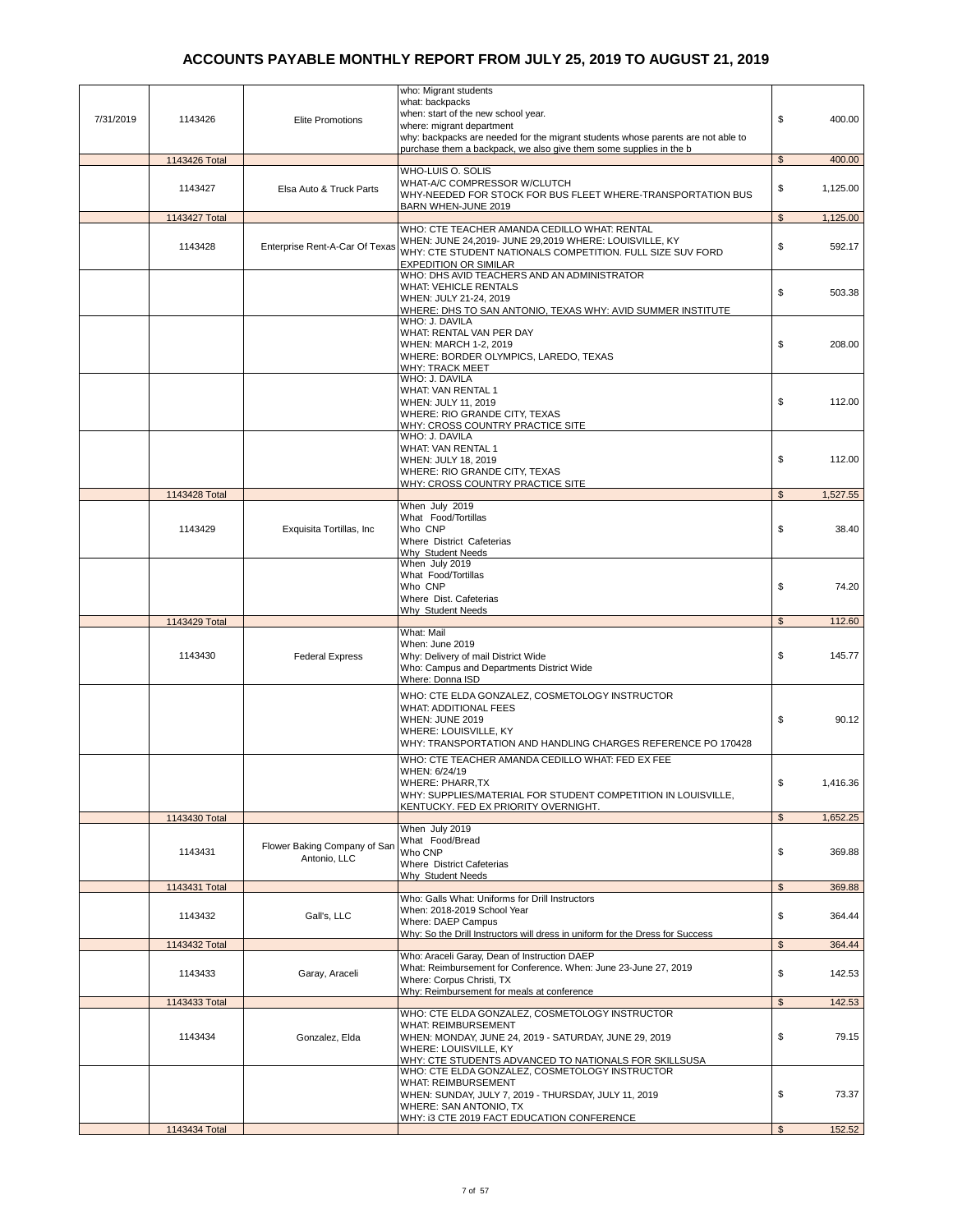| 7/31/2019 | 1143435       | Guerra, Elvira             | WHAT: TRAVEL REIMBURSEMENTS<br>WHEN: JUNE 18-19, 2019<br>WHERE: SO. PADRE ISLAND, TX.<br>WHO: T. PRICE TEACHER - ELVIRA GUERRA WHY: STAFF DEVELOPMENT IN                                                                                                               | \$                         | 99.62  |
|-----------|---------------|----------------------------|------------------------------------------------------------------------------------------------------------------------------------------------------------------------------------------------------------------------------------------------------------------------|----------------------------|--------|
|           |               |                            | ASSIGNED AREA                                                                                                                                                                                                                                                          |                            |        |
|           | 1143435 Total |                            |                                                                                                                                                                                                                                                                        | $\mathfrak{S}$             | 99.62  |
|           | 1143436       | Guerrero, Claudia Patricia | who: Veterans Middle School Adminstration (Claudia P. Guerrero)<br>when: June 10, 2019<br>what: reimbursment per diem dinner _________17.00 total____________17.00 where:<br>Austin, Texas                                                                             | \$                         | 94.40  |
|           | 1143436 Total |                            | why: attended the ED311/Legal Coference TASSP 2019 Summer Workshop                                                                                                                                                                                                     | $\mathfrak s$              | 94.40  |
|           |               |                            | who: Veterans Middle School Police (Erik Guzman)                                                                                                                                                                                                                       |                            |        |
|           | 1143437       | Guzman, Robert Eric        | what: remibursement per diem<br>when: June 24, 2019 lunch______15.78 dinner______9.89 total___________25.67 where:<br>Corpus Christi, Texas<br>why: attend the Texas School Safety Conference                                                                          | \$                         | 69.89  |
|           | 1143437 Total |                            |                                                                                                                                                                                                                                                                        | $\mathbb{S}$               | 69.89  |
|           | 1143438       | Hillyard, Inc.             | WHO: DONNA HIGH SCHOOL<br><b>WHAT: MISC ITEMS</b><br>WHEN: 2019 SCHOOL YEAR<br>WHERE: DONNA HIGH SCHOOL<br>WHY: MISC ITEMS                                                                                                                                             | \$<br>3,786.00             |        |
|           | 1143438 Total |                            |                                                                                                                                                                                                                                                                        | $\mathfrak{S}$<br>3,786.00 |        |
|           |               |                            | What: A/C unit                                                                                                                                                                                                                                                         |                            |        |
|           | 1143439       | Home Depot                 | Where: Supply room<br>When: School year 2018-2019<br>Why: Inventory items need to be stored in a cool place.<br>Who: Warehouse                                                                                                                                         | \$<br>748.00               |        |
|           |               |                            | What: Fixed Assets Tools<br>Where: Warehouse<br>Why: Needed to assemble incoming furniture<br>Who: Warehouse<br>When: School year 2018-2019                                                                                                                            | \$                         | 479.15 |
|           |               |                            | WHO: M. RIVERA - DHS BAND DIRECTOR WHAT: WOOD AND SUPPLIES<br>WHEN: 19-20 MARCHING SEASON<br>WHERE: FINE ARTS STORAGE AREA<br>WHY: UP GRADE FOR STORAGE AND SAFETY OF INSTRUMENTS                                                                                      | \$                         | 587.78 |
|           |               |                            | WHO: R. LEAL<br>WHAT: DIABLO 4-1/2"X7/8" METAL CUTOFF BLDE WHEN: JUNE 2019<br>WHERE: DONNA HIGH SCHOOL<br>WHY: SUPPLIES NEEDED FOR THE LOCKER ROOM US COMMUNITIES #16154-                                                                                              | \$                         | 232.90 |
|           | 1143439 Total |                            | <b>RFP</b>                                                                                                                                                                                                                                                             | $\mathfrak{S}$<br>2,047.83 |        |
|           | 1143440       | Indoff Incorporated        | <b>WHO: DEANS OFFICE</b><br>WHAT: BARRICKS STORAGE SHELF UTILITY TABLE<br>WHEN: 2018-2019 SCHOOL YEAR<br><b>WHERE: DEANS OFFICE</b><br>WHY: DEANS ARE NEEDING THE TABLE TO ARRANGE OFFICE AND HAVE MORE<br>WORKING SPACE.                                              | \$                         | 334.00 |
|           |               |                            | WHO: DNHS GRADUATING CLASS<br><b>WHAT: MINI US FLAGS</b><br><b>WHEN: GRADUATION</b><br><b>WHERE: DNHS</b><br>WHY: FLAGS WILL BE GIVEN TO GRADUATING CLASS                                                                                                              | \$<br>240.00               |        |
|           | 1143440 Total |                            |                                                                                                                                                                                                                                                                        | $\mathfrak{L}$<br>574.00   |        |
|           | 1143441       | J.w. Pepper And Son, Inc.  | What: Malaguena Flute Choir. Flute Choir music.<br>Who: Vanessa Trevino, Donna HS Band Director.<br>When: November 5, 2018.<br>Where: Donna High School.<br>Why: To prepare for Solo and Ensemble.                                                                     | \$<br>143.98               |        |
|           | 1143441 Total |                            |                                                                                                                                                                                                                                                                        | 143.98<br>\$               |        |
|           | 1143442       | JG Consulting dba          | WHEN: JULY 2019<br>WHAT: EXECUTIVE SEARCH SERVICES WHERE: DONNA I.S.D.<br><b>WHO: SUPERINTENDENT</b><br>WHY: RECRUITMENT SERVICES FOR ASSISTANT SUPERINTENDENT OF HUMAN<br>RESOURCES INVOICE: 1237                                                                     | \$<br>1,000.00             |        |
|           | 1143442 Total |                            |                                                                                                                                                                                                                                                                        | $\mathfrak{S}$<br>1,000.00 |        |
|           | 1143443       | JOHNSTONE SUPPLY           | PURCHASE ORDER FOR THE MONTH OF JULY 2019UNFORESEEN<br><b>OCCURENCES</b><br>*********<br>501*15<br><b>DIP ATTACHED</b><br>WHO: JAIME GONZALEZ<br><b>WHAT: MATERIAL</b><br>WHEN: JULY 1-31, 2019<br><b>WHERE: DIST WIDE</b><br><u> WHY: DAILY OPERATION</u>             | \$                         | 465.52 |
|           | 1143443 Total |                            |                                                                                                                                                                                                                                                                        | $\mathfrak{L}$<br>465.52   |        |
|           | 1143444       | Jason's Deli-Coastal Deli  | Who: Dr. Hafedh Azaiez, Superintendent & Dr. Aceves, Asst. Superintendent for<br>Leadership<br>What: Yogurt Parfait (Snacks)<br>Where: Superintendent Office<br>When: Thursday July 25, 2019<br>Why: Interview WA Todd Superintendent will be working for through lunc | \$                         | 39.98  |
|           |               |                            | WHO: Dr. Hafedh Azaiez, Superintendent and Dr. Debra Aceves, Asst.<br>Superintendent<br>WHAT: CPP Box Lunch<br>WHEN: Thursday, July 25, 2019<br>WHERE: Superintendent's Office<br>WHY: Interviews for W.A. Todd Middle School Principal will be working through lunch  | \$                         | 87.07  |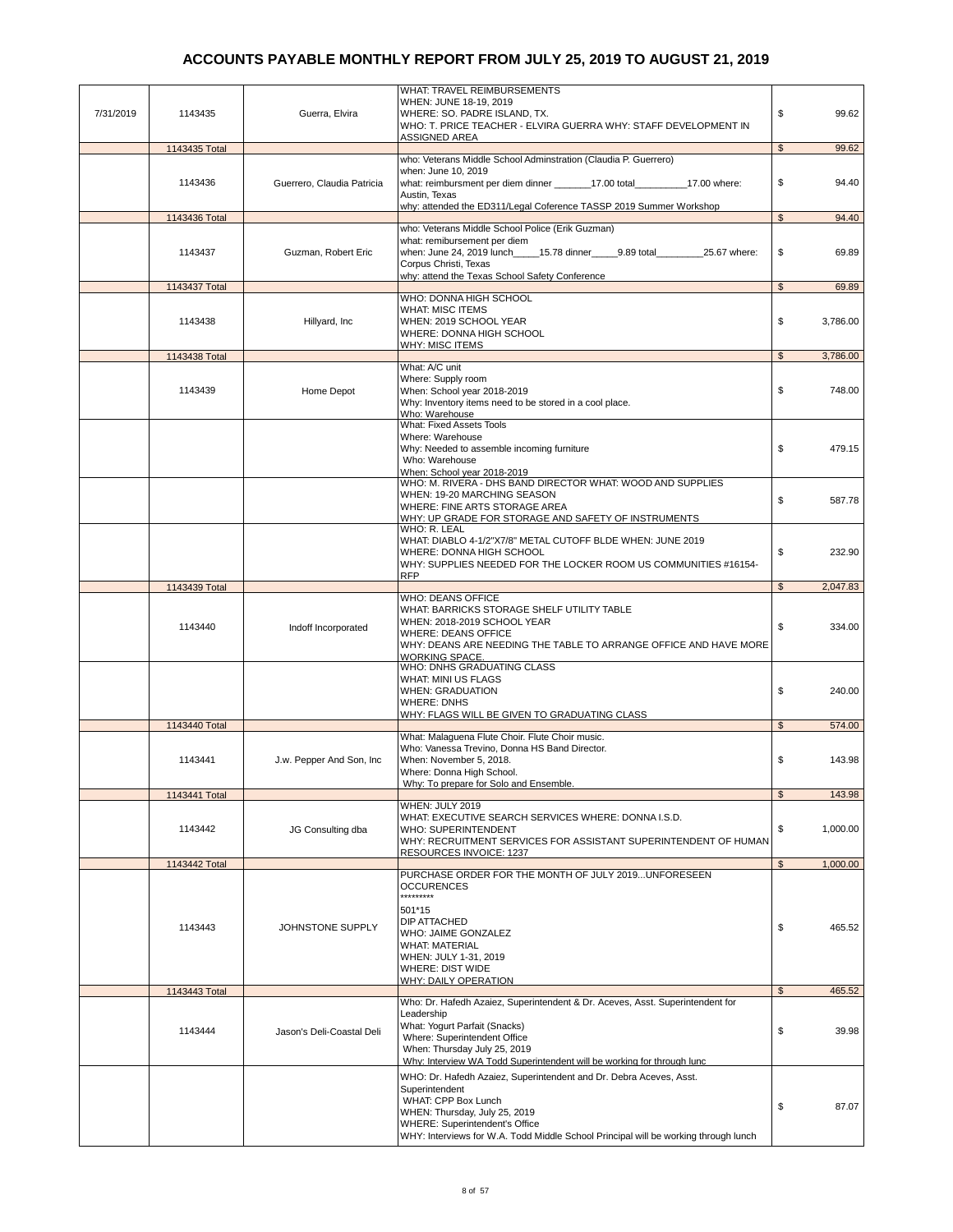| 7/31/2019 | 1143444 Total            |                                      |                                                                                                                                                                                                                                                                               | \$                   | 127.05               |
|-----------|--------------------------|--------------------------------------|-------------------------------------------------------------------------------------------------------------------------------------------------------------------------------------------------------------------------------------------------------------------------------|----------------------|----------------------|
|           | 1143445                  | Khan's Grill                         | WHO: MENDOZA<br><b>WHAT: STUDENT MEALS</b><br>WHEN: 4/6/19<br>WHERE: DONNA NORTH HS                                                                                                                                                                                           | \$                   | 210.00               |
|           |                          |                                      | WHY: UIL TRACK MEET STUDENT MEALS                                                                                                                                                                                                                                             |                      |                      |
|           | 1143445 Total<br>1143446 | Labatt Food Service                  | When July 2019<br>What Food/Groceries<br>Who CNP<br>Where District Cafeterias                                                                                                                                                                                                 | $\mathfrak s$<br>\$  | 210.00<br>422.16     |
|           | 1143446 Total            |                                      | Why Student Needs<br>When July 2019<br>What Food/Grocery<br>Who CNP<br>Where District Cafeterias<br>Why Student Needs                                                                                                                                                         | \$<br>$\mathfrak{L}$ | 1,369.72<br>1,791.88 |
|           |                          |                                      | WHAT: LEGAL PROFESSIONAL SERVICES WHEN: SERVICES THROUGH: 7/29/19                                                                                                                                                                                                             |                      |                      |
|           | 1143447                  | Law Offices of Guerra &<br>Fara, The | <b>WHY: LEGAL SERVICES</b><br><b>WHERE: DONNA ISD</b><br>WHO: DISTRICT INVOICE NO. 10507 DATE: 7/29/19                                                                                                                                                                        | \$                   | 15,350.00            |
|           | 1143447 Total            |                                      |                                                                                                                                                                                                                                                                               | $\mathfrak{S}$       | 15,350.00            |
|           | 1143448                  | Lego Education                       | Who: Teacher Juan M Garcia<br>What: LEGO Mindstorms Ed. EV3 Expansion Kit<br>Where: J.S. Adame Elementary<br>Why: GT Enrichment<br>When: 2019 School Year                                                                                                                     | \$                   | 411.95               |
|           |                          |                                      | Who: Teacher Juan M Garcia<br>What: LEGO Mindstorms Ed. EV3 Expansion Kit<br>Where: J.S. Adame Elementary<br>Why: GT Enrichment<br>When: 2019 School Year                                                                                                                     | \$                   | 219.90               |
|           | 1143448 Total            |                                      |                                                                                                                                                                                                                                                                               | \$                   | 631.85               |
|           | 1143449                  | Lopez, Esmeralda Zuniga              | WHO: CTE TEACHER ESMERALDA LOPEZ WHAT: MEAL REIMBURSEMENT<br>WHEN: 7/7/19-7/11/19<br><b>WHERE: DNHS</b><br>WHY: CTE CONFERENCE FOR SECONDARY & POSTSECONDARY EDUCATOR.<br>MEAL REIMBURSEMENT 7/7/19                                                                           | \$                   | 104.90               |
|           | 1143449 Total            |                                      |                                                                                                                                                                                                                                                                               | $\mathfrak s$        | 104.90               |
|           | 1143450                  | Loud & Clear Audio                   | WHAT? TINT<br>WHEN? 2018-2019<br>WHERE? DISD POLICE DEPT<br>WHO? UNIT 904<br>WHY? TINT IS NEEDED FOR THE SAFETY AND SECURITY OF STUDENTS, STAFF<br>AND COMMUNITY FOR LAW ENFORCEMENT PURPOSES QUOTE ATTACHED                                                                  | \$                   | 99.00                |
|           | 1143450 Total            |                                      |                                                                                                                                                                                                                                                                               | $\mathfrak s$        | 99.00                |
|           | 1143451                  | Lowe's                               | OPEN PURCHASE ORDER- FOR THE MONTH OF JULY 2019 UNFORSEEN<br><b>OCCURRENCES</b><br>**************<br><b>TCPN R142104</b><br><b>DIP ATTACHED</b><br>WHO: JAIMEGONZALEZ<br><b>WHAT: MATERIAL</b><br>WHEN: JULY 1-31, 2019<br><b>WHERE: DIST WIDE</b><br><b>WHY: EMERGENCIES</b> | \$                   | 483.15               |
|           | 1143451 Total            |                                      |                                                                                                                                                                                                                                                                               | \$                   | 483.15               |
|           | 1143452                  | M&A Technology, Inc.                 | WHO: CTE JESUS GARCIA, PRINTING AND IMAGING INSTRUCTOR<br><b>WHAT: COLOR PRINTER</b><br><b>WHEN: MAY 2019</b><br>WHERE: DONNA HIGH SCHOOL<br>WHY: TO ASSIST WITH STUDENTS PRINTING OUT THEIR INSTRUCTIONAL<br>PROJECTS AND FOR SEMESTER AND CERTIFICATION EXAMS               | \$                   | 621.95               |
|           |                          |                                      | <b>WHO: DNHS DEANS</b><br>WHAT: OKI C610 BLK DRUM<br>WHEN: 2018-2019 SCHOOL YEAR<br>WHERE: DNHS DEANS OFFICE<br>WHY: DRUMS NEEDED FOR PRINTERS USED IN THE DEANS OFFICE.<br>REQUESTOR: LETTY YANEZ, DEAN                                                                      | \$                   | 824.40               |
|           |                          |                                      | WHO: DNHS DEANS OFFICE<br>WHAT: OKI C610 BLACK CARTRIDE<br>WHEN: 2018-2019 SCHOOL YEAR<br><b>WHERE: DNHS</b><br>WHY: DEANS ARE IN NEED OF COLOR TONER FOR PRINTERS SO THAT THEY<br>CAN RUN THE REPORTS. REQUESTOR: LETTY YANEZ, DEAN                                          | \$                   | 2,523.10             |
|           |                          |                                      | WHO: DNHS OFFICE STAFF<br>WHAT: OKI BLACK CARTRIDGE B4600 WHEN: SCHOOL YEAR<br><b>WHERE: DNHS</b><br>WHY: TONER FOR STAFF TO PRINT ITEMS OUT FOR THE STUDENT FOLDERS.                                                                                                         | \$                   | 569.25               |
|           | 1143452 Total            |                                      |                                                                                                                                                                                                                                                                               | \$                   | 4,538.70             |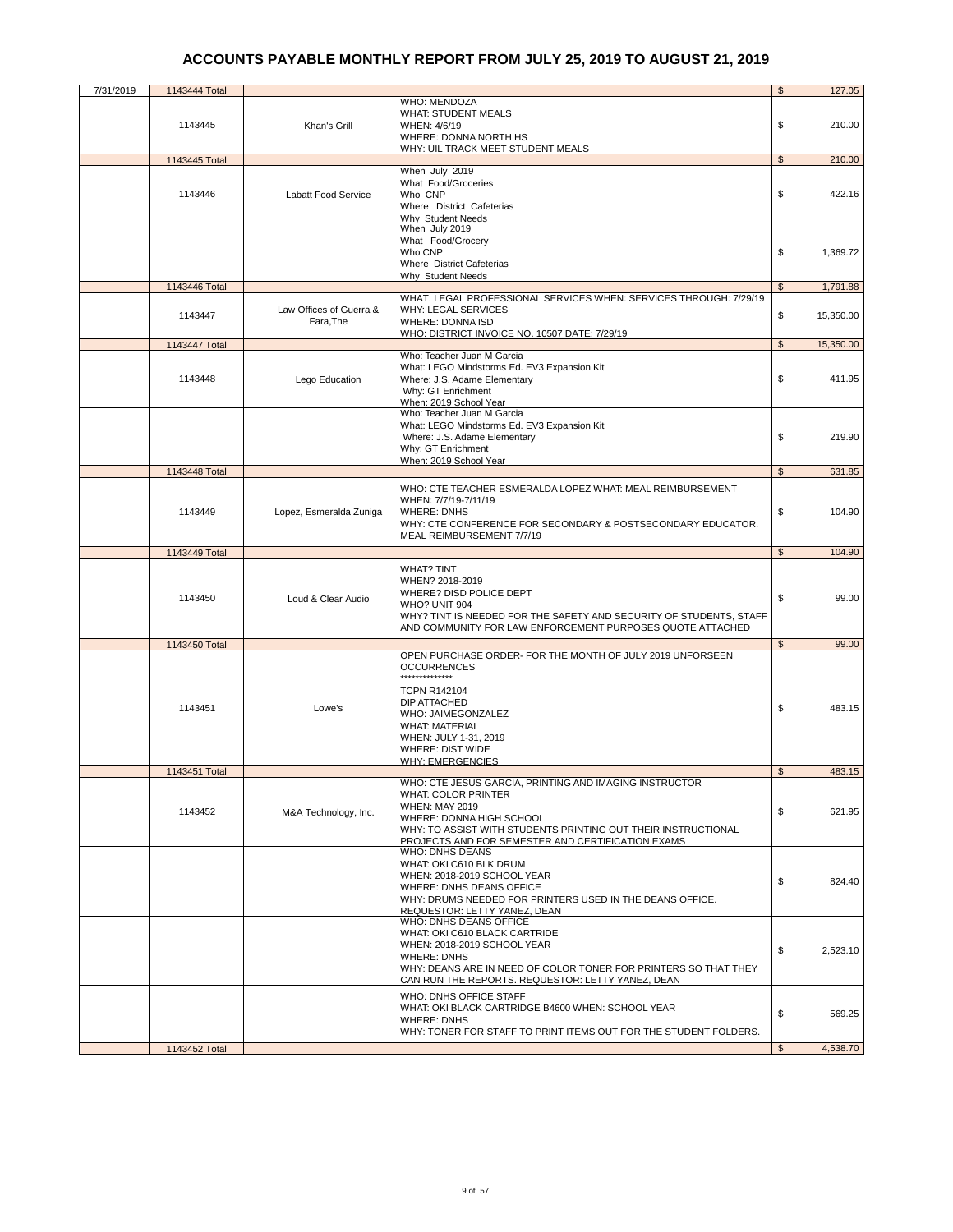| 7/31/2019 | 1143453       | <b>MCCOYS BUILDING</b><br><b>SUPPLIES</b> | OPEN PURCHASE ORDER- FOR THE MONTH OF JULY 2019, FOR UNFORSEEN<br><b>OCCURRENCES-</b><br>*********<br>REGION ONE 15*03*08<br><b>BUY BOARD # 577-18</b><br><b>DIP ATTACHED</b><br>WHO: JAIME GONZALEZ<br><b>WHAT: MATERIAL</b><br>WHEN: JULY 1-31, 2019<br><b>WHERE: DIST WIDE</b>                                               | \$             | 472.38    |
|-----------|---------------|-------------------------------------------|---------------------------------------------------------------------------------------------------------------------------------------------------------------------------------------------------------------------------------------------------------------------------------------------------------------------------------|----------------|-----------|
|           |               |                                           | <u> WHY: EMERGENCIES</u><br>OPEN PURCHASE ORDER- FOR THE MONTH OF JUNE 2019, FOR UNFORSEEN<br><b>OCCURRENCES -</b><br><br>REGION ONE 15*03*08<br><b>BUY BOARD # 577-18</b><br><b>DIP ATTACHED</b><br><b>WHO: URBAN</b><br><b>WHAT: MATERIAL</b><br>WHEN: JUNE 24-30, 2019<br><b>WHERE: DIST WIDE</b><br><b>WHY: EMERGENCIES</b> | \$             | 497.05    |
|           | 1143453 Total |                                           |                                                                                                                                                                                                                                                                                                                                 | \$             | 969.43    |
|           | 1143454       | <b>MELHART MUSIC CENTER</b>               | Who: DHS-Band<br>What: Instrument repairs<br>When: Summer 2019<br>Where: RGV<br>Why: Instrument need repair for Marching season                                                                                                                                                                                                 | \$             | 4,070.00  |
|           |               |                                           | Who: DHS-Band<br>What: Instrument repairs<br>When: Summer 2019<br>Where: RGV<br>Why: Instrument need repair for Marching season                                                                                                                                                                                                 | \$             | 3,340.00  |
|           |               |                                           | Who: DNHS/Veterans -Band<br>What: sousaphone repair<br>When: JULY 2019<br>Where: Melhart Music Center<br>Why: Instruments needs repair work.                                                                                                                                                                                    | \$             | 155.00    |
|           |               |                                           | Who: DNHS-Band<br>What: Instrument repairs TUBA CC,PC, BELLWORK<br>When: Summer 2019<br>Where: Fine Arts Band Hall<br>Why: Instrument need repair for Marching season                                                                                                                                                           | \$             | 2,320.00  |
|           |               |                                           | Who: VMS-Band<br>What: Instrument repairs SAX SELMER PC When: Summer 2019<br>Where: VMS Band Hall<br>Why: Instrument need repair for FALL season                                                                                                                                                                                | \$             | 2,580.00  |
|           | 1143454 Total |                                           |                                                                                                                                                                                                                                                                                                                                 | $\mathfrak s$  | 12,465.00 |
|           | 1143455       | MIDWAY-PSG LLC DBA<br>PASADENA SPOR       | WHO: C. VIESCA<br>WHAT: ADIDAS WOMEN'S CLIMALITE JACKET COLOR MAROON LEFT CHEST<br>EMBROIDERY (GOLD) SIZES: (2) XS, (6) SM, (6) M, (3) L, (1) XL<br>WHEN: 2018-2019 SCHOOL YEAR WHERE: DONNA HIGH SCHOOL<br>WHY: EQUIPMENT NEEDED FOR STUDENT ATHLETES FOR VOLLEYBALL                                                           | \$             | 2,895.00  |
|           | 1143455 Total |                                           |                                                                                                                                                                                                                                                                                                                                 | \$             | 2,895.00  |
|           | 1143456       | Macias, Savina                            | Who: Savina Macias<br>What: Meal Reimbursement<br>When: June 9 - 11, 2019<br>Where: Galveston, Texas<br>Why: Attended the TCEA Conference June 9, 2019 breakfast                                                                                                                                                                | \$             | 69.06     |
|           | 1143456 Total |                                           |                                                                                                                                                                                                                                                                                                                                 | \$             | 69.06     |
|           | 1143457       | McAllen ISD                               | WHO: C. VIESCA<br><b>WHAT: TOURNAMENT FEES</b><br><b>WHEN: AUGUST 16, 2019</b><br>WHERE: MCALLEN ROWE HIGH SCHOOL WHY: 9TH LIGHT VOLLEYBALL<br><b>TOURNAMENT</b>                                                                                                                                                                | \$             | 200.00    |
|           | 1143457 Total |                                           |                                                                                                                                                                                                                                                                                                                                 | $\mathfrak{S}$ | 200.00    |
|           | 1143458       | McAllen ISD                               | WHO: C. VIESCA<br><b>WHAT: TOURNAMENT FEES</b><br>WHEN: AUGUST 16, 2019<br>WHERE: MCALLEN MEMORIAL HIGH SCHOOL<br>WHY: JV LIGHT VOLLEYBALL TOURNAMENT                                                                                                                                                                           | \$             | 200.00    |
|           | 1143458 Total |                                           |                                                                                                                                                                                                                                                                                                                                 | $\mathfrak{s}$ | 200.00    |
|           | 1143459       | McDonald's - Donna                        | WHO: E. ARENAS<br>WHAT: STUDENT MEALS (BREAKFAST)<br>WHEN: JANUARY 11, 2019<br>WHERE: B. LOPEZ HIGH SCHOOL<br>WHY: BOYS POWERLIFTING MEET                                                                                                                                                                                       | \$             | 95.00     |
|           |               |                                           | WHO: R. ALVAREZ/P. PAZ<br><b>WHAT: STUDENT MEALS</b><br>WHEN: JANUARY 21, 2019<br>WHERE: WESLACO<br>WHY: 8TH GIRLS SOFTBALL TOURNAMENT<br>WHO: R. ALVAREZ/R. MARTINEZ WHAT: STUDENT MEALS                                                                                                                                       | \$             | 113.67    |
|           |               |                                           | WHEN: NOVEMBER 17, 2018<br>WHERE: HARRELL-MERCEDES<br>WHY: 7TH BOYS SOCCER GAME                                                                                                                                                                                                                                                 | \$             | 143.00    |
|           | 1143459 Total |                                           |                                                                                                                                                                                                                                                                                                                                 | $\mathfrak{S}$ | 351.67    |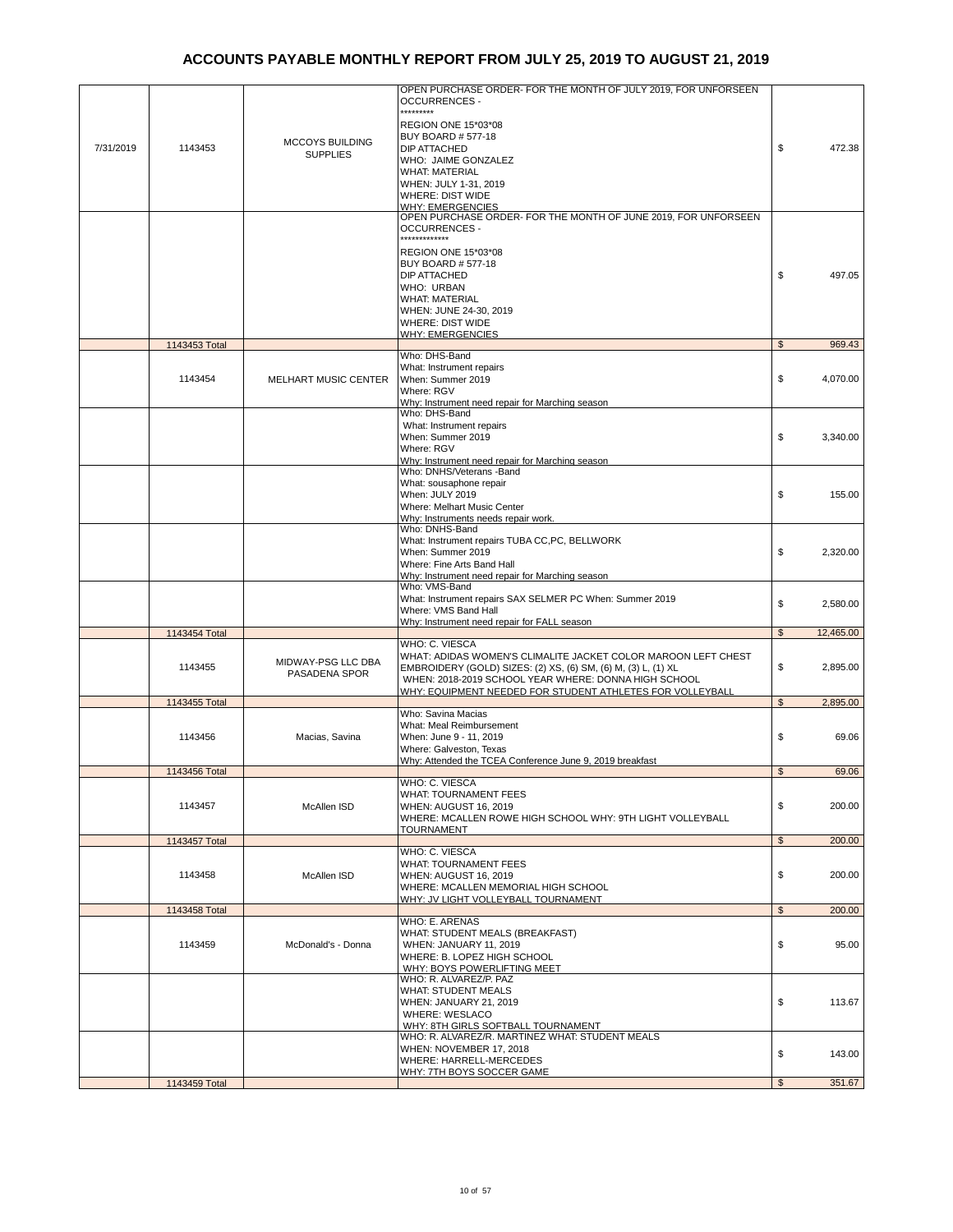| 7/31/2019 | 1143460                  | Mid Valley Office Supplies & Art WHEN: SY 2018-19<br>Center | WHAT: RUBBER BANDS SIZE#117B<br>WHY: OFFICE USE<br>WHERE: BUSINESS OFFICE<br>WHO: LUDIVINA CANSINO, ASSISTANT SUPERINTENDENT OF BUSINESS &                                                                                                                              | \$<br>24.24                  |
|-----------|--------------------------|-------------------------------------------------------------|-------------------------------------------------------------------------------------------------------------------------------------------------------------------------------------------------------------------------------------------------------------------------|------------------------------|
|           | 1143460 Total            |                                                             | <b>FINANCE</b>                                                                                                                                                                                                                                                          | $\mathfrak{S}$<br>24.24      |
|           | 1143461                  | Mission Auto Electric, Inc.                                 | WHO; MAINT/ELUTERIO<br><b>WHAT: MATERIAL</b><br>WHEN: JUNE 2019<br><b>WHERE: MAINT/GROUNDS</b><br>WHY: DAILY USE                                                                                                                                                        | \$<br>803.64                 |
|           | 1143461 Total            |                                                             |                                                                                                                                                                                                                                                                         | $\mathfrak{s}$<br>803.64     |
|           | 1143462                  | Morrison Supply, LLC                                        | <b>WHO: MAINT/PABLO</b><br><b>WHAT: SUPPLIES</b><br>WHEN: JUNE 2019<br>WHERE: DHS RM 140<br>WHY: REPAIRS NEEDED                                                                                                                                                         | \$<br>363.83                 |
|           | 1143462 Total            |                                                             |                                                                                                                                                                                                                                                                         | 363.83<br>$\mathfrak{s}$     |
|           | 1143463                  | Mountain Glacier Llc                                        | WHO: CTE DEPARTMENT<br>WHAT: DRINKING WATER<br>WHEN: MONTH OF MAY<br>WHERE: DNHS/CENTRAL OFFICE<br>WHY: DRINKING WATER FOR STAFF & STUDENTS HOT AND COLD WATER<br><b>COOLER</b>                                                                                         | \$<br>70.90                  |
|           | 1143463 Total            |                                                             |                                                                                                                                                                                                                                                                         | $\mathfrak{S}$<br>70.90      |
|           | 1143464                  | Msc Industrial Supply Co.                                   | Who: Luis O. Solis<br>What: Outstanding balance, invoice #91805980<br>Where: Bus Barn<br>When: July 2019<br>Why: Need to pay outstanding balance of invoice #91805980                                                                                                   | \$<br>74.88                  |
|           | 1143464 Total            |                                                             |                                                                                                                                                                                                                                                                         | $\mathfrak{s}$<br>74.88      |
|           | 1143465<br>1143465 Total | Navarro, Rosalinda                                          | Who: Rosalinda Navarro<br>What: Meal Reimbursement<br>When: June 11 - 14, 2019<br>Where: Austin, Texas<br>Why; Attended the Legal and TEPSA conferences Mileage                                                                                                         | \$<br>463.11<br>\$<br>463.11 |
|           |                          |                                                             | When July 2019                                                                                                                                                                                                                                                          |                              |
|           | 1143466                  | Nicho Produce Co. Inc.                                      | What Produce/Vegetables<br>Who CNP<br>Where District Cafeterias<br><b>Why Student Needs</b>                                                                                                                                                                             | \$<br>282.45                 |
|           |                          |                                                             | When July 2019<br>What Produce/Vegetables<br>Who CNP<br>Where District Cafeterias<br><b>Why Student Needs</b>                                                                                                                                                           | \$<br>578.89                 |
|           | 1143466 Total            |                                                             |                                                                                                                                                                                                                                                                         | $\mathfrak{s}$<br>861.34     |
|           | 1143467                  | Nikki Rowe High School                                      | WHO: J. DAVILA<br>WHAT: TEAM ENTRY FEE<br><b>WHEN: AUGUST 24, 2019</b><br>WHERE: SPRINGFEST PARK, MCALLEN WHY: CROSS COUNTRY MEET                                                                                                                                       | \$<br>150.00                 |
|           | 1143467 Total            |                                                             |                                                                                                                                                                                                                                                                         | \$<br>150.00                 |
|           | 1143468                  | North Alamo Water Supply                                    | <b>WHAT: WATER SERVICES</b><br>WHY: MONTHLY CHARGES<br>WHEN: 6/20/19-7/20/19<br>WHERE: DONNA ISD<br>WHO: DNHS, SAUCEDA, VETERANS, SALAZAR, SINGLETERRY, ADAME, MUNOZ,<br>AND GARZA                                                                                      | \$<br>7,534.78               |
|           | 1143468 Total            |                                                             | WHO: Evelyn Cardenas                                                                                                                                                                                                                                                    | $\mathfrak{S}$<br>7,534.78   |
|           | 1143469                  | Oticon Inc.                                                 | WHAT: Nera2 FS Wireless Color: (P04) Dark Brown Battery: 312 Collection Ve Fitting<br>Level 85 Two Year Repair/Two Year Replacement Warranty<br>WHEN: February 2019<br>WHERE: Special Ed. Dept.<br>WHY: to assist the student with hearing los                          | \$<br>964.00                 |
|           | 1143469 Total            |                                                             |                                                                                                                                                                                                                                                                         | $\mathfrak{S}$<br>964.00     |
|           | 1143470                  | Ozuna, Ernesto                                              | Technology Dept./ Director David Chavez Mileage for MIT Ernie Ozuna<br>When: June 2019                                                                                                                                                                                  | \$<br>43.89                  |
|           |                          |                                                             | Where: MIT does training at campuses Why: monthly mileage for stuff to travel                                                                                                                                                                                           |                              |
|           | 1143470 Total            |                                                             |                                                                                                                                                                                                                                                                         | $\mathfrak{s}$<br>43.89      |
|           | 1143471                  | PARTIDA, MARIA ISABEL                                       | Who: Principal : Maria Partida<br>What: Milage Round Trip 324x 0.545 \$176.58 Per Deim<br>Where: Corpus Christi, Texas<br>Why: 2019 Texas School Safety Conference When: June 23-26, 2019                                                                               | \$<br>176.58                 |
|           | 1143471 Total            |                                                             | WHO: DNHS CHOIR                                                                                                                                                                                                                                                         | \$<br>176.58                 |
|           | 1143472                  | PENDER'S MUSIC CO                                           | <b>WHAT: MUSIC</b><br>WHEN: SUMMER 2019<br><b>WHERE: DNHS</b><br>WHY: STUDENT TO PRACTICE                                                                                                                                                                               | \$<br>340.81                 |
|           | 1143472 Total            |                                                             |                                                                                                                                                                                                                                                                         | $\mathfrak{S}$<br>340.81     |
|           | 1143473                  | PERALES, JAIME MANUEL                                       | WHO: JAIME PERALES<br>WHAT: MEAL REIMBURSMENTS<br>WHEN: 05/24/19 FRIDAY<br>WHERE: SAN ANTONIO, TX<br>WHY: LUCHA STUDENTS WILL BE TAKEN TO FIESTA TX THIS IS SO THAT<br>STUDENTS WILL LEARN TO COMMUNICATE WITH PEOPLE IN A SOCIAL<br>ENVIRONMENT REQUESTOR: ADA CARMONA | \$<br>30.70                  |
|           | 1143473 Total            |                                                             |                                                                                                                                                                                                                                                                         | $\mathfrak{s}$<br>30.70      |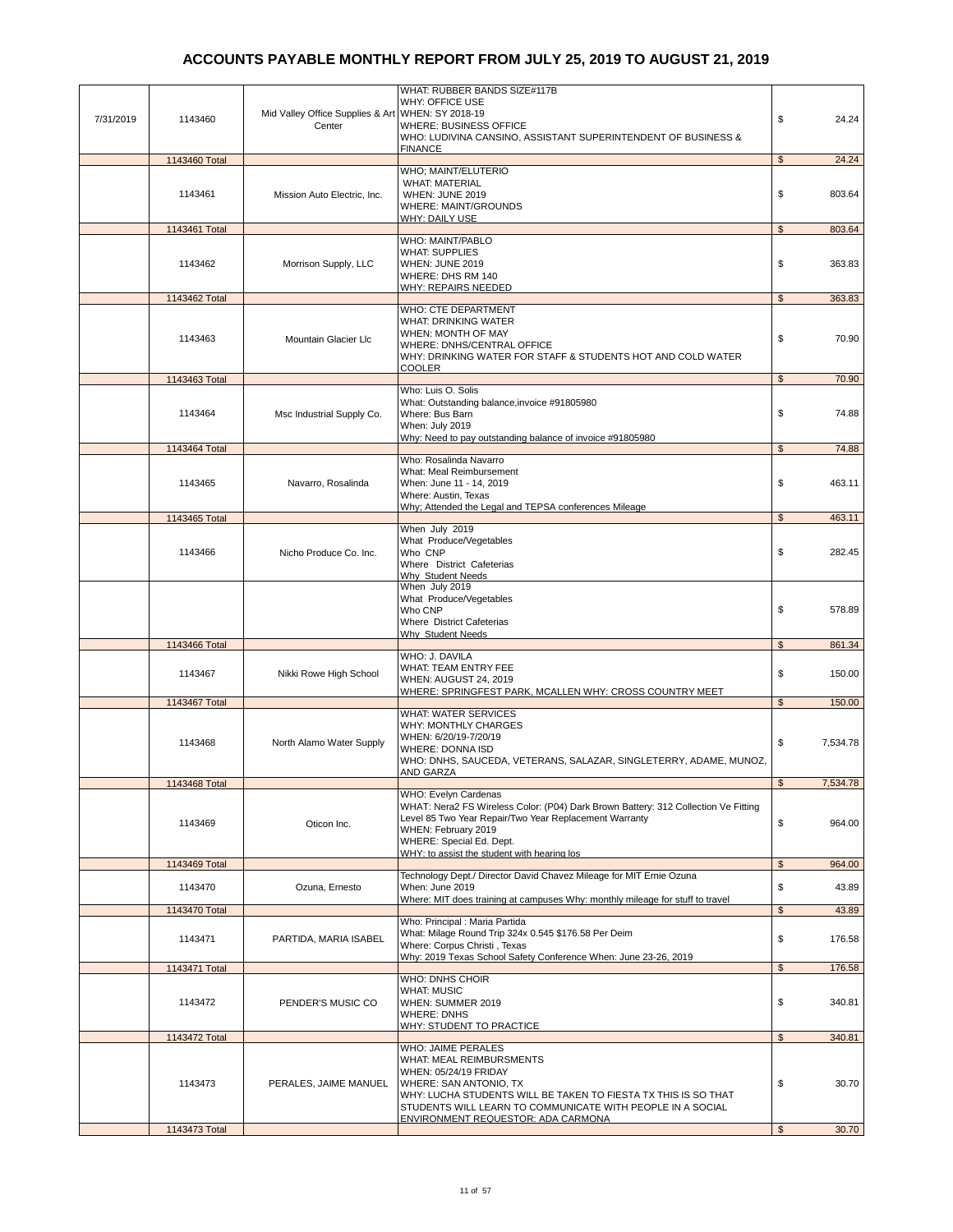| 7/31/2019 | 1143474       | POCKET NURSE                               | WHO: CTE MARIO MEDRANO, HEALTH SCIENCE INSTRUCTOR<br>WHAT: ECG MACHINE - aka EKG<br>WHEN: 2018 - 2019 SCHOOL YEAR WHERE: DONNA HIGH SCHOOL<br>WHY: EQUIPMENT REQUIRED FOR INSTRUCTIONAL RESOURCES AND FOR                                                                                    | \$             | 4,038.02  |
|-----------|---------------|--------------------------------------------|----------------------------------------------------------------------------------------------------------------------------------------------------------------------------------------------------------------------------------------------------------------------------------------------|----------------|-----------|
|           | 1143474 Total |                                            | CERTIFYING CTE HEALTH SCIENCE STUDENTS IN EKG                                                                                                                                                                                                                                                | $\mathfrak{L}$ | 4,038.02  |
|           |               |                                            |                                                                                                                                                                                                                                                                                              |                |           |
|           | 1143475       | <b>Positive Promotions</b>                 | WHO: Elizabeth Zamora, Arleen Galvan, Ada Zamora, Pamela Stetler and Oscar Solis<br><b>PPCD Teachers</b><br>WHAT: Race Car Pen Product Color: Red Imprint color: White Imprint Location: on door<br>Imprint: Driven Toward Success WHEN: 2018-2019 School YR. WHERE: Special                 | \$             | 991.63    |
|           | 1143475 Total |                                            |                                                                                                                                                                                                                                                                                              | $\mathfrak{s}$ | 991.63    |
|           | 1143476       | Pro Tech Mechanical - Valley<br><b>LLC</b> | WHO: MAINT/URBAN<br>WHAT: HEATER<br>WHEN: APRIL 2019<br>WHERE: TODD GYM<br><b>WHY: NOT WORKING</b>                                                                                                                                                                                           | \$             | 2,725.00  |
|           | 1143476 Total |                                            |                                                                                                                                                                                                                                                                                              | $\mathfrak{L}$ | 2,725.00  |
|           | 1143477       | RAMIREZ, MONICA                            | where: Sauceda Middle School<br>Who: Monica Ramirez/Gear Up Facilitator When: July<br>What: Mileage Reimbursement for the month of June for going to Federal Programs,<br>Sauceda, Veterans and Little Caesars<br>What: Mileage Reimbursement                                                | \$             | 52.25     |
|           |               |                                            | Where: Sauceda Middle School<br>Who: Monica Ramirez/Gear Up Facilitator When: July<br>What: Mileage Reimbursement for the month of May for going to Federal Programs and<br>Region One                                                                                                       | \$             | 23.49     |
|           | 1143477 Total |                                            |                                                                                                                                                                                                                                                                                              | $\mathfrak{s}$ | 75.74     |
|           | 1143478       | RGVISION Publications, LLC                 | WHAT: PRODUCE A DISD BRAND / LOGO \$1600 AND PRODUCE 1:30 MIN<br>PROMOTIONAL VIDEOS, (2) 1 MIN. PROMOTIONAL VIDEOS, (2) 30 SEC.<br>PROMOTIONAL VIDEOS TO PROMOTE DISD<br>WHEN: 2018-2019 SCHOOL YEAR<br><b>WHERE: PUBLIC RELATIONS</b><br><b>WHO: DONNA ISD</b><br>WHY: PROMOTION AS PER SUP | \$             | 1,200.00  |
|           | 1143478 Total |                                            |                                                                                                                                                                                                                                                                                              | \$             | 1,200.00  |
|           | 1143479       | RMS Visual Designs, INC                    | Who: DHS Marching Band<br>What: Custom Drill & Visual design for 20 days<br>When: May 1-30, 2019                                                                                                                                                                                             | \$             | 1,000.00  |
|           |               |                                            | Where: Dallas Residence<br>Why: Students will study all drills for 2019-2020 Marching Show.                                                                                                                                                                                                  |                |           |
|           | 1143479 Total |                                            |                                                                                                                                                                                                                                                                                              | $\mathfrak{s}$ | 1,000.00  |
|           | 1143480       | Ray's Business Products                    | <b>What: Cutters</b><br>Where: Warehouse<br>Why: Needed to open boxes<br>When: School year 2018-2019<br>Who: Warehouse staff                                                                                                                                                                 | \$             | 141.48    |
|           | 1143480 Total |                                            |                                                                                                                                                                                                                                                                                              | \$             | 141.48    |
|           | 1143481       | Region One Educational<br>Service Center   | <b>WHAT: REGISTRATION FEES</b><br>WHERE: EDINBURG, TEXAS<br>WHEN: JULY 17-18, 2019 (WED.-THURS.) WHO: ALFONSO<br>SAYAVEDRA/PRINCIPAL WHY: PROFESSIONAL DEVELOPMENT                                                                                                                           | \$             | 350.00    |
|           | 1143481 Total |                                            |                                                                                                                                                                                                                                                                                              | $\mathfrak{s}$ | 350.00    |
|           | 1143482       | Resendez, Nicolas                          | WHO: DHS/ Fine Arts Band WHAT: Choreography clinic and techniques<br>WHEN: July 15-19, 22-26, 2019<br><b>WHERE: Fine Arts building</b><br>WHY: To work on colorguard Pre-season 19-20                                                                                                        | \$             | 2,500.00  |
|           | 1143482 Total |                                            |                                                                                                                                                                                                                                                                                              | $\mathfrak{s}$ | 2,500.00  |
|           | 1143483       | Roadrunner Charters, Inc.                  | What: Charter rental.<br>Who: Matias Rivera, Noelia Valenzuela, Donna High School Band.<br>When: May 31-June 1, 2019.<br>Where: Austin & Flugerville, Texas / UIL State Solo & Ensemble Contest.<br>Why: Transportation.                                                                     | \$             | 3,800.00  |
|           | 1143483 Total |                                            |                                                                                                                                                                                                                                                                                              | $\mathfrak{L}$ | 3,800.00  |
|           | 1143484       | Robokind, LLC                              | WHO: Dr. Diana Villanueva, Special Education Director<br>WHAT: Robots4autism - Milo Robot WHEN: June 2019<br>WHERE: Special Education Dept.<br>WHY: For instructional use in the classroom to assist with students with various<br>disabilities district wide                                | \$             | 11,137.00 |
|           | 1143484 Total |                                            |                                                                                                                                                                                                                                                                                              | $\mathfrak{s}$ | 11,137.00 |
|           | 1143485       | Rodriguez, Wendy                           | Who: Wendy Rodriguez<br>What; Meal Reimbursement<br>When: June 9-11, 2019<br>Where: Galveston, Texas<br>Why: Attended the TCEA Conference June 9 Lunch                                                                                                                                       | \$             | 43.81     |
|           | 1143485 Total |                                            |                                                                                                                                                                                                                                                                                              | $\mathfrak{L}$ | 43.81     |
|           | 1143486       | Royston, Rayzor, Vickery, & Will           | WHAT: PROFESSIONAL LEGAL SERVICES WHEN: SY 18-19<br>WHY: DOCKET NO . 094-LH-05-2019 FILE NO. 63,526<br>WHERE: DONNA ISD<br>WHO: VERENICE CARDENAS INVOICE NO. 139804 7/16/19                                                                                                                 | \$             | 641.70    |
|           | 1143486 Total |                                            |                                                                                                                                                                                                                                                                                              | $\mathfrak{S}$ | 641.70    |
|           | 1143487       | Rudy's Auto Electric                       | <b>WHAT? EMERGENCY REPAIRS</b><br>WHEN? 2018-2019 (JUNE 1-30)<br>WHERE? DISD POLICE DEPT<br><b>WHO? POLICE UNITS</b><br>WHY? PO WILL BE USED FOR EMERGENCY LOW COST<br>RFP#091917-366A                                                                                                       | \$             | 433.31    |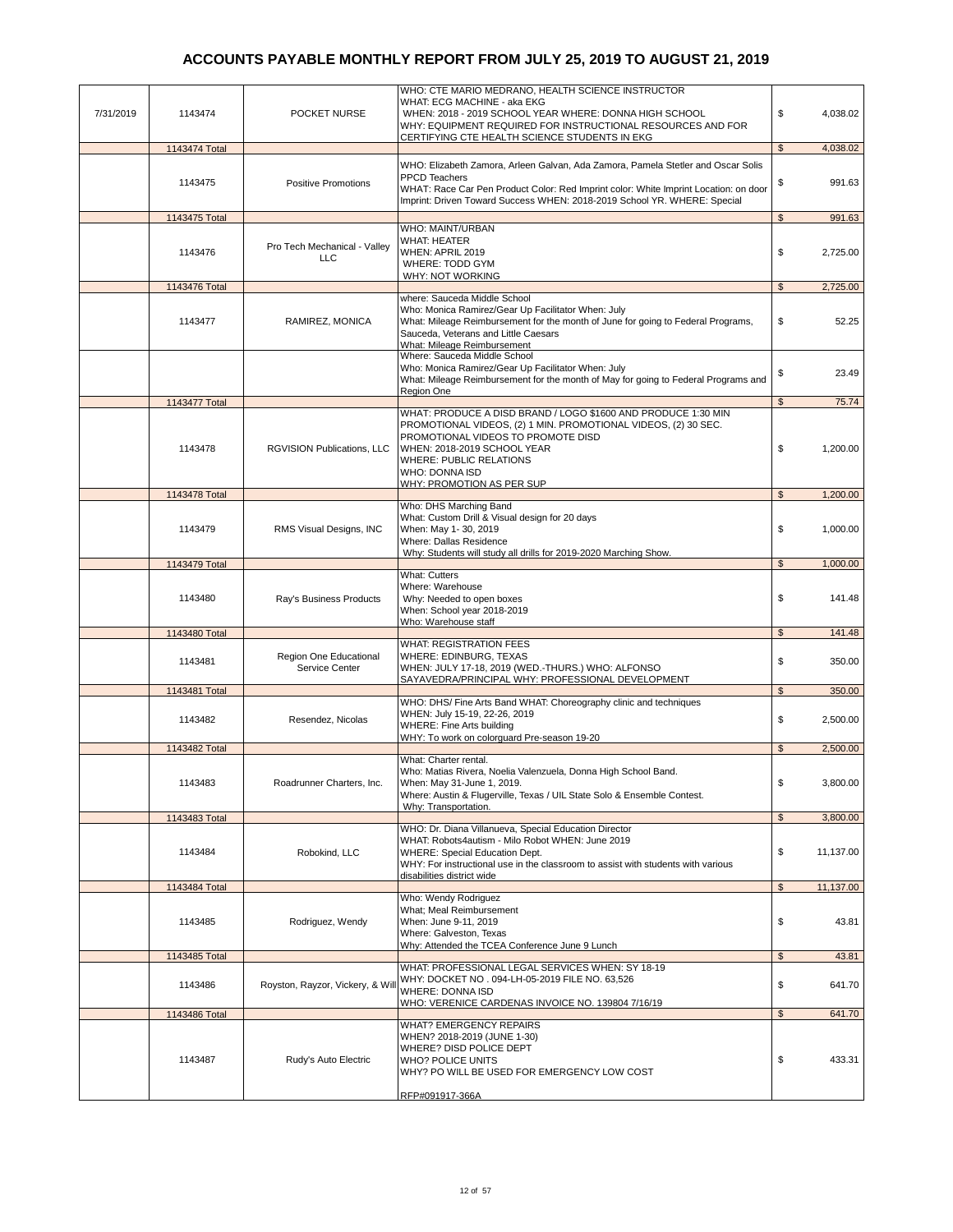| 7/31/2019 | 1143487       | Rudy's Auto Electric                             | <b>WHAT? EMERGENCY REPAIRS</b><br>WHEN? 2018-2019 (JUNE 1-30)<br>WHERE? DISD POLICE DEPT<br><b>WHO? SECURITY UNITS</b><br>WHY? PO WILL BE USED FOR EMERGENCY LOW COST<br>RFP#091917-366A                                                                         | \$<br>442.82                |
|-----------|---------------|--------------------------------------------------|------------------------------------------------------------------------------------------------------------------------------------------------------------------------------------------------------------------------------------------------------------------|-----------------------------|
|           |               |                                                  | <b>WHO: CTE DEPARTMENT</b><br><b>WHAT: VEHICLE CHECK</b><br>WHEN: JUNE 27-30, 2019<br><b>WHERE: DNHS</b><br>WHY: CHECK VEHICLES FOR TRIP<br>3 CTE VEHICLES<br><b>SUBURBAN</b><br>VAN<br>F250                                                                     | \$<br>484.50                |
|           | 1143487 Total |                                                  |                                                                                                                                                                                                                                                                  | $\mathfrak{s}$<br>1,360.63  |
|           | 1143488       | SAUCEDA, KRISTINA                                | who: Veterans Middle School GEAR UP Faciliator (Kristina Sauceda)<br>what: reimbursement mileage (18 miles $x = 36$ miles round trip $x = 0.545$ )<br>when: February 14, 2019<br>where: Region One, ESC in Edinburg, Texas why: Professional Growth              | \$<br>19.62                 |
|           |               |                                                  | who: Veterans Middle School GEAR UP Faciliator (Kristina Sauceda)<br>what: reimbursement mileage (18 miles $x = 36$ miles round trip $x = 0.545$ )<br>when: February 19, 2019<br>where: Region One, ESC in Edinburg, Texas why: Professional Growth              | \$<br>39.24                 |
|           |               |                                                  | who: Veterans Middle School GEAR UP Faciliator (Kristina Sauceda)<br>what: reimbursement mileage (18 miles x 2= 36 miles round trip x 0.545)<br>when: January 23, 2019<br>where: Region One, ESC in Edinburg, Texas why: Professional Growth                     | \$<br>39.30                 |
|           | 1143488 Total |                                                  |                                                                                                                                                                                                                                                                  | $\mathfrak{s}$<br>98.16     |
|           | 1143489       | SEGURA, DALIA                                    | WHAT: TRAVEL REIMBURSEMENTS<br>WHEN: JUNE 18-19, 2019<br>WHERE: SO. PADRE ISLAND, TX.<br>WHO: T. PRICE TEACHER - DALIA SEGURA WHY: STAFF DEVELOPMENT IN<br>ASSIGNED AREA                                                                                         | \$<br>28.06                 |
|           | 1143489 Total |                                                  |                                                                                                                                                                                                                                                                  | $\mathfrak{s}$<br>28.06     |
|           | 1143490       | SERNA, NORBERTO                                  | Who: Maint/NORBERTO<br>What: Mileage<br>When: June 2019<br>Where: District Wide.                                                                                                                                                                                 | \$<br>124.09                |
|           | 1143490 Total |                                                  | Why: Daily Duties/Projects                                                                                                                                                                                                                                       | $\mathfrak{s}$<br>124.09    |
|           | 1143491       | SOUTH TEXAS WASTE<br>WATER                       | WHAT: GREASE TRAP CLEANING<br>WHY: TO CLEAN AND DEPOSE OF GREASE WHEN: JULY 2019<br>WHERE: DISTRICT WIDE CAFETERIAS WHO: CHILD NUTRITION DEPT.                                                                                                                   | \$<br>10,625.00             |
|           | 1143491 Total |                                                  |                                                                                                                                                                                                                                                                  | $\mathfrak{s}$<br>10,625.00 |
|           | 1143492       | SOUTHERN TIRE MART                               | WHO: MAINT/PETE V<br><b>WHAT: TIRES</b><br>WHEN: MARCH 2019<br><b>WHERE: BACK HOE</b><br>WHY: DAILY DUITES                                                                                                                                                       | \$<br>1,135.00              |
|           | 1143492 Total |                                                  |                                                                                                                                                                                                                                                                  | $\mathfrak{S}$<br>1,135.00  |
|           | 1143493       | STUNTCAMS LLC                                    | <b>WHAT? BODY CAMERA MOUNTS</b><br>WHEN? 2018-2019<br>WHERE? DISD POLICE DEPT<br><b>WHO? POLICE OFFICERS</b><br>WHY? MOUNTS ARE NEEDED TO PROPERLY SECURE BODY CAMERAS ON<br><u>OFFICERS UNIFORMS QUOTES ATTACHED</u>                                            | \$<br>600.00                |
|           | 1143493 Total |                                                  |                                                                                                                                                                                                                                                                  | $\mathfrak{L}$<br>600.00    |
|           | 1143494       | Sam's Club                                       | who: Veterans Middle School Team 7-1 Club what: pay difference \$5.63 from purchase<br>order # 167140<br>when: 2018-2019 School Year<br>where: Veterans Middle School<br>why: coverage overage                                                                   | \$<br>5.63                  |
|           |               |                                                  | who: Veterans Middle School Team 8-3 Club what: pay difference \$20.74 from purchase<br>order #169239<br>when: 2018-2019 School Year<br>where: Veterans Middle School<br>why: coverage overage                                                                   | \$<br>20.74                 |
|           | 1143494 Total |                                                  |                                                                                                                                                                                                                                                                  | $\mathfrak{s}$<br>26.37     |
|           | 1143495       | Sharyland ISD                                    | WHO: C. VIESCA<br><b>WHAT: TOURNAMENT FEES</b><br>WHEN: AUGUST 22-24, 2019<br>WHERE: SHARYLAND HIGH SCHOOL<br>WHY: VARSITY VOLLEYBALL TOURNAMENT                                                                                                                 | \$<br>300.00                |
|           | 1143495 Total |                                                  |                                                                                                                                                                                                                                                                  | $\mathfrak{s}$<br>300.00    |
|           | 1143496       | Sierra, Edna                                     | What: Staff meal reimbursements. January 11, 2019 Lunch allowance.<br>Who: Edna Sierra, Donna HS Band.<br>When: January 11-12, 2019.<br>Where: Texas A&M Corpus Christi, Texas / Area Tryouts.<br>Why: Meals to be reimbursed for staff member attending tryouts | \$<br>25.74                 |
|           | 1143496 Total |                                                  |                                                                                                                                                                                                                                                                  | $\mathfrak{S}$<br>25.74     |
|           | 1143497       | Southern Foods Group, LLC<br>dba Oak Farms Dairy | When July 2019<br>What Milk/Juice<br>Who CNP<br>Where District Cafeterias                                                                                                                                                                                        | \$<br>2,053.68              |
|           | 1143497 Total |                                                  | <b>Why Student Needs</b>                                                                                                                                                                                                                                         | $\mathfrak{S}$<br>2,053.68  |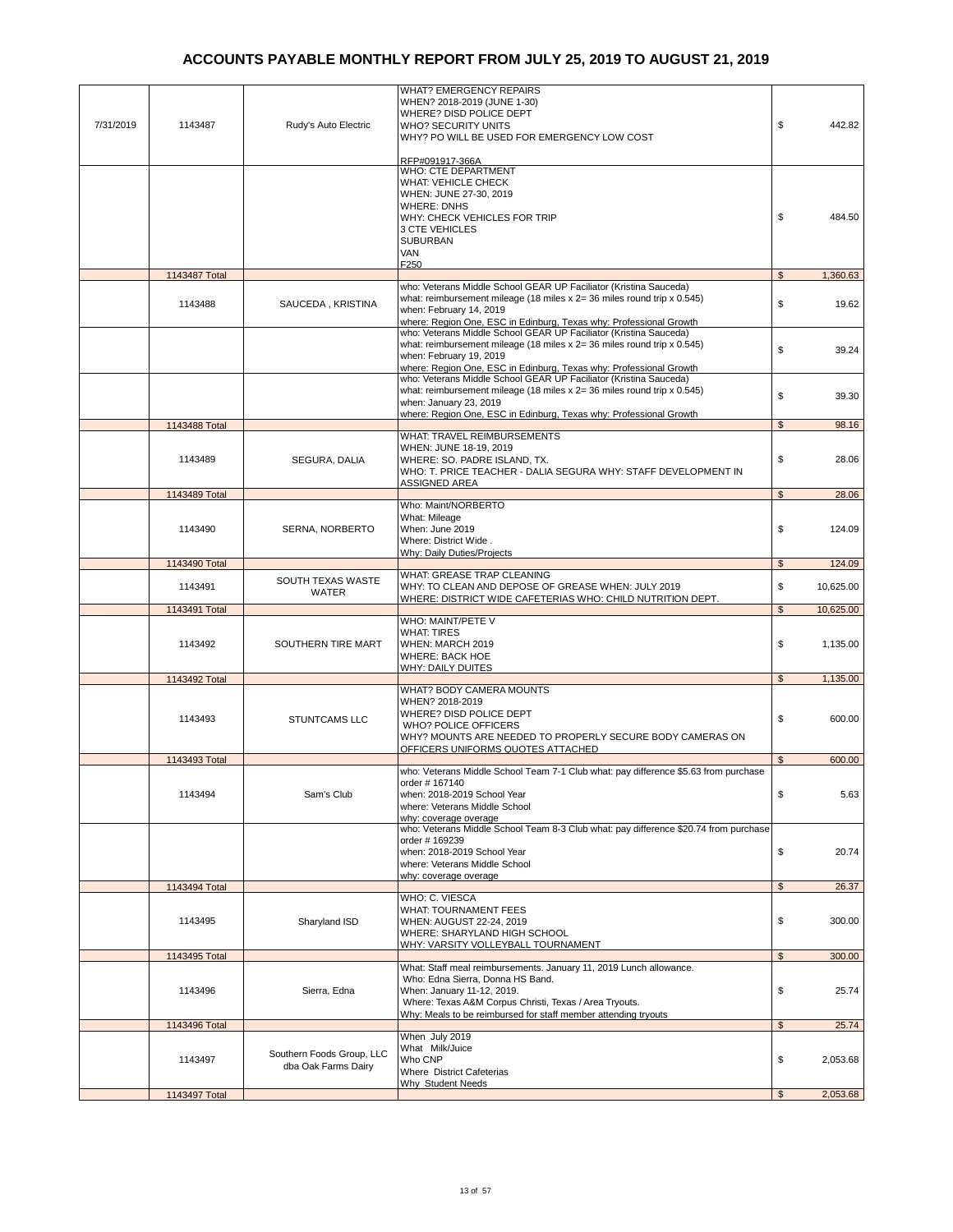| 7/31/2019 | 1143498       | Sprint                                                   | Sprint Wireless Account # 160527190<br>Who: David Chavez<br>What: Sprint wireless for ipads and phones<br>Where: DISD<br>When: May 27-June 26,2019<br>Why: So employees can have internet access and be reached by phone while away<br>from the office to answer import<br>Who: David Chavez | \$             | 3,059.73 |
|-----------|---------------|----------------------------------------------------------|----------------------------------------------------------------------------------------------------------------------------------------------------------------------------------------------------------------------------------------------------------------------------------------------|----------------|----------|
|           |               |                                                          | What: Sprint wireless service for Hot Spots and Air Cards<br>Where: DISD<br>When: May 27-June 26,2019<br>Why; so employees can have internet access while away from their office to work on<br>assigned duties. wireless service assigned to Nanc                                            | \$             | 769.78   |
|           |               |                                                          | Who: Luis O. Solis<br>What: Transportation Dept. monthly recurring rate plan for G P S<br>Where: Bus Barn<br>When: June 2019<br>Why: Need to pay monthly service for G P S                                                                                                                   | \$             | 3,375.00 |
|           | 1143498 Total |                                                          |                                                                                                                                                                                                                                                                                              | \$             | 7,204.51 |
|           | 1143499       | <b>Superior Alarms</b>                                   | WHO: MAINT/NORBERT.<br>WHAT: DISCONNECT<br>WHEN: JUNE 26, 2019<br><b>WHERE: DHS PORTABLE</b><br><b>WHY: PROJECT</b>                                                                                                                                                                          | \$             | 300.00   |
|           | 1143499 Total |                                                          | WHAT: LOCAL DISTRICT UPDATE                                                                                                                                                                                                                                                                  | $\mathfrak{s}$ | 300.00   |
|           | 1143500       | <b>TASB</b>                                              | WHY: UNIQUE POLICY CHANGES<br>WHERE: HUMAN RESOURCES<br>WHEN: 2/28/19<br>WHO: DONNA ISD INVOICE NUMBER: 1108902 Invoices are received at A/P and I<br>just got it yesterday 07.22.19                                                                                                         | \$             | 69.12    |
|           | 1143500 Total |                                                          |                                                                                                                                                                                                                                                                                              | $\mathbb{S}$   | 69.12    |
|           | 1143501       | <b>TASO</b>                                              | WHO: TASO<br><b>WHAT: OFFICIALS</b><br>WHEN: NOVEMBER 5, 2018<br>WHERE: DONNA HIGH SCHOOL<br><u> WHY: BOYS BASKETBALL SCRIMMAGE</u>                                                                                                                                                          | \$             | 75.00    |
|           | 1143501 Total |                                                          |                                                                                                                                                                                                                                                                                              | \$             | 75.00    |
|           | 1143502       | Texas Comptroller of Public<br>Accounts                  | Who: Olga Noriega Purchasing Agent<br>What: Texas SmartBuy Membership<br>When: School Year 2018-2019<br>Where: Purchasing Dept.<br>Why: To use Smartbuy to make the most of our purchasing dollars and efforts                                                                               | \$             | 100.00   |
|           | 1143502 Total |                                                          |                                                                                                                                                                                                                                                                                              | $\frac{1}{2}$  | 100.00   |
|           | 1143503       | Trejo, Stephen                                           | WHAT? MEAL REIMBURSEMENT - TEXAS SAFETY CONFERENCE<br>WHEN? JUNE 23-27, 2019<br>WHERE? CORPUS CHRISTI, TX<br>WHO? STEPHEN TREJO<br><u>WHY? STAFF DEVELOPMENT</u>                                                                                                                             | \$             | 45.38    |
|           | 1143503 Total |                                                          | WHO: Ester Rios, Social Worker                                                                                                                                                                                                                                                               | $\mathfrak s$  | 45.38    |
|           | 1143504       | <b>Tuff Stuff</b>                                        | WHAT: 4 sided tablecloth 6Ft. one side full color print<br>WHEN: 2018-2019 School Year.<br>WHERE: Special Ed. Dept.<br>WHY: Promoting Post-Secondary Readiness transitioning from school to community.<br>Providing group work servi                                                         | \$             | 768.00   |
|           | 1143504 Total |                                                          |                                                                                                                                                                                                                                                                                              | $\mathfrak s$  | 768.00   |
|           | 1143505       | Unifirst Corporation Texas<br><b>Industrial Services</b> | When July 2019<br>What Safety Mats<br>Who CNP<br>Where District Cafeterias<br>Why Student Needs                                                                                                                                                                                              | \$             | 31.57    |
|           |               |                                                          | When July 2019<br>What Safety Mats<br>Who CNP<br>Where District Cafeterias<br>Why Student Needs                                                                                                                                                                                              | \$             | 64.26    |
|           | 1143505 Total |                                                          |                                                                                                                                                                                                                                                                                              | $\mathfrak{s}$ | 95.83    |
|           | 1143506       | Varsity Spirit Fashions                                  | Who: Veterans Middle School Cheerleading Club<br>what: varsity classic T 6-11<br>when: 2019-2020 school year<br>where: Veterans Middle School                                                                                                                                                | \$             | 3,974.35 |
|           | 1143506 Total |                                                          | why: items will be used as part of their uniform                                                                                                                                                                                                                                             | $\mathfrak{s}$ | 3,974.35 |
|           | 1143507       | Vernier Software & Technology                            | WHO: CTE TRACY CADENA, AG AND VET TECH INSTRUCTOR<br>WHAT: ROBOTIC KITS<br><b>WHEN: JUNE 2016</b><br>WHERE: DONNA HIGH SCHOOL<br>WHY: AGROBOTIC KITS WILL BE USED FOR INSTRUCTIONAL RESOURCES                                                                                                | \$             | 823.90   |
|           | 1143507 Total |                                                          |                                                                                                                                                                                                                                                                                              | \$             | 823.90   |
|           | 1143508       | Wal-Mart Community                                       | WHAT: MG GSAP .75<br>WHO: Melissa Cavazos, Life Skills Teacher WHEN: 2018-19 School Year<br>WHERE: JP LeNoir Elem.<br>WHY: Provide items needed for above gardens project                                                                                                                    | \$             | 495.38   |
|           | 1143508 Total |                                                          |                                                                                                                                                                                                                                                                                              | $\mathfrak{s}$ | 495.38   |
|           | 1143509       | Ward's Science                                           | Who: Mr. Rama Chintapalli<br>What: GT Student Resources<br>When: 2018-2019<br>Where: DISD Elementary/Middle Schools Why: Items needed for the STEM summer<br>camps.                                                                                                                          | \$             | 159.50   |
|           | 1143509 Total |                                                          |                                                                                                                                                                                                                                                                                              | \$             | 159.50   |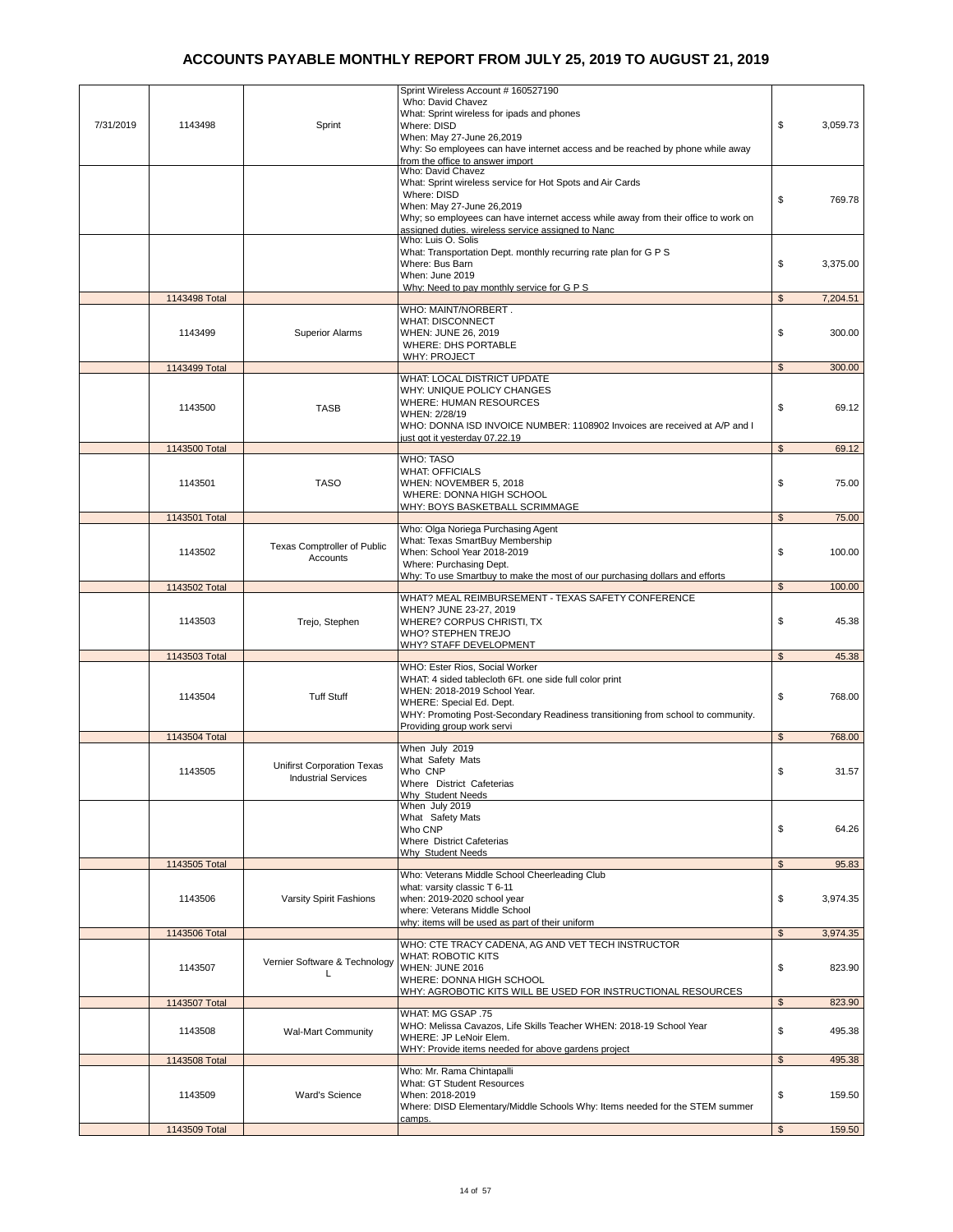| 7/31/2019 | 1143510       | Whataburger Corporate<br>Accounting   | WHO: J. DAVILA<br><b>WHAT: STUDENT MEALS</b><br>WHEN: JULY 25, 2019<br>WHERE: RIO GRANDE CITY, TEXAS<br><b>WHY: CROSS COUNTRY PRACTICE SITE</b>                                                                                                                        | \$             | 73.03     |
|-----------|---------------|---------------------------------------|------------------------------------------------------------------------------------------------------------------------------------------------------------------------------------------------------------------------------------------------------------------------|----------------|-----------|
|           | 1143510 Total |                                       | WHO: VETERANS MS BAND                                                                                                                                                                                                                                                  | \$             | 73.03     |
|           | 1143511       | Woodwind & Brasswind, Inc.            | <b>WHAT: REEDS</b><br>WHEN: JULY 2019<br><b>WHERE: VMS</b><br>WHY: ITEMS ARE NEEDED FOR SUMMER BAND                                                                                                                                                                    | \$             | 375.50    |
|           | 1143511 Total |                                       |                                                                                                                                                                                                                                                                        | $\mathfrak s$  | 375.50    |
|           | 1143512       | Gallagher Benefit Services, Inc.      | <b>What: Insurance Consultant</b><br>Where: Donna ISD<br>When: June, July, and August 2019<br>Why: Consultant for district wide insurances<br>Who: Safety and Risk Management                                                                                          | \$             | 9,166.66  |
|           | 1143512 Total |                                       |                                                                                                                                                                                                                                                                        | \$             | 9,166.66  |
|           | 1143513       | Miracle Medical Equipment &<br>Supp   | What: Diabetic supplies for our employees<br>Where: Safety and Risk Management<br>When: June, July, and August 2019<br>Why: To help out our diabetic employees with supplies<br>Who: DISD employees                                                                    | \$             | 10,856.00 |
|           | 1143513 Total |                                       | WHO: DNHS FOOTBALL PLAYERS                                                                                                                                                                                                                                             | $\mathfrak{S}$ | 10,856.00 |
|           | 1143514       | CARDINAL'S SPORT CENTER<br><b>INC</b> | WHAT: OPTION 4--10 CASE OF PROTEIN SHAKES<br>WHEN: 2018-2019 SUMMER WORKOUT WHERE: DNHS<br>WHY: DRINKS AND BARS WILL BE FOR STUDENTS TO HAVE AS A RECOVER<br><b>MEAL AFTER WORKOUTS</b>                                                                                | \$             | 954.00    |
|           | 1143514 Total |                                       | REFER TO PO: 170531                                                                                                                                                                                                                                                    | $\mathfrak{S}$ | 954.00    |
|           | 1143515       | <b>CHAMPION TEAMWEAR</b>              | VOUCHER: 1351<br>WHO: DNHS CHEERLEADERS<br>WHAT: PMT TO COVER SHIPPING AND HANDLING FEE<br>WHEN: 2018-2019 SCHOOL YEAR WHERE: DNHS<br>WHY: TOTAL OF AMOUNT ORDERED WAS LESS THAN 100.00 SO A FEE OF 5.95<br>WAS CHARGED FOR SHIPPING AND HANDLI                        | \$             | 5.95      |
|           | 1143515 Total |                                       |                                                                                                                                                                                                                                                                        | $\mathfrak{L}$ | 5.95      |
|           | 1143516       | <b>CHAMPION TEAMWEAR</b>              | WHO: DNHS CHEERLEADERS<br>WHAT: GTM 2 COLOR METALLIC POM WHITE/METALIC SILVER<br>WHEN: 2019*2020 SCHOOL YEAR<br><b>WHERE: DNHS</b><br>WHY: ITEMS WILL BE FOR VARSITY CHEERLEADERS 2019-2020 SCHOOL YEAR                                                                | \$             | 280.00    |
|           |               |                                       |                                                                                                                                                                                                                                                                        |                |           |
|           | 1143516 Total |                                       | TO USE DURING GAMES AND CAMPS                                                                                                                                                                                                                                          | $\mathfrak{S}$ | 280.00    |
|           | 1143517       | <b>CHAMPION TEAMWEAR</b>              | <b>WHO: DNHS CHEERLEADERS</b><br>WHAT: GTM 2 COLOR METALLIC POM WHITE/METALIC SILVER<br>WHEN: 2019*2020 SCHOOL YEAR<br><b>WHERE: DNHS</b><br>WHY: ITEMS WILL BE FOR VARSITY CHEERLEADERS 2019-2020 SCHOOL YEAR<br>TO USE DURING GAMES AND CAMPS                        | \$             | 40.00     |
|           | 1143517 Total |                                       |                                                                                                                                                                                                                                                                        | \$             | 40.00     |
|           | 1143518       | <b>CHAMPION TEAMWEAR</b>              | REFER TO PO: 170528<br>VOUCHER: 1352<br>WHO: DNHS CHEERLEADERS<br>WHAT: PMT TO COVER SHIPPING AND HANDLING FEE<br>WHEN: 2018-2019 SCHOOL YEAR WHERE: DNHS<br>WHY: TOTAL OF AMOUNT ORDERED WAS LESS THAN 100.00 SO A FEE OF 5.95<br>WAS CHARGED FOR SHIPPING AND HANDLI | \$             | 5.95      |
|           | 1143518 Total |                                       |                                                                                                                                                                                                                                                                        | \$             | 5.95      |
|           | 1143519       | <b>Premier Tees</b>                   | WHO: DNHS VOLLEYBALL PLAYERS<br>WHAT: DRI FIT BLACK SHORTS<br>WHEN: 2019-2020 SCHOOL YEAR<br><b>WHERE: DNHS</b><br>WHY: DNHS VOLLEYBALL PRACTICE GEAR FOR VARSITY/SUB-VARSITY TEAMS<br>FOR 2019-2020 SCHOOL YEAR                                                       | \$             | 1,380.00  |
|           | 1143519 Total |                                       |                                                                                                                                                                                                                                                                        | $\mathfrak s$  | 1,380.00  |
|           | 1143520       | RASSE, EVELYN JASMINE                 | VOUCHER: 1346<br><b>SCHOLARSHIP</b><br>WHO: EVELYN J. RASSE<br>WHAT: TIMOTEO AND LYDIA JIMENEZ SCHOLARSHIP<br>WHEN: 2018-2019 SCHOOL YEAR WHERE: DONNA NORTH HIGH SCHOOL WHY:<br>STUDENT WAS AWARDED THE TIMOTEO AND LYDIA JIMENEZ SCHOLARSHIP                         | \$             | 1,000.00  |
|           | 1143520 Total |                                       |                                                                                                                                                                                                                                                                        | $\mathfrak s$  | 1,000.00  |
|           | 1143521       | Varsity Spirit Fashions               | <b>WHO: DNHS SPEARETTES</b><br>WHAT: VSF MENS MFLEX SHIRT<br>WHEN: 2019-2020 SCHOOL YEAR<br><b>WHERE: DNHS</b><br>WHY: ITEMS WILL BE USED BY SPEARETTES MEMBERS DURING<br><b>PERFORMANCES</b>                                                                          | \$             | 3,000.57  |
|           | 1143521 Total |                                       |                                                                                                                                                                                                                                                                        | \$             | 3,000.57  |
|           | 1143522       | <b>BSN Sports, LLC</b>                | WHO: REDSKIN BASKETBALL<br>WHAT: 2 BASKETBALL JERSEYS<br>WHEN: 2019 SCHOOL YEAR<br><b>WHERE: DHS</b><br>WHY: REPLACE BASKETBALL JERSEYS                                                                                                                                | \$             | 106.50    |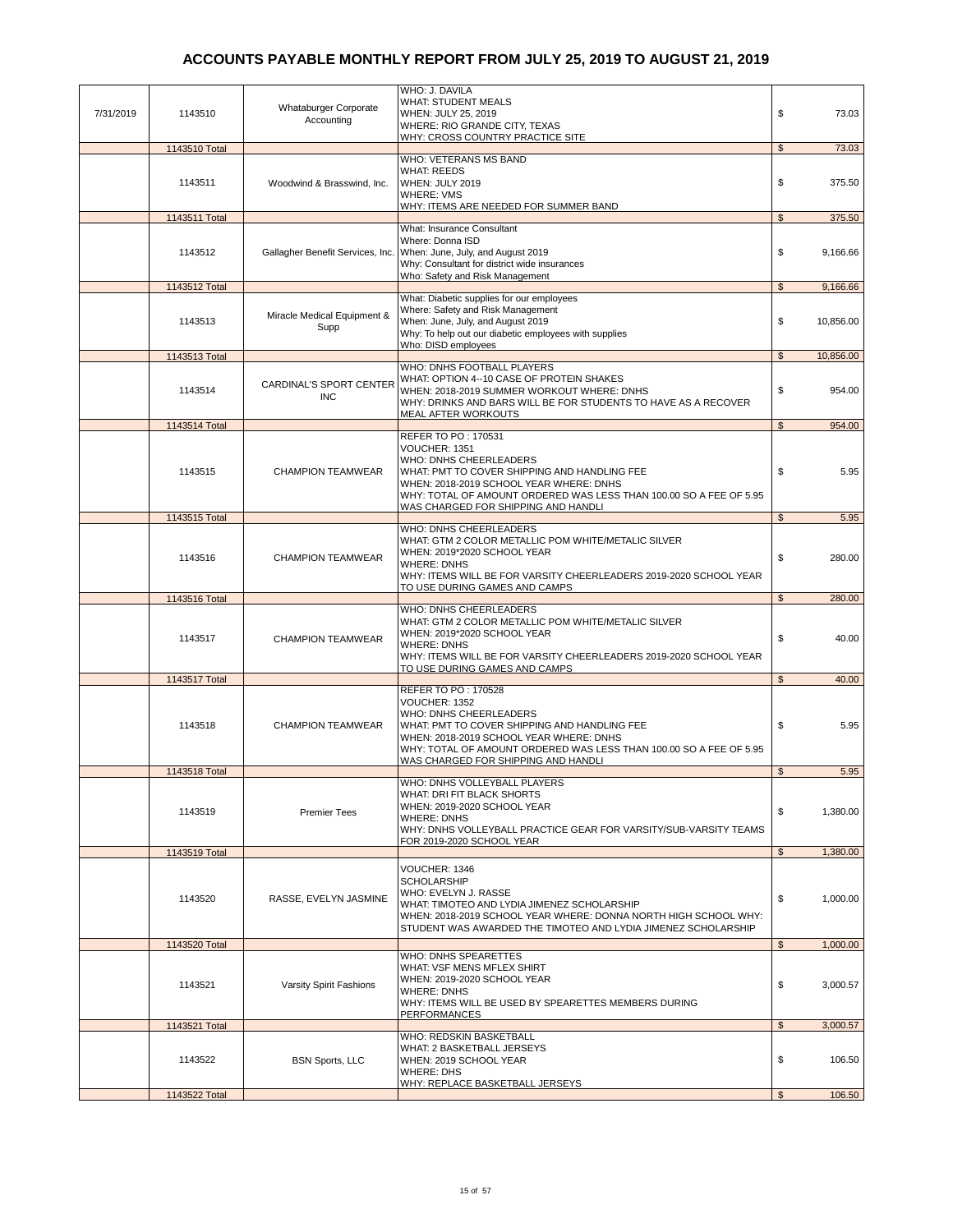| 7/31/2019       | 1143523       | <b>Unlimited Sports</b>     | WHO: DHS REDSKIN FOOTBALL<br>WHAT: CAMP SHIRTS<br>WHEN: JULY 2019<br><b>WHERE: DHS</b><br><u> WHY: SHIRTS FOR FOOTBALL CAMP</u>                                                                                                                                            | \$             | 1,200.00            |
|-----------------|---------------|-----------------------------|----------------------------------------------------------------------------------------------------------------------------------------------------------------------------------------------------------------------------------------------------------------------------|----------------|---------------------|
|                 | 1143523 Total |                             |                                                                                                                                                                                                                                                                            | $\mathfrak{S}$ | 1,200.00            |
|                 | 1143524       | SkillsUSA Texas District 13 | WHO: CTE TEACHER EDDIE GARZA<br><b>WHAT: STUDENT FEE</b><br>WHEN: 2/23/18<br><b>WHERE: DNHS</b><br>WHY: STUDENT FEE FOR SKILLS USA COMPETITION. CONTESTANT FEE                                                                                                             | \$             | 420.00              |
|                 | 1143524 Total |                             |                                                                                                                                                                                                                                                                            | $\mathfrak{s}$ | 420.00              |
|                 | 1143525       | CPM DESIGN, LLC             | (2) LABOR COST ALLOCATION FROM SUBCONTRACTOR DISCONNECT ALARM<br>CONNECTION FROM MAIN BUILDING FIRE ALARM SYSTEM CURRENTLY<br>CONNECTING ELEVEN PORTABLE AT TODD *************** BB 520*16 QUOTE<br>ATTACHED DIP ATTACHED WHO; MAINT/NORBERT<br>WHAT: DISCONNECT FIRE ALAR | \$             | 1,274.59            |
|                 |               |                             | FIRE ALARMS \$\$\$\$\$\$\$\$\$\$\$\$\$\$\$\$\$\$\$\$\$\$\$ BUY BOARD #520-16 QUOTES ATTACHED<br><b>WHO: NORBERT</b><br><b>WHAT: REPAIRS</b><br>WHEN: JUNE 10, 2019<br><b>WHERE: TODD</b><br>WHY: BAD CONN.                                                                 | \$             | 1,128.55            |
|                 |               |                             | <b>WHO: NORBERT</b><br>WHAT: REPAIR BAD WIRING<br>WHEN: JUNE 12, 2019<br><b>WHERE: OCHOA</b><br>WHY: FIX / REPAIR BAD WIRES TO CONNECTIONS<br><b>WHO: NORBERT</b>                                                                                                          | \$             | 1,890.64            |
|                 |               |                             | WHAT: REPAIR DAMAGED WIRES<br>WHEN: JUNE 12, 2019<br><b>WHERE: RUNN</b><br>WHY: FIXING BAD WIRING ON EXISTING ALARMS                                                                                                                                                       | \$             | 796.62              |
|                 |               |                             | <b>WHO: NORBERT</b><br><b>WHAT: REPAIRS</b><br>WHEN: JUNE 12, 2019<br><b>WHERE: TODD</b><br>WHY: TEST/REPAIR BAD MODULES                                                                                                                                                   | \$             | 590.83              |
|                 | 1143525 Total |                             |                                                                                                                                                                                                                                                                            | $\mathfrak{s}$ | 5,681.23            |
| 7/31/2019 Total |               |                             |                                                                                                                                                                                                                                                                            | $\mathbf{s}$   | 286,356.08          |
| 8/7/2019        | 1143526       | AIM MEDIA TEXAS             | Who: Olga Noriega Purchasing Agent<br>What: Public Notice RFP 062519-494 (Third Party Administration (TPA) Self-Funded<br>Health Insurance<br>When: SY 18-19<br>Where: Purchasing Dept.<br>Why: To Advertise for bid                                                       | \$             | 735.80              |
|                 |               |                             | Who: Olga Noriega Purchasing Agent<br>What: Public Notice RFQ 062719-321 (Bond Council Services)<br>When: SY 18-19<br>Where: Purchasing Dept.<br>Why: To Advertise for Bid                                                                                                 | \$             | 666.00              |
|                 | 1143526 Total |                             |                                                                                                                                                                                                                                                                            | $\mathfrak{s}$ | 1,401.80            |
|                 | 1143527       | ALVAREZ, GRISELDA M.        | What: Reimbursement for CAMT Conference When: July 9-12,2019<br>Where: San Antonio, Tx<br>Who: Griselda Alvarez<br>Why: Reimbursement                                                                                                                                      | \$             | 121.37              |
|                 |               |                             | What: Reimbursement for Texas State School Safety Conference                                                                                                                                                                                                               |                |                     |
|                 |               |                             | When: June 23-June 27,2019<br>Where: Corpus Christi, Tx<br>Who: Griselda Alvarez<br>Why: Reimbursement                                                                                                                                                                     | \$             | 175.89              |
|                 | 1143527 Total |                             |                                                                                                                                                                                                                                                                            | $\mathfrak s$  | 297.26              |
|                 | 1143528       | At & T                      | WHAT: OPEN PO FOR PHONE SERVICES WHY: MONTHLY CHARGES<br>WHEN: AUGUST 2019<br><b>WHERE: DONNA ISD</b>                                                                                                                                                                      | \$             | 8,483.43            |
|                 | 1143528 Total |                             | WHO: CAMPUSES/DEPARTMENTS                                                                                                                                                                                                                                                  | $\mathfrak{L}$ | 8,483.43            |
|                 | 1143529       | All Valley Screen Printing  | WHO: CHEROKEE CHARMERS DANCE TEAM WHAT: UNIFORMS FOR SUMMER<br>CAMP WHEN: JUNE 29,2019<br>WHERE: WA TODD MS<br>WHY: THE CHARMERS ARE IN NEED OF NEW UNIFORMS FOR THE 2019-2020                                                                                             | \$             | 4,793.94            |
|                 | 1143529 Total |                             | SUMMER CAMP AND FOOTBALL SEASON                                                                                                                                                                                                                                            | $\mathfrak{S}$ | 4,793.94            |
|                 | 1143530       | Araceli M. Guerra           | WHAT: MEAL REIMBURSEMENT-TEXAS SAFETY CONFERENCE<br>WHO: ARACELI GUERRA<br>WHEN: JUNE 23-27, 2019<br>WHERE: CORPUS CHRISTI, TX<br><b>WHY: STAFF DEVELOPMENT</b>                                                                                                            | \$             | 48.45               |
|                 | 1143530 Total |                             |                                                                                                                                                                                                                                                                            | \$             | 48.45               |
|                 | 1143531       | At $& 7$                    | WHAT: OPEN PO FOR PHONE SERVICES WHY: MONTHLY CHARGES<br>WHEN: JULY 2019<br>WHERE: DONNA ISD<br>WHO: CAMPUSES/DEPARTMENTS                                                                                                                                                  | \$<br>\$       | 346.87<br>10,171.72 |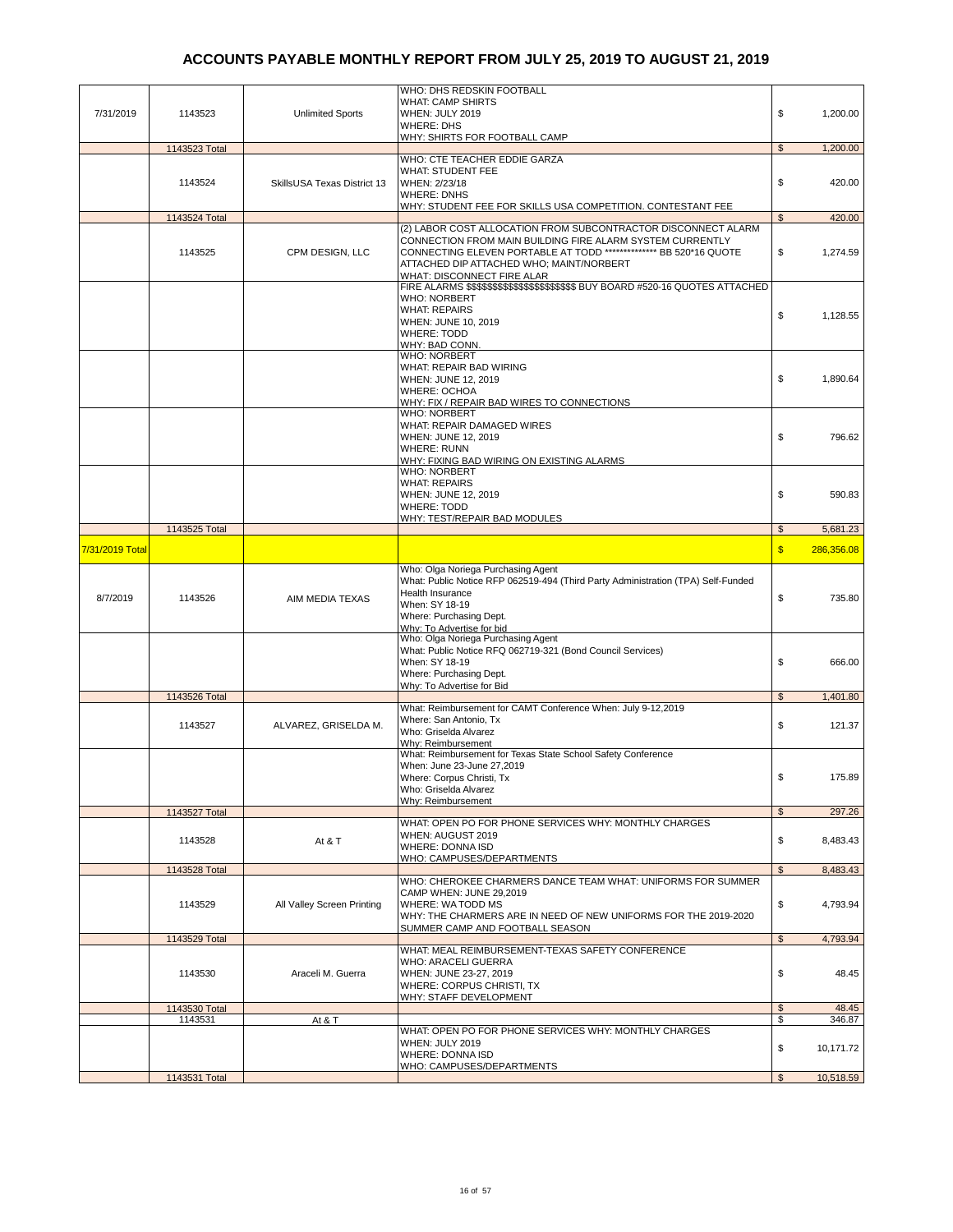|          |               |                                             | LAWN CARE SERVICES FOR DONNA NORTH HIGH SCHOOL/TO FINISH THE<br><b>YEAR</b><br>MARCH THRU AUGUST 2019<br>.<br>RFP#110218-436<br>SUPPORTING DOCS ATTACHED                                                                                                               |                |           |
|----------|---------------|---------------------------------------------|------------------------------------------------------------------------------------------------------------------------------------------------------------------------------------------------------------------------------------------------------------------------|----------------|-----------|
| 8/7/2019 | 1143532       | <b>BENZ-LAWN SERVICE</b>                    | <b>DIP ATTACHED</b><br>WHO: MAINT/URBAN GONZALEZ<br><b>WHAT: LAWN SERVICE</b><br>WHEN: MARCH 2019<br><b>WHERE: NORTH CAMPUS</b><br>WHY:                                                                                                                                | \$             | 4,500.00  |
|          |               |                                             | LAWN CARE SERVICES FOR GARZA, MUNOZ, SINGLETERRY & ADAME<br><b>ELEMENTARY SCHOOLS</b><br>APRIL - AUG 2019<br>************                                                                                                                                              |                |           |
|          |               |                                             | RFP #110218-437<br>SUPPORTING DOCS ATTACHED<br>DIP ATTACHED<br>WHO: MAINT/URBAN G<br>WHAT: LAWN SERVICE<br>WHEN: MARCH 2019<br>WHERE: NORTH CAMPUSES                                                                                                                   | \$             | 3,262.50  |
|          | 1143532 Total |                                             | WHY:                                                                                                                                                                                                                                                                   | $\mathfrak{S}$ | 7,762.50  |
|          | 1143533       | Bar-B-Cutie Smokehouse                      | WHO: A. LOPEZ<br><b>WHAT: STUDENT MEALS</b><br><b>WHEN: APRIL 17, 2019</b><br>WHERE: VALLEY VIEW HIGH SCHOOL<br>WHY: JV/JVL SOFTBALL GAME                                                                                                                              | \$             | 210.00    |
|          | 1143533 Total |                                             |                                                                                                                                                                                                                                                                        | $\mathfrak{s}$ | 210.00    |
|          | 1143534       | <b>Barrios Alyssa</b>                       | Who: Alyssa Barrios<br>What: Meal/Parking Reimbursements Where: Austin, TX<br>When: July 19-21, 2019<br>Why: Attended the Angles Regional Robotics Competition                                                                                                         | \$             | 171.17    |
|          | 1143534 Total |                                             |                                                                                                                                                                                                                                                                        | $\mathfrak{s}$ | 171.17    |
|          | 1143535       | Barron, Ofelia                              | Who: Ofelia Barron<br>What: Meal Reimbursements for TESA Conference<br>When: June 17-21, 2019<br>Where: Bryan, Texas<br>Why: Meal reimbursement for TESA Conference held on June 17-21, 2019 in Bryan,                                                                 | \$             | 55.79     |
|          |               |                                             | Texas                                                                                                                                                                                                                                                                  |                |           |
|          | 1143535 Total |                                             | WHO: DHS ADMINISTRATOR                                                                                                                                                                                                                                                 | $\mathfrak{S}$ | 55.79     |
|          | 1143536       | CASTILLO, NANCY                             | <b>WHAT: REIMBURSEMENTS</b><br>WHEN: JULY 21-24, 2019<br>WHERE: DHS TO SAN ANTONIO, TEXAS WHY: AVID SUMMER INSTITUTE                                                                                                                                                   | \$             | 172.50    |
|          | 1143536 Total |                                             | Who: Dr. Nancy Castillo, Principal at Donna High School                                                                                                                                                                                                                | \$             | 172.50    |
|          | 1143537       | CDW-Government LLC, CDW<br>Government       | What: Chromebooks<br>When: 2018-2019<br>Where: Donna High School<br>Why: GT Student resources                                                                                                                                                                          | \$             | 19,845.00 |
|          |               |                                             | who: Veterans Middle School GEAR UP 7th grade students<br>what: HP Chromebook 11 G6 N3350 4 GB RAM<br>when: 2018-2019 school year<br>where: Veterans Middle School<br>why: instructional materials are supplemental to upgrade the entire GEAR UP program<br>on the ca | \$             | 2,754.24  |
|          | 1143537 Total |                                             |                                                                                                                                                                                                                                                                        |                | 22,599.24 |
|          | 1143538       | COLUNGA, LORENZO                            | WHAT? MEAL REIMBURSEMENT - REID TRAINING<br>WHEN? JULY 15-19, 2019<br>WHERE? HOUSTON, TX<br>WHO? LORENZO COLUNGA<br>WHY? STAFF DEVELOPMENT                                                                                                                             | \$             | 117.02    |
|          |               |                                             | WHAT? MEAL REIMBURSEMENT - TEXAS SCHOOL SAFETY CONFERENCE<br>WHEN? JUNE 23-27, 2019<br>WHERE? CORPUS CHRISTI, TX<br>WHO? LORENZO COLUNGA<br>WHY? STAFF DEVELOPMENT                                                                                                     | \$             | 103.18    |
|          | 1143538 Total |                                             |                                                                                                                                                                                                                                                                        | $\mathfrak{S}$ | 220.20    |
|          |               |                                             | <b>Blower Switch For Stock</b>                                                                                                                                                                                                                                         |                |           |
|          | 1143539       | <b>COMMERCIAL BILLING</b><br><b>SERVICE</b> | Who: Luis O. Solis<br>What: Blower Switch<br>Where: Bus Barn<br>When: May 2019<br>Why: Parts needed to replenish stock                                                                                                                                                 | \$             | 102.78    |
|          |               |                                             | Region One RFP #16-08-19<br>Open Account for July 1-31, 2019<br>To purchase auto parts that are not in the inventory.                                                                                                                                                  |                |           |
|          |               |                                             | Who: Luis O. Solis<br>What: Auto Parts<br>Where: Bus Barn<br>When: July 1-31, 2019                                                                                                                                                                                     | \$             | 485.33    |
|          | 1143539 Total |                                             | Why: Need to purchase auto parts for bus fleet as neede                                                                                                                                                                                                                | \$             | 588.11    |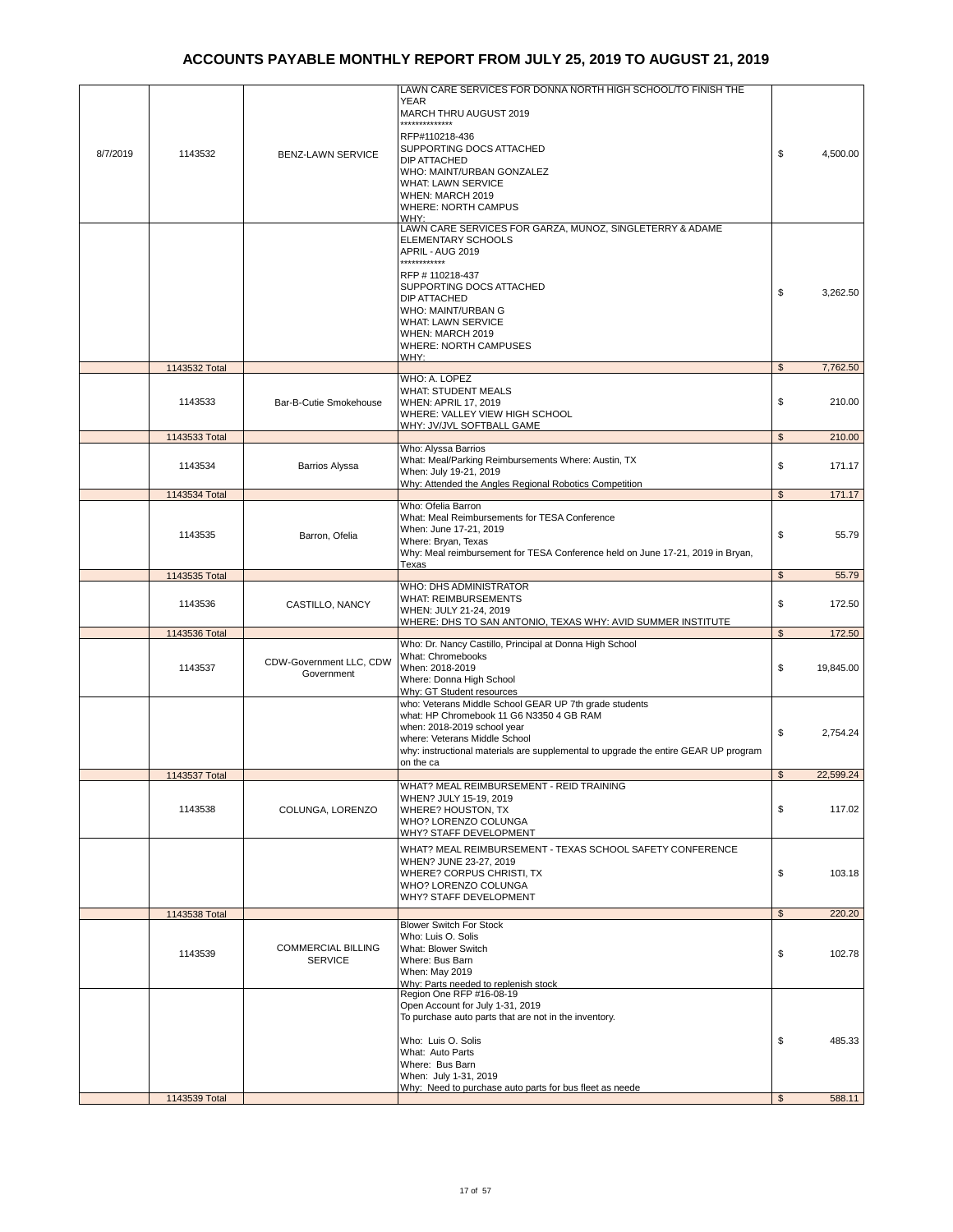| 8/7/2019 | 1143540       | CRUZ, JOSE MIGUEL             | Who: Jose M. Cruz<br>What: Meal, Gas, Parking Reimbursements When: July 19-21, 2019<br>Where: Austin, TX<br>Why: Attended the Angles Robotics Competition                                                                                                                                                   | \$             | 197.61   |
|----------|---------------|-------------------------------|-------------------------------------------------------------------------------------------------------------------------------------------------------------------------------------------------------------------------------------------------------------------------------------------------------------|----------------|----------|
|          | 1143540 Total |                               |                                                                                                                                                                                                                                                                                                             | $\mathfrak{s}$ | 197.61   |
|          | 1143541       | Campbell, David               | WHO: DAVID CAMPBELL<br>WHAT: LUGGAGE REIMBURSEMENTS WHEN: 06/14/19<br>WHERE: WASHINGTON DC<br>WHY: MIGRANT STRATAGIST ATTENDED WITH DNHS STUDENTS TRIP TO<br>WASHINGTON DC TO EXPLORE DC VISITING MONUMENTS, MEMORIALS,<br>INSTITUTIONS, BE PART OF MEETING WITH CONGRES                                    | \$             | 39.28    |
|          | 1143541 Total |                               |                                                                                                                                                                                                                                                                                                             | $\mathfrak{S}$ | 39.28    |
|          | 1143542       | Castillo, Beatriz             | WHO: CASTILLO B./ MARICHALAR<br>WHAT: PETTY CASH<br>WHEN: 2019-2020 ATHLETIC SCHOOL YEAR WHERE: DONNA NORTH HIGH<br>SCHOOL WHY: PETTY CASH NEEDED FOR NEW ATHLETIC SEASON FOR ALL<br><b>SPORTS</b>                                                                                                          | \$             | 300.00   |
|          | 1143542 Total |                               |                                                                                                                                                                                                                                                                                                             | $\mathfrak{S}$ | 300.00   |
|          | 1143543       | Chick Fil A Weslaco           | INVOICE DATE: 10-06-18<br>WHO: DNHS BAND<br>WHAT: MEAL ALLOWANCE<br>WHEN: OCT 6, 2018                                                                                                                                                                                                                       | \$             | 1,750.00 |
|          | 1143543 Total |                               | WHERE: MERCEDES, TEXAS<br>WHY: MEAL ALLOWANCE FOR BAND STUDENTS WHO WILL BE COMPETING IN<br><b>QUEEN CITY MARCHING FESTIVAL</b>                                                                                                                                                                             | \$             | 1,750.00 |
|          |               |                               | WHAT: OPEN PO FOR WATER SERVICES WHY: MONTHLY CHARGES                                                                                                                                                                                                                                                       |                |          |
|          | 1143544       | City of Donna                 | WHEN: JUNE 2019<br><b>WHERE: DONNA ISD</b><br>WHO: CAMPUSES/DEPARTMENT                                                                                                                                                                                                                                      | \$             | 8,336.42 |
|          | 1143544 Total |                               |                                                                                                                                                                                                                                                                                                             | \$             | 8,336.42 |
|          | 1143545       | Culligan Water                | Who: Maria Alicia Gonzalez<br>What: Lease for water<br>When: July, 2019                                                                                                                                                                                                                                     | \$             | 26.00    |
|          |               |                               | Where: Prs Program                                                                                                                                                                                                                                                                                          |                |          |
|          |               |                               | Why: Rental of water system Rental for water system for the month of July, 2019<br>Who: Maria Alicia Gonzalez                                                                                                                                                                                               |                |          |
|          |               |                               | What: Lease for Water                                                                                                                                                                                                                                                                                       |                |          |
|          |               |                               | When: June, 2019                                                                                                                                                                                                                                                                                            | \$             | 26.00    |
|          |               |                               | Where: PRS Program                                                                                                                                                                                                                                                                                          |                |          |
|          |               |                               | Why: Rental of water system Rental for water system for the month of June, 2019                                                                                                                                                                                                                             | $\mathfrak{L}$ |          |
|          | 1143545 Total |                               | Region One RFP #16-08-19                                                                                                                                                                                                                                                                                    |                | 52.00    |
|          |               |                               | Open Account for July 2019<br>For repair of broken windows on bus fleet                                                                                                                                                                                                                                     |                |          |
|          | 1143546       | D & R Glass Etc.              | Who: Luis O. Solis<br>What: Repair of broken windows on bus fleet<br>Where: Bus Barn                                                                                                                                                                                                                        | \$             | 295.50   |
|          |               |                               | When: July 1-31, 2019<br>Why: Need to repair broken windows on bus flee                                                                                                                                                                                                                                     |                |          |
|          | 1143546 Total |                               |                                                                                                                                                                                                                                                                                                             | $\mathfrak{S}$ | 295.50   |
|          | 1143547       | DE LEON, MARCO ANTONIO        | WHO: MARCO ANTONIO DE LEON<br>WHAT: DISD SCHOLARSHIP PROGRAM WHEN: 2018-2019 SCHOOL YEAR<br>WHERE: DONNA NORTH HIGH SCHOOL WHY: STUDENT WAS AWARDED DISD<br><b>SCHOLARSHIP</b><br><b>REQUESTOR: PRINCIPAL</b>                                                                                               | \$             | 500.00   |
|          | 1143547 Total |                               |                                                                                                                                                                                                                                                                                                             | \$             | 500.00   |
|          |               |                               | WHAT: OPEN PO FOR CONTRACT BASE RATE                                                                                                                                                                                                                                                                        |                |          |
|          | 1143548       | <b>Digital Office Systems</b> | WHY: MONTHLY CHARGES<br>WHEN: 7/14/19-8/13/19<br><b>WHERE: DONNA ISD</b><br>WHO: ACADEMICS LAA5800966                                                                                                                                                                                                       | \$             | 108.30   |
|          |               |                               | WHAT: OPEN PO FOR CONTRACT BASE RATE<br><b>WHY: MONTHLY CHARGES</b><br>WHEN: 7/7/19-8/6/19<br><b>WHERE: DONNA ISD</b><br>WHO: CACERS COUNSELORS L755Z05548                                                                                                                                                  | \$             | 42.75    |
|          |               |                               | WHAT: OPEN PO FOR CONTRACT BASE RATE<br>WHY: MONTHLY CHARGES<br>WHEN: 7/14/19-8/13/19<br><b>WHERE: DONNA ISD</b><br>WHO: RUNN COUNSELOR, DHS BILINGUALRM11, TECHNOLOGY, PEIMS,<br>STAINKE COUNSELORS, VMS CURRICULUM, TODD MIGRANT<br>LAC5802661<br>LAC5702537<br>LAC5802700                                | \$             | 219.45   |
|          |               |                               | LAC58026<br>WHAT: OPEN PO FOR CONTRACT BASE RATE<br><b>WHY: MONTHLY CHARGES</b><br>WHEN: 7/14/19-8/13/19<br><b>WHERE: DONNA ISD</b><br>WHO: RUNN WORKROOM, DNHS SCIENCE WORKROOMB203, DNHS FINE ARTS,<br>STAINKE TEACHER WORKROOM, HR<br>LAG5800909<br>LAG5800886<br>LAG5800881<br>LAG5800873<br>LAG5800897 | \$             | 304.95   |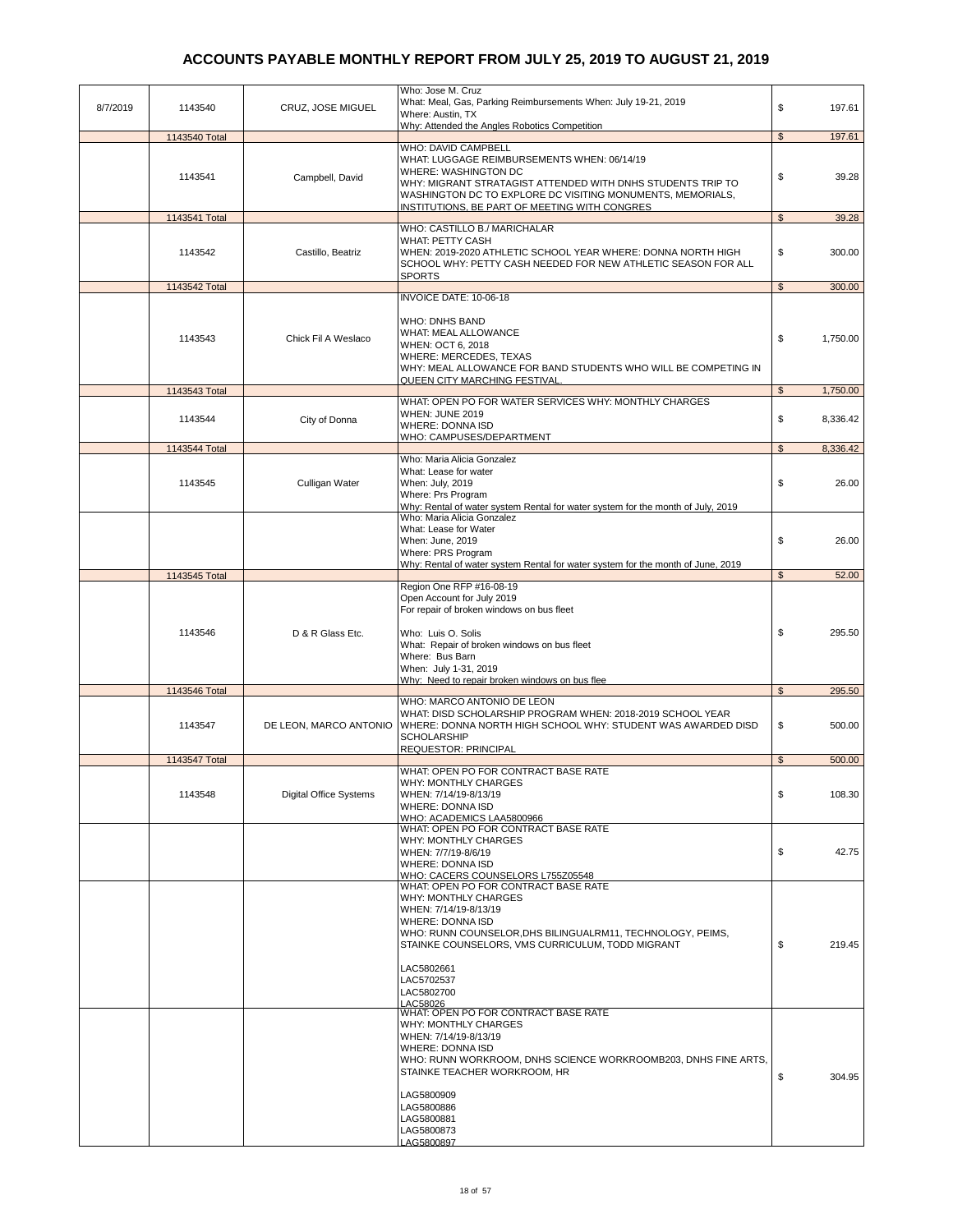| 8/7/2019 | 1143548       | <b>Digital Office Systems</b>           | WHAT: OPEN PO FOR CONTRACT BASE RATE<br><b>WHY: MONTHLY CHARGES</b><br>WHEN: 7/14/19-8/13/19<br>WHERE: DONNA ISD<br>WHO: SPECIAL ED, SOLIS CURRICULUM, SACUEDA CURRICULUM, RIVAS,<br>PRICE, BILINGUAL, ADM. MIGRANT, SALINAS FRONT OFFICE, VMS FRONT<br>OFFICE, SALAZAR | \$             | 1,083.00 |
|----------|---------------|-----------------------------------------|-------------------------------------------------------------------------------------------------------------------------------------------------------------------------------------------------------------------------------------------------------------------------|----------------|----------|
|          |               |                                         | LAD590244<br>WHAT: OPEN PO FOR MONTHLY BASE RATE WHY: MONTHLY CHARGES<br>WHEN: 7/14/19-8/13/19<br><b>WHERE: DONNA ISD</b><br>WHO: CAMPUSES/DEPARTMENTS CONTRACT NUMBER 1696-01                                                                                          | \$             | 1,539.00 |
|          | 1143548 Total |                                         |                                                                                                                                                                                                                                                                         | $\mathfrak s$  | 3,297.45 |
|          |               | Doggett Freightliner of South           | Region One RFP #16-08-19<br>Open Account for June 1-30 2019<br>To purchase auto parts that are not in the inventory.                                                                                                                                                    |                |          |
|          | 1143549       | TeXas                                   | Who: Luis O. Solis<br>What: Auto Parts<br>Where: Bus Barn<br>When: June 2019<br>Why: Need to purchase auto parts as needed for bus fleet                                                                                                                                | \$             | 34.80    |
|          | 1143549 Total |                                         |                                                                                                                                                                                                                                                                         | \$             | 34.80    |
|          | 1143550       | Doggett Freightliner of South<br>Texas, | Region One RFP #16-08-19<br>2nd Open Account for July 1-31, 2019<br>To purchase auto parts that are not in the inventory.<br>Who: Luis O. Solis<br>What: Auto Parts                                                                                                     | \$             | 920.68   |
|          |               |                                         | Where: Bus Barn<br>When: July 1-31, 2019<br>Why: Need to purchase auto parts for bus fleet a<br>Region One RFP #16-08-19<br>Open Account for July 2019                                                                                                                  |                |          |
|          |               |                                         | To purchase auto parts that are not in the inventory.<br>Who: Luis O. Solis<br>What: Auto Parts<br>Where: Bus Barn                                                                                                                                                      | \$             | 478.70   |
|          |               |                                         | When: July 1-31, 2019<br>Why: Need to purchase auto parts as needed for bus fleet.<br>Region One RFP #16-08-19<br>Open Account for June 1-30 2019                                                                                                                       |                |          |
|          |               |                                         | To purchase auto parts that are not in the inventory.<br>Who: Luis O. Solis<br>What: Auto Parts<br>Where: Bus Barn                                                                                                                                                      | \$             | 464.52   |
|          |               |                                         | When: June 2019                                                                                                                                                                                                                                                         |                |          |
|          | 1143550 Total |                                         | Why: Need to purchase auto parts as needed for bus fleet                                                                                                                                                                                                                | $\mathbb{S}$   | 1,863.90 |
|          |               |                                         | SIX ROOMS W/CONF NUMBER                                                                                                                                                                                                                                                 |                |          |
|          | 1143551       | Drury Inn                               | WHO: C. VIESCA<br>WHAT: STUDENT ROOMS (2 NIGHTS) WHEN: AUGUST 15-17, 2019<br>WHERE: SAN ANTONIO, TEXAS<br>WHY: VARSITY VOLLEYBALL TOURNAMENT                                                                                                                            | \$             | 1,572.34 |
|          | 1143551 Total |                                         |                                                                                                                                                                                                                                                                         | \$             | 1,572.34 |
|          | 1143552       | Epperson, Erica                         | WHAT: Meal Allowance (Dinner) June 11, 2019 while attending TEPSA Summer<br>Conference in Austin Texas<br>WHO: Epperson Garza, Curr. Specialist WHEN: June 12-14, 2019<br>WHERE: P.S. Garza Elem.<br>WHY: Provide research based staff development to all staff membe   | \$             | 106.89   |
|          | 1143552 Total |                                         |                                                                                                                                                                                                                                                                         | $\mathfrak{L}$ | 106.89   |
|          | 1143553       | Esmeralda Huerta                        | Who: Esmeralda Huerta<br>What: Meal/Gas Reimbursement<br>Where: Austin, TX<br>When: July 19-21, 2019                                                                                                                                                                    | \$             | 19.94    |
|          | 1143553 Total |                                         | Why: Attended the Angles Regional Robotics Competition                                                                                                                                                                                                                  | $\mathfrak{s}$ | 19.94    |
|          | 1143554       | <b>Express Travel</b>                   | WHAT: AIRFARE (ROUND TRIP)<br>WHY: HOUSE BILL 3 WORKSHOP<br>WHEN: AUGUST 6, 2019<br>WHERE: FORT WORTH, TX<br>WHO: LUDIVINA CANSINO, ASSISTANT SUPERINTENDENT OF BUSINESS &<br><b>FINANCE</b>                                                                            | \$             | 963.22   |
|          |               |                                         | WHAT? Express Travel/2019 TUG Conference<br>WHO? Javier Guevara<br>WHERE? Allen, Texas 2019 TUG Conference WHEN? Sept. 24-26, 2019<br>WHY? The 2019 TUG Conference has a lot of updates for Frontline on the Student and<br>Finances side that the PEIMS dept. need t   | \$             | 334.60   |
|          | 1143554 Total |                                         | Buyboard #521-16                                                                                                                                                                                                                                                        | $\frac{2}{3}$  | 1,297.82 |
|          |               |                                         | Open Account for June 2019<br>To purchase auto parts that are not in the inventory                                                                                                                                                                                      |                |          |
|          | 1143555       | <b>FLEETPRIDE</b>                       | Who: Luis O. Solis<br>What: Auto Parts<br>Where: Bus Barn<br>When: June 1-30 2019<br>Why: Need to purchase auto parts for bus fleet as needed.                                                                                                                          | \$             | 186.56   |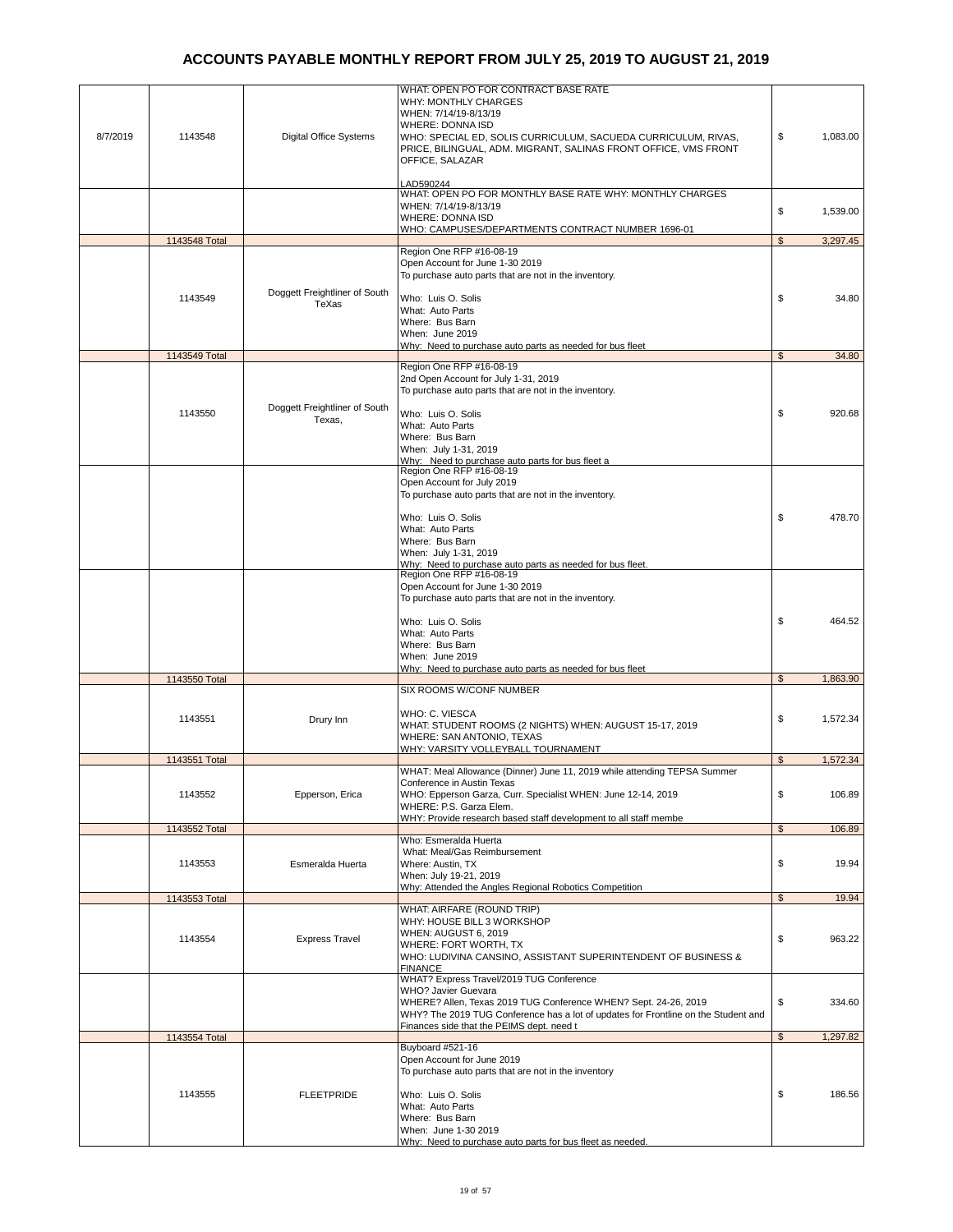| 8/7/2019 | 1143555 Total |                              |                                                                                       | \$             | 186.56   |
|----------|---------------|------------------------------|---------------------------------------------------------------------------------------|----------------|----------|
|          |               |                              | When August 2019                                                                      |                |          |
|          |               |                              | What Juice/Fruit                                                                      |                |          |
|          | 1143556       | FRESH BEVERAGE               | Who CNP                                                                               | \$             | 366.00   |
|          |               | <b>COMPANY</b>               | Where District Cafeterias                                                             |                |          |
|          |               |                              | Why Student Needs                                                                     |                |          |
|          | 1143556 Total |                              | Open P.O For June 2019                                                                | $\mathfrak{S}$ | 366.00   |
|          |               |                              |                                                                                       |                |          |
|          |               |                              | Who: Angelica Gonzalez                                                                |                |          |
|          | 1143557       | <b>Federal Express</b>       | What: FedEx Charges                                                                   | \$             | 31.09    |
|          |               |                              | Where: Safety and Risk Management                                                     |                |          |
|          |               |                              | When: June 24-30, 2019                                                                |                |          |
|          |               |                              | Why: To overnight checks to vendors<br>WHAT: OPEN P.O. FOR THE MONTH OF JUNE 2019     |                |          |
|          |               |                              |                                                                                       |                |          |
|          |               |                              | WHO: DR. RAMIREZ                                                                      |                |          |
|          |               |                              | WHERE: HR DEPARTMENT                                                                  | \$             | 50.50    |
|          |               |                              | WHEN: JUNE 1-30 2019                                                                  |                |          |
|          | 1143557 Total |                              | WHY: TO OVERNIGHT LETTERS/DOCUMENTS                                                   | $\mathfrak{L}$ | 81.59    |
|          |               |                              | WHO: CTE TRACY CADENA, AG INSTRUCTOR                                                  |                |          |
|          |               |                              | WHAT: ENVIRONMENTAL SOIL SLIDE SET WHEN: AUGUST 2019                                  |                |          |
|          | 1143558       | Fisher Scientific Co., LLC   | WHERE: DONNA HIGH SCHOOL                                                              | \$             | 147.74   |
|          |               |                              | WHY: AG STUDENTS WILL USE SLIDES TO TAKE A MICROSCOPIC LOOK AT THE                    |                |          |
|          |               |                              | SOIL                                                                                  |                |          |
|          | 1143558 Total |                              |                                                                                       | $\mathfrak{s}$ | 147.74   |
|          |               |                              | When July 2019<br>What Food/Bread                                                     |                |          |
|          | 1143559       | Flower Baking Company of San | Who CNP                                                                               | \$             | 243.55   |
|          |               | Antonio, LLC                 | Where District Cafeterias                                                             |                |          |
|          |               |                              | Why Student Needs                                                                     |                |          |
|          |               |                              | When July 2019                                                                        |                |          |
|          |               |                              | What Food/Bread                                                                       |                |          |
|          |               |                              | Who CNP                                                                               | \$             | 893.61   |
|          |               |                              | Where District Cafeterias                                                             |                |          |
|          |               |                              | Why Student Needs                                                                     |                |          |
|          |               |                              | When July 2019<br>What Food/Groceries                                                 |                |          |
|          |               |                              | Who CNP                                                                               | \$             | 167.50   |
|          |               |                              | Where District Cafeterias                                                             |                |          |
|          |               |                              | Why Student Needs                                                                     |                |          |
|          | 1143559 Total |                              |                                                                                       | $\mathfrak{s}$ | 1,304.66 |
|          |               |                              | Who: Juan M. Garcia                                                                   |                |          |
|          |               |                              | What: Meal Reimbursement                                                              |                |          |
|          | 1143560       | GARCIA, JUAN MIGUEL          | Where: Austin, TX                                                                     | \$             | 31.31    |
|          |               |                              | When: July 19-21, 2019                                                                |                |          |
|          | 1143560 Total |                              | Why: Attended the Angles Regional Robotics Competition                                | \$             | 31.31    |
|          |               |                              | Who: Maria Alicia Gonzalez                                                            |                |          |
|          |               |                              | What: May & June mileage                                                              |                |          |
|          | 1143561       | GONZALEZ, MARIA ALICIA       | When: June, 2019                                                                      | \$             | 15.47    |
|          |               |                              | Where: Prs Program                                                                    |                |          |
|          |               |                              | Why: Reimbursement Fuel reimbursement for PRS Coordinator                             |                |          |
|          | 1143561 Total |                              |                                                                                       | $\mathfrak{L}$ | 15.47    |
|          |               |                              | WHO: QUETZEMAME R. GONZALEZ                                                           |                |          |
|          |               | GONZALEZ, QUETZEMANIE        | WHAT: AP SCORES                                                                       |                |          |
|          | 1143562       | R.                           | WHEN: 2018-2019 SCHOOL YEAR                                                           | \$             | 100.00   |
|          |               |                              | WHERE: DONNA NORTH HIGH SCHOOL WHY: STUDENT AWARDED \$100.00 FOR                      |                |          |
|          |               |                              | EACH TEST THAT IS SCORED A 3, 4 OR 5 AWARDED AS A SCHOLARSHIP                         |                |          |
|          | 1143562 Total |                              |                                                                                       | $\mathbb{S}$   | 100.00   |
|          |               |                              | WHO: CTE JESUS GARCIA, JR, PRINTING AND IMAGING INSTRUCTOR                            |                |          |
|          |               |                              | <b>WHAT: REIMBURSEMENT</b>                                                            |                |          |
|          | 1143563       | Garcia JR, Jesus             | WHEN: THURSDAY, JULY 25, 2019                                                         | \$             | 23.49    |
|          |               |                              | WHERE: CORPUS CHRISTI, TX<br>WHY: FLIGHT SCHOOL 101 - DRONES IN THE CLASSROOM         |                |          |
|          | 1143563 Total |                              |                                                                                       | \$             | 23.49    |
|          |               |                              | WHO: DHS AVID TEACHER                                                                 |                |          |
|          | 1143564       | Garza, Juan                  | <b>WHAT: REIMBURSEMENTS</b>                                                           | \$             | 96.42    |
|          |               |                              | WHEN: JULY 21-24, 2019                                                                |                |          |
|          |               |                              | WHERE: DHS TO SAN ANTONIO, TEXAS WHY: AVID SUMMER INSTITUTE                           |                |          |
|          | 1143564 Total |                              | (WHO) MARICELA GONZALEZ PK TEACHER (WHERE) ELOY G. SALAZAR                            | \$             | 96.42    |
|          |               |                              | ELEMENTARY (WHEN) TUESDAY, JUNE 18 - WEDNESDAY, JUNE 19, 2019                         |                |          |
|          | 1143565       | Gonzalez, Maricela           | (WHY) TO ATTEND WORKSHOP #97273 - EARLY CHILDHOOD CONFERENCE                          | \$             | 118.18   |
|          |               |                              | 2019                                                                                  |                |          |
|          | 1143565 Total |                              |                                                                                       | \$             | 118.18   |
|          |               |                              | WHAT: TRAVEL REIMBURSEMENTS                                                           |                |          |
|          |               |                              | WHEN: JULY 9 - 12, 2019 TUESDAY - FRIDAY                                              |                |          |
|          | 1143566       | Guzman, Elsa Guerrero        | WHERE: SAN ANTONIO, TX.                                                               | \$             | 426.56   |
|          |               |                              | WHO: GUZMAN, ELSA - CURRICULUM SPEC. WHY: STAFF DEVELOPMENT IN<br>THEIR ASSIGNED AREA |                |          |
|          | 1143566 Total |                              |                                                                                       | $\mathfrak{S}$ | 426.56   |
|          |               |                              | WHO: LARISSA LYSETTE HERNANDEZ WHAT: DISD SCHOLARSHIP PROGRAM                         |                |          |
|          | 1143567       | HERNANDEZ, LARISSA           | WHEN: 2018-2019 SCHOOL YEAR                                                           | \$             | 500.00   |
|          |               | LYSETTE                      | WHERE: DONNA NORTH HIGH SCHOOL WHY: STUDENT WAS AWARDED DISD                          |                |          |
|          |               |                              | SCHOLARSHIP                                                                           |                |          |
|          | 1143567 Total |                              |                                                                                       | $\mathfrak{L}$ | 500.00   |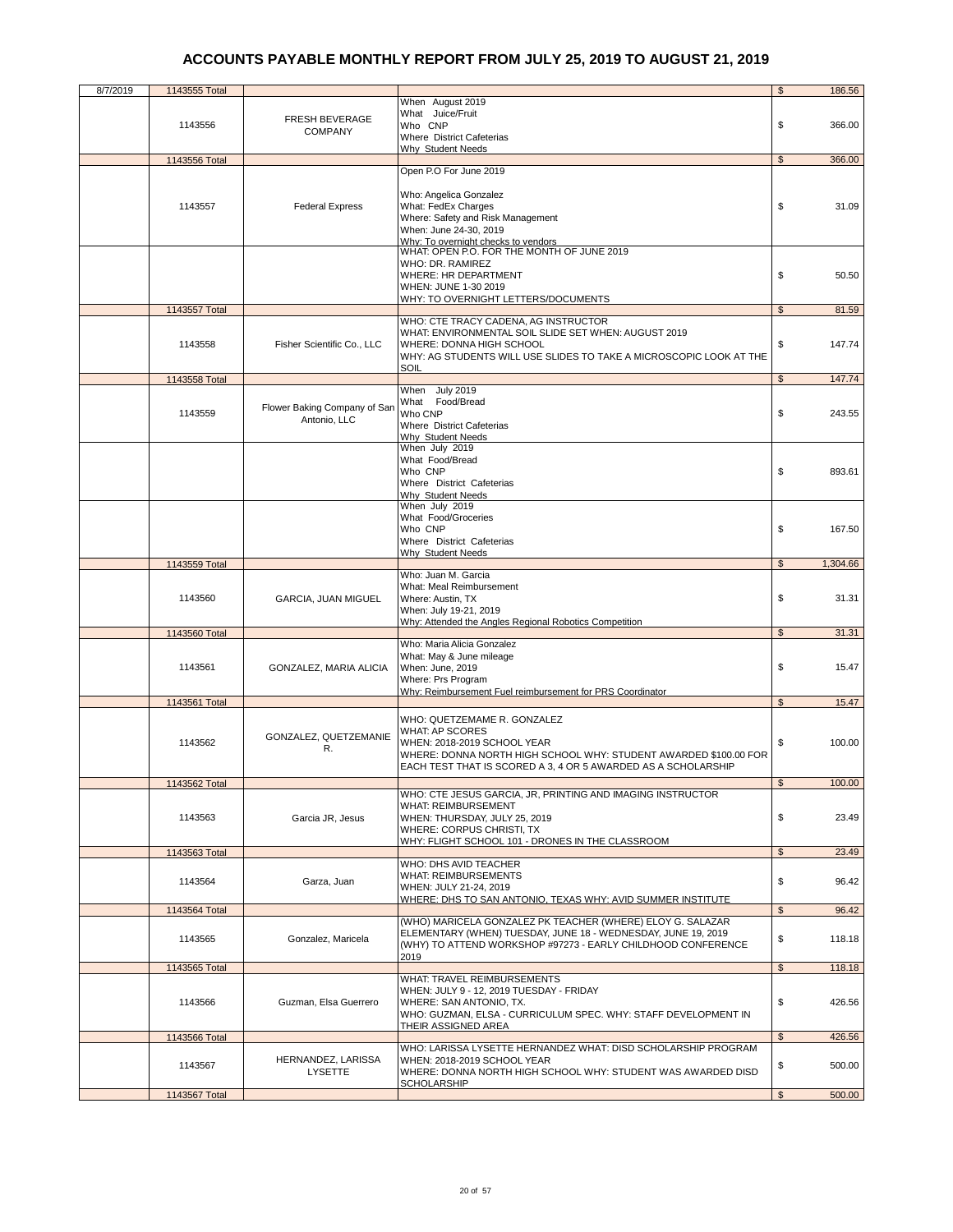| 8/7/2019 | 1143568       | HINOJOSA, MARIA<br><b>GUADALUPE</b>       | Dinner 6/23/2019<br>What: Reimbursement for Texas State School Safety Conference<br>When: June 23-June 27,2019<br>Where: Corpus Christi, Tx<br>Who: Maria Hinojosa<br>Why: Reimbursement                                                                                      | \$             | 103.51           |
|----------|---------------|-------------------------------------------|-------------------------------------------------------------------------------------------------------------------------------------------------------------------------------------------------------------------------------------------------------------------------------|----------------|------------------|
|          |               |                                           | What: Reimbursement for CAMT Conference When: July 9-12,2019<br>Where: San Antonio, Tx<br>Who: Maria Hinojosa<br>Why: Reimbursement                                                                                                                                           | \$             | 162.98           |
|          | 1143568 Total |                                           |                                                                                                                                                                                                                                                                               | $\mathbb{S}$   | 266.49           |
|          | 1143569       | Hillyard, Inc                             | WHO: MAINT/MRS. RANGEL<br><b>WHAT: WAX</b><br><b>WHEN: JUNE 2019</b><br><b>WHERE: PORTABLES</b><br>WHY: PROJECTS                                                                                                                                                              | \$             | 946.50           |
|          |               |                                           | WHO: R. LEAL-ATHLETICS<br>WHAT: SPRAYER SANI HANDHELD ELECSTATIC PROTEXUS<br>WHEN: SPRING 2019<br>WHERE: DONNA HIGH SCHOOL<br>WHY: HYGEINE PURPOSES                                                                                                                           | \$             | 655.98           |
|          | 1143569 Total |                                           |                                                                                                                                                                                                                                                                               | $\mathfrak{s}$ | 1,602.48         |
|          | 1143570       | Home Depot                                | OPEN PURCHASE ORDER- FOR THE MONTH OF JULY 2019 UNFORSEEN<br><b>OCCURRENCES</b><br>********<br>US COMMUNITIES RFP 16154<br><b>DIP ATTACHED</b><br>WHO: JAIME GONZALEZ<br><b>WHAT: MATERIAL</b><br>WHEN: JULY 1-31, 2019<br><b>WHERE: DIST WIDE</b><br><b>WHY: EMERGENCIES</b> | \$             | 354.49           |
|          | 1143570 Total |                                           | Who:Velma Rangel, Assistant Superintendent of District Operations<br>What: General Supplies<br>When: 2018-2019 School Year<br>Where: Donna ISD Campuses<br>Why: Custodial Use (6) KS Adhesive Remover                                                                         | \$<br>\$       | 239.82<br>594.31 |
|          |               |                                           | Who: David Chavez                                                                                                                                                                                                                                                             |                |                  |
|          | 1143571       | INSIGHT PUBLIC SECTOR,<br>INC.            | What: Hardware for Infrastructure<br>Where: Todd MS<br>When: 2019 School year<br>Why: Items needed for the Todd MS new class wing 802.11ac Wave                                                                                                                               | \$             | 3,941.23         |
|          | 1143571 Total |                                           |                                                                                                                                                                                                                                                                               | \$             | 3,941.23         |
|          |               |                                           | WHO 2ND GRADE STUDENTS                                                                                                                                                                                                                                                        |                |                  |
|          | 1143572       | International Museum of Art &<br>Science  | WHAT PENDING BALANCE FOR FIELD TRIP ** PREVIOUS PO # 164438 FOR THE<br><b>AMOUNT OF \$600.00</b><br><b>WHEN MARCH 28, 2019</b><br>WHERE IMAS MUSEUM MCALLEN, TEXAS WHY INCREASE STUDENT<br>PERFORMANCE PENDING BALANCE OF \$40.00 PREVIOUS                                    | \$             | 40.00            |
|          | 1143572 Total |                                           |                                                                                                                                                                                                                                                                               | $\mathbb{S}$   | 40.00            |
|          | 1143573       | Isabella's Bowtique                       | What: White and Maroon Bows.<br>Who: Janet Garcia, Donna HS D'ettes. When: 2019 School Year.<br>Where: Rio Grande Valley Football Stadiums.<br>Why: Make Dancers Look Uniformed.                                                                                              | \$             | 440.00           |
|          | 1143573 Total |                                           |                                                                                                                                                                                                                                                                               | $\mathfrak{s}$ | 440.00           |
|          | 1143574       | JOHNSTONE SUPPLY                          | What: Compressor<br>Where: Safety and Risk Management<br>When: 08/01/09-Asap<br>Why: Air Conditioner Unit not working properly<br><b>Who: Angelica Gonzalez</b>                                                                                                               | \$             | 745.75           |
|          |               |                                           | WHO: MAINT/MARTIN P<br><b>WHAT: MOTOR</b><br>WHEN: JULY 2019<br>WHERE: FOOD SVC<br>WHY: NOT WORKING                                                                                                                                                                           | \$             | 128.16           |
|          | 1143574 Total |                                           |                                                                                                                                                                                                                                                                               | $\mathfrak{S}$ | 873.91           |
|          | 1143575       | JUAREZ, NALLELY I.                        | WHO: NALLELY ISABEL JUAREZ<br>WHAT: DISD SCHOLARSHIP PROGRAM WHEN: 2018-2019 SCHOOL YEAR<br>WHERE: DONNA NORTH HIGH SCHOOL WHY: STUDENT WAS AWARDED DISD<br><b>SCHOLARSHIP</b><br><b>REQUESTOR: PRINCIPAL</b>                                                                 | \$             | 500.00           |
|          | 1143575 Total |                                           |                                                                                                                                                                                                                                                                               | \$             | 500.00           |
|          | 1143576       | Jason's Deli-Coastal Deli                 | WHO: C. VIESCA<br>WHAT: STUDENT MEALS.<br>WHEN: AUGUST 3, 2019<br>WHERE: EDINBURG HIGH SCHOOL<br>WHY: VOLLEYBALL SCRIMMAGE VARSITY                                                                                                                                            | \$             | 132.81           |
|          | 1143576 Total |                                           |                                                                                                                                                                                                                                                                               | $\mathfrak{L}$ | 132.81           |
|          | 1143577       | Journey Charters and Tours.<br><b>LLC</b> | <b>WHO: RUIZ</b><br>WHAT: CHEER TRANSPORTATION<br>WHEN: JULY 29-AUG 1, 2019<br>WHERE: UTSA SAN ANTONIO, TX<br>WHY: CHEER CAMP MATERIAL FOR CHEER SEASON                                                                                                                       | \$             | 2,300.00         |
|          | 1143577 Total |                                           | WHAT: OPEN PO FOR COPIER LEASE                                                                                                                                                                                                                                                | $\mathfrak{s}$ | 2,300.00         |
|          | 1143578       | <b>KYOCERA DOCUMENT</b><br>SOULUTIONS AME | WHY: MONTHLY CHARGES<br>WHEN: 7/21/19-8/20/19<br><b>WHERE: DONNA ISD</b><br>WHO: PURCHASING & SAFETY AND RISK                                                                                                                                                                 | \$             | 233.70           |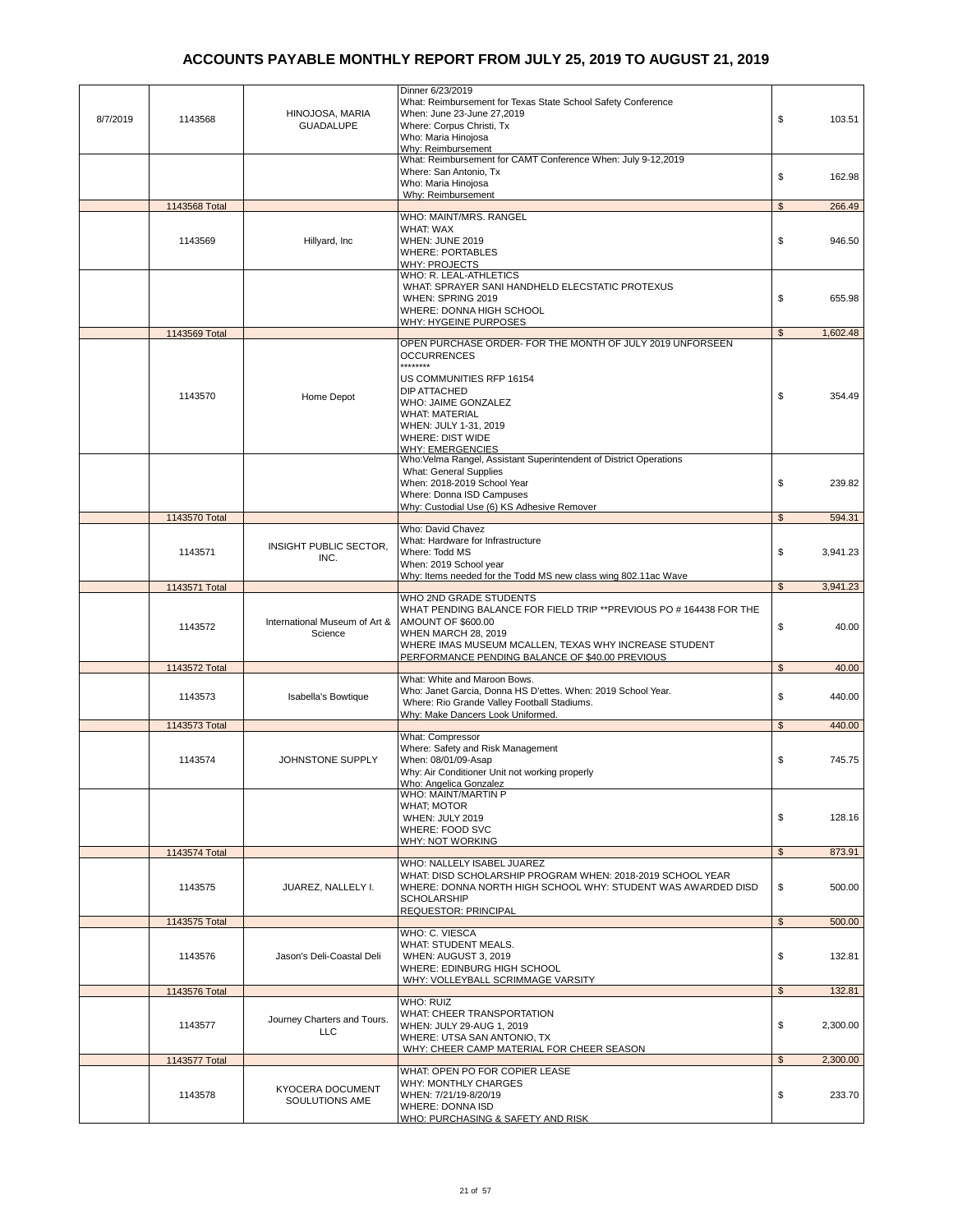| 8/7/2019 | 1143578       | KYOCERA DOCUMENT<br>SOULUTIONS AME | WHAT: OPEN PO FOR COPIER LEASE<br><b>WHY: MONTHLY CHARGES</b><br>WHEN: 7/21/19-8/20/19<br><b>WHERE: DONNA ISD</b><br>WHO: TESTING                                                                                       | \$             | 116.85   |
|----------|---------------|------------------------------------|-------------------------------------------------------------------------------------------------------------------------------------------------------------------------------------------------------------------------|----------------|----------|
|          |               |                                    | WHAT: OPEN PO FOR COPIER LEASE<br><b>WHY: MONTHLY CHARGES</b><br>WHEN: 7/22/19-8/21/19<br><b>WHERE: DONNA ISD</b><br>WHO: SAUCEDA MS LAC5702555 SCHEDULE: 058                                                           | \$             | 116.85   |
|          |               |                                    | WHAT: OPEN PO FOR COPIER LEASE<br>WHY: MONTHLY CHARGES<br>WHEN: JUNE 1-31, 2019<br><b>WHERE: DONNA ISD</b><br>WHO: DAEP FRONT OFFICE LNT5802178 SCHEDULE: 080                                                           | \$             | 118.58   |
|          |               |                                    | WHAT: OPEN PO FOR COPIER LEASE<br><b>WHY: MONTHLY CHARGES</b><br>WHEN; JULY 1-31, 2019<br>WHERE: DONNA ISD<br>WHO: DAEP FRONT OFFICE LNT5802178 SCHEDULE: 080                                                           | \$             | 118.58   |
|          | 1143578 Total |                                    |                                                                                                                                                                                                                         | $\mathfrak{s}$ | 704.56   |
|          |               |                                    | Region One RFP #16-08-19<br>2nd Open Account for July 1-31, 2019<br>To purchase auto parts that ate not in the inventory.                                                                                               |                |          |
|          | 1143579       | Kyrish Truck Centers               | Who: Luis O. Solis<br>What: Auto parts<br>Where: Bus Barn<br>When: July 1-31, 2019<br>Why: Need to purchase auto parts for bus fleet as                                                                                 | \$             | 918.89   |
|          |               |                                    | Region One RFP #16-08-19<br>Open Account for July 2019<br>To purchase auto parts that are not in the inventory.<br>Who: Luis O. Solis                                                                                   | \$             | 433.94   |
|          |               |                                    | What: Auto Parts<br>Where: Bus Barn<br>When: July 1-31, 2019<br>Why: Need to purchase auto parts as needed for bus fleet                                                                                                |                |          |
|          |               |                                    | Region One RFP #16-08-19<br>Open Account for June 2019<br>To purchase auto parts that ate not in the inventory.<br>Who: Luis O. Solis                                                                                   | \$             | 453.15   |
|          |               |                                    | What: Auto Parts<br>Where: Bus Barn<br>When: June 1-30 2019<br>Why: Need to purchase auto parts as needed for bus fleet                                                                                                 |                |          |
|          |               |                                    | Who: Luis O. Solis<br>What: Cooler, Kit EGR CLR High Fin<br>Where: Bus Barn<br>When: August 2019<br>Why: Part needed for Bumper #55                                                                                     | \$             | 1,640.45 |
|          |               |                                    | Who: Luis O. Solis<br>What: Injector, 1334, 466 Reman<br>Where: Bus Barn<br>When: August 2019<br>Why: Items needed to replenish stock                                                                                   | \$             | 2.117.76 |
|          | 1143579 Total |                                    |                                                                                                                                                                                                                         | $\mathfrak{L}$ | 5,564.19 |
|          | 1143580       | Labatt Food Service                | When July 2019<br>What Food/Groceries<br>Who CNP<br>Where District Cafeterias<br>Why Student Needs                                                                                                                      | \$             | 1,830.96 |
|          | 1143580 Total |                                    |                                                                                                                                                                                                                         | $\mathfrak{s}$ | 1,830.96 |
|          | 1143581       | Lamac                              | WHAT: 3/2278 Kids Around the World Favor Boxes<br>WHO: Karen Nieto, Principal<br>WHEN: August 26, 2019<br>WHERE: JP LeNoir Elem.<br>WHY: Provide students recognition celebration for 19-20 School Theme "World Travel" | \$             | 404.80   |
|          | 1143581 Total |                                    | Estimate #35105/1486 Region one RFP 15-04-1                                                                                                                                                                             | \$             | 404.80   |
|          | 1143582       | <b>Little Caesars</b>              | <b>WHO: R. LEAL</b><br>WHAT: STUDENT MEALS<br>WHEN: JULY 31, 2019<br>WHERE: DONNA HIGH SCHOOL<br>WHY: FOR STUDENTS ATTENDING FOOTBALL CAMP                                                                              | \$             | 200.00   |
|          | 1143582 Total |                                    |                                                                                                                                                                                                                         | $\mathfrak{S}$ | 200.00   |
|          | 1143583       | Loa, Ana Laura                     | Who: Ana Loa<br>What: Meal Reimbursement<br>When: July 19-21, 2019<br>Where: Austin, TX<br>Why: Attended the Angles Robotics Competition                                                                                | \$             | 53.46    |
|          | 1143583 Total |                                    |                                                                                                                                                                                                                         | $\mathfrak{s}$ | 53.46    |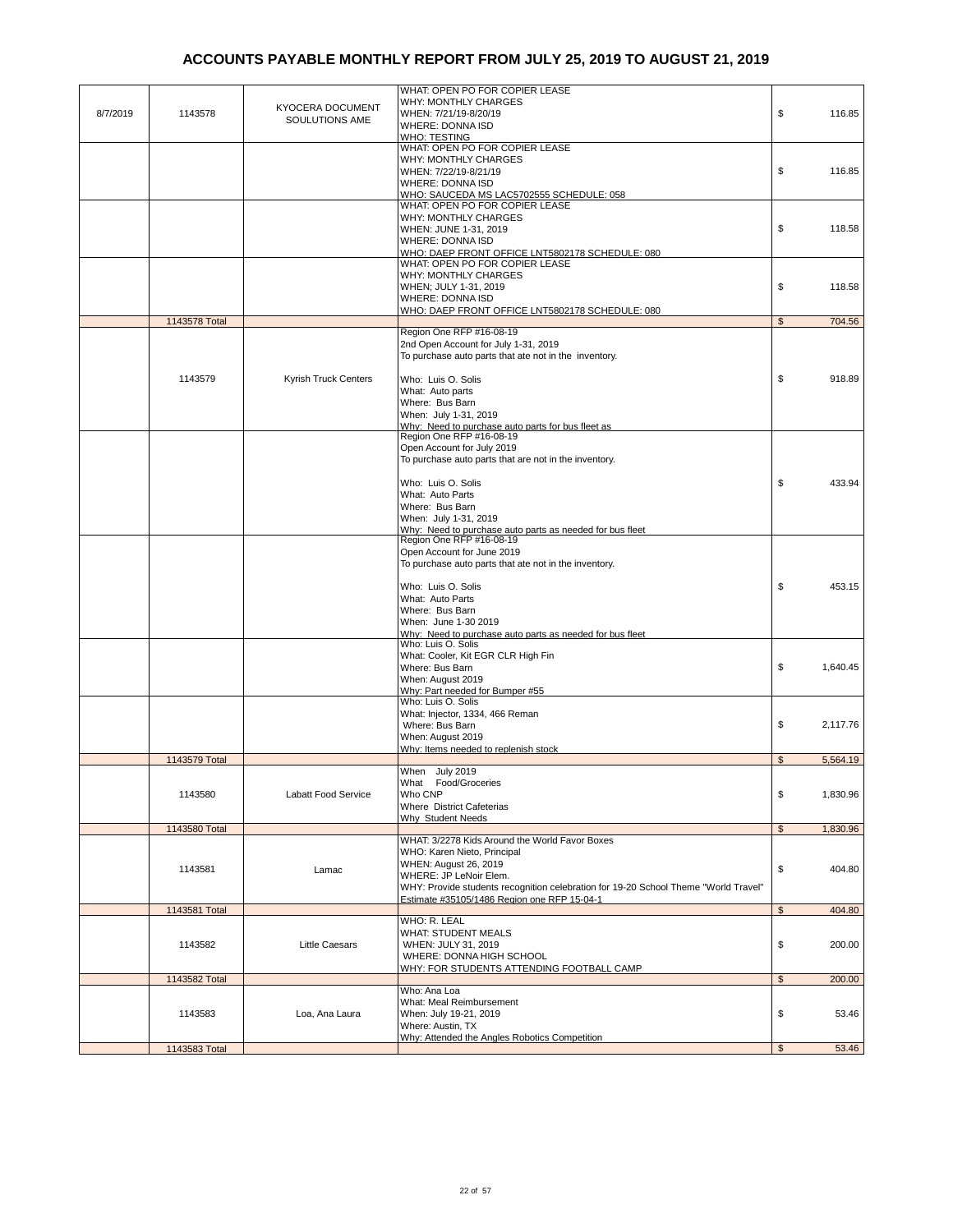| 8/7/2019 | 1143584       | Longhorn Bus Sales,                        | Buyboard #459-14<br>2nd Open Account for July 1-31, 2019<br>To purchase auto parts that are not in the inventory.<br>Who: Luis O. Solis<br>What: Auto Parts                                                                                                                 | \$             | 879.62     |
|----------|---------------|--------------------------------------------|-----------------------------------------------------------------------------------------------------------------------------------------------------------------------------------------------------------------------------------------------------------------------------|----------------|------------|
|          |               |                                            | Where: Bus Barn<br>When: July 1-31, 2019<br>Why: Need to purchase auto parts for bus fleet as needed.<br>Buyboard #549-17                                                                                                                                                   |                |            |
|          |               |                                            | Open Account for July 2019<br>To purchase auto parts that are not in the inventory.                                                                                                                                                                                         |                |            |
|          |               |                                            | Who: Luis O. Solis<br>What: Auto Parts<br>Where: Bus Barn<br>When: July 1-31, 2019<br>Why: Need to purchase auto parts as needed for bus fleet                                                                                                                              | \$             | 497.35     |
|          | 1143584 Total |                                            |                                                                                                                                                                                                                                                                             | $\mathfrak{s}$ | 1,376.97   |
|          | 1143585       | M&A Technology, Inc.                       | Who: Veterans Middle School Administration What: OKI MC 361/362 black cartridge<br>When: 2018-2019 school year<br>Where: Veterans Middle School<br>Why: instructional materials are supplemental to upgrade the entire educational program<br>on the campus.                | \$             | 757.60     |
|          | 1143585 Total |                                            |                                                                                                                                                                                                                                                                             | $\mathfrak{S}$ | 757.60     |
|          | 1143586       | MATA, KARINA                               | WHO: 2019 DHS GRADUATE<br><b>WHAT: SCHOLARSHIP</b><br>WHEN: 2019 SCHOOL YEAR<br><b>WHERE: DHS</b><br>WHY: DONNA ISD SCHOLARSHIP FUND VOUCHER #19-004                                                                                                                        | \$             | 500.00     |
|          | 1143586 Total |                                            |                                                                                                                                                                                                                                                                             | $\mathbb{S}$   | 500.00     |
|          | 1143587       | MAYDON, CELINA                             | WHO: CTE CELINA MAYDON, NAIL TECHNICIAN INSTRUCTOR<br><b>WHAT: REIMBURSEMENT</b><br>WHEN: SATURDAY, JULY 13, 2019 - FRIDAY, JULY 19, 2019                                                                                                                                   | \$             | 279.53     |
|          | 1143587 Total |                                            | WHERE: CORPUS CHRISTI, TX WHY: TIVA 2019 SUMMER CONFERENCE                                                                                                                                                                                                                  | \$             | 279.53     |
|          | 1143588       | MEDELEZ, ASHLEY                            | WHO: 2019 DHS GRADUATE<br><b>WHAT: SCHOLARSHIP</b><br>WHEN: 2019 SCHOOL YEAR<br>WHERE: DHS WHY: DONNA ISD SCHOLARSHIP FUND                                                                                                                                                  | \$             | 500.00     |
|          | 1143588 Total |                                            | <b>VOUCHER #19-005</b>                                                                                                                                                                                                                                                      | $\mathfrak{s}$ | 500.00     |
|          | 1143589       | MEDINA, NORMA                              | WHO: DHS AVID TEACHER<br>WHAT: REIMBURSEMENTS<br>WHEN: JULY 21-24, 2019<br><u>WHERE: DHS TO SAN ANTONIO, TEXAS WHY: AVID SUMMER INSTITUTE</u>                                                                                                                               | \$             | 75.05      |
|          | 1143589 Total |                                            |                                                                                                                                                                                                                                                                             | \$             | 75.05      |
|          | 1143590       | Magic Valley Electric Coop, inc            | <b>WHAT: ELECTRICITY SERVICES</b><br><b>WHY: MONTHLY CHARGES</b><br>WHEN: JULY 2019<br><b>WHERE: DONNA ISD</b><br><b>WHO: CAMPUSES</b>                                                                                                                                      | \$             | 59,724.74  |
|          | 1143590 Total |                                            |                                                                                                                                                                                                                                                                             | $\mathfrak{s}$ | 59,724.74  |
|          | 1143591       | MidAmerican Energy Services,<br><b>LLC</b> | WHAT: OPEN PO FOR ELECTRICITY SERVICE WHY: MONTHLY CHARGES<br><b>WHEN: MAY 2019</b><br>WHERE: DONNA ISD<br>WHO: CAMPUSES/DEPARTMENTS                                                                                                                                        | \$             | 147,698.04 |
|          | 1143591 Total |                                            |                                                                                                                                                                                                                                                                             | \$             | 147,698.04 |
|          | 1143592       | Military Hwy Water Supply                  | WHAT: OPEN PO FOR WATER SERVICES WHY: MONTHLY CHARGES<br>WHEN: JUNE 2019<br>WHERE: DONNA ISD<br><b>WHO: RUNN ELEMENTARY</b>                                                                                                                                                 | \$             | 145.59     |
|          | 1143592 Total |                                            |                                                                                                                                                                                                                                                                             | $\mathfrak{S}$ | 145.59     |
|          | 1143593       | NCS Pearson, Inc.                          | WHAT: As Listed: QNTRUSER1TO3RENEW - Q-1 1-3 License Renewa<br>QNTRNEPSYIIRENEW - NEPSY-II Q! Select Renewal QNTRCMSRENEW - CMS Q!<br>SELECT RENEWAL QNTRKTEA3RENEW - KTEA - 3 Q! SELECT RENEWAL<br>QNTRWISCVRENEW - WISC-V Q-1 SELECT RENEWAL QNTRWISCVSPRENEW -<br>WISC-V | \$             | 2.000.00   |
|          |               |                                            | WHO: Silia Robles, Occupational Therapist<br>WHAT: Bruininks-Oseretsky Test of Motor Proficiency, Second Edition (BOT-2)<br>WHEN: January 2019<br>WHERE: Special Ed. Dept.<br>WHY: To access and determine eligibility of student services for students with learni         | \$             | 1,006.42   |
|          | 1143593 Total |                                            |                                                                                                                                                                                                                                                                             | \$             | 3,006.42   |
|          | 1143594       | Nicho Produce Co. Inc.                     | When July 2019<br>What Produce/Vegetables<br>Who CNP<br>Where District Cafeterias<br>Why Student Needs                                                                                                                                                                      | \$             | 260.89     |
|          |               |                                            | When May 2019<br>What Produce/Vegetables<br>Who CNP<br>Where District Cafeterias<br>Why Student Needs                                                                                                                                                                       | \$             | 182.00     |
|          | 1143594 Total |                                            |                                                                                                                                                                                                                                                                             | $\mathfrak{s}$ | 442.89     |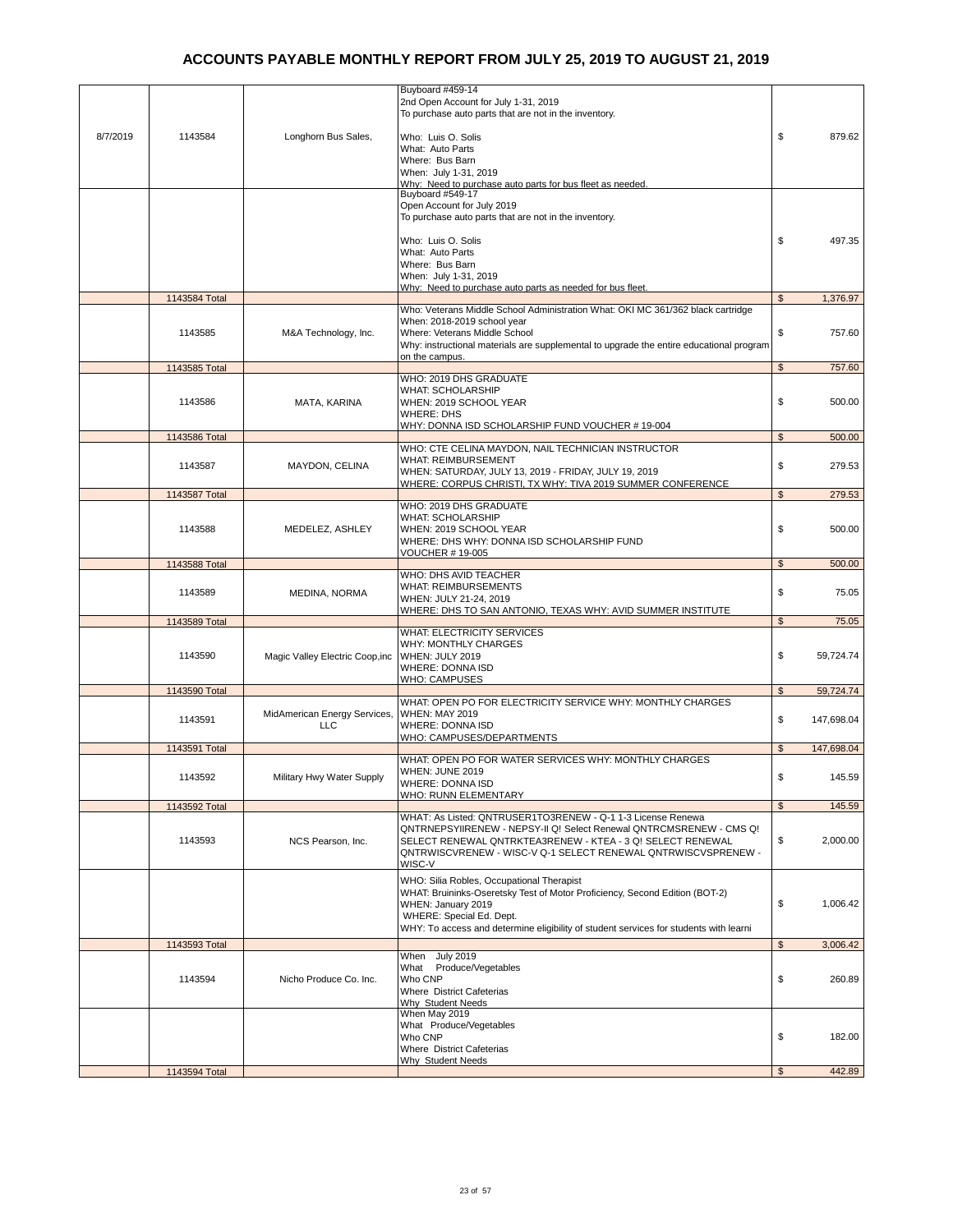|          |               |                                          | Region One RFP #16-08-19<br>2nd Open Account for July 1-31, 2019<br>To purchase auto parts that are not in the inventory.                                                                                                                                              |                |                |
|----------|---------------|------------------------------------------|------------------------------------------------------------------------------------------------------------------------------------------------------------------------------------------------------------------------------------------------------------------------|----------------|----------------|
| 8/7/2019 | 1143595       | O'reilly Automotive, Inc                 | Who: Luis O. Solis<br>What: Auto Parts<br>Where: Bus Barn<br>When: July 1-31, 2019<br>Why: Need to purchase auto parts for bus fleet as n<br>Region One RFP #16-08-19                                                                                                  | \$             | 96.42          |
|          |               |                                          | 2nd Open Account for June 24-30, 2019<br>To purchase auto parts that are not in the inventory<br>Who:: Luis O. Solis<br>What: Auto Parts<br>Where: Bus Barn                                                                                                            | \$             | 342.48         |
|          |               |                                          | When: June 24-30, 2019<br>Why: Need to purchase auto parts for bus fleet as<br>Region One RFP #16-08-19<br>Open Account for July 2019                                                                                                                                  |                |                |
|          |               |                                          | To purchase auto parts that are not in the inventory<br>Who: Luis O Solis<br>What: Auto Parts<br>Where: Bus Barn<br>When: July 1-31, 2019<br>Why: Need to purchase auto parts for bus fleet as needed.                                                                 | \$             | 393.18         |
|          | 1143595 Total |                                          |                                                                                                                                                                                                                                                                        | $\mathfrak s$  | 832.08         |
|          | 1143596       | PADILLA, ANNETTE                         | PETTY CASH<br>WHO: ANNETTE / MARICHALAR<br><b>WHAT: PETTY CASH</b><br>WHEN: 2019-2020 ATHLETIC SCHOOL YEAR WHERE: DONNA NORTH HIGH<br>SCHOOL WHY: PETTY CASH NEEDED FOR NEW ATHLETIC SEASON FOR ALL                                                                    | \$             | 300.00         |
|          | 1143596 Total |                                          | SPORTS                                                                                                                                                                                                                                                                 | $\mathfrak{s}$ | 300.00         |
|          | 1143597       | Perez. Rosalinda G.                      | (WHAT) CHECK REQUESTED FOR REIMBURSEMENT OF MEALS FOR DAY 1,<br>JUNE 18, 2019 TO ATTEND WORKSHOP#97273 EARLY CHILDHOOD<br>CONFERENCE 2019<br>(WHO) ROSALINDA PEREZ PK TEACHER (WHERE) ELOY G. SALAZAR<br>ELEMENTARY (WHEN) TUESDAY, JUNE 18 - WEDNESDAY, JUNE 19, 2019 | \$             | 46.60          |
|          | 1143597 Total |                                          |                                                                                                                                                                                                                                                                        | \$             | 46.60          |
|          | 1143598       | <b>RAISING CANE'S 249</b>                | WHO: C. VIESCA<br><b>WHAT: STUDENT MEALS</b><br>WHEN: AUGUST 3, 2019<br>WHERE: LA JOYA JUAREZ LINCOLN HIGH SCHOOL<br>WHY: VOLLEYBALL SCRIMMAGE 9TH LIGHT / 9TH DARK                                                                                                    | \$             | 164.75         |
|          | 1143598 Total |                                          |                                                                                                                                                                                                                                                                        | $\mathfrak{s}$ | 164.75         |
|          | 1143599       | REPUBLIC SERVICES, INC                   | WHAT: OPEN PO FOR WASTE SERVICES WHY: MONTHLY CHARGES<br>WHEN: AUGUST 2019<br><b>WHERE: DISTRICT WIDE</b><br>WHO: DONNA ISD                                                                                                                                            | \$             | 35,100.88      |
|          |               |                                          | WHAT: OPEN PO FOR WASTE SERVICES WHY: MONTHLY SERVICES<br>WHEN: JULY 2019<br><b>WHERE: DISTRICT WIDE</b><br>WHO: DONNA ISD                                                                                                                                             | \$             | 1,193.78       |
|          | 1143599 Total |                                          | WHO: DHS AVID TEACHER                                                                                                                                                                                                                                                  | \$             | 36,294.66      |
|          | 1143600       | REYES, GUADALUPE                         | <b>WHAT: REIMBURSEMENTS</b><br>WHEN: JULY 21-24, 2019<br>WHERE: DHS TO SAN ANTONIO, TEXAS WHY: AVID SUMMER INSTITUTE                                                                                                                                                   | \$             | 84.64<br>84.64 |
|          | 1143600 Total |                                          | (WHO) MARICELA LUNA GONZALEZ (WHERE) SOUTH PADRE ISLAND                                                                                                                                                                                                                | \$             |                |
|          | 1143601       | Region One Educational<br>Service Center | <b>CONVENTION CENTER</b><br>(WHEN) TUESDAY JUNE 18 - WEDNESDAY JUNE 19, 2019<br>(WHY) ATTEND REGION ONE<br>WORKSHOP# 97273<br>REGISTRATION FEES FOR 2 TEACHERS: GUERRA, ELVIRA                                                                                         | \$             | 100.00         |
|          |               |                                          | SEGURA, DALIA<br><b>WHAT: REGISTRATION FEES</b><br>WHEN: JUNE 18 - 19, 2019<br>WHERE: SO. PADRE ISLAND, TX.<br>WHO: FOR 2 PRE-K TEACHERS<br><u>WHY: STAFF DEVELOPMENT IN THEIR ASSIGNED AREA</u>                                                                       | \$             | 100.00         |
|          | 1143601 Total |                                          |                                                                                                                                                                                                                                                                        | $\mathfrak{s}$ | 200.00         |
|          | 1143602       | Riverside Insights                       | Who: DISD Students<br>What: Online GT Testing Licenses<br>When: 2018-2019<br>Where: DISD Campuses<br>Why: Additional Licenses needed to comply with state law on GT testing. Referencing<br>PO 151973. Vendor was previously named Houghton Mifflin Harcourt.          | \$             | 252.00         |
|          | 1143602 Total |                                          |                                                                                                                                                                                                                                                                        | $\mathfrak{S}$ | 252.00         |
|          | 1143603       | Rudy's Auto Electric                     | What: Oil Changes<br>Who: Warehouse<br>Where: Warehouse<br>Why: Needed for maintenance on vehicles When: School year 2018-2019 RFP #091917<br>366A                                                                                                                     | \$             | 123.90         |
|          |               |                                          | What: Oil changes for truck#845, 845 and 855<br>Where: Warehouse<br>Who: Warehouse<br>Why: Needed for maint on vehicles<br>When: School year 2018-2019                                                                                                                 | \$             | 424.80         |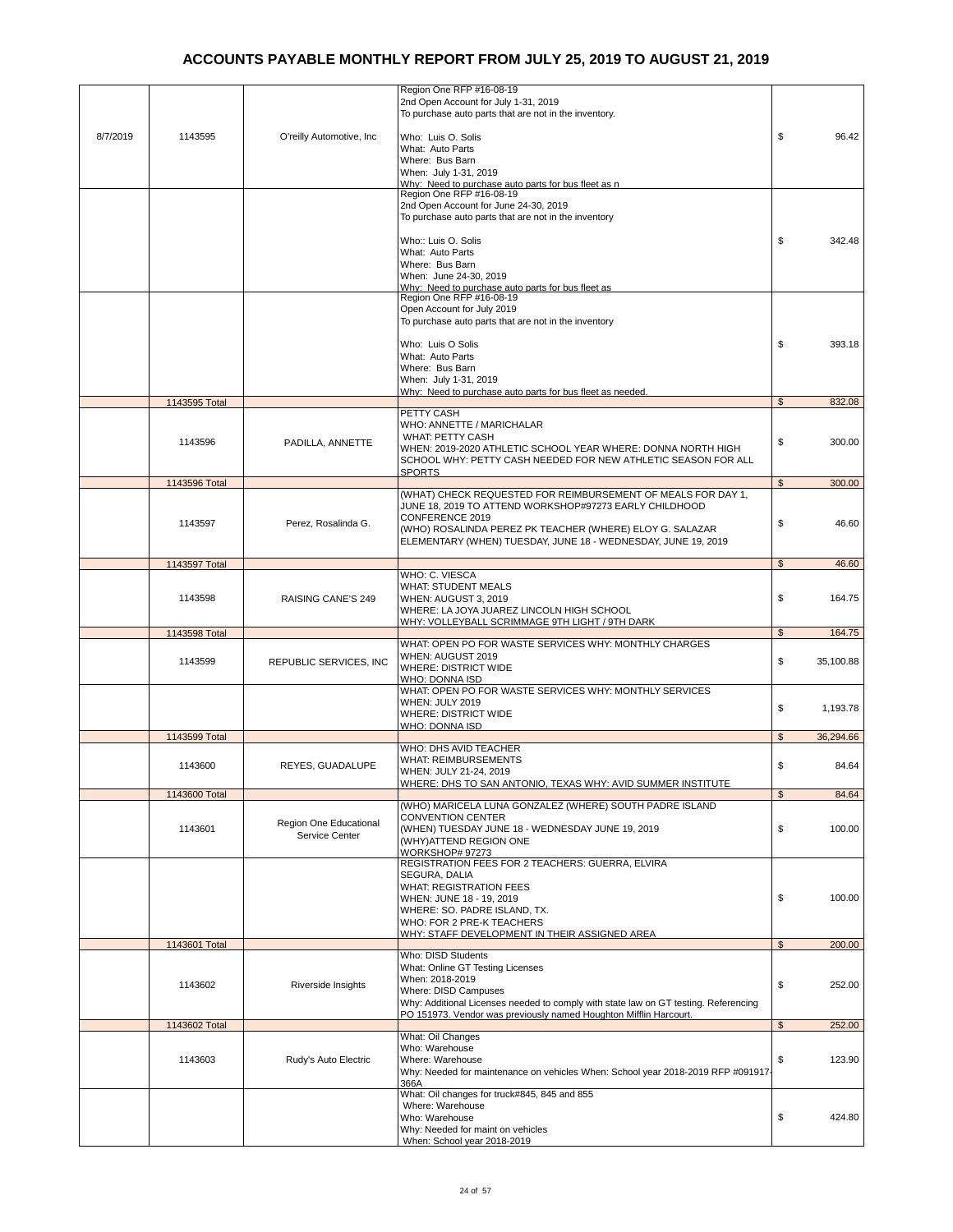| 8/7/2019 | 1143603 Total |                                                  |                                                                                                                                                                                                                                                                          | $\mathfrak{s}$ | 548.70   |
|----------|---------------|--------------------------------------------------|--------------------------------------------------------------------------------------------------------------------------------------------------------------------------------------------------------------------------------------------------------------------------|----------------|----------|
|          | 1143604       | SALDIERNA, VALERIE ANN                           | WHO: VALERIE ANN SALDIERNA<br>WHAT: DISD SCHOLARSHIP PROGRAM WHEN: 2018-2019 SCHOOL YEAR<br>WHERE: DONNA NORTH HIGH SCHOOL WHY: STUDENT WAS AWARDED DISD<br><b>SCHOLARSHIP</b>                                                                                           | \$             | 500.00   |
|          | 1143604 Total |                                                  |                                                                                                                                                                                                                                                                          | $\mathfrak{S}$ | 500.00   |
|          | 1143605       | SAUCEDA, MARTIN                                  | WHO: MARTIN THOMAS SAUCEDA<br>WHAT: DISD SCHOLARSHIP PROGRAM WHEN: 2018-2019 SCHOOL YEAR<br>WHERE: DONNA NORTH HIGH SCHOOL WHY: STUDENT WAS AWARDED DISD<br><b>SCHOLARSHIP</b><br>REQUESTOR: PRINCIPAL                                                                   | \$             | 500.00   |
|          | 1143605 Total |                                                  |                                                                                                                                                                                                                                                                          | $\mathbb{S}$   | 500.00   |
|          | 1143606       | SAUCEDA, SIMON                                   | WHO: DHS AVID TEACHER<br><b>WHAT: REIMBURSEMENTS</b><br>WHEN: JULY 21-24, 2019<br>WHERE: DHS TO SAN ANTONIO, TEXAS WHY: AVID SUMMER INSTITUTE                                                                                                                            | \$             | 229.82   |
|          | 1143606 Total |                                                  |                                                                                                                                                                                                                                                                          | \$             | 229.82   |
|          | 1143607       | SHERCHAND, JONATHAN<br><b>MARCUS</b>             | WHO: JONATHAN MARCUS SHERCHAND WHAT: DISD SCHOLARSHIP PROGRAM<br>WHEN: 2018-2019 SCHOOL YEAR<br>WHERE: DONNA NORTH HIGH SCHOOL WHY: STUDENT WAS AWARDED DISD<br><b>SCHOLARSHIP</b>                                                                                       | \$             | 500.00   |
|          | 1143607 Total |                                                  |                                                                                                                                                                                                                                                                          | $\mathfrak s$  | 500.00   |
|          | 1143608       | SHERCHAND, JONATHAN<br><b>MARCUS</b>             | AP SCORES TESTING AWARD<br>WHO: JONATHAN M. SHERCHAND<br>WHAT: AP SCORES X 6<br>WHEN: 2018 AND 2019 SCHOOL YEAR WHERE: DONNA NORTH HIGH SCHOOL<br>WHY: STUDENT AWARDED \$100.00 FOR EACH TEST THAT IS SCORED A 3, 4 OR<br>5 AWARDED AS A SCHOLARSHIP                     | \$             | 600.00   |
|          | 1143608 Total |                                                  |                                                                                                                                                                                                                                                                          | $\mathfrak{S}$ | 600.00   |
|          | 1143609       | Sam's Club                                       | CORRECT MISS APPLIED CREDIT REQUESTED BY ACCOUNTS PAYABLE.<br><b>WHO: MARICHALAR</b><br><b>WHAT: CORRECTION</b><br>WHEN: 7/2019<br>WHERE: DONNA NORTH HS<br>WHY: REQUESTED BY ACCOUNTS PAYABLE DEPT.<br>\$4.12= Receipt #2886<br>\$49.98= Receipt #9659<br>\$54.10 TOTAL | \$             | 54.10    |
|          |               |                                                  | WHEN: 2018-2019<br>WHAT: FOLGERS CLASSIC ROAST GROUND COFFEE<br>WHERE: SUPT.'S OFFICE<br>WHO: ADMINISTRATION- CABINET-BOARD OF TRUSTEES<br>WHY: GROUP MEETINGS                                                                                                           | \$             | 87.40    |
|          |               |                                                  | WHO: Dr. Debra Aceves, Assistant Superintendent and Dr. Hafedh Azaiez,<br>Superintendent<br>WHAT: Land O'Lakes Mini Moo's Half & Half (192 ct.<br>WHEN: August 5 thru August 9, 2019 WHERE: Donna North High School<br>WHY: Principals' Academy                          | \$             | 654.75   |
|          | 1143609 Total |                                                  |                                                                                                                                                                                                                                                                          | $\mathfrak{s}$ | 796.25   |
|          | 1143610       | San Antonio ISD                                  | WHO: C. VIESCA<br>WHAT: VOLLEYBALL ENTRY FEE<br>WHEN: AUGUST 15-17, 2019<br>WHERE: SAN ANTONIO, TEXAS<br>WHY: VARSITY VOLLEYBALL TOURNAMENT                                                                                                                              | \$             | 200.00   |
|          | 1143610 Total |                                                  |                                                                                                                                                                                                                                                                          | $\mathfrak{L}$ | 200.00   |
|          | 1143611       | Sandoval, Melinda                                | WHO: DHS AVID TEACHER<br><b>WHAT: REIMBURSEMENTS</b><br>WHEN: JULY 21-24, 2019<br>WHERE: DHS TO SAN ANTONIO, TEXAS WHY: AVID SUMMER INSTITUTE                                                                                                                            | \$             | 97.43    |
|          | 1143611 Total |                                                  |                                                                                                                                                                                                                                                                          | $\sqrt{2}$     | 97.43    |
|          | 1143612       | Southern Foods Group, LLC<br>dba Oak Farms Dairy | When July 2019<br>What Milk/Juice<br>Who CNP<br>Where District Cafeterias<br>Why Student Needs                                                                                                                                                                           | \$             | 2,757.82 |
|          | 1143612 Total |                                                  |                                                                                                                                                                                                                                                                          | $\mathfrak{s}$ | 2,757.82 |
|          | 1143613       | Sprint                                           | Who: David Chavez<br>What: Wireless service for hotspots and aircards<br>Where: DISD<br>When: 6/27/2019-7/26/2019<br>Why: So employees can have internet access while away from the office to work on<br>daily assigned duties. Wireless service for Janie Ybarra        | \$             | 769.78   |
|          | 1143613 Total |                                                  |                                                                                                                                                                                                                                                                          | $\mathfrak s$  | 769.78   |
|          | 1143614       | <b>Texas Gas Service</b>                         | WHAT: OPEN PO FOR GAS SERVICES<br>WHY: MONTHLY CHARGES<br>WHEN: JULY 2019<br><b>WHERE: DONNA ISD</b><br><b>WHO: CAMPUSES/DEPARTMENTS</b>                                                                                                                                 | \$             | 825.47   |
|          | 1143614 Total |                                                  |                                                                                                                                                                                                                                                                          | $\mathfrak s$  | 825.47   |
|          | 1143615       | The University of Texas at<br>Austin             | WHO: DHS<br><b>WHAT: LODGING</b><br>WHEN: JULY 15-26, 2019<br><b>WHERE: UT AUSTIN</b><br>WHY: 2019 NEW INSTRUCTOR SUMMER PROFESSIONAL LEARNING INSTITUTE                                                                                                                 | \$             | 2,877.60 |
|          | 1143615 Total |                                                  |                                                                                                                                                                                                                                                                          | $\mathbb{S}$   | 2,877.60 |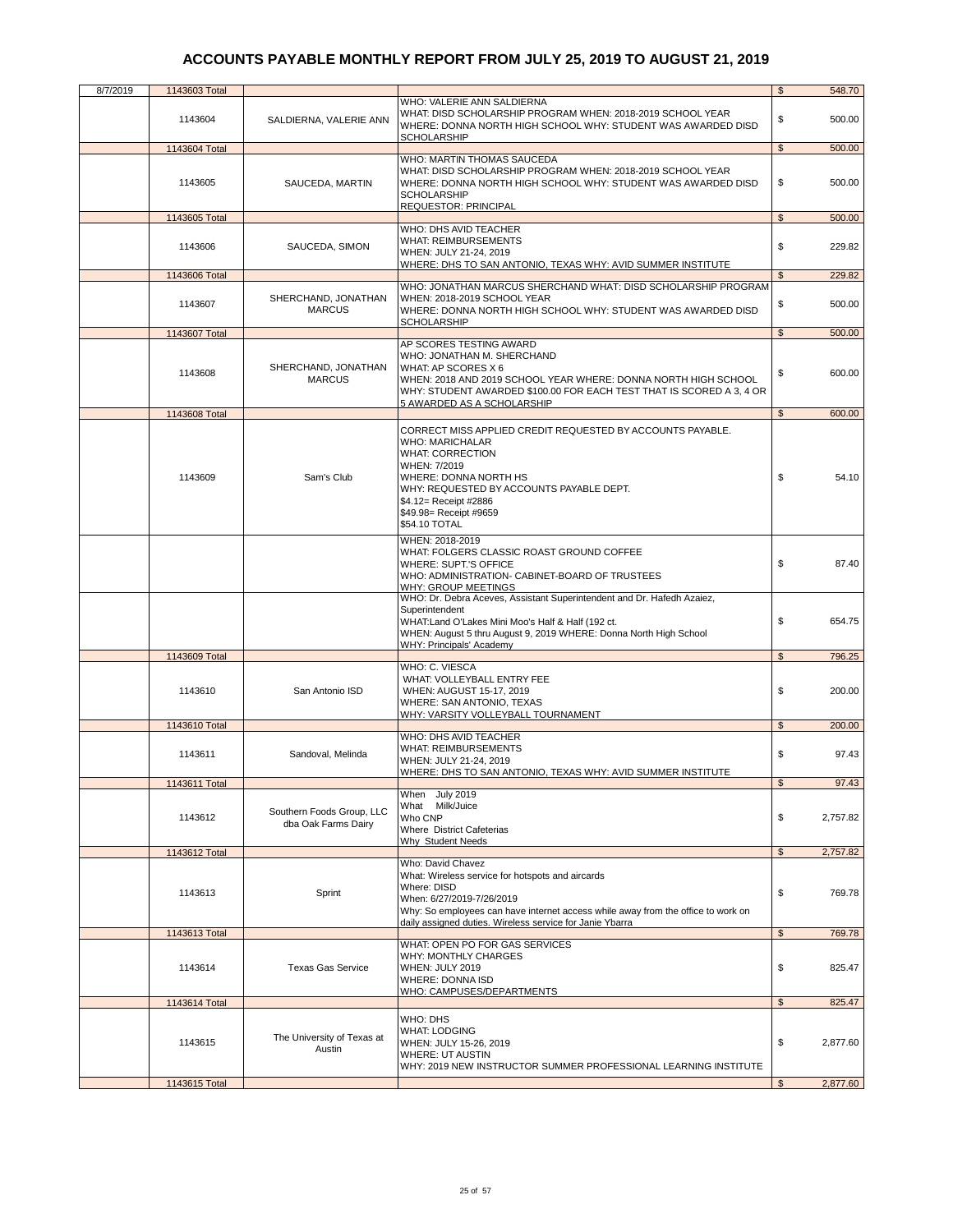| 8/7/2019 | 1143616       | The University of Texas at<br>Austin                            | WHO: DHS<br><b>WHAT: REGISTRATION FEES</b><br>WHEN: JULY 15-26, 2019<br><b>WHERE: UT AUSTIN</b><br>WHY: 2019 NEW INSTRUCTOR SUMMER PROFESSIONAL LEARNING INSTITUTE                                                                                                   | \$<br>6,250.00             |
|----------|---------------|-----------------------------------------------------------------|----------------------------------------------------------------------------------------------------------------------------------------------------------------------------------------------------------------------------------------------------------------------|----------------------------|
|          | 1143616 Total |                                                                 |                                                                                                                                                                                                                                                                      | $\mathfrak{S}$<br>6,250.00 |
|          | 1143617       | <b>Unifirst Corporation Texas</b><br><b>Industrial Services</b> | WHAT: OPEN PO FOR MOPS AND MATS WHY: MONTHLY CHARGES<br>WHEN: JULY 2019<br><b>WHERE: BUSINESS OFFICE</b><br>WHO: BUSINESS OFFICE                                                                                                                                     | \$<br>145.55               |
|          |               |                                                                 | where: Sauceda Middle School<br>Who: Adela Troncoso/Principal<br>when: July, 2019<br>Why: Pay for Mats for the month of July What: Pay for Mat Fees Mat- 4x6 Vist Great                                                                                              | \$<br>40.00                |
|          |               |                                                                 | WHO: DONNA HIGH SCHOOL<br><b>WHAT: MATS</b><br>WHEN: JULY 1, 2019<br>WHERE: DONNA HIGH SCHOOL<br>WHY: MATS FOR BEAUTIFICATION 33 MATS 4X6                                                                                                                            | \$<br>330.00               |
|          |               |                                                                 | WHO: DONNA NORTH HIGH SCHOOL<br><b>WHAT: DOOR MATS</b><br>WHEN: MONTH OF JULY (07/05/19) WHERE: DONNA NORTH HIGH SCHOOL WHY:   \$<br>MATS FOR SCHOOL BEAUTIFICATION ** WEEKLY CHARGE FOR MATS IS \$62.40<br>(WEEK DATES IS EVERY FRIDAY)<br><b>WHO-LUIS O. SOLIS</b> | 249.60                     |
|          |               |                                                                 | WHAT-MATS AND DRY MOPS<br>WHY-NEEDED FOR FLOORS AND DOOR ENTERANCE WHERE-<br>TRANSPORTATION DEPT.<br>WHEN-JULY 2019                                                                                                                                                  | \$<br>32.10                |
|          | 1143617 Total |                                                                 |                                                                                                                                                                                                                                                                      | 797.25<br>$\mathfrak{s}$   |
|          | 1143618       | <b>Unifirst Corporation Texas</b><br><b>Industrial Services</b> | When July 2019<br>What Safety Mats<br>Who CNP<br>Where District Cafeterias<br>Why Student Needs                                                                                                                                                                      | \$<br>31.57                |
|          | 1143618 Total |                                                                 | <b>WHO: DHS TEACHERS</b>                                                                                                                                                                                                                                             | $\mathfrak{s}$<br>31.57    |
|          | 1143619       | University of Texas RIO<br><b>GRANDE VALLEY</b>                 | WHAT: AP SUMMER INSTITUTE<br>WHEN: 07/22/19-07/25/19<br>WHERE: UTRGV - EDINBURG, TX<br>WHY: UTRGV ADVANCED PLACEMENT SUMMER INSTITUTE                                                                                                                                | \$<br>1,200.00             |
|          | 1143619 Total |                                                                 |                                                                                                                                                                                                                                                                      | $\mathfrak{s}$<br>1,200.00 |
|          | 1143620       | VALENCIA, VIRGILIO                                              | Who: Bilingual/ESL Department-Gregorio Arellano Jr., Director<br>What: Texas Educator Certification Examination Program Exam Reimbursement<br>When: Apeil 2019<br>Where: Bilingual/ESL Department<br>Why: Esl/Supplemental Exam reimbursement-Passed Virgilio Valen  | \$<br>118.87               |
|          | 1143620 Total |                                                                 |                                                                                                                                                                                                                                                                      | $\mathfrak{L}$<br>118.87   |
|          | 1143621       | VASQUEZ, FELIPE                                                 | WHO: DHS AVID TEACHER<br><b>WHAT: REIMBURSEMENTS</b><br>WHEN: JULY 21-24, 2019<br>WHERE: DHS TO SAN ANTONIO, TEXAS WHY: AVID SUMMER INSTITUTE                                                                                                                        | \$<br>177.08               |
|          | 1143621 Total |                                                                 |                                                                                                                                                                                                                                                                      | 177.08<br>$\mathfrak{s}$   |
|          | 1143622       | Viesca, Cynthia Ann                                             | WHO: C. VIESCA<br>WHAT: STUDENT MEALS (BREAKFAST) WHEN: AUGUST 15-17, 2019<br>WHERE: SAN ANTONIO, TEXAS<br>WHY: VARSITY VOLLEYBALL TOURNAMENT                                                                                                                        | \$<br>1,140.00             |
|          | 1143622 Total |                                                                 |                                                                                                                                                                                                                                                                      | \$<br>1,140.00             |
|          | 1143623       | <b>Wal-Mart Community</b>                                       | WHAT: Boys Bike for student incentive WHO: Karen Nieto, Principal<br>WHEN: August 26, 2019<br>WHERE: JP LeNoir Elem.<br>WHY: Provide recognition /celebration for student Perfect Attendance and motivate<br>student to come to school every day.                    | \$<br>646.00               |
|          |               |                                                                 | who: Veterans Middle School Gifted and Talented 6-8th grade students<br>what: new IPAD 9.7 tablet case, heavy duty when: 2018-2019 school year<br>where: Veterans Middle School<br>why:: instructional materials are supplemental to upgrade the entire GT program   | \$<br>433.20               |
|          | 1143623 Total |                                                                 |                                                                                                                                                                                                                                                                      | $\mathfrak{S}$<br>1,079.20 |
|          | 1143624       | <b>Whataburger Corporate</b><br>Accounting                      | STUDENT MEALS (JULY 30,2019)<br>WHO: DNHS CHOIR<br>WHAT: MEAL ALLOWANCE<br>WHEN: JULY 30-AUGUST 2, 2019<br>WHERE: HARLINGEN, TEXAS<br>WHY: STUDENTS WILL ATTEND MUSIC CAMP.<br><b>TEACHER MEALS</b><br>WHO: J. DAVILA                                                | \$<br>202.44               |
|          |               |                                                                 | <b>WHAT: STUDENT MEALS</b><br>WHEN: AUGUST 1, 2019<br>WHERE: RIO GRANDE CITY, TEXAS<br><b>WHY: CROSS COUNTRY PRACTICE SITE</b>                                                                                                                                       | \$<br>74.42                |
|          | 1143624 Total |                                                                 |                                                                                                                                                                                                                                                                      | $\mathfrak{s}$<br>276.86   |
|          | 1143625       | YANEZ, SARAH NICOLE                                             | WHO: SARAH NICOLE YANEZ<br>WHAT: DISD SCHOLARSHIP PROGRAM WHEN: 2018-2019 SCHOOL YEAR<br>WHERE: DONNA NORTH HIGH SCHOOL WHY: STUDENT WAS AWARDED DISD<br>SCHOLARSHIP                                                                                                 | \$<br>500.00               |
|          | 1143625 Total |                                                                 |                                                                                                                                                                                                                                                                      | 500.00<br>$\mathfrak{S}$   |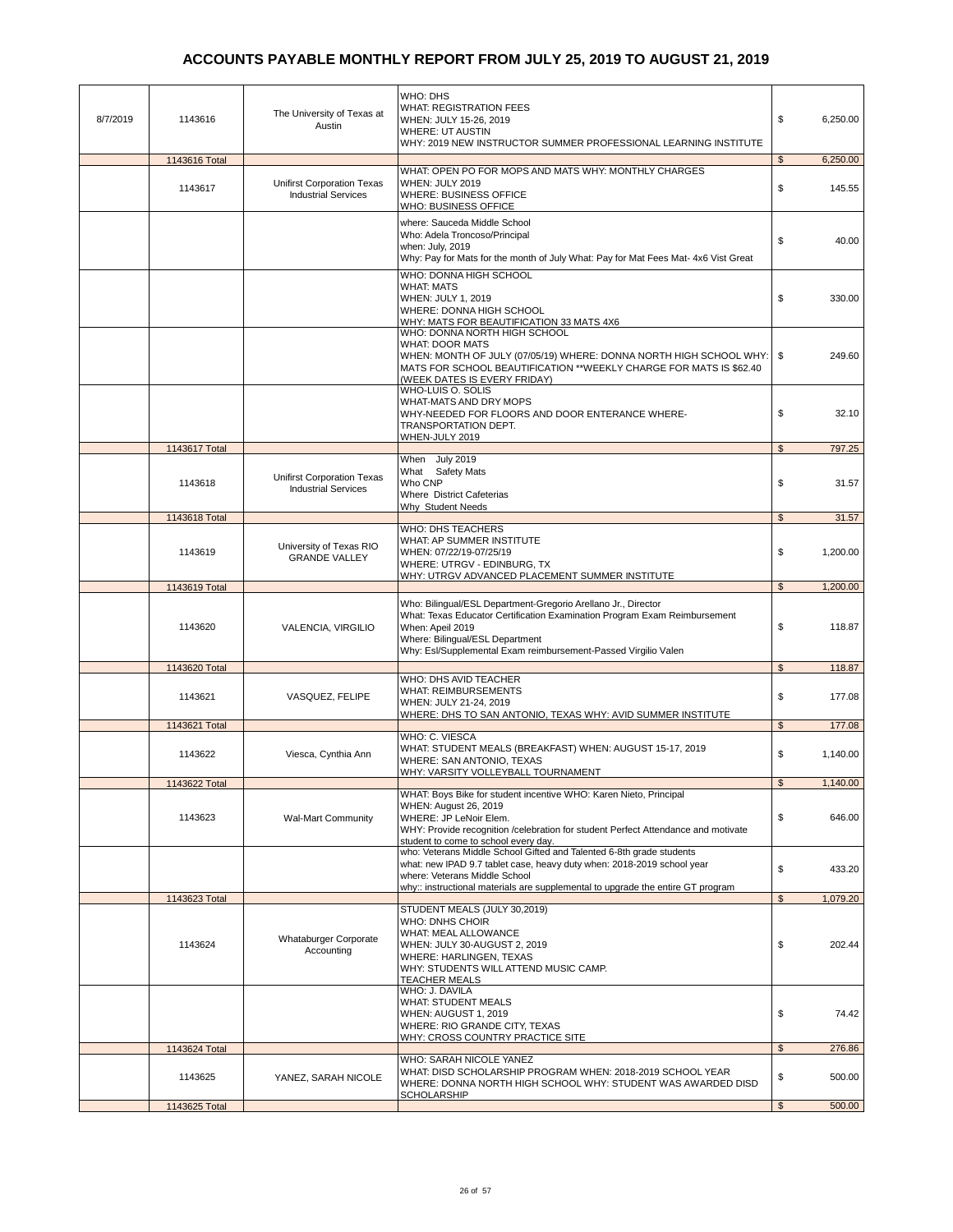|                |               |                                 | WHAT? MEAL REIMBURSEMENT - TEXAS SAFETY CONFERENCE                        |                |            |
|----------------|---------------|---------------------------------|---------------------------------------------------------------------------|----------------|------------|
|                |               |                                 | WHEN? JUNE 23-27, 2019                                                    |                |            |
| 8/7/2019       | 1143626       | ZUNIGA, JESENIA                 | WHERE? CORPUS CHRISTI, TX                                                 | \$             | 111.30     |
|                |               |                                 | WHO? JESENIA ZUNIGA                                                       |                |            |
|                |               |                                 | WHY? STAFF DEVELOPMENT                                                    |                |            |
|                | 1143626 Total |                                 |                                                                           | $\mathfrak s$  | 111.30     |
|                |               |                                 | Who: Bilingual/ESL Department-Gregorio Arellano Jr., Director             |                |            |
|                |               |                                 | What: Texas Educator Certification Examination Program Exam Reimbursement |                |            |
|                | 1143627       | Zuniga, Eleazar Jr.             | When: July 2019                                                           | \$             | 118.87     |
|                |               |                                 | Where: Bilingual/ESL Department                                           |                |            |
|                |               |                                 | Why: ESL/Supplemental Exam reimbursement Eleazar Zuniga Jr., -            |                |            |
|                |               |                                 |                                                                           |                |            |
|                | 1143627 Total |                                 |                                                                           | \$             | 118.87     |
| 8/7/2019 Total |               |                                 |                                                                           | $\sqrt{2}$     | 375,519.54 |
|                |               |                                 |                                                                           |                |            |
| 8/8/2019       | 1143628       | Allstate                        | Allstate-99348                                                            | \$             | 14,215.84  |
|                | 1143628 Total |                                 |                                                                           | $\mathfrak{s}$ | 14,215.84  |
|                | 1143629       |                                 | National Plan Adm. (402 Annuity) National Plan Adm.-(402 Annunity)-99968  | \$             | 95,948.16  |
|                | 1143629 Total |                                 |                                                                           | \$             | 95,948.16  |
|                | 1143630       | Transamerica Assurance Co.      | Transamerica Assurance Co.-9921                                           | \$             | 15,706.82  |
|                | 1143630 Total |                                 |                                                                           | $\mathfrak{s}$ | 15,706.82  |
|                |               |                                 | WHO: JEZREEL CONSTANTINO                                                  |                |            |
|                |               | CONSTANTINO, JEZREEL<br>1143631 | <b>WHAT: SCHOLARSHIP</b>                                                  |                |            |
|                |               | <b>JONATHAN</b>                 | WHEN: 2018-2019 SCHOOL YEAR                                               | \$             | 200.00     |
|                |               |                                 | WHERE: DONNA NORTH HIGH SCHOOL WHY: STUDENT WAS AWARDED THE               |                |            |
|                |               |                                 | MARY AND IGNACIO GONZALEZ SCHOLARSHIP REQUESTOR: A. SOZA                  |                |            |
|                | 1143631 Total |                                 |                                                                           | $\mathfrak{s}$ | 200.00     |
|                |               |                                 | WHO: DNHS                                                                 |                |            |
|                |               |                                 | WHAT: STUDENT PARKING PERMITS WHERE: DNHS                                 |                |            |
|                | 1143632       | <b>Rydin Decal</b>              | WHEN: 2019-2020 SCHOOL YEAR                                               | \$             | 443.52     |
|                |               |                                 | WHY: WILL BE USED FOR STUDENTS TO PURCHASE FOR PARKING PERMITS            |                |            |
|                |               |                                 | THAT ARE REQUIRED WHEN BRINGING IN A VEHICLE TO CAMPUS                    |                |            |
|                |               |                                 |                                                                           |                |            |
|                | 1143632 Total |                                 |                                                                           | \$             | 443.52     |
|                |               |                                 | WHO: JONATHAN M. SHERCHAND                                                |                |            |
|                |               | SHERCHAND, JONATHAN             | <b>WHAT: SCHOLARSHIP</b>                                                  |                |            |
|                | 1143633       | <b>MARCUS</b>                   | WHEN: 2018-2019 SCHOOL YEAR                                               | \$             | 400.00     |
|                |               |                                 | WHERE: DONNA NORTH HIGH SCHOOL WHY: STUDENT WAS AWARDED THE               |                |            |
|                |               |                                 | MARY AND IGNACIO GONZALEZ SCHOLARSHIP                                     |                |            |
|                | 1143633 Total |                                 |                                                                           | \$             | 400.00     |
|                |               |                                 | WHO: DHS BAND COLORGUARD SECTION LEADERS                                  |                |            |
|                |               |                                 | <b>WHAT: UNIFORM SHIRTS</b>                                               |                |            |
|                | 1143634       | All Valley Screen Printing      | WHEN: SUMMER 2019                                                         | \$             | 179.68     |
|                |               |                                 | <b>WHERE: DHS</b>                                                         |                |            |
|                |               |                                 | WHY: LEADERSHIP UNIFORM T-SHIRTS VOUCHER #15651                           |                |            |
|                | 1143634 Total |                                 |                                                                           | $\mathfrak{S}$ | 179.68     |
|                |               |                                 | WHO: DHS REDSKIN FOOTBALL                                                 |                |            |
|                |               |                                 | WHAT: WORK OUT ATTIRE                                                     |                |            |
|                | 1143635       | All Valley Screen Printing      | WHEN: 2019 FOOTBALL SEASON                                                | \$             | 2,496.00   |
|                |               |                                 | <b>WHERE: DHS</b>                                                         |                |            |
|                |               |                                 | WHY: ATTIRE NEEDED FOR WORKOUTS VOUCHER #15641                            |                |            |
|                | 1143635 Total |                                 |                                                                           | \$             | 2,496.00   |
|                |               |                                 | WHO: DHS VOLLEYBALL                                                       |                |            |
|                |               |                                 | WHAT: CLOTHING AND KNEE PADS                                              |                |            |
|                | 1143636       | <b>Barcelona Sporting Goods</b> | WHEN: SPRING 2019                                                         | \$             | 1,303.13   |
|                |               |                                 | <b>WHERE: DHS</b>                                                         |                |            |
|                |               |                                 | WHY: INCENTIVE FOR PLAYERS                                                |                |            |
|                |               |                                 | <b>VOUCHER #15550</b>                                                     |                |            |
|                | 1143636 Total |                                 |                                                                           | $\mathfrak{L}$ | 1,303.13   |
|                |               |                                 | REFERENCE TO PO # 167840 PAYING THE DIFFERENCE BUY BOARD: 502-16          |                |            |
|                |               |                                 | WHO: DHS VOLLEYBALL                                                       |                |            |
|                |               |                                 | WHAT: CLOTHING AND KNEE PADS                                              |                |            |
|                | 1143637       | <b>Barcelona Sporting Goods</b> | WHEN: SPRING 2019                                                         | \$             | 46.95      |
|                |               |                                 | <b>WHERE: DHS</b>                                                         |                |            |
|                |               |                                 | WHY: INCENTIVE FOR PLAYERS                                                |                |            |
|                |               |                                 | <b>VOUCHER #15662</b>                                                     |                |            |
|                |               |                                 |                                                                           |                |            |
|                | 1143637 Total |                                 |                                                                           | \$             | 46.95      |
|                |               |                                 | WHO: 2019 DHS GRADUATE                                                    |                |            |
|                |               |                                 | <b>WHAT: SCHOLARSHIP</b>                                                  |                |            |
|                |               |                                 | WHEN: 2019 SCHOOL YEAR                                                    |                |            |
|                | 1143638       | CABRERA, JOSE MANUEL            | <b>WHERE: DHS</b>                                                         | \$             | 500.00     |
|                |               |                                 | WHY: ARACELI AND JOSE ERNESTO LUGO SR. AND FAMILY SCHOLARSHIP             |                |            |
|                |               |                                 | <b>VOUCHER #15659</b>                                                     |                |            |
|                |               |                                 |                                                                           |                |            |
|                | 1143638 Total |                                 |                                                                           | $\mathfrak{L}$ | 500.00     |
|                |               |                                 | WHO: 2019 DHS GRADUATE                                                    |                |            |
|                |               |                                 | <b>WHAT: SCHOLARSHIP</b>                                                  |                |            |
|                | 1143639       | CABRERA, JOSE MANUEL            | WHEN: 2019 SCHOOL YEAR                                                    | \$             | 150.00     |
|                |               |                                 | <b>WHERE: DHS</b>                                                         |                |            |
|                |               |                                 | WHY: DHS SPANISH CLUB SCHOLARSHIP VOUCHER # 15658                         |                |            |
|                | 1143639 Total |                                 |                                                                           | $\mathfrak s$  | 150.00     |
|                |               |                                 | WHO: 2019 DHS GRADUATE                                                    |                |            |
|                |               |                                 | <b>WHAT: SCHOLARSHIP</b>                                                  |                |            |
|                | 1143640       | GALLEGOS, ILEANE                | WHEN: 2019 SCHOOL YEAR                                                    | \$             | 250.00     |
|                |               |                                 | WHERE: DHS                                                                |                |            |
|                |               |                                 | WHY: JASON GARCIA MEMORIAL SCHOLARSHIP                                    |                |            |
|                |               |                                 | VOUCHER # 15664                                                           |                |            |
|                | 1143640 Total |                                 |                                                                           | \$             | 250.00     |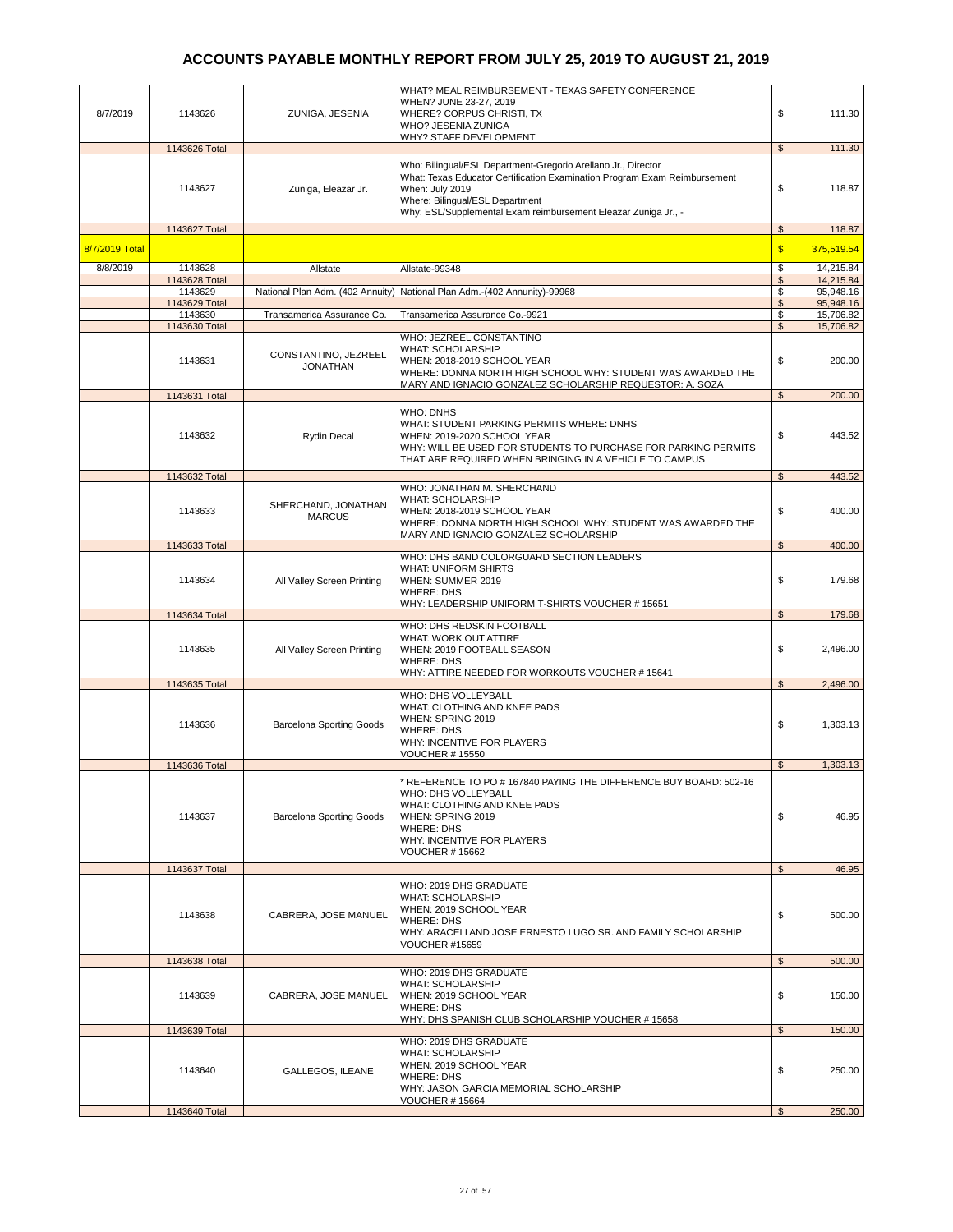| 8/8/2019       | 1143641                  | GUERRA, ARRIANNA M.                     | WHO: 2019 DHS GRADUATE<br><b>WHAT: SCHOLARSHIP</b><br>WHEN: 2019 SCHOOL YEAR<br><b>WHERE: DHS</b><br>WHY: ARACELI AND JOSE ERNESTO SR. AND FAMILY SCHOLARSHIP<br><b>VOUCHER # 15656</b>                                             | \$                   | 500.00              |
|----------------|--------------------------|-----------------------------------------|-------------------------------------------------------------------------------------------------------------------------------------------------------------------------------------------------------------------------------------|----------------------|---------------------|
|                | 1143641 Total            |                                         |                                                                                                                                                                                                                                     | $\mathfrak{S}$       | 500.00              |
|                | 1143642                  | GUERRA, ARRIANNA M.                     | WHO: 2019 DHS GRADUATE<br><b>WHAT: SCHOLARSHIP</b><br>WHEN: 2019 SCHOOL YEAR<br><b>WHERE: DHS</b><br>WHY: DORA SAUCEDA MEMORIAL SCHOLARSHIP<br><b>VOUCHER #15655</b>                                                                | \$                   | 500.00              |
|                | 1143642 Total            |                                         |                                                                                                                                                                                                                                     | $\mathfrak{L}$       | 500.00              |
|                | 1143643                  | GUERRA, ARRIANNA M.                     | WHO: 2019 DHS GRADUATE Arriana Guerra WHAT: SCHOLARSHIP<br>WHEN: 2019 SCHOOL YEAR<br><b>WHERE: DHS</b><br>WHY: NATIONAL HONOR SOCIETY SCHOLARSHIP<br><b>VOUCHER #15652</b>                                                          | \$                   | 200.00              |
|                | 1143643 Total            |                                         |                                                                                                                                                                                                                                     | $\mathfrak{s}$       | 200.00              |
|                | 1143644                  | GUERRA, ARRIANNA M.                     | WHO: 2019 DHS GRADUATE<br><b>WHAT: SCHOLARSHIP</b><br>WHEN: 2019 SCHOOL YEAR<br><b>WHERE: DHS</b><br>WHY: ALAMO CHAPTER 15 SPECIAL FORCES ASSOCIATION<br><b>VOUCHER # 15654</b>                                                     | \$                   | 1,000.00            |
|                | 1143644 Total            |                                         | WHO: DHS SPECIAL OLYMPIC ATHLETES WHAT: LETTERMAN JACKETS                                                                                                                                                                           | $\mathfrak{s}$       | 1,000.00            |
|                | 1143645                  | Meca Sportswear, Inc.                   | WHEN: 2018-2019 SCHOOL YEAR<br><b>WHERE: DHS</b><br>WHY: SPECIAL OLYMPIC ATHLETES VOUCHER #15624                                                                                                                                    | \$                   | 120.00              |
|                | 1143645 Total            |                                         |                                                                                                                                                                                                                                     | $\mathfrak s$        | 120.00              |
|                | 1143646                  | PULIDO, KARYME                          | WHO: 2019 DHS GRADUATE<br>WHAT: SCHOLARSHIP<br>WHEN: 2019 SCHOOL YEAR<br><b>WHERE: DHS</b><br>WHY: ARACELI AND JOSE ERNESTO LUGO SR. AND FAMILY SCHOLARSHIP<br><b>VOUCHER #15657</b>                                                | \$                   | 500.00              |
|                | 1143646 Total            |                                         |                                                                                                                                                                                                                                     | $\mathfrak{s}$       | 500.00              |
|                | 1143647                  | PULIDO, KARYME                          | WHO: 2019 DHS GRADUATE<br><b>WHAT: SCHOLARSHIP</b><br>WHEN: 2019 SCHOOL YEAR<br><b>WHERE: DHS</b><br>WHY: DHS NHS SCHOLARSHIP<br><b>VOUCHER #15660</b>                                                                              | \$                   | 475.00              |
|                | 1143647 Total            |                                         |                                                                                                                                                                                                                                     | $\frac{1}{2}$        | 475.00              |
| 8/8/2019 Total |                          |                                         |                                                                                                                                                                                                                                     | $\sqrt{3}$           | 135,135.10          |
| 8/14/2019      | 1143648                  | COMMUNITY LOAN CENTER,<br>CORP.         | Community Loan Center-para's 08/14/19                                                                                                                                                                                               | \$                   | 13,050.81           |
|                | 1143648 Total            |                                         |                                                                                                                                                                                                                                     | \$                   | 13,050.81           |
|                | 1143649<br>1143649 Total | Cindy Boudloche, Trustee                | Cindy Boudloche-para's 08/14/19                                                                                                                                                                                                     | \$<br>$\mathfrak{S}$ | 461.54<br>461.54    |
|                | 1143650                  |                                         | Department of the Treasury-FMS Department of the Treasury-FMS-para's 08/14/19                                                                                                                                                       | \$                   | 164.00              |
|                | 1143650 Total            |                                         |                                                                                                                                                                                                                                     | $\mathfrak{s}$       | 164.00              |
|                | 1143651                  | <b>Employee Emergency</b><br>Foundation | Employee Emergency Foundation-para's 08/14/19                                                                                                                                                                                       | \$                   | 126.00              |
|                | 1143651 Total<br>1143652 | NAFT Federal Credit Union               | NAFT-para's 08/14/19                                                                                                                                                                                                                | $\mathsf{\$}$<br>\$  | 126.00<br>25,469.00 |
|                | 1143652 Total            |                                         |                                                                                                                                                                                                                                     | \$                   | 25,469.00           |
|                | 1143653                  | Pre-Paid Legal Services, Inc.           | Pre-Pd Legal Services-para's 08/14/19                                                                                                                                                                                               | \$                   | 75.25               |
|                | 1143653 Total<br>1143654 | TRELLIS CO.                             | Trellis Co. (TG)-para's 08/14/19                                                                                                                                                                                                    | \$<br>\$             | 75.25<br>36.55      |
|                | 1143654 Total            |                                         |                                                                                                                                                                                                                                     | $\mathfrak{s}$       | 36.55               |
|                | 1143655                  | U.S. Department Of Education            | US Dept of Education National Py-para's 08/14/19                                                                                                                                                                                    | \$                   | 306.55              |
|                |                          |                                         |                                                                                                                                                                                                                                     |                      |                     |
|                |                          | National Payment Center                 |                                                                                                                                                                                                                                     |                      |                     |
|                | 1143655 Total<br>1143656 | <b>AG-PRO TEXAS</b>                     | <b>INVOICE DATE: 2-6-19</b><br>AXLE ***************** QUOTES ATTACHED DIP ATTACHED<br>WHO: MAINT/PETE V<br><b>WHAT: PARTS</b><br><b>WHEN: SEPT 2018</b><br>WHERE: JOHN DEER 9975<br><b>WHY: REPAIRS</b>                             | $$\mathbb{S}$$<br>\$ | 306.55<br>904.80    |
|                |                          |                                         | JUMPER ************ BB 529*17 QUOTE 1502 DIP ATTACHED<br><b>WHO: MAINT/PETE</b><br><b>WHAT: JUMPER</b><br>WHEN: JULY 2019<br><b>WHERE: GROUNDS</b><br>WHY: REPAIRS NEEDED<br>SEAL *********** BB 529*17 QUOTE ATTACHED DIP ATTACHED | \$                   | 90.48               |
|                |                          |                                         | <b>WHO: MAINT/PETE</b><br><b>WHAT: SEAL</b><br><b>WHEN: AUG 2019</b><br>WHERE: GROUNDS<br><b>WHY: MATERIAL NEEDED</b>                                                                                                               | \$                   | 518.88              |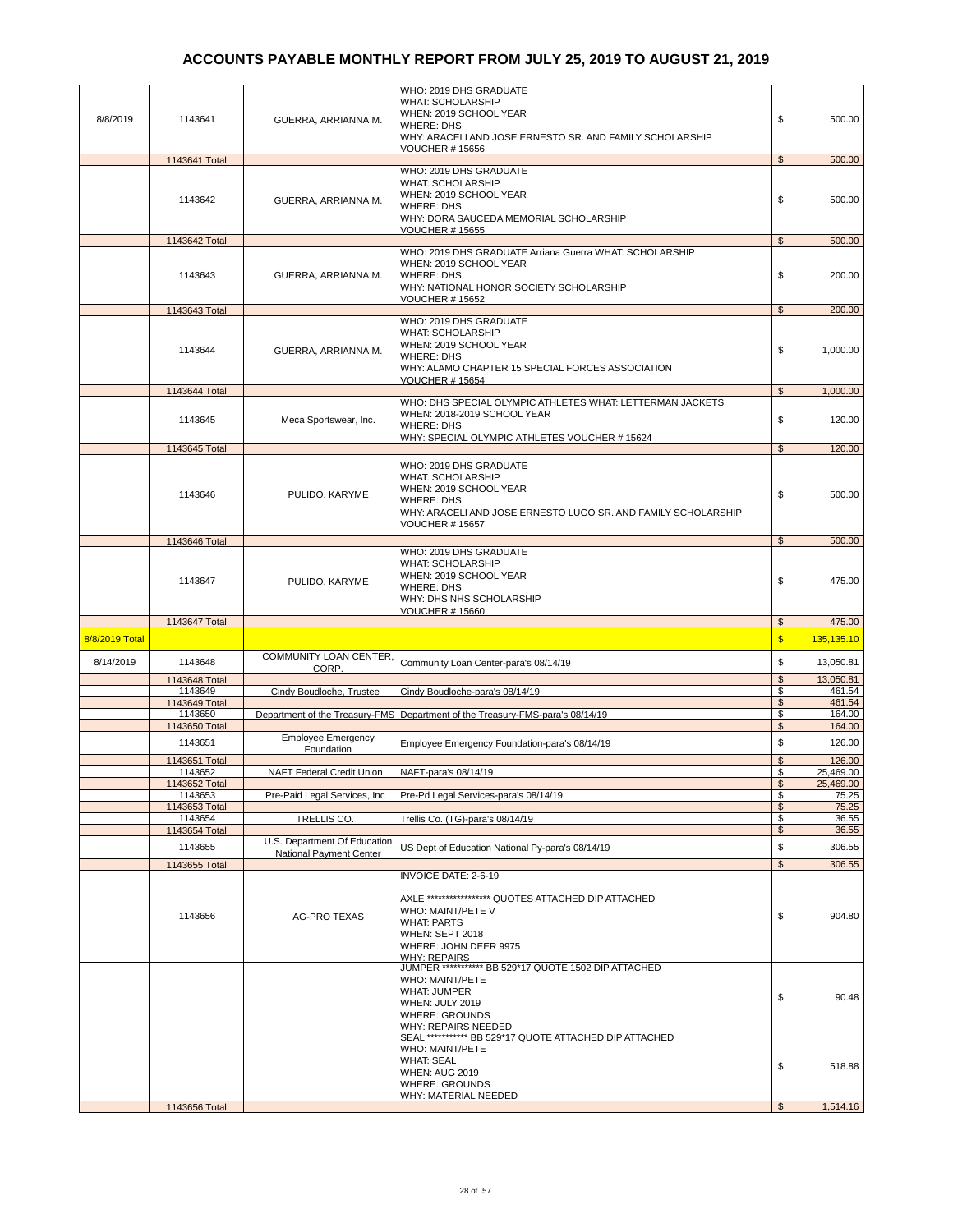| 8/14/2019 | 1143657                  | AGUIRRE, GLORIA                           | who: Gloria Aguirre, Migrant Recruiter<br>what: mileage reimbursement<br>when: Month of June 2019<br>where: Areas visited: Donna schools<br>why: Project Smart summer program needed students picked up, delivery and pick up of                               | \$<br>9.45                              |
|-----------|--------------------------|-------------------------------------------|----------------------------------------------------------------------------------------------------------------------------------------------------------------------------------------------------------------------------------------------------------------|-----------------------------------------|
|           |                          |                                           | PFS reports from campuses                                                                                                                                                                                                                                      |                                         |
|           | 1143657 Total<br>1143658 | AISYS CONSULTING, LLC                     | WHEN: 06/15/19 - 06/15/20<br>WHAT: YEAR SUBSCRIPTION RENEWAL WHERE: ADMINISTRATION BLDG.<br><b>WHO: MEDIA PLAYER</b><br>WHY: SIGN CHANNEL 12 MONTH SUBSCRIPTION FOR DIGITAL SIGNAGE PER<br><b>MEDIA</b>                                                        | \$<br>9.45<br>\$<br>299.00              |
|           |                          |                                           |                                                                                                                                                                                                                                                                |                                         |
|           | 1143658 Total<br>1143659 | ANDRES ARREDONDO                          | WHAT? MEAL REIMBURSEMENT - REID TRAINING<br>WHEN? JUNE 17-21, 2019<br>WHERE? AUSTIN, TX<br>WHO? ANDRES ARREDONDO<br>WHY? STAFF DEVELOPMENT                                                                                                                     | 299.00<br>$\mathfrak{L}$<br>\$<br>98.96 |
|           |                          |                                           | WHAT? MEAL REIMBURSEMENT<br>WHEN? JULY 16-19, 2019<br>WHERE? AUSTIN, TEXAS<br>WHO? ANDRES ARREDONDO<br>WHY? STAFF DEVELOPMENT                                                                                                                                  | \$<br>119.17                            |
|           |                          |                                           | <b>WHAT? MILEAGE</b><br>WHEN? JUNE 17-21, 2019<br>WHERE? AUSTIN, TEXAS<br>WHO? ANDRES ARREDONDO<br><b>WHY? STAFF DEVELOPMENT</b>                                                                                                                               | \$<br>349.89                            |
|           |                          |                                           | WHO: DHS POLICE OFFICER<br><b>WHAT: REIMBURSEMENTS</b><br>WHEN: JUNE 23-27, 2019<br>WHERE: DHS TO CORPUS CHRISTI, TEXAS WHY: 2019 TEXAS SCHOOL SAFETY<br>CONFERENCE                                                                                            | \$<br>106.87                            |
|           | 1143659 Total            |                                           | Open Account for July 2019                                                                                                                                                                                                                                     | $\mathfrak{S}$<br>674.89                |
|           | 1143660                  | Alan's Diesel Service                     | To purchase State Inspection for bus fleet<br>Who: Luis O. Solis<br>What: Vehicle State Inspections<br>Where: Bus Barn<br>When: July 1-31, 2019                                                                                                                | \$<br>161.00                            |
|           |                          |                                           | Why: Need State Inspection to purchase license plates for bus fleet.                                                                                                                                                                                           |                                         |
|           | 1143660 Total            |                                           |                                                                                                                                                                                                                                                                | $\mathfrak s$<br>161.00                 |
|           | 1143661                  | All American Security                     | MONITORING SERVICES FOR THE MONTH OF MAY, JUN, JULY & AUG, 2019<br>.<br>BID# 042518*427<br><b>DIP ATTACHED</b><br>WHO; MAINT/URBAN<br><b>WHAT: MONITORING</b><br>WHEN: APRIL 2019<br><b>WHERE: DIST WIDE</b><br>WHY: MONITORING AS NEEDED                      | \$<br>845.00                            |
|           | 1143661 Total            |                                           |                                                                                                                                                                                                                                                                | \$<br>845.00                            |
|           | 1143662                  | All Valley Screen Printing                | What: Augusta 420D Nylon Garment Bag Embroidered Logo - Bag. 2019 Bags for<br>Dance Uniforms for Gamedays.<br>Who: Janet Garcia, Donna HS D'ettes. When: 2019 School year and future.<br>Where: Donna HS Fine Arts.<br>Why: Proper storage for field uniforms. | \$<br>1,100.00                          |
|           | 1143662 Total            |                                           |                                                                                                                                                                                                                                                                | 1,100.00<br>\$                          |
|           | 1143663                  | All Valley Victory Sports<br>Apparel, Inc | Where: Sauceda Middle School<br>Who: Bianca Cantu/ Dance Teacher<br>When: School Year 2019-2020<br>Why: Team Uniforms for the upcoming year of 2019-2020<br>What: Team Uniforms Ultra Fuse SF Long Sleeve V Neck Shell in Maroon, Black and<br>Silver          | \$<br>910.00                            |
|           | 1143663 Total            |                                           |                                                                                                                                                                                                                                                                | $\frac{2}{3}$<br>910.00                 |
|           | 1143664                  | Alvarez, Maria Ofelia                     | Who: Ofelia Alvarez<br>What: Reimbursement<br>When: June 26, 2019<br>Where: San Antonio, Texas<br>Why; TTIPS Grant Conference June 26, 2019                                                                                                                    | \$<br>379.58                            |
|           | 1143664 Total            |                                           |                                                                                                                                                                                                                                                                | $\mathfrak{S}$<br>379.58                |
|           | 1143665                  | American Express                          | What: Payment<br>When: July 12, 2019<br>Who: Board of Trustee - Col Roberto Perez Why: Education Commission of the States<br>national Forum<br>Where: Denver, Colorado Flight for Col Roberto Perez                                                            | \$<br>540.00                            |
|           | 1143665 Total            |                                           |                                                                                                                                                                                                                                                                | 540.00<br>$\mathfrak s$                 |
|           | 1143666                  | Apple, Inc.                               | Who: Amanda M. Guerrero<br>What: iPad Pro<br>When: 2019/2020 April 2019<br>Where: CNP Admin. Social Media<br>Why: Social Media/Audits, Student needs                                                                                                           | \$<br>1,690.00                          |
|           | 1143666 Total            |                                           |                                                                                                                                                                                                                                                                | $\mathfrak{s}$<br>1,690.00              |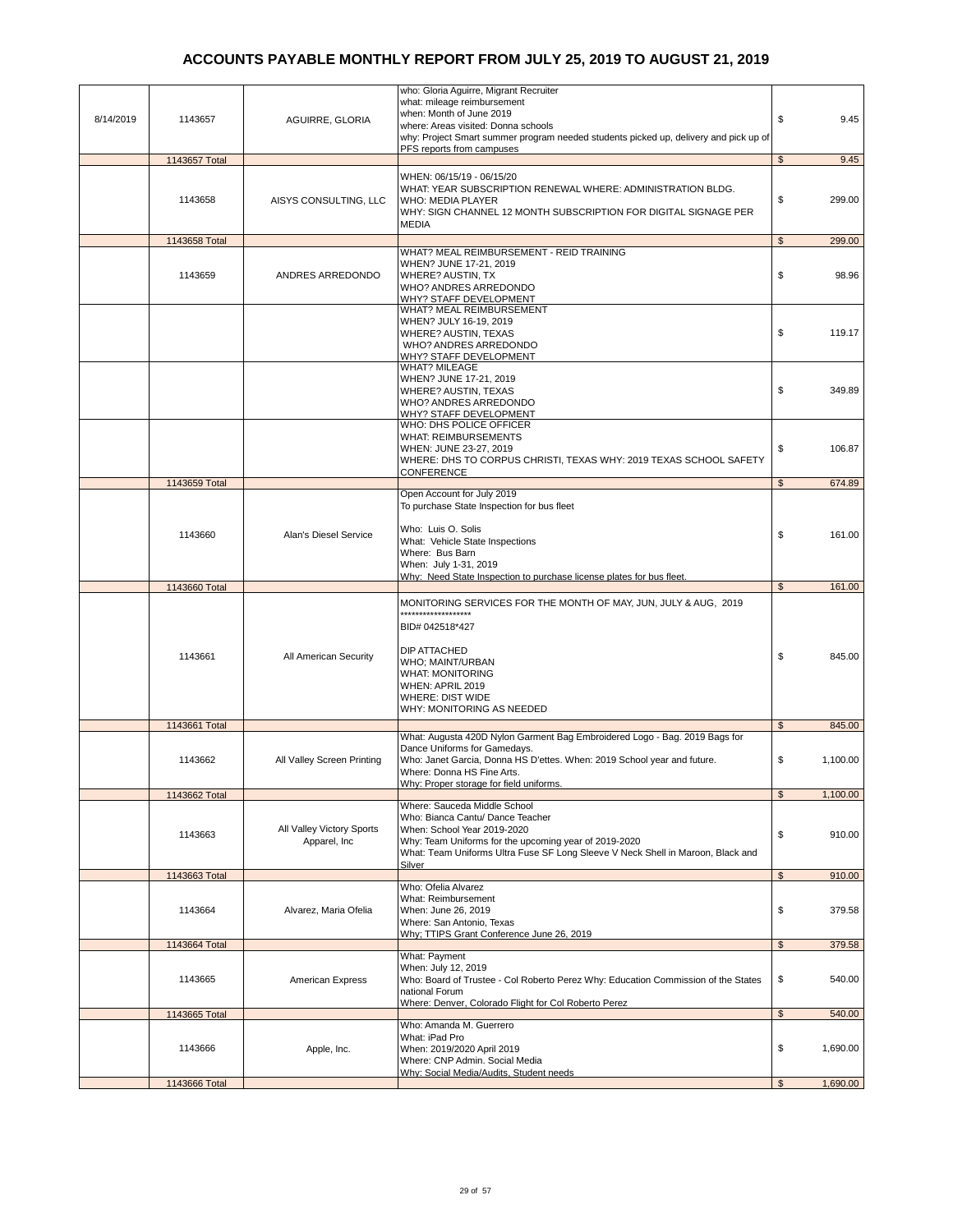| Who: Luis O. Solis<br>What: Freon<br>8/14/2019<br>1143667<br>\$<br>49.99<br>AutoZone Texas, L.P.<br>Where: Bus Barn<br>When: June 2019<br>Why: Freon needed for ship use, need to replenish stiock<br><b>Relay For Stock</b><br>Who: Luis O. Sols<br>What: Relav<br>\$<br>134.85<br>Where: Bus Barn<br>When: August 2019<br>Why: Auto Parts needed to replenish stock<br>1143667 Total<br>\$<br>184.84<br>INVOICE DATE: 11-16-18<br>WHO: O. CASARES/R. OLIVA<br>1143668<br>Bar-B-Cutie Smokehouse<br><b>WHAT: STUDENT MEALS</b><br>\$<br>102.00<br>WHEN: NOVEMBER 16, 2018<br><b>WHERE: WESLACO</b><br>WHY: BASEBALL TOURNAMENT 7TH<br>1143668 Total<br>$\mathfrak{s}$<br>102.00<br>WHO: R. LEAL<br>WHAT: RICHARDSON ON THE FIELD SURGE ADJ CAP, DARK MAROON<br>\$<br>2,739.90<br>1143669<br>W/DALLAS "D" ON FRONT, PUFF WITH GOLD FILL/WHITE OUTLINE<br><b>Barcelona Sporting Goods</b><br>WHEN: 2019 FOOTBALL SEASON WHERE: DONNA HIGH SCHOOL<br>WHY: EQUIPMENT AND SUPPLIES NEEDED FOR THE 2019 SEASON<br>$\mathbb{S}$<br>2,739.90<br>1143669 Total<br>WHEN: FISCAL 2018-2019<br><b>WHAT: BOOKS</b><br>1143670<br><b>WHERE: DISTRICT WIDE</b><br>\$<br>Barnes & Noble, Inc.<br>1,154.45<br>WHO: PRINCIPALS', SUPT.'S CABINET MEMBERS, AND DIRECTORS<br>WHY: HOW U.S. NAVY SEALS LEAD AND WIN<br>Who: Velma Rangel, Assistant Superintendent of District Operations What: The Energy<br><b>Bus</b><br>When: 2018-2019<br>\$<br>368.00<br>Where: Donna ISD Campuses<br>Why: Instructional Use (20) The Energy Bus: 10 Rules to Fuel Your Life, Work, and<br>Team with Positive Energy<br>1,522.45<br>1143670 Total<br>\$<br><b>WHO: DNHS ART</b><br><b>WHAT: SUPPLIES</b><br>WHEN: APRIL 2019<br>1143671<br>\$<br>4,353.25<br><b>Blick Art Materials</b><br><b>WHERE: DNHS</b><br>WHY:INSTRUCTIONAL SUPPLIES FOR STUDENT USE FOR DAILY<br>PROJECTS/ACTIVITES<br>WHO: TEAM 82<br><b>WHAT: ART SUPPLIES</b><br>\$<br>62.34<br>WHEN: MAY20,2019<br><b>WHERE: ART CLASS</b><br>WHY: MAKE PROPS FOR GALA<br>1143671 Total<br>\$<br>4,415.59<br>OUTSTANDING INVOICE DATE: 11-2-18<br>MAINLINE 122E CP POL CHROME 1.5GPM DM LEAD ********* BB 577-18<br>SUPPORTING DOCS ATTACHED DIP ATTACHED<br>\$<br>122.76<br>1143672<br>Bush Supply Co.<br>WHO: MAINT/CIRO M<br>WHAT: OUTSTANDING INV<br><b>WHEN: AUG 2019</b><br><b>WHERE: MAINT</b><br>WHY: OUTSTANDING INV<br>$$\mathbb{S}$$<br>122.76<br>1143672 Total<br>WHO: MARICHALAR WHAT: UNIFORMS WHEN: 2018-2019 FOOTBALL SEASON<br>CARDINAL'S SPORT CENTER<br>WHERE: DONNA NORTH HIGH SCHOOL WHY: NEEDED FOR ATHLETES FOR<br>\$<br>1143673<br>10.076.00<br><b>INC</b><br>FOOTBALL SEASON.<br>$\mathbb{S}$<br>10,076.00<br>1143673 Total<br>WHO: C. VIESCA<br><b>WHAT: STUDENT MEALS</b><br>\$<br>WHEN: AUGUST 3, 2019<br>126.00<br>1143674<br>CICI'S PIZZA #281<br>WHERE: WESLACO HIGH SCHOOL<br>WHY: VOLLEYBALL SCRIMMAGE JV LIGHT / JV DARK<br>1143674 Total<br>$\mathfrak s$<br>126.00<br>Who: Technology Dept./ Director David Chavez<br>What: mileage for Joseph Campos<br>\$<br>1143675<br>31.67<br>Campos, Joseph Michael<br>When: July 2019<br>Where: tech travels to assign campuses Why: Monthly mileage for techs<br>\$<br>31.67<br>1143675 Total<br>Who: Sonia Carreon, ELAR Teacher<br>What: Meal Reimbursement<br>1143676<br>\$<br>115.82<br>Carreon, Sonia<br>When: July 29, 2019 - August 2, 2019 Where: Kemah, Texas<br>Why: To attend the Writing Academy Summer Institute<br>$\mathfrak{S}$<br>115.82<br>1143676 Total<br>PREVENTIVE MAINTENANCE ON (3) COOLING TOWERS (8) WATER-COOLED<br>CHILLERS CARRIER STANDARD=AGREEMENT TERM: NOV. 2018 THRU OCT.<br>2019<br>******************<br>BB 552*17<br><b>Carrier Commercial Service</b><br>\$<br>500.00<br>1143677<br>QUOTES ATTACHED<br>DIP ATTACHED<br>WHO: ENERGY/URBAN G<br>WHAT: PREVENTIVE MAINT<br><b>WHEN: OCT 201</b><br>1143677 Total<br>500.00<br>$\mathfrak{L}$ |  |                    |  |
|--------------------------------------------------------------------------------------------------------------------------------------------------------------------------------------------------------------------------------------------------------------------------------------------------------------------------------------------------------------------------------------------------------------------------------------------------------------------------------------------------------------------------------------------------------------------------------------------------------------------------------------------------------------------------------------------------------------------------------------------------------------------------------------------------------------------------------------------------------------------------------------------------------------------------------------------------------------------------------------------------------------------------------------------------------------------------------------------------------------------------------------------------------------------------------------------------------------------------------------------------------------------------------------------------------------------------------------------------------------------------------------------------------------------------------------------------------------------------------------------------------------------------------------------------------------------------------------------------------------------------------------------------------------------------------------------------------------------------------------------------------------------------------------------------------------------------------------------------------------------------------------------------------------------------------------------------------------------------------------------------------------------------------------------------------------------------------------------------------------------------------------------------------------------------------------------------------------------------------------------------------------------------------------------------------------------------------------------------------------------------------------------------------------------------------------------------------------------------------------------------------------------------------------------------------------------------------------------------------------------------------------------------------------------------------------------------------------------------------------------------------------------------------------------------------------------------------------------------------------------------------------------------------------------------------------------------------------------------------------------------------------------------------------------------------------------------------------------------------------------------------------------------------------------------------------------------------------------------------------------------------------------------------------------------------------------------------------------------------------------------------------------------------------------------------------------------------------------------------------------------------------------------------------------------------------------------------------------------------------------------------------------------------------------------------------------------------------------------------------------------------------------------------------------------------------------------------------------------------------------------------------------|--|--------------------|--|
|                                                                                                                                                                                                                                                                                                                                                                                                                                                                                                                                                                                                                                                                                                                                                                                                                                                                                                                                                                                                                                                                                                                                                                                                                                                                                                                                                                                                                                                                                                                                                                                                                                                                                                                                                                                                                                                                                                                                                                                                                                                                                                                                                                                                                                                                                                                                                                                                                                                                                                                                                                                                                                                                                                                                                                                                                                                                                                                                                                                                                                                                                                                                                                                                                                                                                                                                                                                                                                                                                                                                                                                                                                                                                                                                                                                                                                                                                            |  | Freon For Shop use |  |
|                                                                                                                                                                                                                                                                                                                                                                                                                                                                                                                                                                                                                                                                                                                                                                                                                                                                                                                                                                                                                                                                                                                                                                                                                                                                                                                                                                                                                                                                                                                                                                                                                                                                                                                                                                                                                                                                                                                                                                                                                                                                                                                                                                                                                                                                                                                                                                                                                                                                                                                                                                                                                                                                                                                                                                                                                                                                                                                                                                                                                                                                                                                                                                                                                                                                                                                                                                                                                                                                                                                                                                                                                                                                                                                                                                                                                                                                                            |  |                    |  |
|                                                                                                                                                                                                                                                                                                                                                                                                                                                                                                                                                                                                                                                                                                                                                                                                                                                                                                                                                                                                                                                                                                                                                                                                                                                                                                                                                                                                                                                                                                                                                                                                                                                                                                                                                                                                                                                                                                                                                                                                                                                                                                                                                                                                                                                                                                                                                                                                                                                                                                                                                                                                                                                                                                                                                                                                                                                                                                                                                                                                                                                                                                                                                                                                                                                                                                                                                                                                                                                                                                                                                                                                                                                                                                                                                                                                                                                                                            |  |                    |  |
|                                                                                                                                                                                                                                                                                                                                                                                                                                                                                                                                                                                                                                                                                                                                                                                                                                                                                                                                                                                                                                                                                                                                                                                                                                                                                                                                                                                                                                                                                                                                                                                                                                                                                                                                                                                                                                                                                                                                                                                                                                                                                                                                                                                                                                                                                                                                                                                                                                                                                                                                                                                                                                                                                                                                                                                                                                                                                                                                                                                                                                                                                                                                                                                                                                                                                                                                                                                                                                                                                                                                                                                                                                                                                                                                                                                                                                                                                            |  |                    |  |
|                                                                                                                                                                                                                                                                                                                                                                                                                                                                                                                                                                                                                                                                                                                                                                                                                                                                                                                                                                                                                                                                                                                                                                                                                                                                                                                                                                                                                                                                                                                                                                                                                                                                                                                                                                                                                                                                                                                                                                                                                                                                                                                                                                                                                                                                                                                                                                                                                                                                                                                                                                                                                                                                                                                                                                                                                                                                                                                                                                                                                                                                                                                                                                                                                                                                                                                                                                                                                                                                                                                                                                                                                                                                                                                                                                                                                                                                                            |  |                    |  |
|                                                                                                                                                                                                                                                                                                                                                                                                                                                                                                                                                                                                                                                                                                                                                                                                                                                                                                                                                                                                                                                                                                                                                                                                                                                                                                                                                                                                                                                                                                                                                                                                                                                                                                                                                                                                                                                                                                                                                                                                                                                                                                                                                                                                                                                                                                                                                                                                                                                                                                                                                                                                                                                                                                                                                                                                                                                                                                                                                                                                                                                                                                                                                                                                                                                                                                                                                                                                                                                                                                                                                                                                                                                                                                                                                                                                                                                                                            |  |                    |  |
|                                                                                                                                                                                                                                                                                                                                                                                                                                                                                                                                                                                                                                                                                                                                                                                                                                                                                                                                                                                                                                                                                                                                                                                                                                                                                                                                                                                                                                                                                                                                                                                                                                                                                                                                                                                                                                                                                                                                                                                                                                                                                                                                                                                                                                                                                                                                                                                                                                                                                                                                                                                                                                                                                                                                                                                                                                                                                                                                                                                                                                                                                                                                                                                                                                                                                                                                                                                                                                                                                                                                                                                                                                                                                                                                                                                                                                                                                            |  |                    |  |
|                                                                                                                                                                                                                                                                                                                                                                                                                                                                                                                                                                                                                                                                                                                                                                                                                                                                                                                                                                                                                                                                                                                                                                                                                                                                                                                                                                                                                                                                                                                                                                                                                                                                                                                                                                                                                                                                                                                                                                                                                                                                                                                                                                                                                                                                                                                                                                                                                                                                                                                                                                                                                                                                                                                                                                                                                                                                                                                                                                                                                                                                                                                                                                                                                                                                                                                                                                                                                                                                                                                                                                                                                                                                                                                                                                                                                                                                                            |  |                    |  |
|                                                                                                                                                                                                                                                                                                                                                                                                                                                                                                                                                                                                                                                                                                                                                                                                                                                                                                                                                                                                                                                                                                                                                                                                                                                                                                                                                                                                                                                                                                                                                                                                                                                                                                                                                                                                                                                                                                                                                                                                                                                                                                                                                                                                                                                                                                                                                                                                                                                                                                                                                                                                                                                                                                                                                                                                                                                                                                                                                                                                                                                                                                                                                                                                                                                                                                                                                                                                                                                                                                                                                                                                                                                                                                                                                                                                                                                                                            |  |                    |  |
|                                                                                                                                                                                                                                                                                                                                                                                                                                                                                                                                                                                                                                                                                                                                                                                                                                                                                                                                                                                                                                                                                                                                                                                                                                                                                                                                                                                                                                                                                                                                                                                                                                                                                                                                                                                                                                                                                                                                                                                                                                                                                                                                                                                                                                                                                                                                                                                                                                                                                                                                                                                                                                                                                                                                                                                                                                                                                                                                                                                                                                                                                                                                                                                                                                                                                                                                                                                                                                                                                                                                                                                                                                                                                                                                                                                                                                                                                            |  |                    |  |
|                                                                                                                                                                                                                                                                                                                                                                                                                                                                                                                                                                                                                                                                                                                                                                                                                                                                                                                                                                                                                                                                                                                                                                                                                                                                                                                                                                                                                                                                                                                                                                                                                                                                                                                                                                                                                                                                                                                                                                                                                                                                                                                                                                                                                                                                                                                                                                                                                                                                                                                                                                                                                                                                                                                                                                                                                                                                                                                                                                                                                                                                                                                                                                                                                                                                                                                                                                                                                                                                                                                                                                                                                                                                                                                                                                                                                                                                                            |  |                    |  |
|                                                                                                                                                                                                                                                                                                                                                                                                                                                                                                                                                                                                                                                                                                                                                                                                                                                                                                                                                                                                                                                                                                                                                                                                                                                                                                                                                                                                                                                                                                                                                                                                                                                                                                                                                                                                                                                                                                                                                                                                                                                                                                                                                                                                                                                                                                                                                                                                                                                                                                                                                                                                                                                                                                                                                                                                                                                                                                                                                                                                                                                                                                                                                                                                                                                                                                                                                                                                                                                                                                                                                                                                                                                                                                                                                                                                                                                                                            |  |                    |  |
|                                                                                                                                                                                                                                                                                                                                                                                                                                                                                                                                                                                                                                                                                                                                                                                                                                                                                                                                                                                                                                                                                                                                                                                                                                                                                                                                                                                                                                                                                                                                                                                                                                                                                                                                                                                                                                                                                                                                                                                                                                                                                                                                                                                                                                                                                                                                                                                                                                                                                                                                                                                                                                                                                                                                                                                                                                                                                                                                                                                                                                                                                                                                                                                                                                                                                                                                                                                                                                                                                                                                                                                                                                                                                                                                                                                                                                                                                            |  |                    |  |
|                                                                                                                                                                                                                                                                                                                                                                                                                                                                                                                                                                                                                                                                                                                                                                                                                                                                                                                                                                                                                                                                                                                                                                                                                                                                                                                                                                                                                                                                                                                                                                                                                                                                                                                                                                                                                                                                                                                                                                                                                                                                                                                                                                                                                                                                                                                                                                                                                                                                                                                                                                                                                                                                                                                                                                                                                                                                                                                                                                                                                                                                                                                                                                                                                                                                                                                                                                                                                                                                                                                                                                                                                                                                                                                                                                                                                                                                                            |  |                    |  |
|                                                                                                                                                                                                                                                                                                                                                                                                                                                                                                                                                                                                                                                                                                                                                                                                                                                                                                                                                                                                                                                                                                                                                                                                                                                                                                                                                                                                                                                                                                                                                                                                                                                                                                                                                                                                                                                                                                                                                                                                                                                                                                                                                                                                                                                                                                                                                                                                                                                                                                                                                                                                                                                                                                                                                                                                                                                                                                                                                                                                                                                                                                                                                                                                                                                                                                                                                                                                                                                                                                                                                                                                                                                                                                                                                                                                                                                                                            |  |                    |  |
|                                                                                                                                                                                                                                                                                                                                                                                                                                                                                                                                                                                                                                                                                                                                                                                                                                                                                                                                                                                                                                                                                                                                                                                                                                                                                                                                                                                                                                                                                                                                                                                                                                                                                                                                                                                                                                                                                                                                                                                                                                                                                                                                                                                                                                                                                                                                                                                                                                                                                                                                                                                                                                                                                                                                                                                                                                                                                                                                                                                                                                                                                                                                                                                                                                                                                                                                                                                                                                                                                                                                                                                                                                                                                                                                                                                                                                                                                            |  |                    |  |
|                                                                                                                                                                                                                                                                                                                                                                                                                                                                                                                                                                                                                                                                                                                                                                                                                                                                                                                                                                                                                                                                                                                                                                                                                                                                                                                                                                                                                                                                                                                                                                                                                                                                                                                                                                                                                                                                                                                                                                                                                                                                                                                                                                                                                                                                                                                                                                                                                                                                                                                                                                                                                                                                                                                                                                                                                                                                                                                                                                                                                                                                                                                                                                                                                                                                                                                                                                                                                                                                                                                                                                                                                                                                                                                                                                                                                                                                                            |  |                    |  |
|                                                                                                                                                                                                                                                                                                                                                                                                                                                                                                                                                                                                                                                                                                                                                                                                                                                                                                                                                                                                                                                                                                                                                                                                                                                                                                                                                                                                                                                                                                                                                                                                                                                                                                                                                                                                                                                                                                                                                                                                                                                                                                                                                                                                                                                                                                                                                                                                                                                                                                                                                                                                                                                                                                                                                                                                                                                                                                                                                                                                                                                                                                                                                                                                                                                                                                                                                                                                                                                                                                                                                                                                                                                                                                                                                                                                                                                                                            |  |                    |  |
|                                                                                                                                                                                                                                                                                                                                                                                                                                                                                                                                                                                                                                                                                                                                                                                                                                                                                                                                                                                                                                                                                                                                                                                                                                                                                                                                                                                                                                                                                                                                                                                                                                                                                                                                                                                                                                                                                                                                                                                                                                                                                                                                                                                                                                                                                                                                                                                                                                                                                                                                                                                                                                                                                                                                                                                                                                                                                                                                                                                                                                                                                                                                                                                                                                                                                                                                                                                                                                                                                                                                                                                                                                                                                                                                                                                                                                                                                            |  |                    |  |
|                                                                                                                                                                                                                                                                                                                                                                                                                                                                                                                                                                                                                                                                                                                                                                                                                                                                                                                                                                                                                                                                                                                                                                                                                                                                                                                                                                                                                                                                                                                                                                                                                                                                                                                                                                                                                                                                                                                                                                                                                                                                                                                                                                                                                                                                                                                                                                                                                                                                                                                                                                                                                                                                                                                                                                                                                                                                                                                                                                                                                                                                                                                                                                                                                                                                                                                                                                                                                                                                                                                                                                                                                                                                                                                                                                                                                                                                                            |  |                    |  |
|                                                                                                                                                                                                                                                                                                                                                                                                                                                                                                                                                                                                                                                                                                                                                                                                                                                                                                                                                                                                                                                                                                                                                                                                                                                                                                                                                                                                                                                                                                                                                                                                                                                                                                                                                                                                                                                                                                                                                                                                                                                                                                                                                                                                                                                                                                                                                                                                                                                                                                                                                                                                                                                                                                                                                                                                                                                                                                                                                                                                                                                                                                                                                                                                                                                                                                                                                                                                                                                                                                                                                                                                                                                                                                                                                                                                                                                                                            |  |                    |  |
|                                                                                                                                                                                                                                                                                                                                                                                                                                                                                                                                                                                                                                                                                                                                                                                                                                                                                                                                                                                                                                                                                                                                                                                                                                                                                                                                                                                                                                                                                                                                                                                                                                                                                                                                                                                                                                                                                                                                                                                                                                                                                                                                                                                                                                                                                                                                                                                                                                                                                                                                                                                                                                                                                                                                                                                                                                                                                                                                                                                                                                                                                                                                                                                                                                                                                                                                                                                                                                                                                                                                                                                                                                                                                                                                                                                                                                                                                            |  |                    |  |
|                                                                                                                                                                                                                                                                                                                                                                                                                                                                                                                                                                                                                                                                                                                                                                                                                                                                                                                                                                                                                                                                                                                                                                                                                                                                                                                                                                                                                                                                                                                                                                                                                                                                                                                                                                                                                                                                                                                                                                                                                                                                                                                                                                                                                                                                                                                                                                                                                                                                                                                                                                                                                                                                                                                                                                                                                                                                                                                                                                                                                                                                                                                                                                                                                                                                                                                                                                                                                                                                                                                                                                                                                                                                                                                                                                                                                                                                                            |  |                    |  |
|                                                                                                                                                                                                                                                                                                                                                                                                                                                                                                                                                                                                                                                                                                                                                                                                                                                                                                                                                                                                                                                                                                                                                                                                                                                                                                                                                                                                                                                                                                                                                                                                                                                                                                                                                                                                                                                                                                                                                                                                                                                                                                                                                                                                                                                                                                                                                                                                                                                                                                                                                                                                                                                                                                                                                                                                                                                                                                                                                                                                                                                                                                                                                                                                                                                                                                                                                                                                                                                                                                                                                                                                                                                                                                                                                                                                                                                                                            |  |                    |  |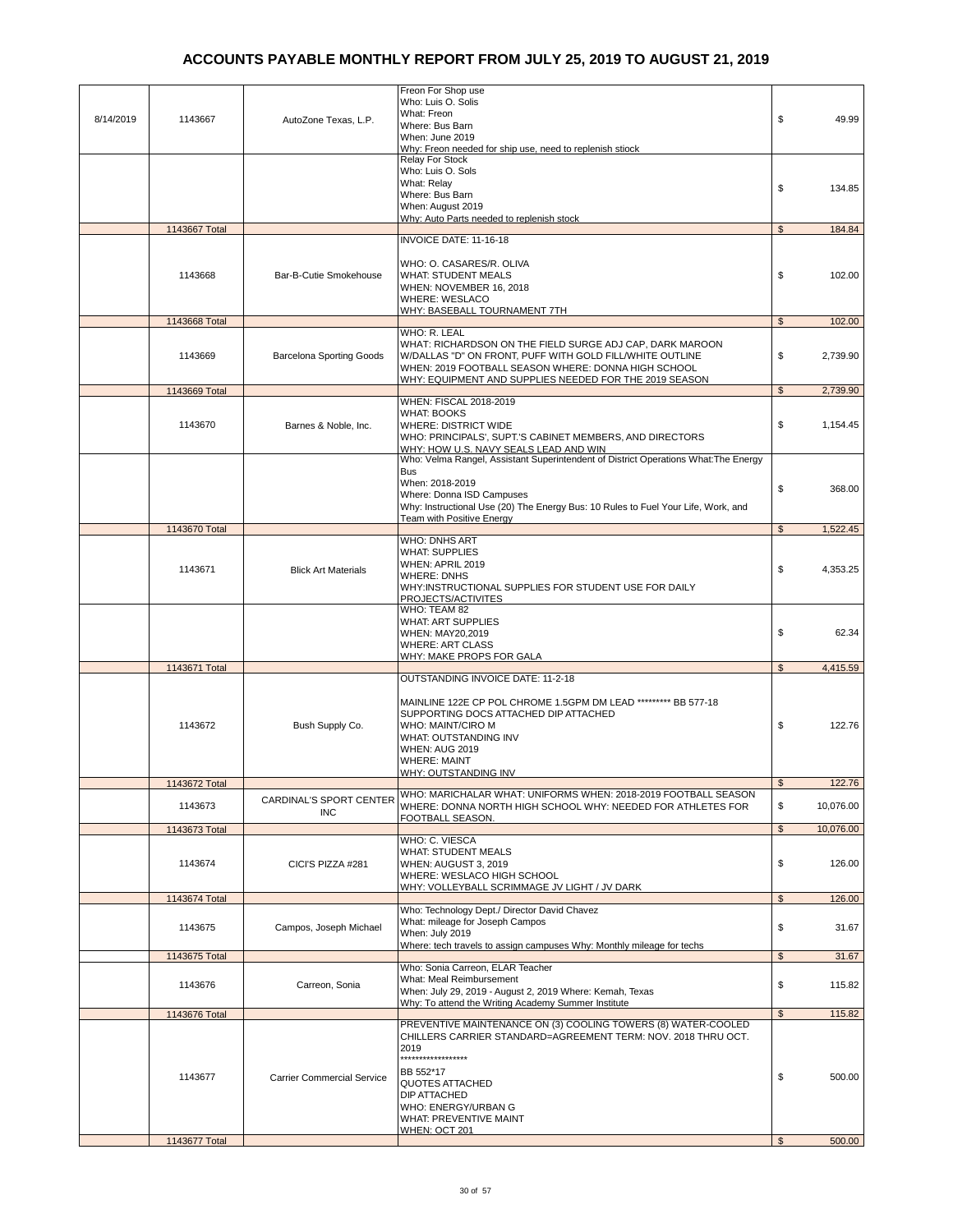| 8/14/2019 | 1143678                  | <b>Carrier Commercial Service</b>               | PREVENTIVE MAINTENANCE ON (3) COOLING TOWERS (8) WATER-COOLED<br>CHILLERS CARRIER STANDARD=AGREEMENT TERM: NOV. 2018 THRU OCT.<br>2019<br>*******<br>***********<br>BB 552*17<br><b>QUOTES ATTACHED</b><br><b>DIP ATTACHED</b><br>WHO: ENERGY/URBAN G<br>WHAT: PREVENTIVE MAINT | \$<br>5,500.00                        |
|-----------|--------------------------|-------------------------------------------------|---------------------------------------------------------------------------------------------------------------------------------------------------------------------------------------------------------------------------------------------------------------------------------|---------------------------------------|
|           | 1143678 Total            |                                                 | <b>WHEN: OCT 201</b>                                                                                                                                                                                                                                                            | 5,500.00<br>$\mathfrak{s}$            |
|           | 1143679                  | Castillo, Dulce                                 | Who: Dulce Castillo Cruz<br>What: Meal Reimbursement<br>When: July 29 - August 2<br>Where: Houston, Texas<br>Why: Writing Academy                                                                                                                                               | \$<br>139.00                          |
|           | 1143679 Total            |                                                 |                                                                                                                                                                                                                                                                                 | \$<br>139.00                          |
|           | 1143680                  | Cavazos, Gerardo                                | WHAT: MEAL REIMB. (LUNCH)<br>WHEN: AUGUST 6, 2019<br>WHY: ATTENDED HOUSE BILL 3 WORSHOP WHERE: FORT WORTH, TEXAS<br><b>WHO: ACCOUNTANT</b>                                                                                                                                      | \$<br>34.00                           |
|           | 1143680 Total            |                                                 |                                                                                                                                                                                                                                                                                 | 34.00<br>\$                           |
|           | 1143681                  | Cavazos, Alexis                                 | Who: Technology Dept./ Director David Chavez<br>What: Mileage for technician Alexis Cavazos When: July 2019<br>Where: Technician travels to assign campuses<br>Why: Monthly mileage for Technicians                                                                             | \$<br>37.89                           |
|           | 1143681 Total            |                                                 | WHO: R. LEAL                                                                                                                                                                                                                                                                    | $\mathfrak s$<br>37.89                |
|           | 1143682                  | Central Plumbing & Electric<br>Supply Co.       | WHAT: SL 111 XL 1.6 GAL CLOSET FV WHEN: AUGUST 2019<br>WHERE: DONNA HIGH SCHOOL<br>WHY: SUPPLIES NEEDED TO REPAIR                                                                                                                                                               | \$<br>78.83                           |
|           | 1143682 Total            |                                                 | Who: Technology Dept./ Director David Chavez                                                                                                                                                                                                                                    | $\mathfrak{s}$<br>78.83               |
|           | 1143683                  | Cepeda, Rolando                                 | What: Mileage for tech Rolando Cepeda When: July 2019<br>Where: Technician travels to campuses Why: Monthly mileage for techs                                                                                                                                                   | \$<br>50.06                           |
|           | 1143683 Total            |                                                 | WHO: C. VIESCA                                                                                                                                                                                                                                                                  | $\mathfrak{s}$<br>50.06               |
|           | 1143684                  | Chick Fil A Weslaco                             | <b>WHAT: STUDENT MEALS</b><br>WHEN: AUGUST 5, 2019<br>WHERE: E. ELSA HIGH SCHOOL<br>WHY: VOLLEYBALL SCRIMMAGE JV LIGHT                                                                                                                                                          | \$<br>93.75                           |
|           | 1143684 Total            |                                                 |                                                                                                                                                                                                                                                                                 | $\mathfrak{L}$<br>93.75               |
|           | 1143685                  | Children's Plus Inc                             | What: Allosaurus/Alosaurio<br>Where: Munoz Elementary-Library<br>When: 2018-2019 School Year<br>Why: provide staff, teachers with the supplies needed<br>Who: Sandra Rosales, Librarian                                                                                         | \$<br>477.26                          |
|           | 1143685 Total            |                                                 |                                                                                                                                                                                                                                                                                 | $\mathfrak{S}$<br>477.26              |
|           | 1143686                  | Cielo Office Products                           | Pilot Frixion Highlighters RFP #042518-393 Who: Kelly Watson<br>What: Office Supplies<br>When: 2018-2019<br>Where: Math Dept.<br>Why: Items needed for office use.                                                                                                              | \$<br>389.26                          |
|           |                          |                                                 | <b>Tri Fold Presentation Boards</b><br>Who: Kelly Watson<br>What: Office Supplies<br>Where: Math Dept.<br>When: 2018-2019<br>Why: Items needed for instructional use.                                                                                                           | \$<br>406.80                          |
|           |                          |                                                 | WHAT: ITEMS NEEDED FOR JOB FAIRS WHEN: SCHOOL YEAR 2018-2019<br>WHERE: DONNA ISD<br>WHO: HUMAN RESOURCES<br>WHY: TO PROMOTE DONNA ISD 6' MAROON 3 SIDE TABLE COVER WITH FULL<br><b>COLOR IMPRINT - ONE LOCATION</b>                                                             | \$<br>933.62                          |
|           | 1143686 Total            |                                                 | What: Meals                                                                                                                                                                                                                                                                     | 1,729.68<br>$\mathfrak s$             |
|           | 1143687                  | Cortino's Restaurant                            | When: August 1-31, 2019<br>Where: Staff Development Room/Board Room<br>Why: Regular Board Meeting, Special Board Meetings, Public Hearings and Board<br>Workshops<br>Who: Board of Trustees - Eva C. Watts, Dr. Maricela Valdez, Col Roberto Perez, David<br>D                  | \$<br>324.70                          |
|           | 1143687 Total            |                                                 |                                                                                                                                                                                                                                                                                 | \$<br>324.70                          |
|           | 1143688                  | County of Hidalgo - Texas, The                  | Who: Luis O. Solis<br>What: Vehicle Registration Renewals<br>Where: Bus Barn<br>When: August 7-31st, 2019<br>Why: Bus fleet needs license plates                                                                                                                                | \$<br>195.00                          |
|           | 1143688 Total            |                                                 |                                                                                                                                                                                                                                                                                 | $\mathfrak s$<br>195.00               |
|           | 1143689<br>1143689 Total | County of Hidalgo - Texas, The                  | Who: Mrs. Lydia Lugo, Director Intake /Student Support Services<br>When: July/August 2019<br>Where: Intake/Attendance Dept.<br>What: Vehicle Registration Renewal<br>Why: License plates needed Vehicles: 1FMCUOF78FUB82534 1FMCUOF71FUB82536<br>1FMCUOF7XFUB82535 DIP          | \$<br>22.50<br>$\mathfrak s$<br>22.50 |
|           |                          |                                                 | WHO MAINT/ALFREDO C                                                                                                                                                                                                                                                             |                                       |
|           | 1143690                  | <b>Crawford Electric Supply</b><br>Company, Inc | <b>WHAT: LAMP</b><br><b>WHEN: MAY 2019</b><br><b>WHERE: DHS STAGE</b><br><b>WHY: REPAIRS NEEDED</b>                                                                                                                                                                             | \$<br>129.20                          |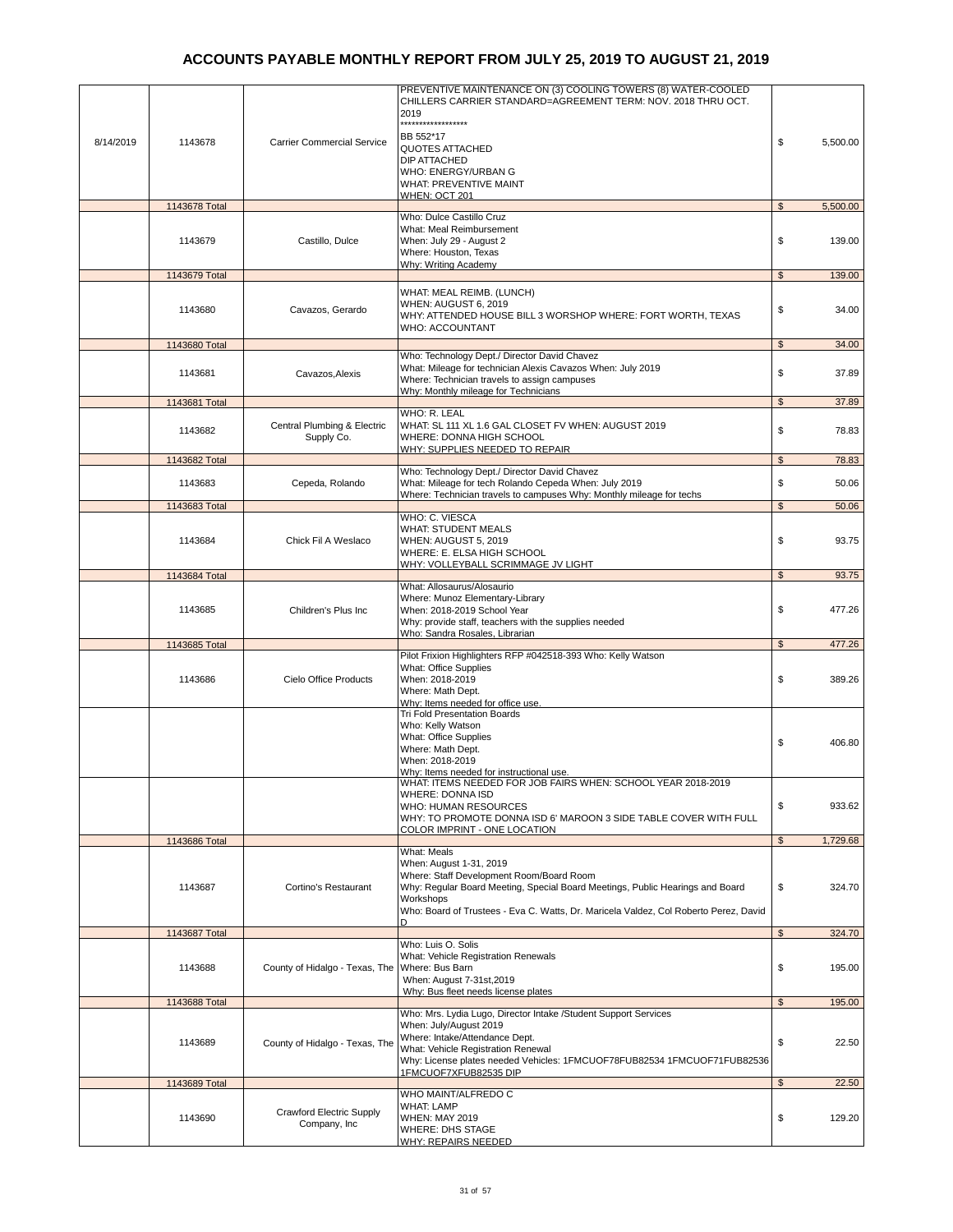| 8/14/2019 | 1143690 Total |                                                  |                                                                                                                                                                                                                                                                      | \$             | 129.20   |
|-----------|---------------|--------------------------------------------------|----------------------------------------------------------------------------------------------------------------------------------------------------------------------------------------------------------------------------------------------------------------------|----------------|----------|
|           | 1143691       | Culligan Water                                   | FOR ALL THE WATER FOR ALL THE CAFETERIAS DISTRICT WIDE.                                                                                                                                                                                                              | \$             | 47.92    |
|           |               |                                                  | <b>WHAT: FEES</b><br>WHY: PAYMENT DUE 10TH OF EACH MONTH WHEN: JULY 31, 2019<br><b>WHERE: DONNA ISD</b>                                                                                                                                                              | \$             | 3.35     |
|           |               |                                                  | WHO: ACCOUNTS PAYABLE<br>WHAT: OPEN PO FOR RENTAL OF CONSOLE BOTTLELESS                                                                                                                                                                                              |                |          |
|           |               |                                                  | <b>WHY: WATER</b><br>WHEN: AUGUST 1-31, 2019<br><b>WHERE: BUSINESS OFFICE</b>                                                                                                                                                                                        | \$             | 110.00   |
|           |               |                                                  | <b>WHO: STAFF</b>                                                                                                                                                                                                                                                    |                |          |
|           | 1143691 Total |                                                  |                                                                                                                                                                                                                                                                      | \$             | 161.27   |
|           | 1143692       | Curtis 1000, Inc.                                | WHAT: 81/2"X11 PRESSURE SEAL CHECK STOCK (QTY: 20,000) \$100/1000<br>WHY: TO RUN CHECKS<br>WHEN: SY 2018-19<br><b>WHERE: BUSINESS OFFICE</b><br>WHO: PAYROLL AND ACCOUNTS PAYABLE                                                                                    | \$             | 2,000.00 |
|           |               |                                                  | WHO: AP DEPT.<br>WHAT: 1099 FORM<br>WHEN: 2019-2020 SCHOOL YEAR<br><b>WHERE: AP DEPT</b><br>WHY: TO PROCESS VENDORS 1099'S IN A TIMELY MANNER.                                                                                                                       | \$             | 601.48   |
|           | 1143692 Total |                                                  |                                                                                                                                                                                                                                                                      | $\mathfrak{S}$ | 2,601.48 |
|           | 1143693       | Daniel's Printing Place                          | <b>WHO: MARICHALAR</b><br><b>WHAT: PARKING PASSES</b><br><b>WHEN: JULY 2019</b><br><b>WHERE: DNHS</b><br>WHY: NEEDED FOR FOOTBALL SEASON                                                                                                                             | \$             | 114.00   |
|           |               |                                                  | <b>WHO: MARICHALAR</b><br>WHAT: TICKETS FOR FOOTBALL SEASON WHEN: 2019-2020 ATHLETIC SEASON<br><b>WHERE: DONNA NORTH</b><br>WHY: NEEDED FOR FOOTBALL SEASON FOR THE SEASON TICKET HOLDERS.<br>VISITORS AND HOME TICKETS FOR SEASON                                   | \$             | 875.00   |
|           | 1143693 Total |                                                  |                                                                                                                                                                                                                                                                      | $\mathfrak{s}$ | 989.00   |
|           | 1143694       | De La Garza, Emmy                                | Who: Emmy De La Garza, Principal<br>What: Meal Reimbursement<br>When: June 11-14, 2019<br>Where: Austin, Texas<br>Why: TEPSA Summer Conference                                                                                                                       | \$             | 123.93   |
|           | 1143694 Total |                                                  |                                                                                                                                                                                                                                                                      | $\mathfrak{S}$ | 123.93   |
|           | 1143695       | Drury Inn North                                  | WHO: RAUL TORRES DIRECTOR ACE PROGRAM<br>WHERE: DRURY INN 6711 I-35 NORTH AUSTIN TEXAS<br><b>WHAT: 2NIGHT STAY</b><br>WHEN: AUG 18-20TH 2019<br>WHY: TEXAS ACE KICKOFF MEETING REQUIRED BY GRANT                                                                     | \$             | 243.63   |
|           | 1143695 Total |                                                  |                                                                                                                                                                                                                                                                      | \$             | 243.63   |
|           | 1143696       | Edinburg CISD High School                        | WHO: M. OLIVO/M. SANDOVAL<br>WHAT: CROSS COUNTRY ENTRY FEE<br>WHEN: AUGUST 24, 2219<br>WHERE: EDINBURG HIGH SCHOOL                                                                                                                                                   | \$             | 50.00    |
|           | 1143696 Total |                                                  | <b>WHY: CROSS COUNTRY MEET</b>                                                                                                                                                                                                                                       | $\mathsf{\$}$  | 50.00    |
|           | 1143697       | Enterprise Rent-A-Car Of Texas Where: Austin, TX | What: Vehicle Rental<br>When: July 19-21, 2019<br>Who: Julio Navarro, Jose Cruz, Alyssa Barrios<br>Why: Vehicles needed to attend ANGLES Robotics Regional Competition in Austin, TX                                                                                 | \$             | 468.00   |
|           |               |                                                  | WHO: J. DAVILA<br>WHAT: VAN RENTAL 1<br>WHEN: JULY 25, 2019<br>WHERE: RIO GRANDE CITY, TEXAS<br>WHY: CROSS COUNTRY PRACTICE SITE                                                                                                                                     | \$             | 104.00   |
|           | 1143697 Total |                                                  | WHO: MAINT/URBAN                                                                                                                                                                                                                                                     | $\mathfrak s$  | 572.00   |
|           | 1143698       | <b>Equipment Depot Ltd</b>                       | <b>WHAT: BATTERIES</b><br>WHEN: JUNE 2019<br><b>WHERE: MAINT</b><br>WHY: FOR SCISSOR LIFT                                                                                                                                                                            | \$             | 1,318.60 |
|           | 1143698 Total |                                                  |                                                                                                                                                                                                                                                                      | \$             | 1,318.60 |
|           | 1143699       | <b>Excellence in Teaching</b>                    | Who: Bilingual/ESL Department-Gregorio Arellano Jr., Director<br>What: BTLPT test preparation sessions When: Friday, June 21, 2019 Saturday, June<br>22, 2019 Saturday, June 29, 2019 Where: Bilingual/ESL Department<br>Why: BTLPT Test Prepartation Sessions-State | \$             | 3,900.00 |
|           | 1143699 Total |                                                  |                                                                                                                                                                                                                                                                      | $\sqrt[6]{2}$  | 3,900.00 |
|           | 1143700       | Exquisita Tortillas, Inc.                        | When Aug. 2019<br>What Food/Tortillas<br>Who CNP<br>Where District Cafeterias<br><b>Why Student Needs</b>                                                                                                                                                            | \$             | 98.60    |
|           | 1143700 Total |                                                  | Buyboard #521-16                                                                                                                                                                                                                                                     | $\mathfrak s$  | 98.60    |
|           | 1143701       | <b>FLEETPRIDE</b>                                | 2nd Open Account for July 1-31, 2019<br>To purchase auto parts that are not in the inventory.<br>Who: Luis O. Solis<br>What: Auto Parts<br>Where: Bus Barn<br>When: July 1-31, 2019<br>Why: Need to purchase auto parts for bus fleet as needed.                     | \$             | 999.99   |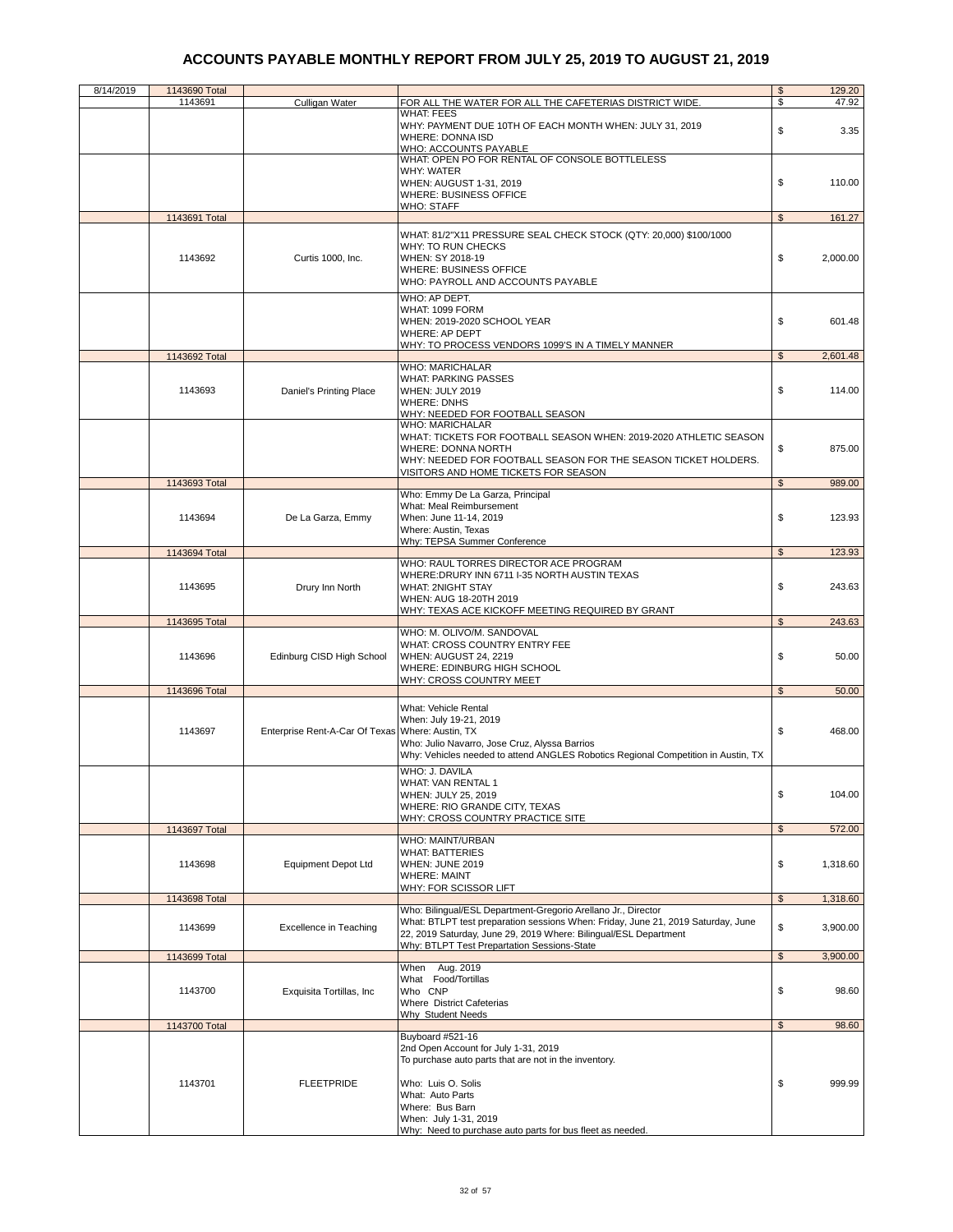|           |                          |                                              | Buyboard #521-16<br>Open Account for July 2019<br>To purchase auto parts that are not in the inventory.                                                                                          |                            |
|-----------|--------------------------|----------------------------------------------|--------------------------------------------------------------------------------------------------------------------------------------------------------------------------------------------------|----------------------------|
| 8/14/2019 | 1143701                  | <b>FLEETPRIDE</b>                            | Who: Luis O. Solis<br>What: Auto Parts<br>Where: Bus Barn                                                                                                                                        | \$<br>465.98               |
|           |                          |                                              | When: July 1-31, 2019<br>Why: Need to purchase auto parts as needed for bus fleet                                                                                                                |                            |
|           |                          |                                              | Who: Luis O. Solis<br>What: Radiator<br>Where: Bus Barn                                                                                                                                          | \$<br>699.99               |
|           |                          |                                              | When: August 2019<br>Why: Radiator needed to replenish Stock                                                                                                                                     |                            |
|           | 1143701 Total            |                                              | Who: G. Ibarra-F.A. Director                                                                                                                                                                     | $\mathfrak s$<br>2,165.96  |
|           | 1143702                  | <b>Federal Express</b>                       | What: Thank you Cards<br>When: 6.4.19<br>Where: Houston, Texas                                                                                                                                   | \$<br>59.01                |
|           | 1143702 Total            |                                              | Why: Mailed out appreciation for FREE tickets to The Nutcracker                                                                                                                                  | $\mathfrak s$<br>59.01     |
|           | 1143703                  | Flower Baking Company of San<br>Antonio, LLC | When Aug. 2019<br>What Food/Bread<br>Who CNP<br>Where District Cafeterias<br>Why Student Needs                                                                                                   | \$<br>225.67               |
|           | 1143703 Total            |                                              |                                                                                                                                                                                                  | $\mathfrak{s}$<br>225.67   |
|           | 1143704                  | Forde-ferrier                                | What: poems and plays-Spanish grade level 3rd<br>When: 2018-2019 School Year<br>Where: Munoz Elementary<br>Why: items need to prepare for STAAR Who: 3rd-4th-5th grade teachers                  | \$<br>8,073.00             |
|           | 1143704 Total            |                                              | WHO: 2019 DHS GRADUATE                                                                                                                                                                           | $\mathfrak{L}$<br>8,073.00 |
|           | 1143705                  | GARCIA, JUAN M.                              | WHAT: AP AWARD<br>WHEN: 2019 SCHOOL YEAR<br><b>WHERE: DHS</b><br>WHY: UNITED STATES HISTORY                                                                                                      | \$<br>200.00               |
|           | 1143705 Total            |                                              |                                                                                                                                                                                                  | $\mathsf{\$}$<br>200.00    |
|           | 1143706                  | GARZA, ROBERT                                | Who: Technology Dept./ Director David Chavez<br>What: Mileage for Robert Garza technician When: July 2019<br>Where: Tech does tagging @ Tech whs Why: Monthly mileage for techs to travel        | \$<br>11.21                |
|           | 1143706 Total            |                                              | Who: Technology Dept./ Director David Chavez                                                                                                                                                     | $\mathbb{S}$<br>11.21      |
|           | 1143707                  | GONZALEZ, SAN JUANA<br><b>ALICIA</b>         | What: Mileage for technician Janie Gonzalez When: July 2019<br>Where: Supervisor technician oversee all technicians<br>Why: Monthly mileage for all techs                                        | \$<br>11.92                |
|           | 1143707 Total            |                                              | WHO: 2019 DHS GRADUATE                                                                                                                                                                           | $\mathfrak s$<br>11.92     |
|           | 1143708                  | GONZALEZ, YAMMILEX                           | WHAT: AP AWARD<br>WHEN: 2019 SCHOOL YEAR<br><b>WHERE: DHS</b><br><b>WHY: UNITED STATES HISTORY AP AWARD</b>                                                                                      | \$<br>100.00               |
|           | 1143708 Total            |                                              | Who: Child Nutrition Program                                                                                                                                                                     | $\mathfrak{L}$<br>100.00   |
|           | 1143709                  | Gateway Printing/Supply                      | What: Office Supplies<br>When: To be used year round until exhausted 2018/2019<br>Where: CNP Admin Bldg. Cafeteria offices<br>Why: Daily Operations                                              | \$<br>2,946.38             |
|           |                          |                                              | Who: Child Nutrition Program<br>What: Summer school Banner<br>When: June 2019<br>Where: Summer School Cafeterias<br>Why: Advertise Summer School Free Lunch                                      | \$<br>790.72               |
|           | 1143709 Total            |                                              | Aug. 2019                                                                                                                                                                                        | $\mathfrak{s}$<br>3,737.10 |
|           | 1143710                  | Gulf Coast Paper Company                     | When<br>Gloves, Powder Free<br>What<br>Who CNP<br>Where District Cafeterias                                                                                                                      | \$<br>252.50               |
|           | 1143710 Total            |                                              | Why Student Needs                                                                                                                                                                                | 252.50<br>$\mathfrak{s}$   |
|           | 1143711                  | Gutierrez, Ezequiel                          | WHAT? MEAL REIMBURSEMENT - TEXAS SAFETY CONFERENCE<br>WHEN? JUNE 23-27, 2019<br>WHERE? CORPUS CHRISTI, TX<br>WHO? EZEQUIEL GUTIERREZ<br><b>WHY? STAFF DEVELOPMENT</b>                            | \$<br>59.56                |
|           | 1143711 Total<br>1143712 | <b>HEB Grocery Company LP</b>                | for all the special events for all schools district wide.                                                                                                                                        | 59.56<br>\$<br>\$<br>72.77 |
|           | 1143712 Total            |                                              |                                                                                                                                                                                                  | $\mathfrak{s}$<br>72.77    |
|           | 1143713                  | HERRERA, CARMEN<br><b>PATRICIA</b>           | WHO: 2019 DHS GRADUATE<br><b>WHAT: SCHOLARSHIP</b><br>WHEN: 2019 SCHOOL YEAR<br><b>WHERE: DHS</b><br>WHY: DONNA ISD SCHOLARSHIP FUND VOUCHER #15669                                              | \$<br>500.00               |
|           | 1143713 Total            |                                              |                                                                                                                                                                                                  | $\mathfrak{s}$<br>500.00   |
|           | 1143714                  | Hernandez-Mendoza, Jorge D.                  | Who: Technology Dept./ Director David Chavez<br>What: Mileage for Technician Jorge Hernandez<br>When: July 2019<br>Where: Technician goes to assigned campuses<br>Why: Monthly mileage for techs | \$<br>33.88                |
|           | 1143714 Total            |                                              |                                                                                                                                                                                                  | 33.88<br>$\mathfrak{s}$    |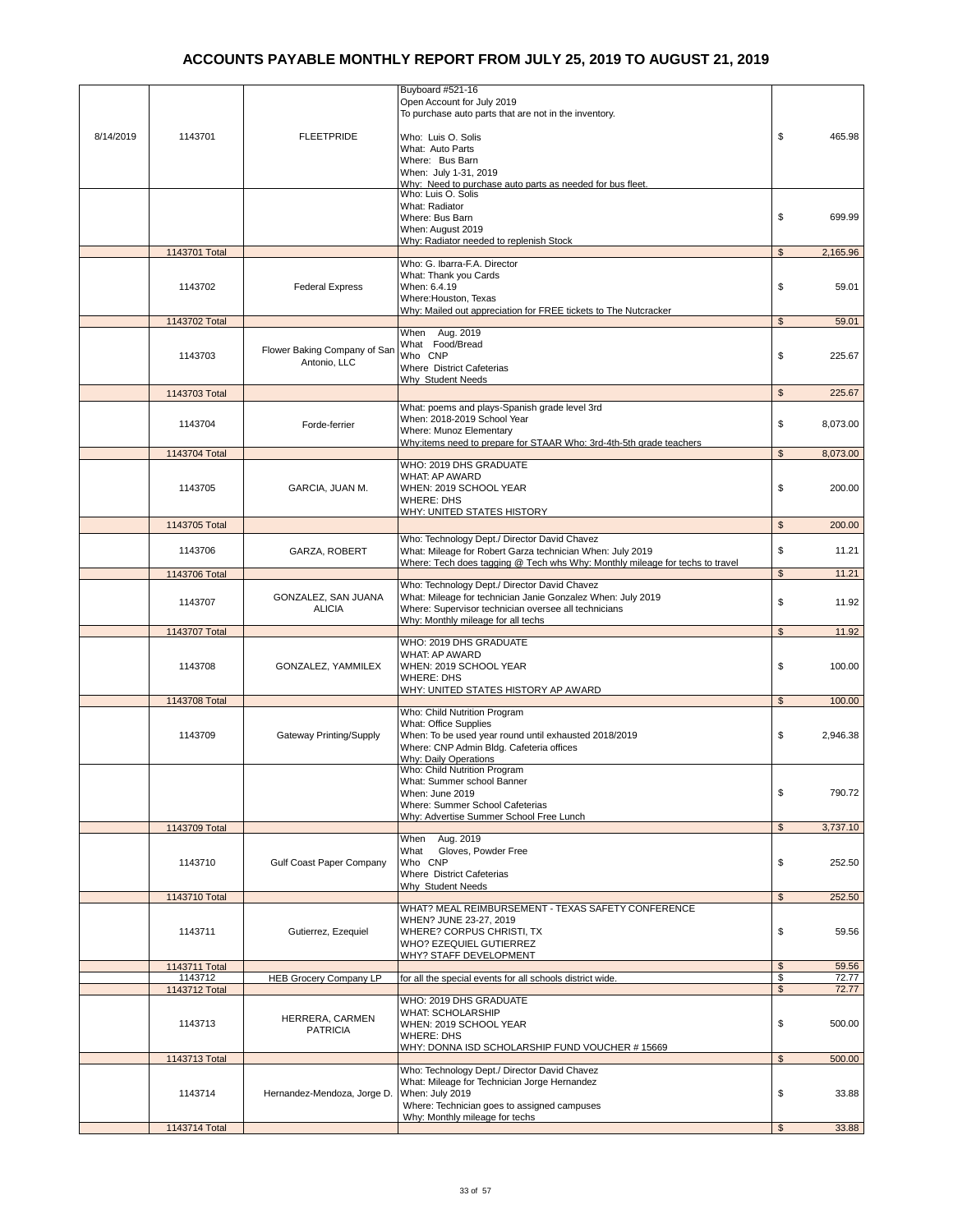| 8/14/2019 | 1143715       | High School Sports Magazine                  | <b>WHO: MARICHALAR</b><br>WHAT: FOOTBALL AD<br>WHEN: 2019-2020 FOOTBALL SEASON WHERE: DONNA NORTH<br>WHY: AD FOR THE FOOTBALL TEAM FOR NEXT SCHOOL YEAR. ** WILL BE<br>DIVIDED WITH BOTH HIGH SCHOOLS**                                                                       | \$             | 447.50    |
|-----------|---------------|----------------------------------------------|-------------------------------------------------------------------------------------------------------------------------------------------------------------------------------------------------------------------------------------------------------------------------------|----------------|-----------|
|           | 1143715 Total |                                              |                                                                                                                                                                                                                                                                               | $\mathbb{S}$   | 447.50    |
|           | 1143716       | Indoff Incorporated                          | <b>WHO: ADMINISTRATION</b><br>WHAT: MEAD LIMITED MEETING NOTEBOOKS<br>WHEN: 2018-2019 SCHOOL YEAR<br><b>WHERE: DNHS</b><br>WHY: NOTEBOOKS NEEDED FOR ADMINISTRATION TO HAVE DURING<br>MEETINGS. REQUESTOR: LETICIA YANEZ, DEAN                                                | \$             | 345.76    |
|           | 1143716 Total |                                              |                                                                                                                                                                                                                                                                               | \$             | 345.76    |
|           | 1143717       | JOHNSTONE SUPPLY                             | WHO; MAINT/MARTIN P<br><b>WHAT: ACETYLENE</b><br><b>WHEN: AUG 2019</b><br>WHERE: TRUCK 1084<br>WHY: NOT WORKING                                                                                                                                                               | \$             | 133.77    |
|           | 1143717 Total |                                              |                                                                                                                                                                                                                                                                               | $\mathbb{S}$   | 133.77    |
|           | 1143718       | Jason's Deli-Coastal Deli                    | Who: Dr. Hafedh Azaiez, Superintendent and Dr. Debra Aceves, Assistant<br>Superintendent<br>What: Turkey Box Lunch/Water<br>When: Tuesday, August 6, 2019<br>Where: Donna North High School<br>Why: Principals' Academy Leadership for all Principals', Assistant Prin        | \$             | 873.75    |
|           | 1143718 Total |                                              |                                                                                                                                                                                                                                                                               | \$             | 873.75    |
|           | 1143719       | KYOCERA DOCUMENT<br>SOULUTIONS AME           | <b>WHAT: COPIER LEASE</b><br><b>WHY: MONTHLY CHARGES</b><br>WHEN: 8/21/19-9/20/19<br><b>WHERE: DONNA ISD</b><br>WHO: DHS COUNSELORS                                                                                                                                           | \$             | 164.99    |
|           | 1143719 Total |                                              |                                                                                                                                                                                                                                                                               | \$             | 164.99    |
|           | 1143720       | Lazo, Maria                                  | WHO: MARIA LAZO<br>WHAT: POWERLIFING ATHLETIC OFFICIAL WHEN: 2/15/19<br>WHERE: DONNA NORTH HS<br>WHY: UIL REQUIREMENT DISD HOSTED A MEET                                                                                                                                      | \$             | 130.00    |
|           | 1143720 Total |                                              |                                                                                                                                                                                                                                                                               | $\mathfrak{s}$ | 130.00    |
|           | 1143721       | Linebarger, Goggan, Blair &<br>Sampson, LLP. | <b>WHAT: ATTORNEY FEES</b><br>WHY: DELINQUENT TAX COLLECTION WHEN: JULY 2019<br><b>WHERE: DONNA ISD</b><br>WHO: LUDIVINA CANSINO, ASSISTANT SUPERINTENDENT OF BUSINESS AND<br>FINANCE INVOICE NO. 1712 DATE: 8/9/2019                                                         | \$             | 41,179.87 |
|           | 1143721 Total |                                              |                                                                                                                                                                                                                                                                               | $\mathfrak{L}$ | 41,179.87 |
|           | 1143722       | Lupe Lloyd & Associates, Inc.                | Who: Bilingual/ESL Dept-Gregorio Arellano Jr., Dir.<br>What: Simultaneous Biliteracy Academic Excellence Pk-5th<br>When: August 5-9, 2019<br>Where: Bilingual/ESL Dept.<br>Why: promote best practicies developing biliteracy in the Pre-K&Kinder classrooms and<br>3r        | \$             | 18,000.00 |
|           | 1143722 Total |                                              |                                                                                                                                                                                                                                                                               | $\mathfrak{s}$ | 18,000.00 |
|           | 1143723       | M&A Technology, Inc.                         | (WHAT) CHECK REQUESTED TO COVER COST TO PURCHASE LEGO EV3 CORE<br>ST (WHO) ANA LOA TEACHER<br>(WHERE) ELOY G. SALAZAR ELEMENTARY (WHEN) JUNE 2019<br>(WHY) ITEM NEEDED FOR STUDENT USE DURING ROBOTICS TEAM CLASS.                                                            | \$             | 448.95    |
|           |               |                                              | What: Kids Head phone 3.5 mm adapter When:208-2019 School Year<br>Where: Munoz Elementary<br>Why: Maintain and purchase instructional technology programs and equipment for the<br>campus, classroom, and offices to carry out effective classroom instruction and d          | \$             | 278.75    |
|           |               |                                              | What: OKI C610 Black Cartridge<br>Where: Munoz Elementary<br>When: 2018-2019 School Year<br>Why: provide staff with instructional resources needed to carry out quality instruction<br>and daily operations.<br>Who:Nelda L. Calderon, Principal                              | \$             | 404.75    |
|           |               |                                              | <b>What: Projector Cables</b><br>When: School Year 2018-2019<br>Where: J.W. Caceres Elem.<br>Who: C Balderas, Library and C. Martinez for staff presentations<br>Why: Library: expand library resources and C Martinez for staff presentations. Buy<br>Board #498-15 Quote #0 | \$             | 89.95     |
|           |               |                                              | Who: Rosalinda Navarro<br>What: Technology Equipment<br>When: Year Round<br>Where: M. Rivas Elementary<br>Why: To help expose students to public speaking and speaking in front of groups                                                                                     | \$             | 463.75    |
|           | 1143723 Total |                                              |                                                                                                                                                                                                                                                                               | $\mathfrak{S}$ | 1,686.15  |
|           | 1143724       | <b>MELHART MUSIC CENTER</b>                  | Who: DHS-Mariachi<br>What: Instrument repairs parts<br>When: Summer 2019<br>Where: Melhart- McAllen<br>Why: Instrument need repair for 19-20 FY                                                                                                                               | \$             | 795.97    |
|           | 1143724 Total |                                              |                                                                                                                                                                                                                                                                               | $\mathfrak{s}$ | 795.97    |
|           | 1143725       | MORALES, MARIA D                             | WHO: CTE MARIA MORALES, LAW ENFORCEMENT INSTRUCTOR<br><b>WHAT: REIMBURSEMENT</b><br>WHEN: MONDAY, JUNE 17, 2019 - FRIDAY, JUNE 21, 2019<br>WHERE: NEW BRAUNFELS, TX<br>WHY: 2019 LPSCS CTAT CONFERENCE                                                                        | \$             | 27.65     |
|           | 1143725 Total |                                              |                                                                                                                                                                                                                                                                               | $\mathfrak{L}$ | 27.65     |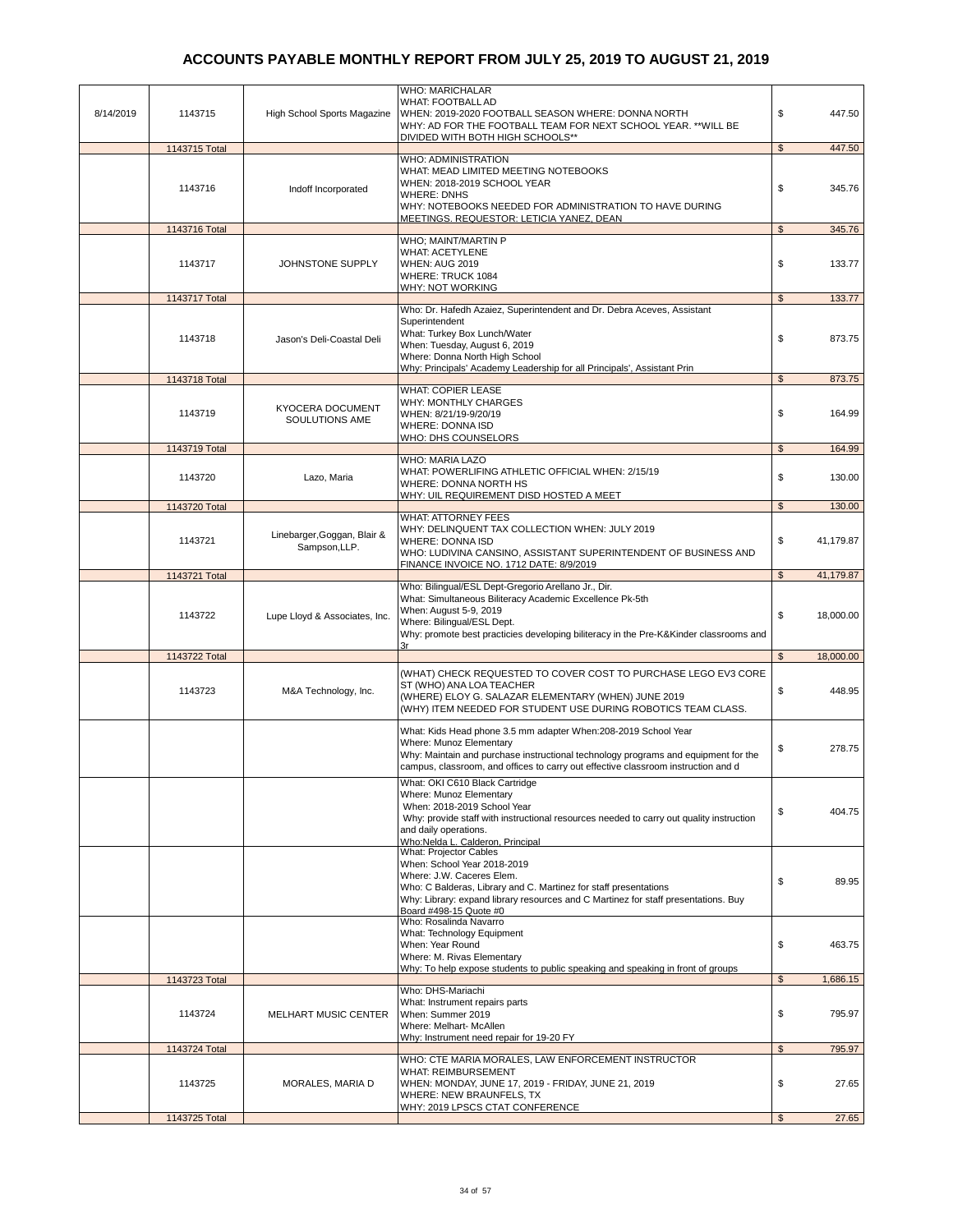|           |               |                             | PETTY CASH                                                                                              |                |          |
|-----------|---------------|-----------------------------|---------------------------------------------------------------------------------------------------------|----------------|----------|
|           |               |                             | <b>WHO: MARICHALAR</b>                                                                                  |                |          |
| 8/14/2019 | 1143726       | Marichalar, Joe M.          | <b>WHAT: PETTY CASH</b><br>WHEN: 2019-2020 ATHLETIC SEASON WHERE: DONNA NORTH HIGH SCHOOL               | \$             | 1,200.00 |
|           |               |                             | WHY: PETTY CASH FOR ALL GAMES FOOTBALL AND ALL OTHER SPORTING                                           |                |          |
|           |               |                             | EVENTS TO RUN ALL GAMES                                                                                 |                |          |
|           | 1143726 Total |                             | Who: Nora Martes                                                                                        | $\mathfrak{s}$ | 1,200.00 |
|           |               |                             | What: Reimbursement                                                                                     |                |          |
|           | 1143727       | Martes, Nora                | WHen; June 26 - 28, 2019                                                                                | \$             | 80.53    |
|           |               |                             | Where: San Antonio, Texas<br>Why; TTIPS Grant Conference June 26, 2019 Lunch                            |                |          |
|           | 1143727 Total |                             |                                                                                                         | $\mathfrak{s}$ | 80.53    |
|           | 1143728       | Martinez, Monica Isabel     |                                                                                                         | \$             | 8,000.00 |
|           | 1143728 Total |                             | who: Elena Mata, migrant liaison                                                                        | $\mathfrak{s}$ | 8,000.00 |
|           |               |                             | what: mileage reimbursement                                                                             |                |          |
|           | 1143729       | Mata, Elena                 | when: month of June, 2019 where: area                                                                   | \$             | 41.30    |
|           |               |                             | s visited: Donna and Weslaco, TX                                                                        |                |          |
|           |               |                             | why: to campuses to deliver PFS review forms and to deliver periodic comp forms to<br>migrant strategis |                |          |
|           | 1143729 Total |                             |                                                                                                         | $\mathfrak{L}$ | 41.30    |
|           |               |                             | <b>WHO: MARICHALAR</b>                                                                                  |                |          |
|           | 1143730       | Meca Sportswear, Inc.       | WHAT: LETTERMEN JACKETS<br>WHEN: 2018-2019 ATHLETIC SCHOOL YEAR WHERE: DONNA NORTH HS                   | \$             | 4,140.00 |
|           |               |                             | WHY: NEEDED FOR THE ATHLETES FOR THE SPRING SPORTS. ** ADDITIONAL                                       |                |          |
|           |               |                             | QUOTE ATTACHED **                                                                                       |                |          |
|           |               |                             | WHO: R. LEAL-DHS ATHLETICS<br>WHAT: LETTERMAN JACKETS                                                   |                |          |
|           |               |                             | WHEN: SPRING 2019                                                                                       | \$             | 3,480.00 |
|           |               |                             | WHERE: DONNA HIGH SCHOOL                                                                                |                |          |
|           |               |                             | WHY: SPRING VARSITY ATHLETICS                                                                           |                |          |
|           |               |                             | WHO: R. LEAL-DHS ATHLETICS<br>WHAT: VARSITY LETTERMAN JACKETS WHEN: SPRING 2019                         |                |          |
|           |               |                             | WHERE: DONNA HIGH SCHOOL                                                                                | \$             | 660.00   |
|           |               |                             | WHY: SPRING VARSITY ATHLETICS                                                                           |                |          |
|           | 1143730 Total |                             | WHAT? MEAL REIMBURSEMENT - REID TRAINING                                                                | $\mathfrak{s}$ | 8,280.00 |
|           |               |                             | WHEN? JUNE 17-21, 2019                                                                                  |                |          |
|           | 1143731       | Medina, Armando Jr.         | WHERE? AUSTIN, TX                                                                                       | \$             | 121.97   |
|           |               |                             | WHO? ARMANDO MEDINA JR<br>WHY? STAFF DEVELOPMENT SEE RECEIPTS ATTACHED                                  |                |          |
|           |               |                             | WHAT? MEAL REIMBURSEMENT - TEXAS SAFETY CONFERENCE                                                      |                |          |
|           |               |                             | WHEN? JUNE 23-27, 2019                                                                                  |                |          |
|           |               |                             | WHERE? CORPUS CHRISTI, TX                                                                               | \$             | 99.51    |
|           |               |                             | WHO? ARMANDO MEDINA JR<br>WHY? STAFF DEVELOPMENT SEE RECEIPTS ATTACHED                                  |                |          |
|           | 1143731 Total |                             |                                                                                                         | $\mathfrak{S}$ | 221.48   |
|           |               |                             | WHO: MAINT/ELUTERIO<br><b>WHAT: CRADLE</b>                                                              |                |          |
|           | 1143732       | Mission Auto Electric, Inc. | WHEN; JULY 2019                                                                                         | \$             | 245.34   |
|           |               |                             | <b>WHERE: GROUNDS</b>                                                                                   |                |          |
|           |               |                             | WHY: REPAIRS NEEDED                                                                                     | $\mathfrak{s}$ | 245.34   |
|           | 1143732 Total |                             | WHO: MAINT/ELUTERIO                                                                                     |                |          |
|           |               |                             | WHEN: JUNE 2019                                                                                         |                |          |
|           | 1143733       | Morrison Supply, LLC        | <b>WHERE: DHS BOILER</b>                                                                                | \$             | 396.89   |
|           |               |                             | <b>WHY: REPAIRS NEEDED</b><br><b>WHAT: MATERIALS</b>                                                    |                |          |
|           | 1143733 Total |                             |                                                                                                         | $\mathfrak{s}$ | 396.89   |
|           |               |                             | <b>WHO: Staff &amp; Visitors</b>                                                                        |                |          |
|           |               |                             | <b>WHAT: Drinking Water</b>                                                                             |                |          |
|           | 1143734       | Mountain Glacier Llc        | WHERE: Federal Programs Office<br>WHEN: Month of August 2019                                            | \$             | 20.97    |
|           |               |                             | WHY: Day to day operations Acct.#: 008864 5 gallon Containers of Drinking Water                         |                |          |
|           | 1143734 Total |                             |                                                                                                         | $\frac{2}{3}$  | 20.97    |
|           |               |                             | WHO: C. VIESCA                                                                                          |                |          |
|           |               | Mr. Gatti's Pizza #409 -    | <b>WHAT: STUDENT MEALS</b>                                                                              |                |          |
|           | 1143735       | Harlingen                   | WHEN: AUGUST 8, 2019<br>WHERE: SAN BENITO HIGH MEMORIAL ACADEMY                                         | \$             | 238.00   |
|           |               |                             | WHY: VOLLEYBALL GAMES 9TH L AND 9TH D                                                                   |                |          |
|           |               |                             | WHO: C. VIESCA                                                                                          |                |          |
|           |               |                             | WHAT: STUDENT MEALS<br>WHEN: AUGUST 8, 2019                                                             | \$             | 203.00   |
|           |               |                             | WHERE: SAN BENITO HIGH SCHOOL                                                                           |                |          |
|           |               |                             | WHY: VOLLEYBALL SCRIMMAGE JVD AND VARSITY                                                               |                |          |
|           | 1143735 Total |                             | Who: Rosalinda Navarro                                                                                  | $\mathbb{S}$   | 441.00   |
|           |               |                             | What: Reimbursement                                                                                     |                |          |
|           | 1143736       | Navarro, Rosalinda          | When: June 26 - 28. 2019                                                                                | \$             | 367.03   |
|           |               |                             | Where: San Antonio, Texas<br>Why: TTIPS Grant Conference Miles round trip                               |                |          |
|           | 1143736 Total |                             |                                                                                                         | $\mathfrak s$  | 367.03   |
|           |               |                             | Aug. 2019<br>When                                                                                       |                |          |
|           | 1143737       | Nicho Produce Co. Inc.      | What Produce/Vegetables<br>Who CNP                                                                      | \$             | 563.18   |
|           |               |                             | <b>Where District Cafeterias</b>                                                                        |                |          |
|           |               |                             | Why Student Needs                                                                                       |                |          |
|           | 1143737 Total |                             |                                                                                                         | $\mathfrak{S}$ | 563.18   |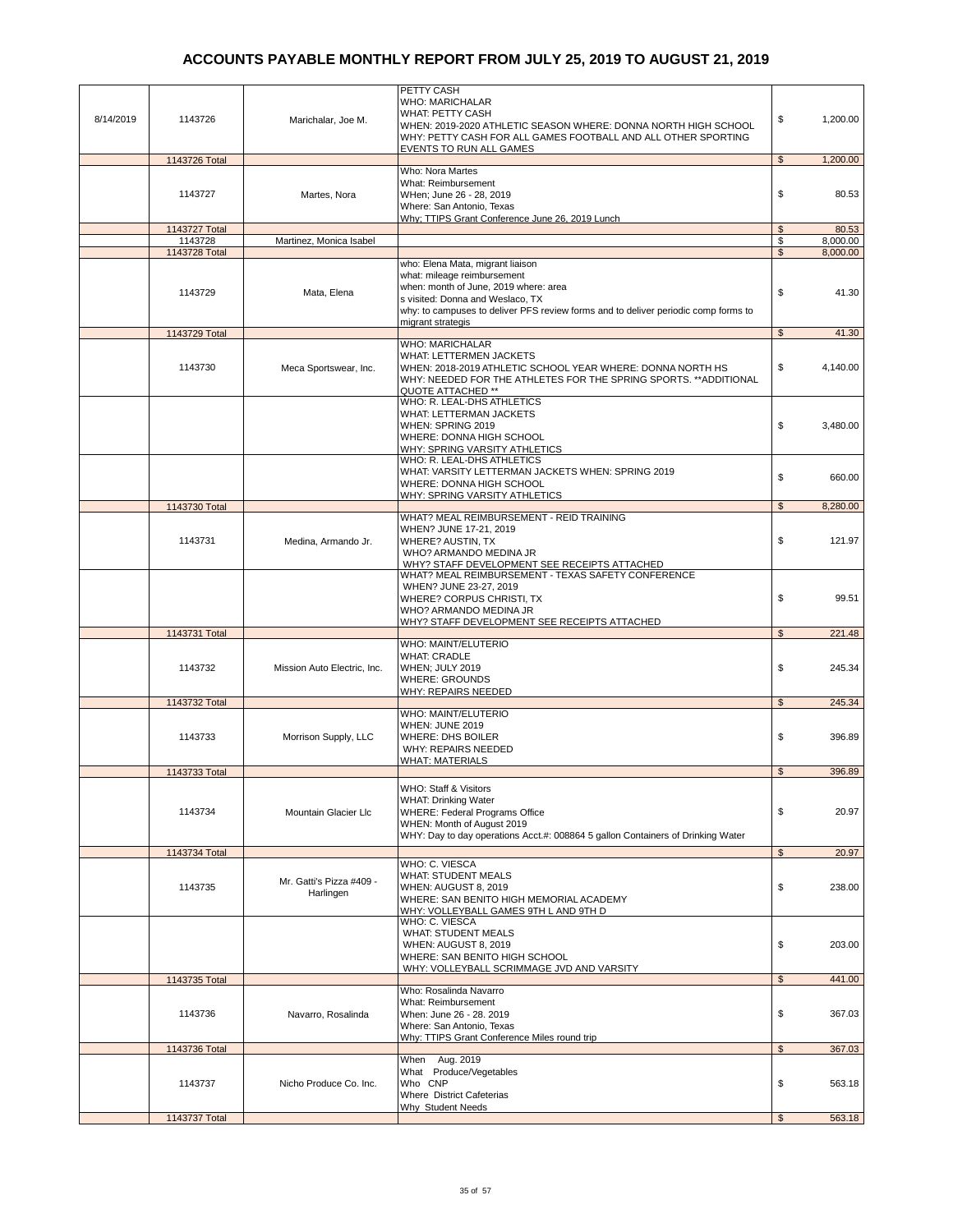| 8/14/2019 | 1143738       | O'reilly Automotive, Inc.  | <b>WHO: MAINT/ELUTERIO</b><br><b>WHAT: FILTERS</b><br>WHEN: JULY 2019<br><b>WHERE: MAINT/PARTS</b>                                                                                                                                                                      | \$<br>591.80             |
|-----------|---------------|----------------------------|-------------------------------------------------------------------------------------------------------------------------------------------------------------------------------------------------------------------------------------------------------------------------|--------------------------|
|           |               |                            | WHY: STOCK<br>WHO: MAINT/PETE V<br><b>WHAT: PADS</b><br>WHEN; JULY 2019<br><b>WHERE: MAINT TRUCK 1116</b>                                                                                                                                                               | \$<br>122.98             |
|           |               |                            | WHY: REPAIRS NEEDED<br>WHO: MAINT/PETE V<br><b>WHAT: STARTER</b><br>WHEN: JULY 2019<br><b>WHERE: TRUCK 1115</b><br>WHY: REPAIRS NEEDED                                                                                                                                  | \$<br>155.35             |
|           |               |                            | WHO: MAINT/PETE V<br><b>WHAT: KIT</b><br>WHEN; JULY 2019<br>WHERE; TRUCK 1103<br><b>WHY: REPAIRS</b>                                                                                                                                                                    | \$<br>221.23             |
|           | 1143738 Total |                            |                                                                                                                                                                                                                                                                         | \$<br>1,091.36           |
|           | 1143739       | Omni Cheer                 | <b>WHO- DANCE TEAM</b><br>WHERE- AP SOLIS<br>WHEN- JUNE 25 26 27<br><b>WHAT- UNIFORM BOWS</b>                                                                                                                                                                           | \$<br>568.43             |
|           | 1143739 Total |                            | WHY- PERFORMANCE DANCE CLUB                                                                                                                                                                                                                                             | $\mathsf{s}$<br>568.43   |
|           | 1143740       | PALMON, MARTHA             | WHO: Dr. Hafedh Azaiez, Superintendent and Dr. Debra Aceves, Assistant<br>Superintendent<br><b>WHAT: Fruit Cups</b><br>WHEN: Wednesday, August 7, 2019 WHERE: Donna North High School<br><b>WHY: Principals' Academy for Principals</b>                                 | \$<br>250.00             |
|           |               |                            | WHO: Dr. Hafedh Azaiez, Superintendent and Dr. Debra Aceves, Assistant<br>Superintendent<br>WHAT: Tamales (Chicken & Pork)<br>WHEN: Monday, August 12, 2019<br>WHERE: Donna North High School<br>WHY: Principals' Academy for Principals', Assistant Principals, Curri  | \$<br>184.00             |
|           |               |                            | WHO: Dr. Hafedh Azaiez, Superintendent and Dr. Debra Aceves, Assistant<br>Superintendent<br>WHAT: Breakfast Tacos (Variety)<br>WHEN: Tuesday, August 6, 2019 WHERE: Donna North High School<br>WHY: Principals', Assistant Principals                                   | \$<br>156.25             |
|           |               |                            | WHO: Dr. Hafedh Azaiez, Superintendent and Dr. Debra Aceves, Assistant<br>Superintendent WHAT: Tacos (Varity) WHEN: Friday, August 9, 2019 WHERE: Donna<br>North High School WHY: Principals' Academy for Principals', Assistant Principals',<br>Curriculum Specialist, | \$<br>112.50             |
|           |               |                            | WHO:Dr. Hafedh Azaiez, Superintendent and Dr. Debra Aceves, Assistant<br>Superintendent<br>WHAT: 8 oz. Cup of Oatmeal<br>WHEN: Thursday, August 8, 2019 WHERE: Donna North High School<br>WHY: Principals' Leadership for Principals, Assistant Principals,             | \$<br>67.50              |
|           | 1143740 Total |                            |                                                                                                                                                                                                                                                                         | 770.25<br>$\mathfrak{s}$ |
|           | 1143741       | Pantoja, Pablo De Jesus    | Who: Technology Dept./ Director David Chavez<br>What: Mileage for tech Pablo Pantoja<br>When: July 2019<br>Where: Technician travels to assign campuses<br>Why: Monthly mileage for techs                                                                               | \$<br>47.67              |
|           | 1143741 Total |                            |                                                                                                                                                                                                                                                                         | 47.67<br>\$              |
|           | 1143742       | <b>Positive Promotions</b> | What: Ref P/O #167329 Shipping and Handling Charges<br>When: March, April and May 2019 Where: J.W. Caceres Elem.<br>Who: K - 5th grade students<br>Why: To reward students who reach their monthly reading goals as assessed.<br>Reference P/O #167329 Invoice #06296   | \$<br>142.29             |
|           | 1143742 Total |                            |                                                                                                                                                                                                                                                                         | 142.29<br>\$             |
|           | 1143743       | Quintero, Isabel           | who: Migrant NGS Clerk, Isabel Quintero. what: mileage reimbursement<br>when: month of June, 2019<br>where: area visited: Edinburg, TX Region One<br>why: delivery of 2018-2019 COE'S TO REGION ONE. DIP #5 PERFORMANCE<br>OBJECTIVE #14 STRATEGY DESCRIPTION #27       | \$<br>21.20              |
|           | 1143743 Total |                            |                                                                                                                                                                                                                                                                         | $\mathfrak{s}$<br>21.20  |
|           | 1143744       | Reyes, Irazema             | Who: Irazema Reyes<br>What; Reimbursement<br>When; July 29 - August 2, 2019<br>Where: Houston, Texas<br>Why: Writing Academy Conference July 29 Lunch                                                                                                                   | \$<br>540.40             |
|           | 1143744 Total |                            |                                                                                                                                                                                                                                                                         | \$<br>540.40             |
|           | 1143745       | Rodco Steel Distributors   | Who: Velma Rangel, Assistant Superintendent of District Operations<br>What: Supplies and Materials<br>When: 2018-2019 School Year<br>Where: Donna ISD-Todd MS<br>Why: Todd Classroom Addition (21 pcs) Barrel Hinge with Grease & Plate 1" @ \$6.46<br>ea.              | \$<br>38,541.66          |
|           | 1143745 Total |                            |                                                                                                                                                                                                                                                                         | \$<br>38,541.66          |
|           | 1143746       | Rodriguez, Myrna G.        | Who: Bilingual/ESL Department-Gregorio Arellano Jr., Director<br>What: Texas Educator Certification Examination Program Exam Reimbursement<br>When: June 2019<br>Where: Bilingual/ESL Department<br>Why: ESL/Supplemental Exam reimbursement-Passed Myrna G. Rodrig     | \$<br>118.87             |
|           | 1143746 Total |                            |                                                                                                                                                                                                                                                                         | 118.87<br>$\mathfrak{s}$ |
|           |               |                            |                                                                                                                                                                                                                                                                         |                          |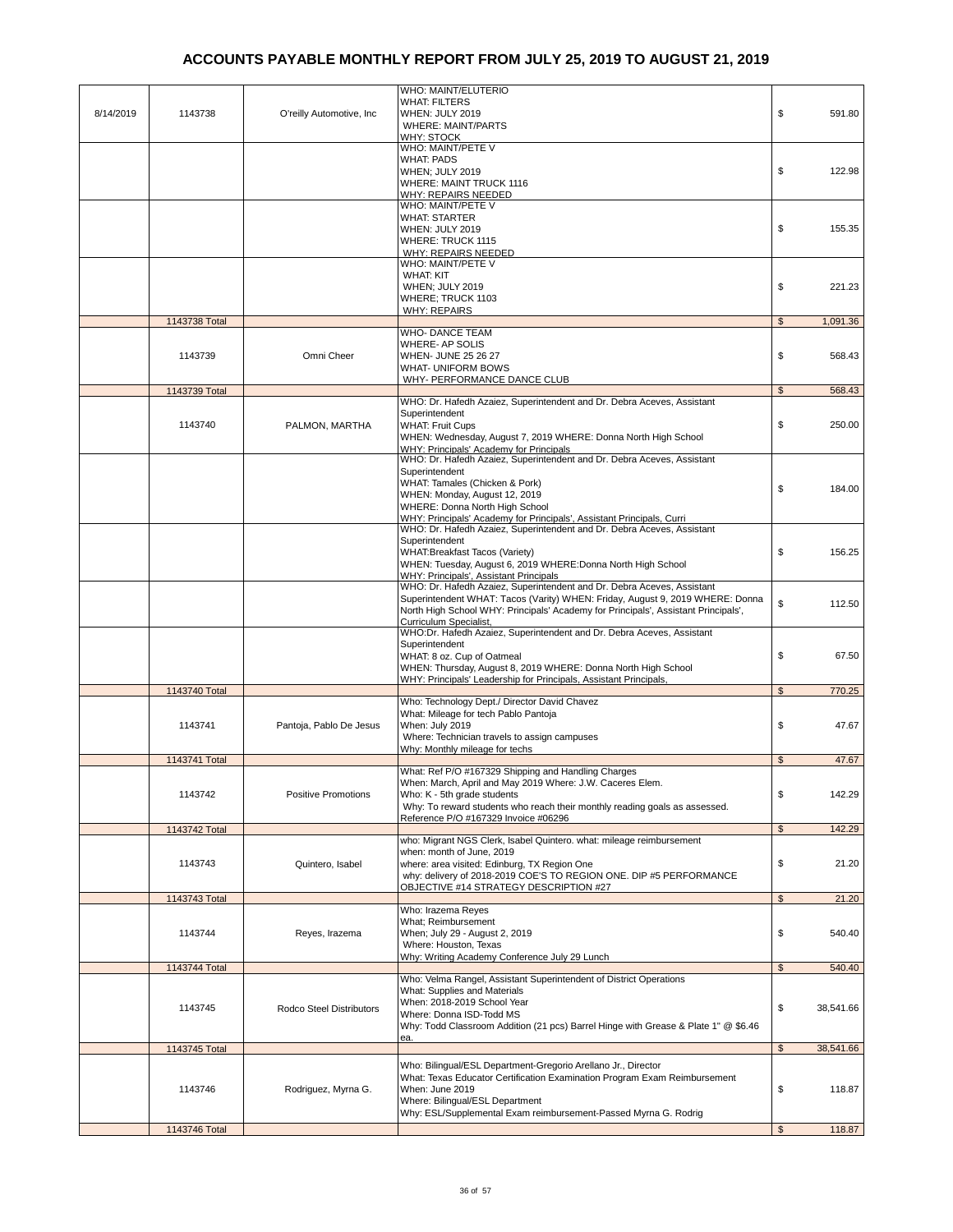| 8/14/2019 | 1143747       | Rudy's Auto Electric                             | <b>WHAT? EMERGENCY REPAIRS</b><br>WHEN? 2018-2019 (JULY 1-31)<br>WHERE? DISD POLICE DEPT<br><b>WHO? POLICE UNITS</b><br>WHY? PO WILL BE USED FOR EMERGENCY LOW COST                                                                                                    | \$                 | 453.65   |
|-----------|---------------|--------------------------------------------------|------------------------------------------------------------------------------------------------------------------------------------------------------------------------------------------------------------------------------------------------------------------------|--------------------|----------|
|           |               |                                                  | RFP#091917-366A<br><b>WHAT? EMERGENCY REPAIRS</b><br>WHEN? 2018-2019 (JULY 1-31)<br>WHERE? DISD POLICE DEPT<br><b>WHO? SECURITY UNITS</b><br>WHY? PO WILL BE USED FOR EMERGENCY LOW COST                                                                               | \$                 | 344.50   |
|           | 1143747 Total |                                                  | RFP#091917-366A                                                                                                                                                                                                                                                        | $\mathfrak{S}$     | 798.15   |
|           |               |                                                  | WHAT? MEAL REIMBURSEMENT - TEXAS SAFETY CONFERENCE                                                                                                                                                                                                                     |                    |          |
|           | 1143748       | SANCHEZ, SENAIDA                                 | WHEN? JUNE 23-27, 2019<br>WHERE? CORPUS CHRISTI, TX<br>WHO? STEPHEN TREJO<br><u>WHY? STAFF DEVELOPMENT SEE RECEIPTS ATTACHED</u>                                                                                                                                       | \$                 | 87.78    |
|           | 1143748 Total |                                                  |                                                                                                                                                                                                                                                                        | \$                 | 87.78    |
|           | 1143749       | SERNA, NORBERTO                                  | Who: Maint/NORBERTO<br>What: Mileage<br>When: July 2019<br>Where: District Wide.<br><b>Why: Daily Duties/Projects</b>                                                                                                                                                  | \$                 | 65.43    |
|           | 1143749 Total |                                                  |                                                                                                                                                                                                                                                                        | $\mathfrak{S}$     | 65.43    |
|           | 1143750       | Sam's Club                                       | (WHAT) SVENHARD'S VARIETY DANISH (30 CT.)<br>(WHO)LETICIA CHAVEZ PRINCIPAL (WHERE)ELOY G. SALAZAR ELEMENTARY<br>(WHEN) AUGUST 2019<br>(WHY) TO PROVIDE LIGHT SNACKS FOR RETURNING STAFF ON STAFF<br>DEVELOPMENT DAYS                                                   | \$                 | 157.32   |
|           |               |                                                  | WHAT: MEMBER'S MARK PURIFIED BOTTLE WATER/45 pk<br>WHERE: A.M. OCHOA ELEMENTARY<br>WHO: OCHOA STAFF<br>WHEN: 2019-2020 SCHOOL YEAR<br>WHY: REFRESHMENTS NEEDED FOR STAFF MEETINGS AND TRAININGS                                                                        | \$                 | 93.48    |
|           |               |                                                  | Who: Rosa Maria Campos, RN<br>What: Need P.O. for snacks<br>When: 2018-2019 School Year<br>Where: Sam's Club<br>Why: Snacks needed when students and staff have low blood sugar levels. coffee and<br>creamer for student/parent meetings Veggie Straws Variety Pack   | \$                 | 627.62   |
|           | 1143750 Total |                                                  |                                                                                                                                                                                                                                                                        | $\mathbb{S}$       | 878.42   |
|           | 1143751       | Southern Foods Group, LLC<br>dba Oak Farms Dairy | Aug. 2019<br>When<br>Milk/Juice<br>What<br>Who CNP<br>Where District Cafeterias<br>Why Student Needs                                                                                                                                                                   | \$                 | 256.72   |
|           |               |                                                  | When Aug. 2019<br>What Milk/Juice<br>Who CNP<br>Where District Cafeterias<br>Why Student Needs                                                                                                                                                                         | \$                 | 166.94   |
|           | 1143751 Total |                                                  |                                                                                                                                                                                                                                                                        | \$                 | 423.66   |
|           | 1143752       | Spectrum Corporation                             | <b>WHO: MARICHALAR</b><br>WHAT: service repairs<br>WHEN: 2018=2019 Athletic Season (NOV) WHERE: Donna North High School /<br>Veterans MS /SAUCEDA<br>WHY: Repairs needed for the BASKETBALL season                                                                     | \$                 | 631.18   |
|           | 1143752 Total |                                                  |                                                                                                                                                                                                                                                                        | $\mathbf{\hat{s}}$ | 631.18   |
|           | 1143753       | Sprint                                           | Who: David Chavez<br>What: Sprint Phones and Ipads<br>Where: DISD<br>When: 6/27/2019-7/26/2019+<br>Why: So employees can have internet access and be reached by phone and email<br>while away from the office and also be able to work on daily assigned duties. devic | \$                 | 3,010.29 |
|           | 1143753 Total |                                                  | <b>WHAT: REGISTRATION</b>                                                                                                                                                                                                                                              | $\mathfrak{s}$     | 3,010.29 |
|           | 1143754       | <b>TASBO</b>                                     | WHY: HOUSE BILL 3 WORKSHOP<br>WHEN: AUGUST 6, 2019<br>WHERE: FORT WORTH, TEXAS<br>WHO: GERARDO CAVAZOS ORDER NUMBER #242240                                                                                                                                            | \$                 | 150.00   |
|           |               |                                                  | <b>WHAT: REGISTRATION FEE</b><br>WHY: REVENUE PROJECTION UNDER HOUSE BILL 3 WORKSHOP<br>WHEN: AUGUST 6, 2019<br>WHERE: FORT WORTH, TEXAS<br>WHO: LUDIVINA CANSINO, ASST. SUPERINTENDENT OF BUSINESS AND<br><b>FINANCE</b>                                              | \$                 | 150.00   |
|           | 1143754 Total |                                                  | Who: Technology Dept./ Director David Chavez                                                                                                                                                                                                                           | \$                 | 300.00   |
|           | 1143755       | TORRES, DAVID                                    | What: Mileage for technician David Torres When: July 2019<br>Where: Technician travels to assign campuses<br>Why: Monthly mileage for techs                                                                                                                            | \$<br>$\mathbb{S}$ | 22.37    |
|           | 1143755 Total |                                                  | WHO: C DE LEON                                                                                                                                                                                                                                                         |                    | 22.37    |
|           | 1143756       | <b>TRANSPORTATION DEPT</b>                       | WHEN: 8/5/19<br><b>WHERE: DHS</b><br>WHAT: VBALL SCRIMMAGE<br>WHY: TRANSPORTATION                                                                                                                                                                                      | \$                 | 92.40    |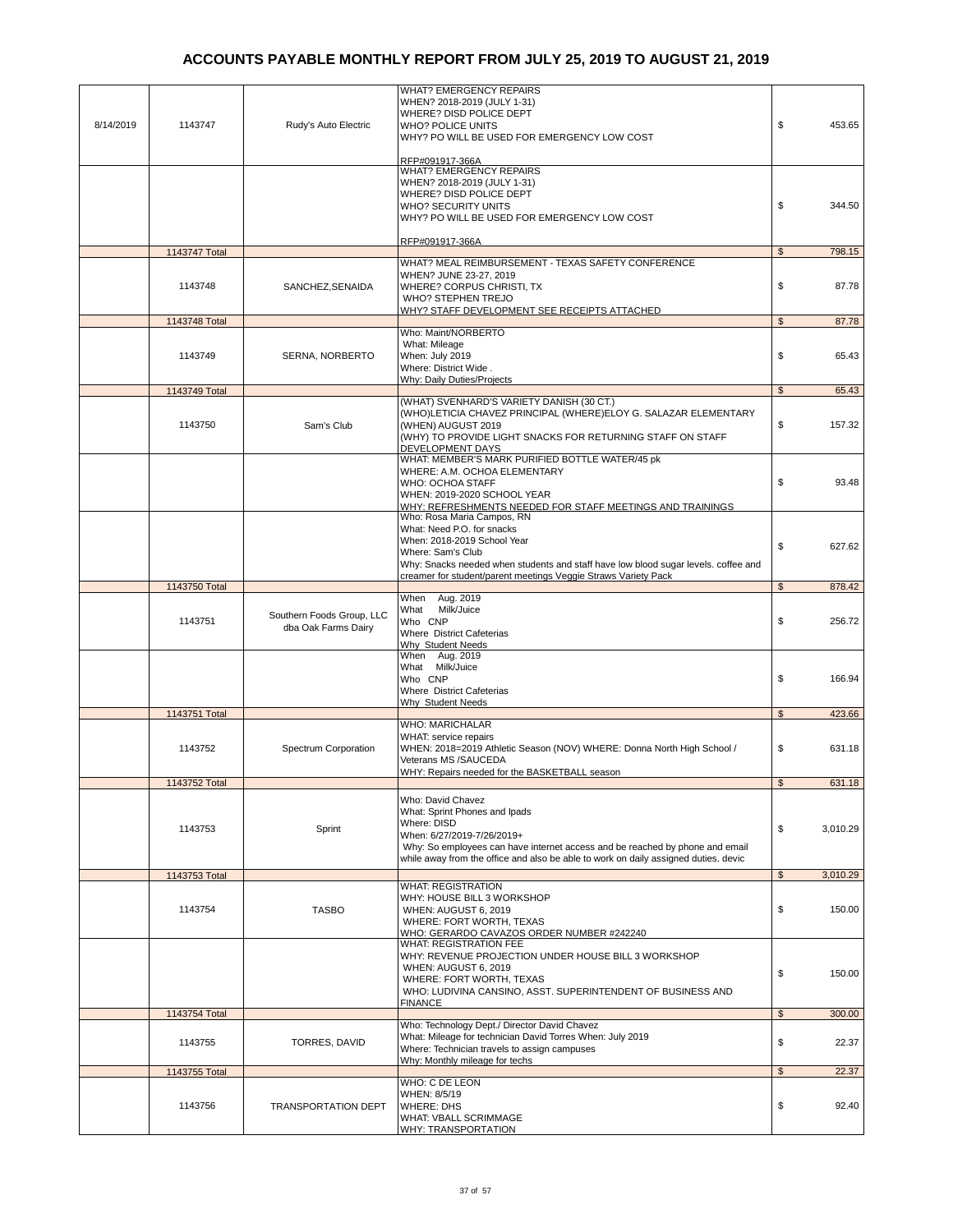|           |               |                                                            | WHO: C. DE LEON<br>WHAT: 9/JV VBALL SCRIMMAGE                                                                                                                                                                                    |                |           |
|-----------|---------------|------------------------------------------------------------|----------------------------------------------------------------------------------------------------------------------------------------------------------------------------------------------------------------------------------|----------------|-----------|
| 8/14/2019 | 1143756       | <b>TRANSPORTATION DEPT</b>                                 | WHEN: 8/3/19<br>WHERE: BROWNSVILLE VETS<br><b>WHY: TRANSPORTATION</b>                                                                                                                                                            | \$             | 424.50    |
|           | 1143756 Total |                                                            |                                                                                                                                                                                                                                  | \$             | 516.90    |
|           | 1143757       | TYLER TECHNOLOGIES, INC.                                   | Who: Luis O. Solis<br>What: Software Maintenance & Support for Versatrans Where: Bus Barn<br>When: July 2019<br>Why: Need to renew Versatrans RP Software Maintenance & Support Versatrans RP                                    | \$             | 12,783.98 |
|           | 1143757 Total |                                                            | Software Maintenace & Support Maintenance: Start:01/Jun/2019, End: 3                                                                                                                                                             | $\mathfrak s$  | 12,783.98 |
|           | 1143758       | Texas Department of Licensing<br>& Regulation              | WHO: MAINT/NORBERT<br><b>WHAT: FEES</b><br><b>WHEN: AUG 2019</b><br>WHERE: MAINT/DIST WIDE<br><b>WHY: COMPLIANCE</b><br>13204, 16872, 37181, 16115, 1308 ELEVATOR EQUIPMENT                                                      | \$             | 200.00    |
|           | 1143758 Total |                                                            |                                                                                                                                                                                                                                  | \$             | 200.00    |
|           | 1143759       | <b>Texas Facilities Commission</b>                         | <b>WHAT? UNIT LIGHTS</b><br>WHEN? 2018-2019<br>WHERE? DISD POLICE DEPT<br><b>WHO? POLICE DEPT</b><br>WHY? LIGHTS ARE NEEDED IN UNITS FOR EMERGENCY SITUATIONS FOR<br>SAFETY AND SECURITY OF STUDENTS, STAFF AND COMMUNITY        | \$             | 1,000.00  |
|           | 1143759 Total |                                                            |                                                                                                                                                                                                                                  | $\mathfrak{s}$ | 1,000.00  |
|           | 1143760       | Tspra-Texas Schools Public<br><b>Relations Association</b> | WHEN: 2019-2020<br>WHAT: PROFESSIONAL RENEWAL FEE WHERE: PUBLIC RELATION OFFICER<br>WHO: SANDRA QUINTANILLA<br>WHY: ANNUAL CONFERENCE FEE DATE OF INVOICE: 07-29-2019 INVOICE #: MR-<br>2019-1523                                | \$             | 350.00    |
|           | 1143760 Total |                                                            |                                                                                                                                                                                                                                  | $\mathfrak s$  | 350.00    |
|           | 1143761       | Unifirst Corporation Texas<br><b>Industrial Services</b>   | MAT/MOPS<br>********<br>BUY BOARD 587-19 DIP ATTACHED<br>WHO: MAINT/URBAN G<br><b>WHAT: MOPS/MATS</b><br>WHEN; JULY 2019<br><b>WHERE: MAINT</b>                                                                                  | \$             | 44.50     |
|           |               |                                                            | <b>WHY: MOPS NEEDED</b><br>Open account for the month of July 2019                                                                                                                                                               |                |           |
|           |               |                                                            | Buy Board # 507-16<br>Who: Custodial Department<br>What: Dust mops rentals<br>Where: District wide use<br>When: July 30-31, 2019<br>Why: Dust mops rentals needed throughout the year<br>Open account for the month of July 2019 | \$             | 1,990.97  |
|           |               |                                                            | Buy Board # 507-16<br>Who: Custodial Department<br>What: Dust mops rentals<br>Where: District wide use<br>When: July 30-31, 2019<br>Why: Dust mops rentals needed throughout the yearOpen account for the month of July<br>2019  | \$             | 22.30     |
|           |               |                                                            | Open account for the month of July<br>#507-16<br>What: Floor mats & Dust Mops<br>Where: Warehouse<br>When: July 1-31, 2019<br>Who: Warehouse<br>Why: To maintain facility clean                                                  | \$             | 17.75     |
|           |               |                                                            | <b>WHO: SALLY GUERRA</b><br>WHAT: MAT RENTALS FOR THE MONTH OF JULY 2019<br>WHEN: JULY 2019<br>WHERE: WA TODD MS<br>WHY: MAINTAIN A FUNCTIONAL AND PRODUCTIVE WORKING ENVIORMENT<br>WHO-LUIS O. SOLIS                            | \$             | 120.00    |
|           |               |                                                            | WHAT-MATS AND DRY MOPS<br>WHY-NEEDED FOR FLOORS AND DOOR ENTERANCE<br>WHERE-TRANSPORTATION DEPT.<br>WHEN-JULY 2019                                                                                                               | \$             | 21.40     |
|           | 1143761 Total |                                                            | WHO: HURILIM VALDEZ, MIGRANT RECRUITER                                                                                                                                                                                           | $\mathfrak{S}$ | 2,216.92  |
|           | 1143762       | Valdez, Hurilim                                            | WHAT: MILEAGE REIMBURSEMENT<br>WHERE: AREAS VISITED: DONNA, EDINBURG, TX<br>WHY: ACQUIRE MIGRANT PARENTS SIGNATURES ON DENIAL FORMS,<br>PROJECT SMART FORMS.<br>WHEN: MILEAGE FOR JUNE 2019                                      | \$             | 16.38     |
|           | 1143762 Total |                                                            |                                                                                                                                                                                                                                  | \$             | 16.38     |
|           | 1143763       | Valero Fleet Services                                      | WHAT: GAS CARD<br>WHY: BOYS CROSS COUNTRY<br>WHEN: AUGUST 9, 2019<br>WHERE: RIO GRANDE CITY                                                                                                                                      | \$             | 38.62     |
|           | 1143763 Total |                                                            | WHO: DHS CROSS COUNTRY                                                                                                                                                                                                           | $\mathfrak{S}$ | 38.62     |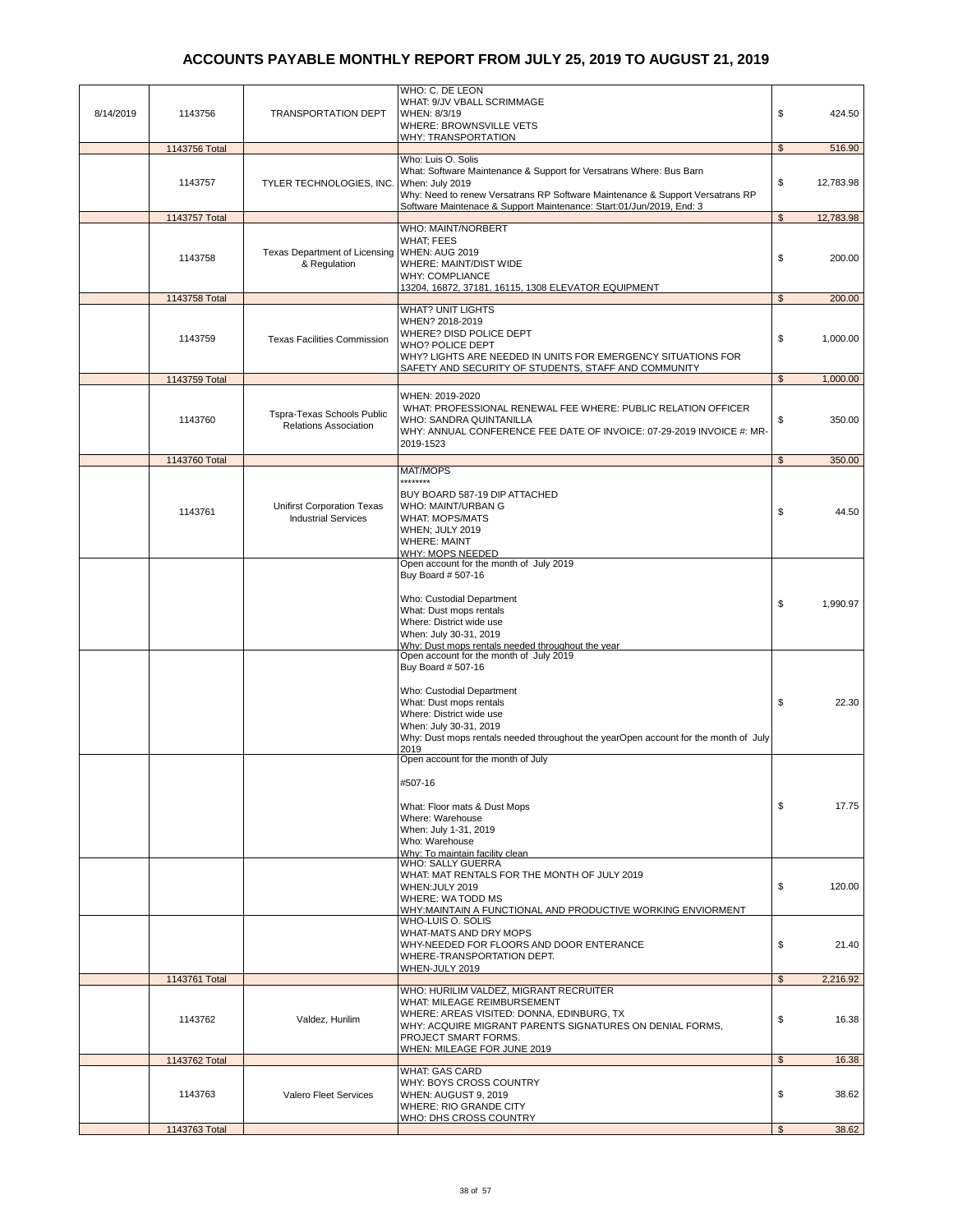| 8/14/2019       | 1143764       | Vela, Sylvia C.                           | Who: Sylvia P. Vela, ELAR Director<br>What: Mileage to and from Kemah, Texas When: July 29-August 2, 2019<br>Where: Kemah, Texas<br>Why: Mileage to and from Kemah, Texas to attend The Writing Academy Sessions on                                                        | \$<br>416.38               |
|-----------------|---------------|-------------------------------------------|----------------------------------------------------------------------------------------------------------------------------------------------------------------------------------------------------------------------------------------------------------------------------|----------------------------|
|                 |               |                                           | July 29-August 2, 2019. Miles to and from Kema                                                                                                                                                                                                                             |                            |
|                 | 1143764 Total |                                           | <b>WHAT? MILEAGE</b>                                                                                                                                                                                                                                                       | $\mathbb{S}$<br>416.38     |
|                 | 1143765       | WALDEN, DANIEL                            | WHEN? AUG 16, 2019<br><b>WHERE? AUSTIN TEXAS</b><br>WHO? CHIEF DANIEL WALDEN<br>WHY? WILL BE TRAVELING TO AUSTIN TEXAS TO PURCHASE EQUIPMENT FOR<br><u>UNITS SEE APPROVED TRAVEL</u>                                                                                       | \$<br>347.71               |
|                 | 1143765 Total |                                           |                                                                                                                                                                                                                                                                            | \$<br>347.71               |
|                 | 1143766       | Walsh Gallegos Trevino Russo<br>& Kyle PC | WHO: MRS. LYDIA LUGO, DIRECTOR, INTAKE/STUDENT ENGAGEMENT DEPT.<br>WHEN: 2018-2019 SCHOOL YEAR WHERE: INTAKE/STUDENT ENGAGEMENT<br>DEPT.<br>WHAT: 2019-2020 STUDENT CODE OF CONDUCT, ANTI-BULLYING TOOLKITS(a<br>link)<br>WHY: STUDENT CODE OF CONDUCT AND ANTI-BULLYING K | \$<br>1,793.75             |
|                 | 1143766 Total |                                           |                                                                                                                                                                                                                                                                            | $\mathfrak{S}$<br>1,793.75 |
|                 | 1143767       | Waterford Technologies Inc.               | Payment is needed for the renewal of Mailmeter with Waterford Technologies Who:<br>David Chavez<br>What: Mailmeter Office 365<br>Where: Technology Dept.<br>When: Sept.2019-Sept. 2020<br>Why: Cloud based email archiving and e-Discovery to stay in compliance with      | \$<br>5,535.00             |
|                 | 1143767 Total |                                           |                                                                                                                                                                                                                                                                            | $\mathfrak{S}$<br>5,535.00 |
|                 | 1143768       | Whataburger Corporate<br>Accounting       | WHO: C. VIESCA<br><b>WHAT: STUDENT MEALS</b><br>WHEN: AUGUST 9, 2019<br>WHERE: ECONOMEDES HIGH SCHOOL<br>WHY: JV DARK VOLLEYBALL TOURNAMENT                                                                                                                                | \$<br>70.59                |
|                 |               |                                           | WHO: E. MOLINA<br>WHAT: 9/JVL VBALL<br>WHEN: 8/10/19<br><b>WHERE: DHS</b><br>WHY: STUDENT MEAL                                                                                                                                                                             | \$<br>103.29               |
|                 |               |                                           | WHO: J. DAVILA<br><b>WHAT: STUDENT MEALS</b><br>WHEN: AUGUST 9, 2019<br>WHERE: RIO GRANDE CITY, TEXAS<br><b>WHY: BOYS CROSS COUNTRY PRACTICE MEET</b>                                                                                                                      | \$<br>78.68                |
|                 | 1143768 Total |                                           |                                                                                                                                                                                                                                                                            | $\mathfrak{S}$<br>252.56   |
| 8/14/2019 Total |               |                                           |                                                                                                                                                                                                                                                                            | $\mathsf{s}$<br>259,293.51 |
| 8/15/2019       | 1143769       | Happy Feet, Inc.                          | VOUCHER: 1355<br>3 QUOTES ATTACHED<br>WHO: DNHS SPEARETTES<br>WHAT: STAR FLEXOR BOOTS<br>WHEN: 2019-2020 SCHOOL YEAR<br><b>WHERE: DNHS</b><br>WHY: STAR FLEXOR BOOTS WILL BE USED WITH FIELD UNIFORM REQUESTOR:<br>D. CANO                                                 | \$<br>1,186.55             |
|                 | 1143769 Total |                                           | VOUCHER: 1314                                                                                                                                                                                                                                                              | 1,186.55<br>\$             |
|                 | 1143770       | Varsity Spirit Fashions                   | BUYBOARD: 507-16<br>WHO: DNHS CHEERLEADERS<br>WHAT: SUBLIM BACKPACK MIN 12<br>WHEN: 2019-2020 SCHOOL YEAR<br>WHERE: DNHS<br>WHY: ITEMS WILL BE USED FOR VARSITY CHEER SQUAD<br>REQUESTOR: BELINDA RUIZ                                                                     | \$<br>7,534.70             |
|                 | 1143770 Total |                                           |                                                                                                                                                                                                                                                                            | \$<br>7,534.70             |
|                 | 1143771       | WEISSMAN                                  | WHO: DNHS COLORGUARD<br>WHAT: HIGH WAISTED FULL LENGTH LEGGING BLACK<br>WHEN: 2019-2020 SCHOOL YEAR WHERE: DNHS<br>WHY: LEGGINGS AND TIGHTS FOR COLORGUARD MEMBERS TO USE DURING<br><b>PERFORMANCES</b><br>REQUESTOR: D. CANO DISCOUNT OF 12.10 GIVEN TOTAL WILL BE 236.52 | \$<br>248.62               |
|                 | 1143771 Total |                                           |                                                                                                                                                                                                                                                                            | $\frac{1}{2}$<br>248.62    |
|                 | 1143772       | ALVAREZ, BRIANNA                          | WHO: 2019 DHS GRADUATE<br><b>WHAT: SCHOLARSHIP</b><br>WHEN: 2019 SCHOOL YEAR<br><b>WHERE: DHS</b><br>WHY: DHS AMBASSADORS SCHOLARSHIP VOUCHER # 15665                                                                                                                      | \$<br>100.00               |
|                 | 1143772 Total |                                           |                                                                                                                                                                                                                                                                            | $\mathfrak{S}$<br>100.00   |
|                 | 1143773       | HERRERA, CARMEN<br><b>PATRICIA</b>        | WHO: 2019 DHS GRADUATE<br><b>WHAT: SCHOLARSHIP</b><br>WHEN: 2019 SCHOOL YEAR<br><b>WHERE: DHS</b><br>WHY: ARACELI AND JOSE ERNESTO LUGO SR. AND FAMILY SCHOLARSHIP<br>VOUCHER #15667                                                                                       | \$<br>500.00               |
|                 |               |                                           |                                                                                                                                                                                                                                                                            | $\mathfrak{S}$<br>500.00   |
|                 | 1143773 Total |                                           |                                                                                                                                                                                                                                                                            |                            |
|                 | 1143774       | HERRERA, CARMEN<br><b>PATRICIA</b>        | WHO: 2019 DHS GRADUATE<br><b>WHAT: SCHOLARSHIP</b><br>WHEN: 2019 SCHOOL YEAR<br><b>WHERE: DHS</b><br>WHY: DHS AMBASSADORS SCHOLARSHIP VOUCHER #15668                                                                                                                       | \$<br>50.00                |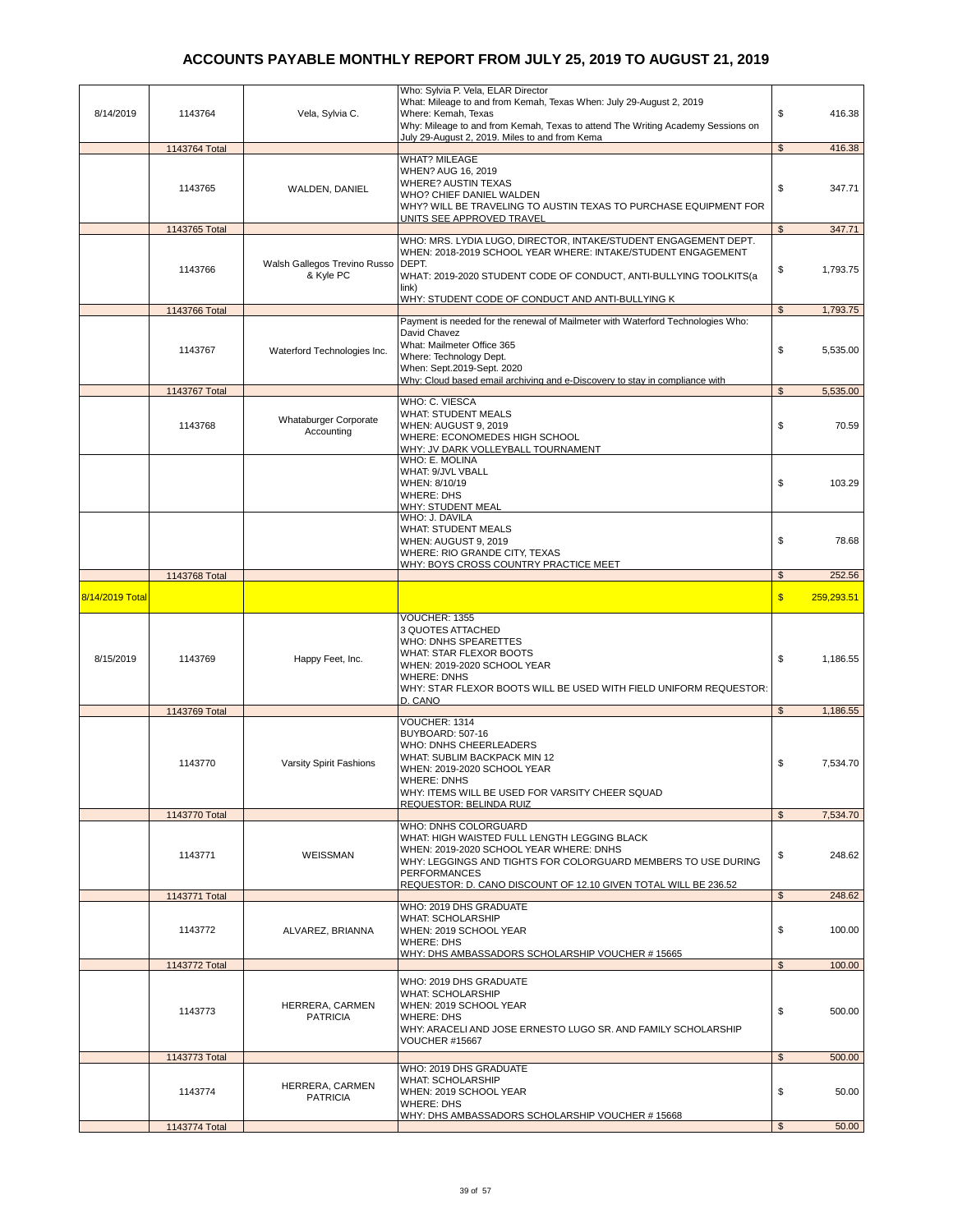| 8/15/2019       | 1143775                  | PONCE, JOANN JANET                                      | WHO: 2019 DHS GRADUATE<br><b>WHAT: SCHOLARSHIP</b><br>WHEN: 2019 SCHOOL YEAR<br><b>WHERE: DHS</b><br>WHY: DHS NHS SCHOLARSHIP<br><b>VOUCHER #15670</b>         | \$                  | 200.00                |
|-----------------|--------------------------|---------------------------------------------------------|----------------------------------------------------------------------------------------------------------------------------------------------------------------|---------------------|-----------------------|
|                 | 1143775 Total            |                                                         |                                                                                                                                                                | $\mathfrak{S}$      | 200.00                |
|                 | 1143776                  | PONCE, JOANN JANET                                      | WHO: 2019 DHS GRADUATE<br><b>WHAT: SCHOLARSHIP</b><br>WHEN: 2019 SCHOOL YEAR<br><b>WHERE: DHS</b><br>WHY: DHS ROTC SCHOLARSHIP<br><b>VOUCHER #15671</b>        | \$                  | 300.00                |
|                 | 1143776 Total            |                                                         |                                                                                                                                                                | \$                  | 300.00                |
|                 | 1143777                  | Sam's Club                                              | WHO: BRAVETTE VOLLEYBALL<br>WHAT: CONCESSION STAND SUPPLIES WHEN: AUGUST 2019<br><b>WHERE: DHS</b><br><b>WHY: CONCESSION STAND</b><br><b>VOUCHER #15661</b>    | \$                  | 1,009.42              |
|                 | 1143777 Total            |                                                         | WHO: 2019 DHS GRADUATE                                                                                                                                         | \$                  | 1,009.42              |
|                 | 1143778                  | VILLEGAS, CIERRA                                        | <b>WHAT: SCHOLARSHIP</b><br>WHEN: 2019 SCHOOL YEAR<br><b>WHERE: DHS</b><br>WHY: DHS AMBASSADOR SCHOLARSHIP VOUCHER # 15669                                     | \$                  | 100.00                |
|                 | 1143778 Total            |                                                         |                                                                                                                                                                | $\frac{1}{2}$       | 100.00                |
| 8/15/2019 Total |                          |                                                         |                                                                                                                                                                | $\mathbf{s}$        | 11,229.29             |
|                 |                          | Administrators' Scholarship                             |                                                                                                                                                                |                     |                       |
| 8/20/2019       | 1143779                  | Fundraiser                                              | Admin Schol Fund-pro's 08/20/19                                                                                                                                | \$                  | 490.00                |
|                 | 1143779 Total            | COMMUNITY LOAN CENTER.                                  |                                                                                                                                                                | $\mathfrak{L}$      | 490.00                |
|                 | 1143780                  | CORP.                                                   | Community Loan Cnt-pro's 08/20/19                                                                                                                              | \$                  | 15,873.99             |
|                 | 1143780 Total<br>1143781 | Cindy Boudloche, Trustee                                | Cindy Boudloche-pro's 08/20/19                                                                                                                                 | $\sqrt{2}$<br>\$    | 15,873.99<br>3,095.75 |
|                 | 1143781 Total            |                                                         |                                                                                                                                                                | $\frac{1}{2}$       | 3,095.75              |
|                 | 1143782                  |                                                         | Department of the Treasury-FMS Department of the Treasury-FMS-pro's 08/20/19                                                                                   | \$                  | 712.02                |
|                 | 1143782 Total            | <b>Employee Emergency</b>                               |                                                                                                                                                                | $\mathsf{\$}$       | 712.02                |
|                 | 1143783                  | Foundation                                              | Employee Emergency Found-pro's 08/20/19                                                                                                                        | \$                  | 1,129.00              |
|                 | 1143783 Total<br>1143784 | Internal Revenue Service                                | IRS-pro's 08/20/19                                                                                                                                             | $\mathcal{S}$<br>\$ | 1,129.00<br>546.89    |
|                 | 1143784 Total            |                                                         |                                                                                                                                                                | \$                  | 546.89                |
|                 | 1143785                  | NAFT Federal Credit Union                               | NAFT-pro's 08/20/19                                                                                                                                            | \$                  | 48,895.00             |
|                 | 1143785 Total<br>1143786 | Pre-Paid Legal Services, Inc.                           | Pre-Pd Legal-pro's 08/20/19                                                                                                                                    | \$<br>\$            | 48,895.00<br>950.73   |
|                 | 1143786 Total            |                                                         |                                                                                                                                                                | $\sqrt{2}$          | 950.73                |
|                 | 1143787<br>1143787 Total | REACH Scholarship Fund                                  | REACH-pro's 08/20/19                                                                                                                                           | \$<br>$\sqrt{2}$    | 130.00<br>130.00      |
|                 | 1143788                  | TRELLIS CO.                                             | Trellis Co-(TG)-pro's 08/20/19                                                                                                                                 | \$                  | 549.11                |
|                 | 1143788 Total            | <b>Texas Classroom Teachers</b>                         |                                                                                                                                                                | $\mathsf{\$}$       | 549.11                |
|                 | 1143789                  | Association                                             | TCTA-pro's 08/20/19                                                                                                                                            | \$                  | 14.96                 |
|                 | 1143789 Total            |                                                         |                                                                                                                                                                | $\mathfrak{S}$      | 14.96                 |
|                 | 1143790                  | <b>Texas State Teachers</b><br>Association              | TSTA-pro's 08/20/19                                                                                                                                            | \$                  | 12,438.15             |
|                 | 1143790 Total            |                                                         |                                                                                                                                                                | $\mathsf{\$}$       | 12,438.15             |
|                 | 1143791                  | U.S. Department Of Education<br>National Payment Center | US Dept of Education-pro's 08/20/19                                                                                                                            | \$                  | 1,086.05              |
|                 | 1143791 Total            |                                                         |                                                                                                                                                                | $\mathcal{S}$       | 1,086.05              |
| 8/20/2019 Total |                          |                                                         |                                                                                                                                                                | $\mathbf{s}$        | 85,911.65             |
|                 |                          |                                                         |                                                                                                                                                                |                     |                       |
| 8/21/2019       | 1143792                  | A PLUS SCREEN PRINTING<br>AND EMBROIDERY                | WHAT: BACK PACKS WITH SCREEN PRINTED LOGO<br><b>WHO: NEW TEACHERS</b><br>WHY: FOR NEW TEACHER ORIENTATION WHERE: DONNA ISD<br><b>WHEN: AUGUST 14, 2019</b>     | \$                  | 600.00                |
|                 | 1143792 Total            |                                                         | FOOTBALL AD FOR THE MONITOR FOR DONNA NORTH HS                                                                                                                 | \$                  | 600.00                |
|                 | 1143793                  | AIM MEDIA TEXAS                                         | <b>WHO: MARICHALAR</b><br><b>WHAT: FOOTBALL AD</b><br>WHEN: 2019-2020 FOOTBALL SEASON WHERE: DONNA NORTH<br>WHY: REQUIRED BY ADMIN OFFICE THIS IS DONE YEARLY. | \$                  | 750.00                |
|                 |                          |                                                         | WHO: R. LEAL<br><b>WHAT: FOOTBALL AD</b><br>WHEN: 2019-2020 FOOTBALL SEASON WHERE: DONNA HIGH SCHOOL<br>WHY: REQUIRED BY ADMIN OFFICE THIS IS DONE YEARLY.     | \$                  | 750.00                |
|                 | 1143793 Total            |                                                         | Who: Sue Arriaga                                                                                                                                               | $\mathfrak s$       | 1,500.00              |
|                 | 1143794                  | ARRIAGA, SULAMITH R.                                    | <b>What: Ticket Seller</b><br>When: Aug. 13, 2019<br>Where: DHS<br>Why: JVD and Varsity Volleyball Bravettes/PSJA Memorial                                     | \$                  | 40.00                 |
|                 |                          |                                                         | Who: Sue Arriaga<br>What: Ticket Seller<br>When: August 10, 2019<br>Where: DHS<br>Why: Volleyball Tournament (See attached list of schools)                    | \$                  | 100.00                |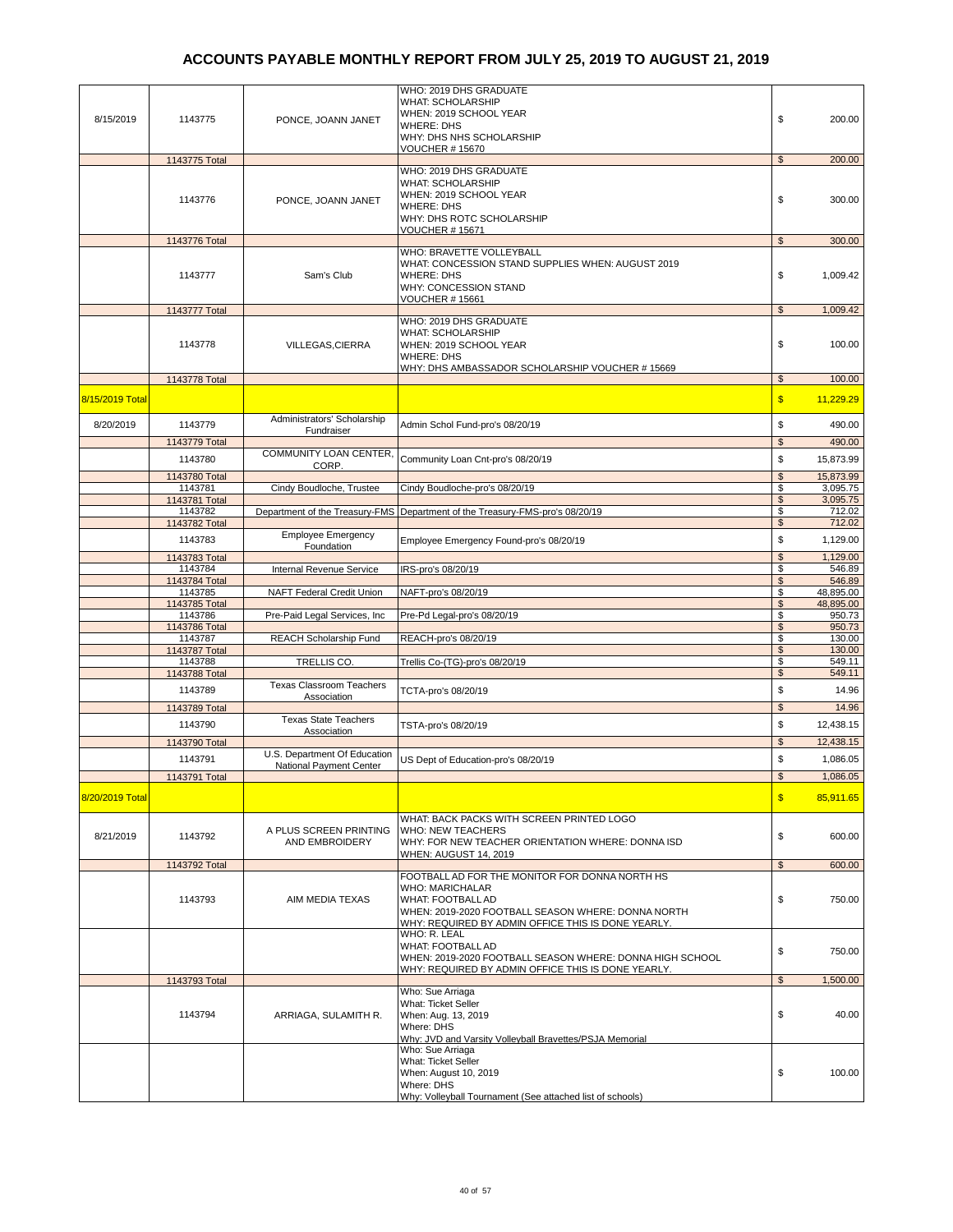| 8/21/2019 | 1143794       | ARRIAGA, SULAMITH R.                         | Who: Sue Arriaga<br>What: Ticket Seller<br>When: August 12, 2019<br>Where: DHS                                                                                                                                                                                        | \$             | 40.00    |
|-----------|---------------|----------------------------------------------|-----------------------------------------------------------------------------------------------------------------------------------------------------------------------------------------------------------------------------------------------------------------------|----------------|----------|
|           |               |                                              | Why: Volleyball Tournament (See attached list of schools)<br>Who: Sue Arriaga<br>What: Ticket Seller<br>When: August 9, 2019<br>Where: DHS                                                                                                                            | \$             | 100.00   |
|           | 1143794 Total |                                              | Why: Volleyball Tournament (See attached list of schools)                                                                                                                                                                                                             | \$             | 280.00   |
|           | 1143795       | Abydos Learning Int'l. New<br>Jersey Writing | Who: Bilingual/ESL Department-Gregorio Arellano Jr., Director<br>What: Registration fee for attendance to 33rd Annual Abydos Conference<br>When: 04/12-15/2019<br>Where: Houston Texas<br>Why: 33rd Annual Abydos Literacy Conference Registration fee                | \$             | 295.00   |
|           |               |                                              | Who: ELAR Staff<br>What: Fees to attend Conference<br>When: April 12-15, 2019<br>Where: Houston, Texas<br>Why: To attend 33rd Annual Abydos Literacy Conference held in Houston, Texas on<br>April 12-15, 2019 Conference Registration Fees for: Jacqueline Hernandez | \$             | 2,125.00 |
|           | 1143795 Total |                                              |                                                                                                                                                                                                                                                                       | $\mathbb{S}$   | 2,420.00 |
|           | 1143796       | Affordable Printing                          | WHAT: BOOKLETS - SPANISH<br><b>WHERE: CAMPUSES</b><br>WHO: SUPT.'S OFFICE-PUBLIC RELATIONS WHY: STRATEGIC DESIGN SIZE: 8.5<br>X 11 BOOKLET 8 PGS                                                                                                                      | \$             | 375.00   |
|           |               |                                              | WHEN: FISCAL YR. 2019-2020<br><b>WHAT: BOOKLETS</b><br><b>WHERE: CAMPUSES</b><br>WHO: SUPT.'S OFFICE                                                                                                                                                                  | \$             | 375.00   |
|           |               |                                              | <b>WHY: STRATEGIC DESIGN</b>                                                                                                                                                                                                                                          | $\mathfrak{L}$ |          |
|           | 1143796 Total |                                              | Who: Aleida Garces, Kinder Teacher                                                                                                                                                                                                                                    |                | 750.00   |
|           | 1143797       | Aleida Garces                                | What: Meal Reimbursement<br>When: July 9-12, 2019<br>Where: San Antonio, Texas                                                                                                                                                                                        | \$             | 103.48   |
|           | 1143797 Total |                                              | Why: CAMT Conference                                                                                                                                                                                                                                                  | $\mathfrak{L}$ | 103.48   |
|           | 1143798       | All Valley Screen Printing                   | What: 2019 Dance Augusta Spirit Poms. Who: Janet Garcia, Donna HS Dance.<br>When: 2019-2020 School Year.<br>Where: Donna HS and RGV football stadium sites as well as performances.<br>Why: To look uniformed.                                                        | \$             | 500.00   |
|           |               |                                              | WHO: A. LOPEZ<br>WHAT: TEAM 365 ZONE PERFORMANCE T-SHIRT COLOR: GOLD, 1 COLOR FULL<br><b>FRONT PRINT</b><br>WHEN: AUGUST 2019<br>WHERE: DONNA HIGH SCHOOL<br>WHY: PRACTICE WEAR FOR STUDENT ATHLETES SIZES: S/20, M/10, L/5, XL/2,<br>2XL/1, 3XL/2                    | \$             | 478.40   |
|           |               |                                              | WHO: CHRIS DE LEON/MELINDA SANDOVAL WHAT: A4 WOMENS COOLING<br>PERFORMANCE CREW-GRAPHITE<br>WHEN: AUGUST 2019<br>WHERE: DONNA HIGH SCHOOL<br>WHY: EQUIPMENT AND SUPPLIES NEEDED FOR STUDENTS                                                                          | \$             | 638.40   |
|           |               |                                              | WHO: J. MATA<br>WHAT: SHIRT/SHORT PRACTICE PACKAGE Athletic Dept.<br>WHEN: AUGUST 2019<br>WHERE: TODD MIDDLE SCHOOL<br>WHY: EQUIPMENT AND SUPPLIES NEEDED FOR STUDENT ATHLETES                                                                                        | \$             | 1.947.00 |
|           |               |                                              | WHO: L. PEDROZA<br>WHAT: SHIRT/SHORT PRACTICE PACKAGE A4 COOLING PERFORMANCE CREW<br>(GRAPHITE) A4 COOLING PERFORMANCE SHORTS 7 IN (MAROON)<br>WHEN: AUGUST 2019<br>WHERE: DONNA HIGH SCHOOL<br>WHY: EQUIPMENT AND SUPPLIES NEEDED FOR BASKETBALL PRACTICE            | \$             | 599.04   |
|           |               |                                              | WHO: O. CASARES<br>WHAT: SHIRT/SHORT PRACTICE PACKAGE Athletic Dept.<br>WHEN: AUGUST 2019<br>WHERE: A.P. SOLIS MIDDLE SCHOOL<br>WHY: EQUIPMENT AND SUPPLIES NEEDED FOR STUDENT ATHLETES                                                                               | \$             | 1,947.00 |
|           |               |                                              | WHO: R. LEAL<br>WHAT: GAME DAY POLO EMBROIDERY WHEN: AUGUST 2019<br>WHERE: DONNA HIGH SCHOOL<br>WHY: EQUIPMENT NEEDED FOR FOOTBALL SEASON                                                                                                                             | \$             | 747.50   |
|           | 1143798 Total |                                              |                                                                                                                                                                                                                                                                       | $\mathfrak{s}$ | 6,857.34 |
|           | 1143799       | Andrade, Esmeralda                           | Who: Bilingual/ESL Department-Gregorio Arellano Jr. Director<br>What: Texas Educator Certification Examination Program Exam reimbursement When:<br><b>July 2019</b><br>Where: Bilingual/ESL Department                                                                | \$             | 118.87   |
|           | 1143799 Total |                                              | Why: ESL/Supplemental exam                                                                                                                                                                                                                                            | $\mathfrak s$  | 118.87   |
|           | 1143800       | Andy's Auto & Bus Air, Inc.                  | Condenser CM3 Assy AC Parts for Stock Who: Luis O. Sols<br>What: Condenser CM3 Assy<br>Where: Bus Barn<br>When: August 2019                                                                                                                                           | \$             | 2,721.36 |
|           | 1143800 Total |                                              | Why: Items needed to replenish stock                                                                                                                                                                                                                                  | \$             | 2,721.36 |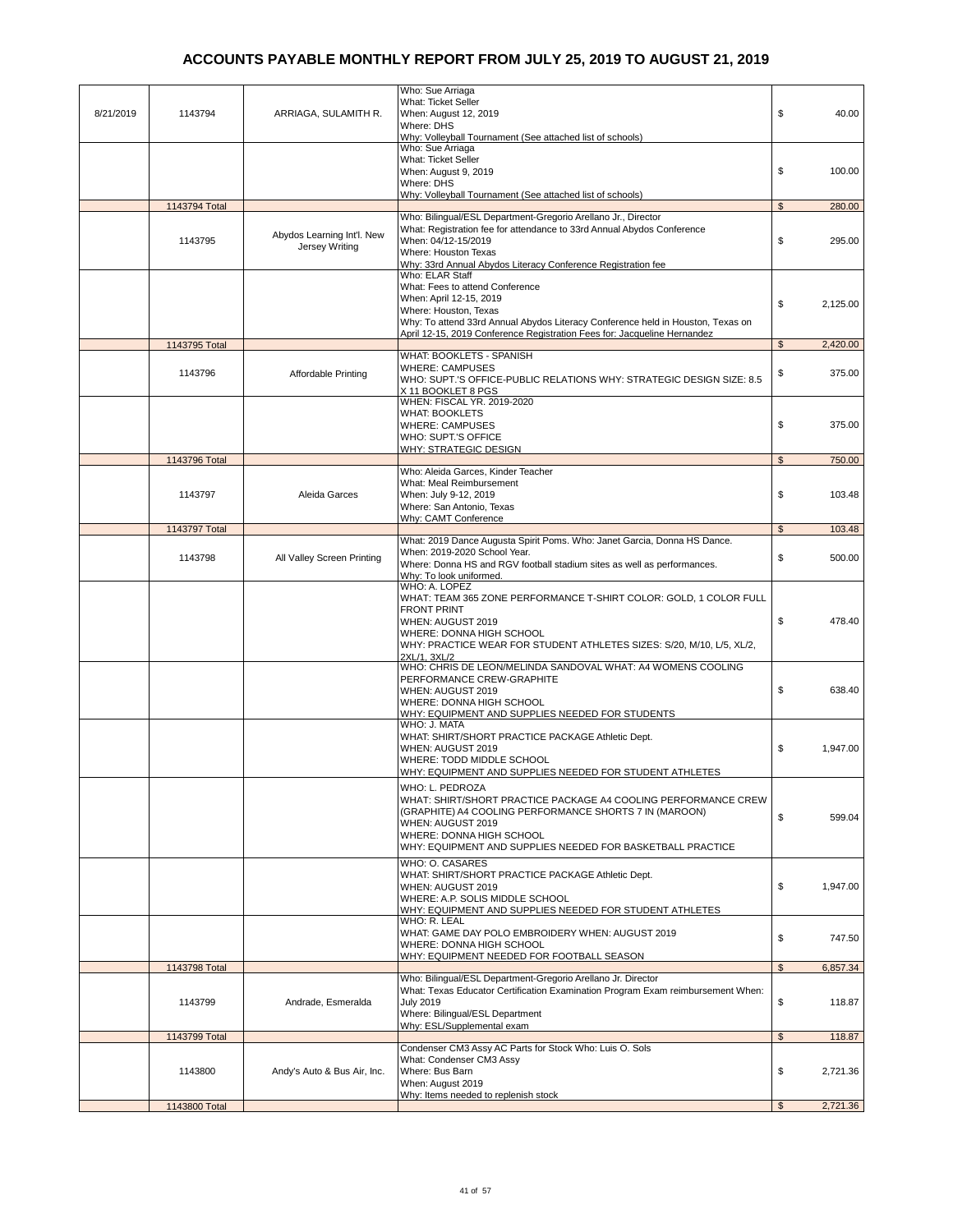| 8/21/2019 | 1143801       | Angelica Saldana                               | WHO: R. LEAL<br><b>WHAT: INTRO VIDEO</b><br>WHEN: 2019-2020 ATHLETIC SCHOOL YEAR WHERE: DONNA HIGH SCHOOL<br>WHY: YEARLY REQUIREMENT BY DISD FOR FOOTBALL SEASON. ** FOOTBALL<br>INTRO FOR FOOTBALL SEASON**                                                           | \$             | 5,500.00 |
|-----------|---------------|------------------------------------------------|------------------------------------------------------------------------------------------------------------------------------------------------------------------------------------------------------------------------------------------------------------------------|----------------|----------|
|           | 1143801 Total |                                                |                                                                                                                                                                                                                                                                        | $\frac{1}{2}$  | 5,500.00 |
|           | 1143802       | At & T                                         | WHAT: OPEN PO FOR PHONE SERVICES WHY: MONTHLY CHARGES<br>WHEN: AUGUST 2019<br><b>WHERE: DONNA ISD</b><br>WHO: CAMPUSES/DEPARTMENTS                                                                                                                                     | \$             | 2,636.68 |
|           |               |                                                | <b>WHAT: PHONE SERVICE</b><br>WHY: MONTHLY CHARGES<br>WHEN: JULY 2019<br><b>WHERE: DONNA ISD</b><br>WHO: DISTRICT WIDE                                                                                                                                                 | \$             | 1,244.18 |
|           | 1143802 Total |                                                |                                                                                                                                                                                                                                                                        | $\mathfrak{s}$ | 3,880.86 |
|           | 1143803       | At & T                                         | WHO: CTE DEPARTMENT CENTRAL OFFICE WHAT: OFFICE PHONE<br><b>WHEN: FY 18-19</b><br><b>WHERE: CENTRAL OFFICE</b><br>WHY: OFFICE USE 6867 SIP PHONE COLOR DISPLAY/NO AC ADAPTER                                                                                           | \$             | 182.29   |
|           | 1143803 Total |                                                |                                                                                                                                                                                                                                                                        | \$             | 182.29   |
|           | 1143804       | At & T                                         | WHAT: OPEN PO FOR PHONE SERVICES WHY: MONTHLY CHARGES<br>WHEN: AUGUST 2019<br>WHERE: DONNA ISD<br>WHO: CAMPUSES/DEPARTMENTS                                                                                                                                            | \$             | 1,253.81 |
|           | 1143804 Total |                                                |                                                                                                                                                                                                                                                                        | $\mathfrak{F}$ | 1,253.81 |
|           | 1143805       | At & T Long Distance                           | WHAT: OPEN PO FOR LONG DISTANCE SERVICES<br><b>WHY: MONTHLY CHARGES</b><br>WHEN: AUGUST 2019                                                                                                                                                                           | \$             | 31.29    |
|           |               |                                                | WHERE: DONNA ISD                                                                                                                                                                                                                                                       |                |          |
|           | 1143805 Total |                                                | WHO: CAMPUSES/DEPARTMENTS                                                                                                                                                                                                                                              | $\mathfrak s$  | 31.29    |
|           | 1143806       | Bar-B-Cutie Smokehouse                         | WHO: J. DAVILA<br><b>WHAT: STUDENT MEALS</b><br>WHEN: AUGUST 15, 2019<br>WHERE: NIKKI ROWE HIGH SCHOOL<br>WHY: BOYS CROSS COUNTRY PRACTICE MEET                                                                                                                        | \$             | 175.00   |
|           |               |                                                | WHO: J. DAVILA<br><b>WHAT: STUDENT MEALS</b><br>WHEN: AUGUST 8, 2019<br>WHERE: PSJA NORTH HIGH SCHOOL                                                                                                                                                                  | \$             | 175.00   |
|           | 1143806 Total |                                                | WHY: CROSS COUNTRY PRACTICE MEET                                                                                                                                                                                                                                       | $\mathfrak{s}$ | 350.00   |
|           | 1143807       | <b>BFS Retail &amp; Commercial</b><br>Operatio | INET FIREHAWK GT PURSUIT BL P265/60R17 WHAT? TIRES<br>WHEN? 2018-2019<br>WHERE? DISD POLICE DEPT<br>WHO? POLICE DEPT UNITS - 3 TAHOES AND 2 FUSIONS<br>WHY? UNITS NEED TO BE IN GOOD WORKING CONDITIONS FOR THE SAFETY                                                 | \$             | 2,685.96 |
|           | 1143807 Total |                                                | AND SECURITY OF STUDENTS, STAFF AND COMMUNIT                                                                                                                                                                                                                           | $\mathfrak{S}$ | 2,685.96 |
|           |               |                                                | WHO: A. BILLUPS                                                                                                                                                                                                                                                        |                |          |
|           | 1143808       | BILLUPS, ANGELA MICHELLE                       | WHAT: MEAL REIMBURSEMENT<br>WHEN: JULY 18, 2019<br>WHERE: SOUTH PADRE ISLAND<br>WHY: VARSITY CHEER CAMP                                                                                                                                                                | \$             | 12.09    |
|           | 1143808 Total |                                                |                                                                                                                                                                                                                                                                        | \$             | 12.09    |
|           | 1143809       | <b>BRIDGE NET</b><br>COMMUNICATIONS, LLC.      | Who: David Chavez<br>What: Additional cable for Todd MS<br>Where: Todd MS<br>When: July 2019<br>Why: Additional cable will be needed for the Todd MS project from Building M IDF to<br>Portable 127 Cable see quote for all items.                                     | \$             | 186.44   |
|           |               |                                                | Who: David Chavez<br>What: install cable and install access points Where: Todd Ms. install access points and<br>cabling between Building M and Portable 127<br>When: July<br>Why: Access points needed at the Todd MS Gym for wi fi and cable between M builing<br>and | \$             | 2,635.38 |
|           | 1143809 Total |                                                |                                                                                                                                                                                                                                                                        | $\mathfrak s$  | 2,821.82 |
|           |               |                                                | INVOICE DATE: 9-25-18                                                                                                                                                                                                                                                  |                |          |
|           | 1143810       | <b>BSN Sports, LLC</b>                         | WHO: GUADALUPE REYES<br>WHAT: SUBLIM-NO CUST LOGO DIGITAL SS GAME JERSEY WHITE<br>WHEN: 2018-2019 SCHOOL YEAR<br>WHERE: DONNA HIGH SCHOOL<br>WHY: SOCCER EQUIPMENT AND SUPPLIES FOR STUDENT ATHLETES FOR<br>PRACTICE AND COMPETITION                                   | \$             | 3,035.30 |
|           |               |                                                | WHO: GUADALUPE REYES<br>WHAT: CUSTOM LOGO FOR NIKE SOCCER UNIFORM<br>WHEN: 2018-2019 SCHOOL YEAR<br>WHERE: DONNA HIGH SCHOOL<br>WHY: BOYS SOCCER PRACTICE EQUIPMENT                                                                                                    | \$             | 100.00   |
|           |               |                                                | WHO: M. EPPERSON<br>WHAT: HOOPS ELITE PRO BACK PACK BLK/BLK<br>WHEN: AUGUST 2019<br>WHERE: DONNA HIGH SCHOOL                                                                                                                                                           | \$             | 591.00   |
|           | 1143810 Total |                                                | WHY: EQUIPMENT AND SUPPLIES NEEDED FOR STUDENT ATHLETES                                                                                                                                                                                                                | $\mathfrak{s}$ | 3,726.30 |
|           |               |                                                |                                                                                                                                                                                                                                                                        |                |          |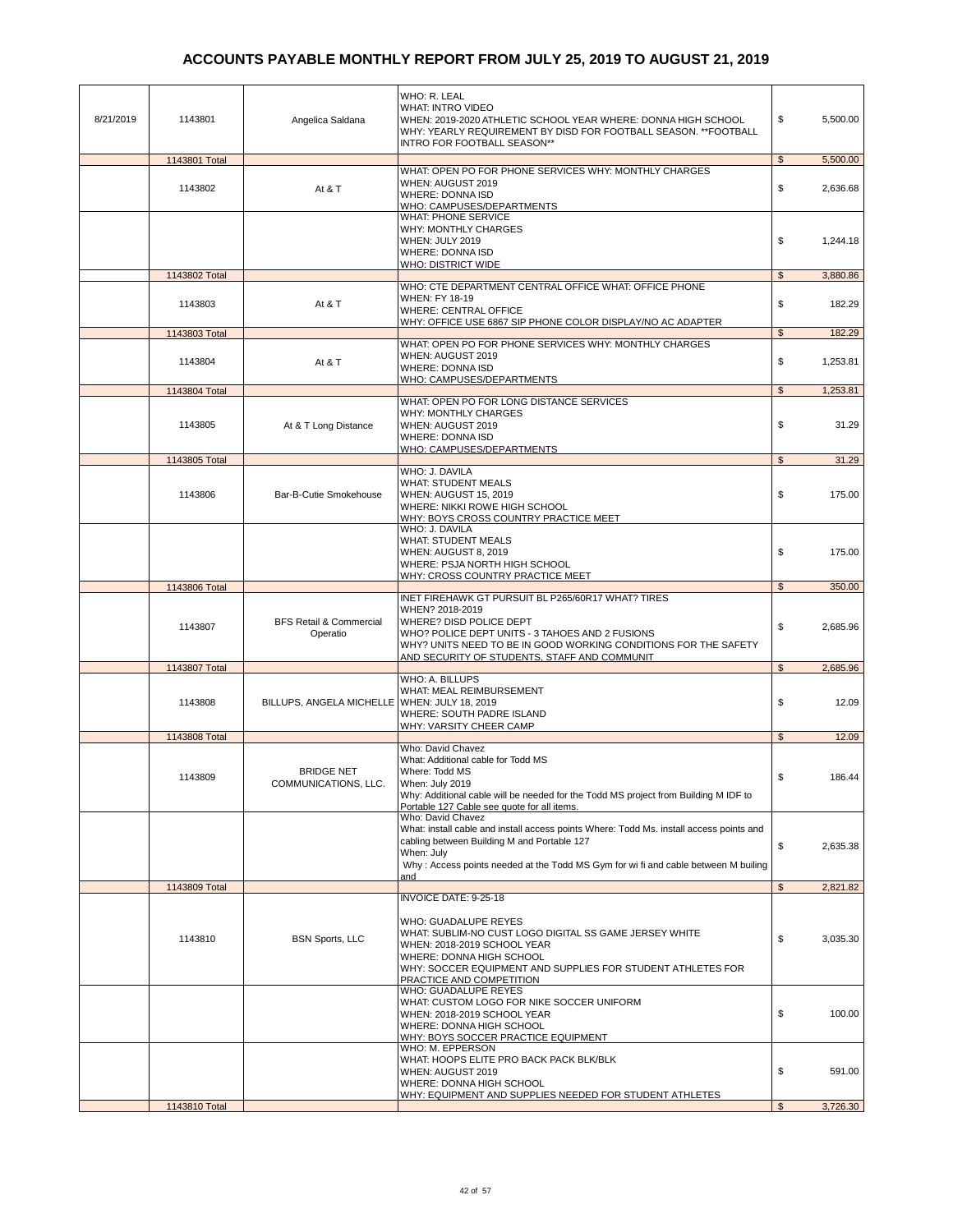|           |               |                                                  | INVOICE DATE: 12-17-18                                                                                                                                                                                                                                                |                |                   |
|-----------|---------------|--------------------------------------------------|-----------------------------------------------------------------------------------------------------------------------------------------------------------------------------------------------------------------------------------------------------------------------|----------------|-------------------|
| 8/21/2019 | 1143811       | <b>Barcelona Sporting Goods</b>                  | <b>WHO: RICK ALVAREZ</b><br>WHAT: WILSON MEN EVOLUTION BASKETBALL<br>WHEN: 2018-2019 SCHOOL YEAR<br>WHERE: TODD MIDDLE SCHOOL<br>WHY: EQUIPMENT AND SUPPLIES FOR STUDENT ATHELTES<br>WHO: R. LEAL                                                                     | \$             | 790.40            |
|           |               |                                                  | WHAT: ADIDAS ADIZERO 5 STAR LOW FB GAME SHOE WHITE/MAROON<br>WHEN: 2019 FOOTBALL SEASON<br>WHERE: DONNA HIGH SCHOOL<br><b>WHY: EQUIPMENT FOR 2019 SEASON</b>                                                                                                          | \$             | 12.021.95         |
|           | 1143811 Total |                                                  |                                                                                                                                                                                                                                                                       | \$             | 12,812.35         |
|           | 1143812       | Barnes & Noble, Inc.                             | WHO: Dr. Debra Aceves, Assistant Superintendent for Leadership<br>WHAT: EXTREME OWNERSHIP: How U.S. Navy Seals Lead ans Win (New Edtion)<br>WHEN: Wednesday, August 14, 2019 WHERE: Staff Development for High School,<br>Middle School and Elementary Assistant Prin | \$             | 979.50            |
|           | 1143812 Total |                                                  | WHO: RACHEL PEREZ                                                                                                                                                                                                                                                     | $\mathfrak{S}$ | 979.50            |
|           | 1143813       | <b>Blick Art Materials</b>                       | WHEN: MARCH 19, 2019<br>WHERE: JR. VASE ART EVENT<br><b>WHAT: ART COMPETITION</b><br>WHY: STUDENTS ENRICHMENT Shipping and handling<br>WHO: TEAM 22 ART STUDENTS                                                                                                      | \$             | 2.94              |
|           |               |                                                  | WHAT: ART SUPPLIES FOR STUDENTS<br>WHO PLACED IN THE JR VASE COMPETITION<br>WHEN: ASAP MAY, 2019<br>WHERE: WA TODD MS Megan Johnson & Rachel Perez<br>WHY: STUDENTS PALCED IN COMPETITION                                                                             | \$             | 75.20             |
|           | 1143813 Total |                                                  | Who: Velma Rangel, Assistant Superintendent of District Operations                                                                                                                                                                                                    | $\mathfrak{S}$ | 78.14             |
|           | 1143814       | <b>CB Sportswear</b>                             | What: Incentives<br>When: 2018-2019<br>Where: Donna ISD Campuses<br>Why: Scholarship Fund (20) Port Authority Duffel Bag Maroon/Grey with Embroidered<br>Logo                                                                                                         | \$             | 524.80            |
|           | 1143814 Total |                                                  | WHO: CHEROKEE CHARMERS DANCE TEAM WHAT: POM                                                                                                                                                                                                                           | $\mathfrak s$  | 524.80            |
|           | 1143815       | <b>CHAMPION TEAMWEAR</b>                         | WHEN: SCHOOL YEAR 201-2020<br>WHERE: TODD MS<br>WHY: THE CHARMERS COMPETE AND OFTEN NEED DIFFRENT COLOR POM<br>FOR CONTEST. THIS WOULD ALLOW US TO NOT HAVE TO BORROW FROM<br>OTHER TEAM                                                                              | \$             | 1,784.00          |
|           | 1143815 Total |                                                  |                                                                                                                                                                                                                                                                       | $\mathfrak{L}$ | 1,784.00          |
|           | 1143816       | Cepeda, Gloria E.                                | Who: Rosalinda Navarro<br>What: Accountability Review<br>When: August 12-13, 2019<br>Where: M. Rivas Elementary<br>Why; Conduct the 2019 accountability review STAAR Data, TEKS Deconstruction and<br>sutdent progress Consultant service                             | \$             | 2,000.00          |
|           | 1143816 Total |                                                  |                                                                                                                                                                                                                                                                       | $\mathfrak{s}$ | 2,000.00          |
|           | 1143817       | Chick Fil A Weslaco                              | WHO: C DE LEON<br>WHAT: 9/JV VBALL<br>WHEN: 8/5/19<br><b>WHERE: DHS</b><br>WHY: STUDENT MEAL                                                                                                                                                                          | \$             | 206.25            |
|           | 1143817 Total |                                                  | WHO: C DE LEON                                                                                                                                                                                                                                                        | \$             | 206.25            |
|           | 1143818       | Chick-Fil-A Sharyland Towne<br>Crossing          | WHEN: 8/13/19<br>WHERE: LA JOYA<br>WHAT: (V/JV) VBALL<br>WHY: STUDENT MEAL                                                                                                                                                                                            | \$             | 203.00            |
|           |               |                                                  | <b>WHO: E MOLINA</b><br>WHEN: 8/13/19<br>WHERE: LA JOYA<br><b>WHAT: VBALL GAME</b><br>WHY: STUDENT MEAL                                                                                                                                                               | \$             | 116.18            |
|           | 1143818 Total |                                                  | COMPUCESSORY DVD RECORDABLE MEDIA - DVD -R                                                                                                                                                                                                                            | $\mathfrak s$  | 319.18            |
|           | 1143819       | Cielo Office Products                            | <b>WHAT? OFFICE SUPPLIES</b><br>WHEN? 2018-2019<br>WHERE? DISD POLICE DEPT<br>WHO? POLICE DEPT STAFF<br>WHY? SUPPLIES ARE NEEDED TO RUN DAILY OPERATIONS                                                                                                              | \$             | 969.36            |
|           | 1143819 Total |                                                  | What: Swingline Long Reach Staplers.<br>Who: Matias Rivera, Donna HS Band-Fine Arts.<br>When: 2019-2020 School year and upcoming.<br>Where: Donna High School Fine Arts.<br>Why: To be able to process concert and camp booklets.                                     | \$<br>\$       | 93.32<br>1,062.68 |
|           |               |                                                  | WHAT: OPEN PO FOR GARBAGE SERVICE WHY: MONTHLY CHARGES                                                                                                                                                                                                                |                |                   |
|           | 1143820       | City Of Alamo Alamo Municipal<br><b>Building</b> | WHEN: AUGUST 2019<br>WHERE: DONNA ISD<br><b>WHO: SALINAS ELEMENTARY</b><br>WHAT: OPEN PO FOR WATER SERVICE WHY: MONTHLY CHARGES                                                                                                                                       | \$             | 1,106.43          |
|           |               |                                                  | WHEN: JULY 2019<br><b>WHERE: DONNA ISD</b><br>WHO: SALINAS ELEMENTARY                                                                                                                                                                                                 | \$             | 220.11            |
|           | 1143820 Total |                                                  |                                                                                                                                                                                                                                                                       | $\mathfrak{s}$ | 1,326.54          |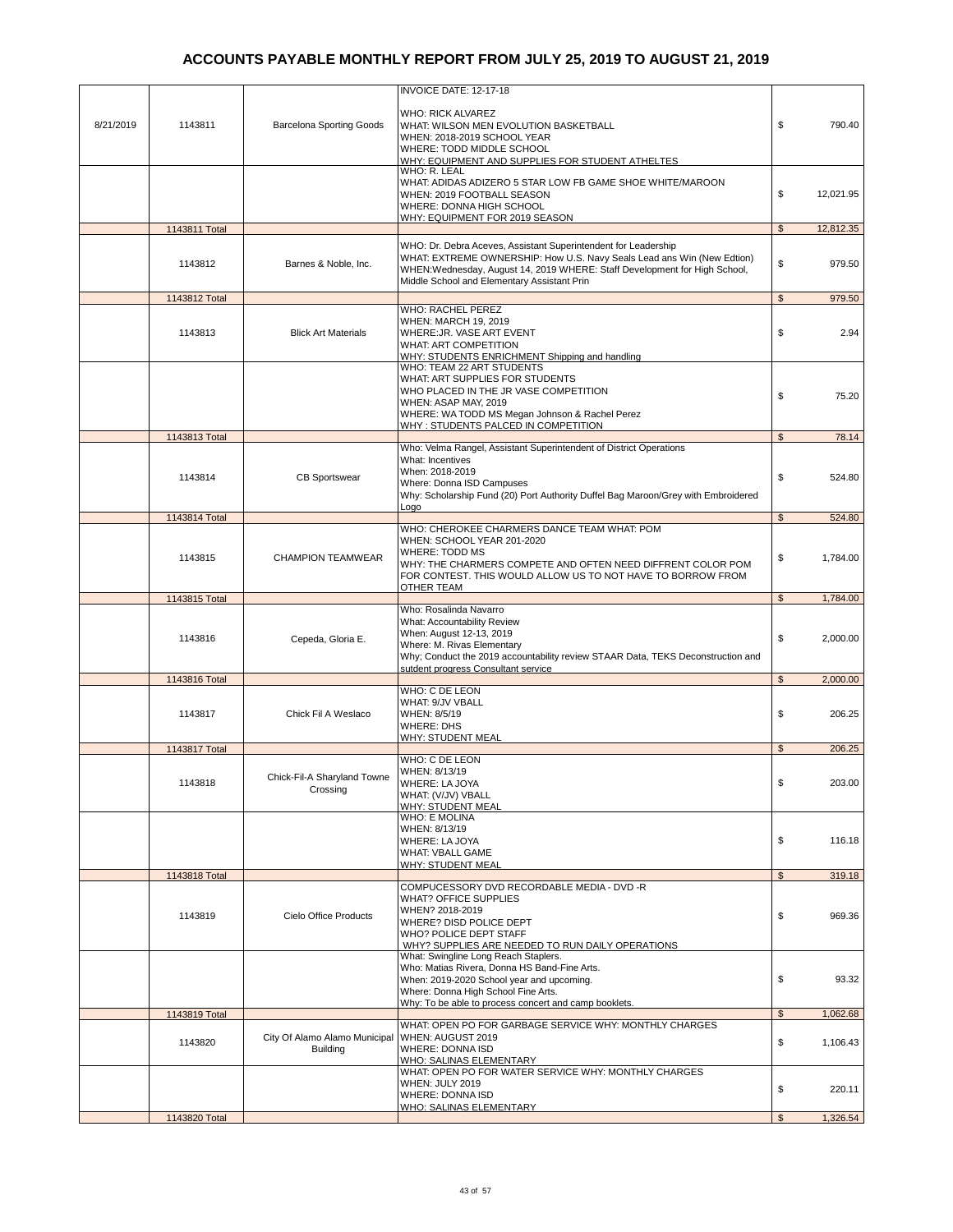|           |               |                               | Who: Carl Contrata                                                                                                                 |                |          |
|-----------|---------------|-------------------------------|------------------------------------------------------------------------------------------------------------------------------------|----------------|----------|
| 8/21/2019 | 1143821       | Contrata, Carl S.             | What: Official<br>When: Aug. 10, 2019                                                                                              | \$             | 215.00   |
|           |               |                               | Where: DHS                                                                                                                         |                |          |
|           |               |                               | Why: Volleyball Tournament Harlingen S/Bro. Jubilee                                                                                |                |          |
|           | 1143821 Total |                               | <b>WHAT: REGISTRATION FEES</b>                                                                                                     | $\mathfrak{s}$ | 215.00   |
|           |               |                               | WHEN: AUGUST 12-13, 2019                                                                                                           |                |          |
|           | 1143822       | <b>Creative Mathematics</b>   | WHO: LEORA SHANKS, RITA NINO, NELLY TORRES, GWEN COTTON, MARLINDA                                                                  | \$             | 1,323.00 |
|           |               |                               | RANGEL, CIPRIANO TAMEZ, MARIA PEREZ, HOLLY SCALISE WHERE: DONNA, TX<br>(SALAZAR ELEMENTARY) WHY: PROFESSIONAL DEVELOPMENT-CREATIVE |                |          |
|           |               |                               | MATHEMAT                                                                                                                           |                |          |
|           | 1143822 Total |                               |                                                                                                                                    | $\mathfrak s$  | 1,323.00 |
|           |               |                               | Who: Maria Alicia Gonzalez<br>What: Lease for water                                                                                |                |          |
|           | 1143823       | Culligan Water                | When: August, 2019                                                                                                                 | \$             | 26.00    |
|           |               |                               | Where: PRS Program                                                                                                                 |                |          |
|           |               |                               | Why: Rental of water system Rental for water system for the month of August, 2019                                                  | $\mathfrak{s}$ | 26.00    |
|           | 1143823 Total |                               | WHO: CHEROKEE CHARMERS DANCE TEAM WHAT: TEAM UNIORMS FOR THE                                                                       |                |          |
|           |               |                               | 2019-2020 SCHOOL YEAR                                                                                                              |                |          |
|           | 1143824       | Danzgear                      | WHEN: SCHOOL YEAR 201-2020                                                                                                         | \$             | 2,491.00 |
|           |               |                               | WHERE: TODD MS<br>WHY: THE CHARMERS NEED NEW UNIFORMS FOR THE UP COMING YEAR                                                       |                |          |
|           | 1143824 Total |                               |                                                                                                                                    | $\mathfrak{s}$ | 2,491.00 |
|           |               |                               | WHO: J. DAVILA                                                                                                                     |                |          |
|           | 1143825       | Davila, Juan                  | WHAT: GAS REIMBURSEMENT<br>WHEN: AUGUST 2, 2019                                                                                    | \$             | 38.23    |
|           |               |                               | WHERE: RIO GRANDE CITY, TEXAS                                                                                                      |                |          |
|           |               |                               | WHY: BOYS CROSS COUNTRY PRACTICE MEET                                                                                              |                |          |
|           |               |                               | WHO: J. DAVILA                                                                                                                     |                |          |
|           |               |                               | WHAT: GAS REIMBURSEMENT                                                                                                            |                |          |
|           |               |                               | WHEN: JULY 26, 2019<br>WHERE: RIO GRANDE CITY, TEXAS                                                                               | \$             | 49.00    |
|           |               |                               | WHY: GAS REIMBURSEMENT FOR BOYS CROSS COUNTRY PRACTICE MEET                                                                        |                |          |
|           | 1143825 Total |                               |                                                                                                                                    | $\mathfrak s$  | 87.23    |
|           |               |                               | WHO: CHRIS DE LEON                                                                                                                 |                |          |
|           | 1143826       | De Leon, Chris                | WHAT: MEAL REIMBURSEMENT-LUNCH WHEN: JULY 15, 2019                                                                                 | \$             | 79.26    |
|           |               |                               | WHERE: SOUTH PADRE ISLAND<br>WHY: VARSITY CHEER CAMP                                                                               |                |          |
|           | 1143826 Total |                               |                                                                                                                                    | \$             | 79.26    |
|           |               |                               | Who: Sylvia De Leon                                                                                                                |                |          |
|           | 1143827       | De Leon, Sylvia               | What: Ticket Seller<br>When: August 10, 2019                                                                                       | \$             | 100.00   |
|           |               |                               | Where: DHS                                                                                                                         |                |          |
|           |               |                               | Why: Volleyball Tournament                                                                                                         |                |          |
|           |               |                               | Who: Sylvia De Leon<br>What: Ticket Seller                                                                                         |                |          |
|           |               |                               | When: August 9, 2019                                                                                                               | \$             | 100.00   |
|           |               |                               | Where: DHS                                                                                                                         |                |          |
|           | 1143827 Total |                               | Why: Volleyball Tournament (see attached list of schools)                                                                          | $\mathbb{S}$   | 200.00   |
|           |               |                               | WHO: Federal Programs Staff                                                                                                        |                |          |
|           |               |                               | <b>WHAT: Desktop Computers</b>                                                                                                     |                |          |
|           | 1143828       | Dell Marketing L.p.           | WHEN: August 2019<br>WHERE: Federal Programs Dept.                                                                                 | \$             | 5,320.00 |
|           |               |                               | WHY: Upgrading of office computers 3000042994691.1 DIR-TSO-3763 Dell Optiplex                                                      |                |          |
|           |               |                               | 7760 AIO XCTO 16gb, 2.5, 500GB hard drive, i7 All-in-One 27" screen,                                                               |                |          |
|           | 1143828 Total |                               |                                                                                                                                    | \$             | 5,320.00 |
|           |               |                               | WHAT: CONTRACT OVERAGE CHARGE<br>WHY: MONTHLY CHARGE                                                                               |                |          |
|           | 1143829       | <b>Digital Office Systems</b> | WHEN: JULY 2019                                                                                                                    | \$             | 78.44    |
|           |               |                               | <b>WHERE: DONNA ISD</b>                                                                                                            |                |          |
|           |               |                               | WHO: CAREER & TECHNOLOGY<br>WHAT: OPEN PO FOR CONTRACT BASE RATE                                                                   |                |          |
|           |               |                               | WHY: MONTHLY CHARGE                                                                                                                |                |          |
|           |               |                               | WHEN: 7/29/19 - 8/28/19                                                                                                            | \$             | 42.75    |
|           |               |                               | <b>WHERE: DONNA ISD</b><br><b>WHO: ADM/POLICE</b>                                                                                  |                |          |
|           |               |                               | WHAT: OPEN PO FOR CONTRACT BASE RATE                                                                                               |                |          |
|           |               |                               | WHY: MONTHLY CHARGE                                                                                                                |                |          |
|           |               |                               | WHEN: 7/29/19-8/28/19<br><b>WHERE: DONNA ISD</b>                                                                                   | \$             | 42.75    |
|           |               |                               | WHO: PARENTAL INVOLVEMENT                                                                                                          |                |          |
|           |               |                               | WHAT: OPEN PO FOR CONTRACT BASE RATE                                                                                               |                |          |
|           |               |                               | WHY: MONTHLY CHARGE<br>WHEN: 7/30/19 - 8/29/19                                                                                     | \$             | 96.20    |
|           |               |                               | <b>WHERE: DONNA ISD</b>                                                                                                            |                |          |
|           |               |                               | WHO: ATHLETICS/COACH LEAL                                                                                                          |                |          |
|           |               |                               | WHAT: OPEN PO FOR CONTRACT BASE RATE                                                                                               |                |          |
|           |               |                               | WHY: MONTHLY CHARGE<br>WHEN: 7/30/19 - 8/29/19                                                                                     | \$             | 52.00    |
|           |               |                               | WHERE: DONNA ISD                                                                                                                   |                |          |
|           |               |                               | <b>WHO: FINE ARTS/MR. IBARRA</b>                                                                                                   |                |          |
|           |               |                               | WHAT: OPEN PO FOR CONTRACT BASE RATE<br>WHY: MONTHLY CHARGE                                                                        |                |          |
|           |               |                               | WHEN: 7/30/19-8/29/19                                                                                                              | \$             | 42.75    |
|           |               |                               | <b>WHERE: DONNA ISD</b>                                                                                                            |                |          |
|           |               |                               | WHO: ADM/INTAKE                                                                                                                    |                |          |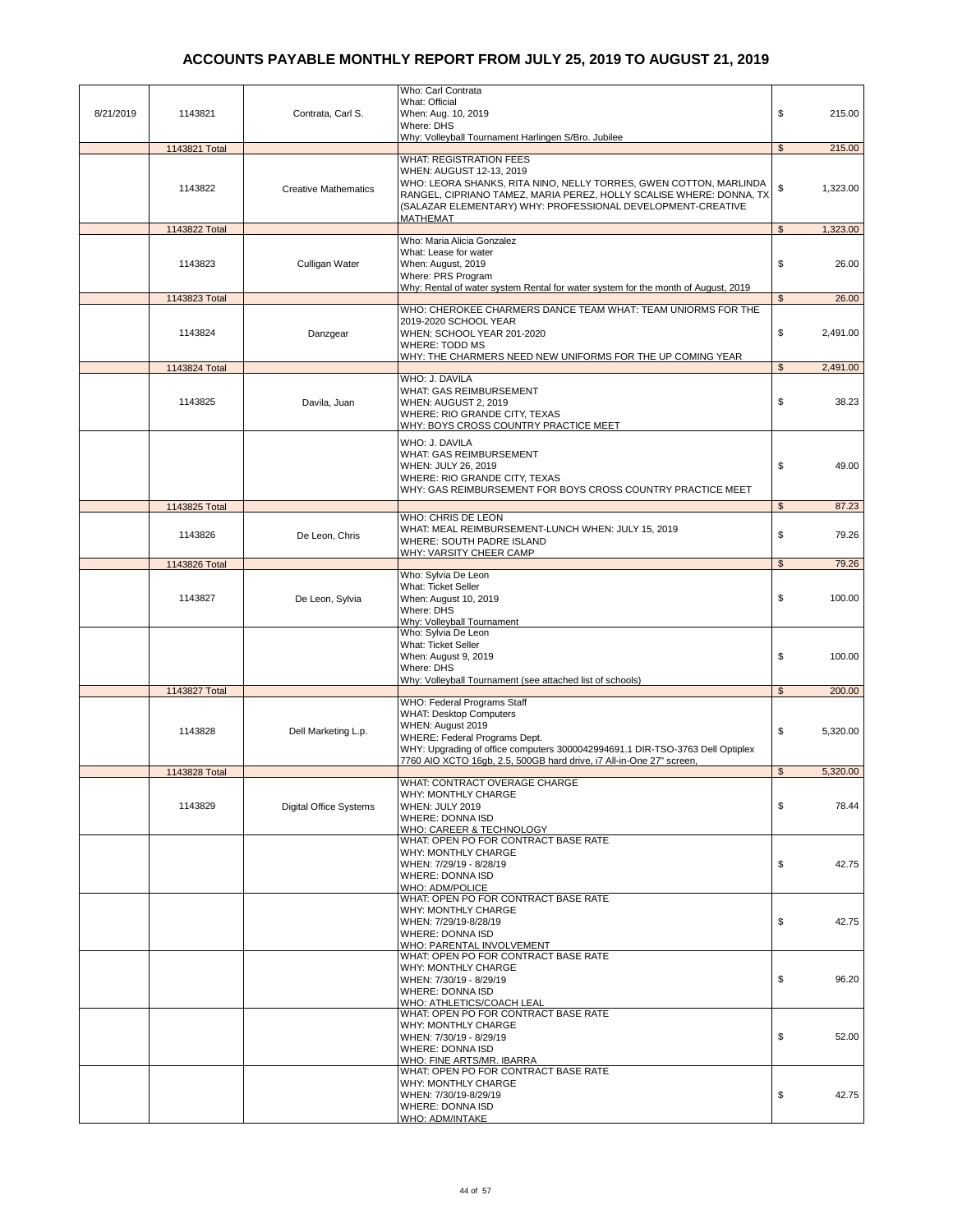|           |               |                               | WHAT: OPEN PO FOR CONTRACT BASE RATE                                                            |                |           |
|-----------|---------------|-------------------------------|-------------------------------------------------------------------------------------------------|----------------|-----------|
|           |               |                               | WHY: MONTHLY CHARGE                                                                             |                |           |
| 8/21/2019 | 1143829       | <b>Digital Office Systems</b> | WHEN: 7/30/19-8/29/19<br><b>WHERE: DONNA ISD</b>                                                | \$             | 312.00    |
|           |               |                               | WHO: ELA DEPARTMENT                                                                             |                |           |
|           |               |                               | WHAT: OPEN PO FOR CONTRACT BASE RATE                                                            |                |           |
|           |               |                               | WHY: MONTHLY CHARGE<br>WHEN: 7/30/19-8/29/19                                                    | \$             | 572.00    |
|           |               |                               | <b>WHERE: DONNA ISD</b>                                                                         |                |           |
|           |               |                               | WHO: JW CACERES TEACHER'S LOUNGE                                                                |                |           |
|           |               |                               | WHAT: OPEN PO FOR CONTRACT BASE RATE                                                            |                |           |
|           |               |                               | WHY: MONTHLY CHARGE<br>WHEN: 7/30/19-8/29/19                                                    | \$             | 572.00    |
|           |               |                               | <b>WHERE: DONNA ISD</b>                                                                         |                |           |
|           |               |                               | WHO: RIVAS ELEM. TEACHER'S LOUNGE                                                               |                |           |
|           |               |                               | WHAT: OPEN PO FOR CONTRACT BASE RATE                                                            |                |           |
|           |               |                               | WHY: MONTHLY CHARGE<br>WHEN: 7/30/19-8/2919                                                     | \$             | 572.00    |
|           |               |                               | <b>WHERE: DONNA ISD</b>                                                                         |                |           |
|           |               |                               | WHO: GUZMAN ELEM. TEACHER'S LOUNGE                                                              |                |           |
|           |               |                               | WHAT: OPEN PO FOR CONTRACT BASE RATE                                                            |                |           |
|           |               |                               | WHY: MONTHLY CHARGE                                                                             | \$             | 52.00     |
|           |               |                               | WHEN: 8/5/19 - 9/5/19<br><b>WHERE: DONNA ISD</b>                                                |                |           |
|           |               |                               | WHO: DHS LIBRARY                                                                                |                |           |
|           |               |                               | WHAT: OPEN PO FOR CONTRACT BASE RATE AND CONTRACT OVERAGE                                       |                |           |
|           |               |                               | <b>CHARGE</b>                                                                                   |                |           |
|           |               |                               | WHY: MONTHLY CHARGES<br>WHEN: 8/1/19-8/31/19                                                    | \$             | 108.30    |
|           |               |                               | OVERAGE: 7/1/19-7/31/19                                                                         |                |           |
|           |               |                               | <b>WHERE: DONNA ISD</b>                                                                         |                |           |
|           |               |                               | WHO: ADM. C&T                                                                                   |                |           |
|           |               |                               | WHAT: OPEN PO FOR CONTRACT BASE RATE AND CONTRACT OVERAGE                                       |                |           |
|           |               |                               | CHARGE<br><b>WHY: MONTHLY CHARGES</b>                                                           |                |           |
|           |               |                               | WHEN: 6/21/19-7/20/19                                                                           | \$             | 428.56    |
|           |               |                               | <b>WHERE: DONNA ISD</b>                                                                         |                |           |
|           |               |                               | WHO: DHS BOOKKEEPING                                                                            |                |           |
|           |               |                               | WHAT: OPEN PO FOR CONTRACT BASE RATE AND CONTRACT OVERAGE                                       |                |           |
|           |               |                               | <b>CHARGE</b><br><b>WHY: MONTHLY CHARGES</b>                                                    |                |           |
|           |               |                               | WHEN: 7/29/19-8/28/19                                                                           | \$             | 31.35     |
|           |               |                               | OVERAGE: 6/29/19-7/28/19                                                                        |                |           |
|           |               |                               | <b>WHERE: DONNA ISD</b>                                                                         |                |           |
|           |               |                               | <b>WHO: DAEP</b><br>WHAT: OPEN PO FOR CONTRACT BASE RATE AND CONTRACT OVERAGE                   |                |           |
|           |               |                               | <b>CHARGE</b>                                                                                   |                |           |
|           |               |                               | WHY: MONTHLY CHARGES                                                                            |                |           |
|           |               |                               | WHEN: 7/30/19-8/29/19                                                                           | \$             | 120.88    |
|           |               |                               | OVERAGE-6/30/19-7/29/19                                                                         |                |           |
|           |               |                               | WHERE: DONNA ISD<br><b>WHO: GUZMAN FRONT OFFICE</b>                                             |                |           |
|           |               |                               | WHAT: OPEN PO FOR MONTHLY BASE RATE WHY: MONTHLY CHARGES                                        |                |           |
|           |               |                               | WHEN: AUGUST 1-31, 2019                                                                         | \$             | 14,531.92 |
|           |               |                               | <b>WHERE: DONNA ISD</b>                                                                         |                |           |
|           |               |                               | WHO: CAMPUSES/DEPARTMENTS                                                                       | \$             | 17,655.90 |
|           | 1143829 Total |                               | CALICHE ************* QUOTES ATTACHED QUOTE# 1843 DIP ATTACHED WHO:                             |                |           |
|           |               |                               | <b>MAINT/CIRO</b>                                                                               |                |           |
|           | 1143830       | Dirt Depot & Supplies, Inc.   | <b>WHAT: CALICHE</b>                                                                            | \$             | 9,450.00  |
|           |               |                               | WHEN: JUNE 2019                                                                                 |                |           |
|           |               |                               | <b>WHERE: MAINT</b>                                                                             |                |           |
|           | 1143830 Total |                               | <b>WHY: PORTABLE PROJECTS</b>                                                                   | $\mathfrak{s}$ | 9,450.00  |
|           |               |                               | WHO: DNHS SPEARETTES                                                                            |                |           |
|           |               |                               | <b>WHAT: FIELD UNIFORMS</b>                                                                     |                |           |
|           | 1143831       | Down Patt                     | WHEN: AUG 30, 2019                                                                              | \$             | 2,200.00  |
|           |               |                               | WHERE: BENNIE LA PRADE STADIUM                                                                  |                |           |
|           | 1143831 Total |                               | WHY; ITEMS ARE NEEDED FOR UPCOMING PERFORMANCES.                                                | $\mathfrak{S}$ | 2,200.00  |
|           |               |                               | Who: ELAR/ Bilingual Department                                                                 |                |           |
|           |               |                               | What: Professional Development for Spanish & English Teachers teaching ELL's                    |                |           |
|           |               |                               | When: August 19, 2019                                                                           |                |           |
|           | 1143832       | Dr. Mike Longoria             | Where: ELAR Department                                                                          | \$             | 39,750.00 |
|           |               |                               | Why: Professional Development for ELAR teachers. Sing and Sign/Cantar y Hacer                   |                |           |
|           |               |                               | Señas Session                                                                                   |                |           |
|           | 1143832 Total |                               |                                                                                                 | $\mathfrak{s}$ | 39,750.00 |
|           |               |                               | WHAT: REG, FEE FOR LEGAL DIGEST WHEN: JUNE 10TH THRU JUNE 14,2019<br><b>WHERE: AUSTIN TEXAS</b> |                |           |
|           | 1143833       | ED311                         | WHY: STAFF DEVELOPMENT FOR SUMMER WORKSHOP                                                      | \$             | 90.00     |
|           |               |                               | WHO: SALLY GUERRA PRINCIPAL                                                                     |                |           |
|           | 1143833 Total |                               |                                                                                                 | $\mathfrak{S}$ | 90.00     |
|           |               |                               | WHO: C DE LEON                                                                                  |                |           |
|           | 1143834       | Economedes High School        | WHEN: 8/9-10/19<br>WHERE: ED. ECON                                                              | \$             | 200.00    |
|           |               | <b>Athletic Dept</b>          | WHAT: JV VBALL TBA                                                                              |                |           |
|           |               |                               | WHY: ENTRY FEE                                                                                  |                |           |
|           | 1143834 Total |                               |                                                                                                 | $\mathfrak{s}$ | 200.00    |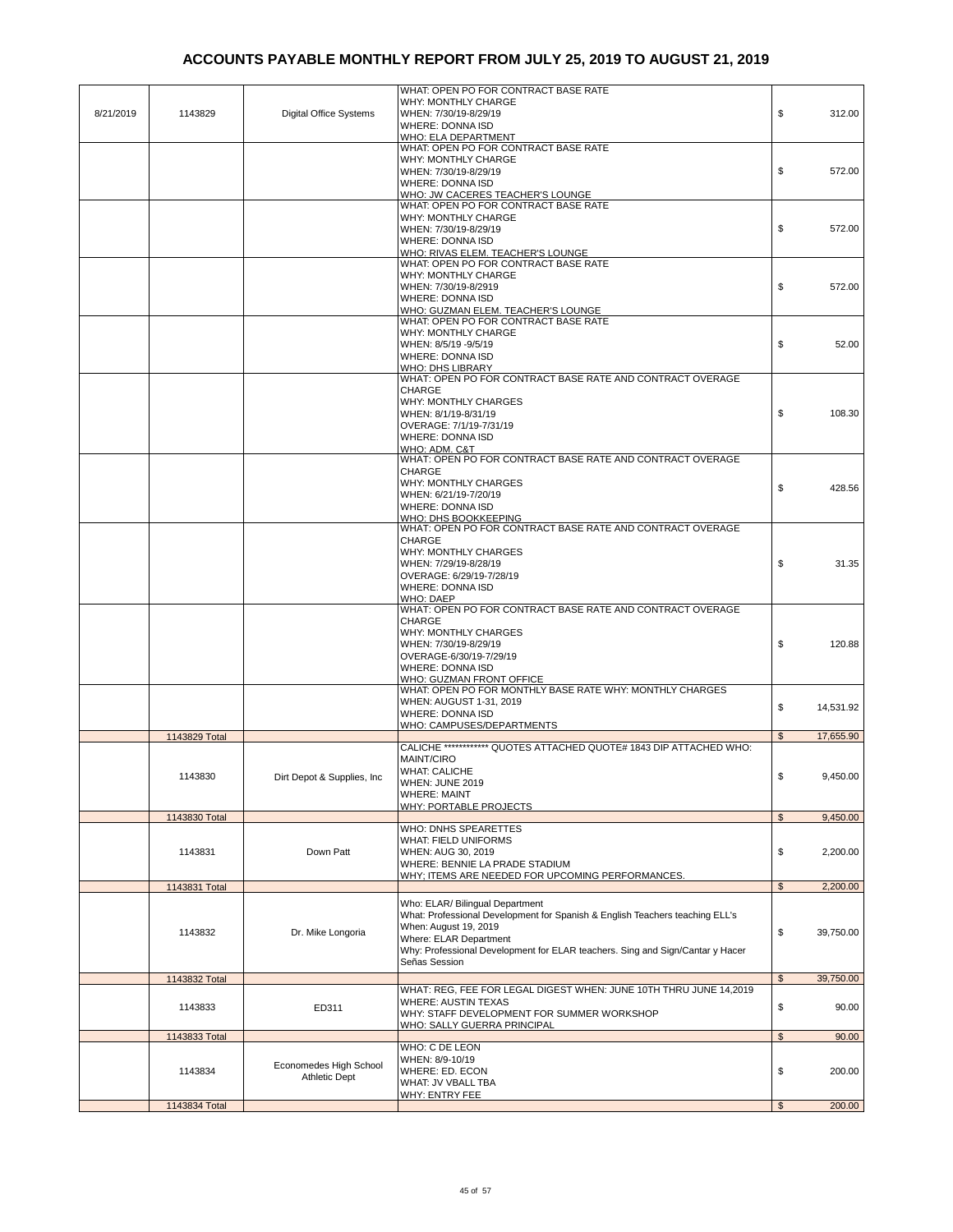| 8/21/2019 | 1143835       | El Pato Mexican Food                                | (WHAT) CHECK REQUEST TO COVER THE COST TO PURCHASE 64 TACOS AS A<br>LIGHT SNACK FOR STAFF ON STAFF DEVELOPMENT DAY AUGUST 16, 2019.<br>(WHO) LETICIA CHAVEZ PRINCIPAL (WHERE) ELOY G. SALAZAR ELEMENTARY | \$             | 80.06    |
|-----------|---------------|-----------------------------------------------------|----------------------------------------------------------------------------------------------------------------------------------------------------------------------------------------------------------|----------------|----------|
|           |               |                                                     | (WHEN) AUGUST 16, 2019                                                                                                                                                                                   |                |          |
|           |               |                                                     | (WHY) PROVIDE A LIGHT SNACK FOR R<br>WHAT: BREAKFAST TACO                                                                                                                                                |                |          |
|           |               |                                                     | WHEN: AUGUST 21, 2019                                                                                                                                                                                    |                |          |
|           |               |                                                     | WHERE: A.M. OCHOA LIBRARY<br>WHO: OCHOA STAFF                                                                                                                                                            | \$             | 78.81    |
|           |               |                                                     | WHY: WELCOME BACK STAFF BREAKFAST                                                                                                                                                                        |                |          |
|           | 1143835 Total |                                                     |                                                                                                                                                                                                          | $\mathfrak{s}$ | 158.87   |
|           |               |                                                     | Grinding Wheel Needed for Shop use.                                                                                                                                                                      |                |          |
|           |               |                                                     | Who: Luis O. Solis<br>What: Grinding Wheel                                                                                                                                                               |                |          |
|           | 1143836       | Elsa Auto & Truck Parts                             | Where: Bus Barn                                                                                                                                                                                          | \$             | 45.43    |
|           |               |                                                     | When: August 2019                                                                                                                                                                                        |                |          |
|           |               |                                                     | Why: Items needed for shop use.<br>WHO-LUIS O. SOLIS                                                                                                                                                     |                |          |
|           |               |                                                     | <b>WHAT-DOOR CYLINDER</b>                                                                                                                                                                                |                |          |
|           |               |                                                     | WHY-NEEDED FOR STOCK FOR BUS FLEET WHERE-TRANSPORTATION BUS                                                                                                                                              | \$             | 1,006.00 |
|           | 1143836 Total |                                                     | BARN WHEN-AUGUST 2019                                                                                                                                                                                    | $\mathfrak s$  | 1,051.43 |
|           |               |                                                     | <b>WHAT: CAR RENTAL</b>                                                                                                                                                                                  |                |          |
|           |               |                                                     | WHY: HOUSE BILL 3 WORKSHOP                                                                                                                                                                               |                |          |
|           | 1143837       | Enterprise Rent-A-Car Of Texas WHEN: AUGUST 6, 2019 |                                                                                                                                                                                                          | \$             | 47.61    |
|           |               |                                                     | WHERE: FORT WORTH, TEXAS<br>WHO: GERARDO CAVAZOS, ACCOUNTING SUPERVISOR                                                                                                                                  |                |          |
|           |               |                                                     | WHO: J. DAVILA                                                                                                                                                                                           |                |          |
|           |               |                                                     | WHAT: RENTAL VAN-1                                                                                                                                                                                       |                |          |
|           |               |                                                     | WHEN: AUGUST 9, 2019                                                                                                                                                                                     | \$             | 104.00   |
|           |               |                                                     | WHERE: RIO GRANDE CITY, TEXAS<br><b>WHY: CROSS COUNTRY PRACTICE SITE</b>                                                                                                                                 |                |          |
|           |               |                                                     | WHO: J. DAVILA                                                                                                                                                                                           |                |          |
|           |               |                                                     | WHAT: VAN RENTAL 1                                                                                                                                                                                       |                |          |
|           |               |                                                     | WHEN: AUGUST 1, 2019                                                                                                                                                                                     | \$             | 52.00    |
|           |               |                                                     | WHERE: RIO GRANDE CITY, TEXAS<br>WHY: CROSS COUNTRY PRACTICE SITE                                                                                                                                        |                |          |
|           |               |                                                     | WHO: J. DAVILA                                                                                                                                                                                           |                |          |
|           |               |                                                     | WHAT: VAN RENTAL 2                                                                                                                                                                                       |                |          |
|           |               |                                                     | WHEN: AUGUST 1, 2019                                                                                                                                                                                     | \$             | 52.00    |
|           |               |                                                     | WHERE: RIO GRANDE CITY, TEXAS<br>WHY: CROSS COUNTRY PRACTICE SITE                                                                                                                                        |                |          |
|           | 1143837 Total |                                                     |                                                                                                                                                                                                          | $\mathfrak s$  | 255.61   |
|           |               |                                                     | Radiator for Freightlinger For Stock                                                                                                                                                                     |                |          |
|           |               |                                                     | Who: Luis O. Solis<br>What: Radiator                                                                                                                                                                     |                |          |
|           | 1143838       | <b>FLEETPRIDE</b>                                   | Where: Bus Barn                                                                                                                                                                                          | \$             | 699.99   |
|           |               |                                                     | When: August 2019                                                                                                                                                                                        |                |          |
|           |               |                                                     | Why: Item needed to replenish stock                                                                                                                                                                      |                |          |
|           | 1143838 Total |                                                     | WHO: E. ARENAS                                                                                                                                                                                           | \$             | 699.99   |
|           |               |                                                     | WHAT: POSTER FOR MASTER FOOTBALL SCHEDULE                                                                                                                                                                |                |          |
|           | 1143839       | FastSigns                                           | WHEN: JULY 30, 2019                                                                                                                                                                                      | \$             | 71.33    |
|           |               |                                                     | WHERE: DONNA HIGH SCHOOL<br>WHY: SUPPLIES NEEDED FOR FOOTBALL                                                                                                                                            |                |          |
|           |               |                                                     | Who: Luis O. Solis                                                                                                                                                                                       |                |          |
|           |               |                                                     | What: RTA - Laminated - Contour Cut 16X18                                                                                                                                                                |                |          |
|           |               |                                                     | Where: Bus Barn                                                                                                                                                                                          | \$             | 1,382.40 |
|           |               |                                                     | When: May 2019<br>Why: RTA's needed for bus fleet                                                                                                                                                        |                |          |
|           | 1143839 Total |                                                     |                                                                                                                                                                                                          | \$             | 1,453.73 |
|           |               |                                                     | RETURN FED EX PACKAGE                                                                                                                                                                                    |                |          |
|           |               |                                                     | WHO: MARICHALAR                                                                                                                                                                                          |                |          |
|           |               |                                                     | WHAT: FED EX PICKUP                                                                                                                                                                                      |                |          |
|           | 1143840       | <b>Federal Express</b>                              | WHEN: (AUGUST 1-31, 2019)                                                                                                                                                                                | \$             | 12.82    |
|           |               |                                                     | WHERE: DONNA NORTH HS                                                                                                                                                                                    |                |          |
|           |               |                                                     | WHY: THE WRONG BULBS WERE PURCHASED AND WE NEED THE CORRECT<br>ONES.                                                                                                                                     |                |          |
|           |               |                                                     | WHO: R. LEAL                                                                                                                                                                                             |                |          |
|           |               |                                                     | <b>WHAT: FEDEX PACKAGE</b>                                                                                                                                                                               |                |          |
|           |               |                                                     | WHEN: JULY 30, 2019                                                                                                                                                                                      | \$             | 208.44   |
|           |               |                                                     | WHERE: NARRAGANSETT, RI<br>WHY: SENT OUT HEADSETS TO GET RECONDITIONED FOR THE NEW                                                                                                                       |                |          |
|           |               |                                                     | FOOTBALL SEASON                                                                                                                                                                                          |                |          |
|           | 1143840 Total |                                                     |                                                                                                                                                                                                          | $\mathfrak{S}$ | 221.26   |
|           |               |                                                     | Who: DISD Science Dept, Mrs. Flor Gomez What: GT Student Resources<br>When: 2018-2019                                                                                                                    |                |          |
|           | 1143841       | Flinn Scientific, Inc.                              | Where: DISD Elementary Campuses                                                                                                                                                                          | \$             | 309.96   |
|           |               |                                                     | Why: Items needed for STEM Summer Camps                                                                                                                                                                  |                |          |
|           |               |                                                     |                                                                                                                                                                                                          |                |          |
|           |               |                                                     | Who: Mr. Rama Chintapalli                                                                                                                                                                                |                |          |
|           |               |                                                     | What: GT Student Resources                                                                                                                                                                               |                |          |
|           |               |                                                     | When: 2018-2019<br>Where: DISD Campuses                                                                                                                                                                  | \$             | 65.23    |
|           | 1143841 Total |                                                     | Why: Items needed for STEM Camps                                                                                                                                                                         | $\mathfrak{s}$ | 375.19   |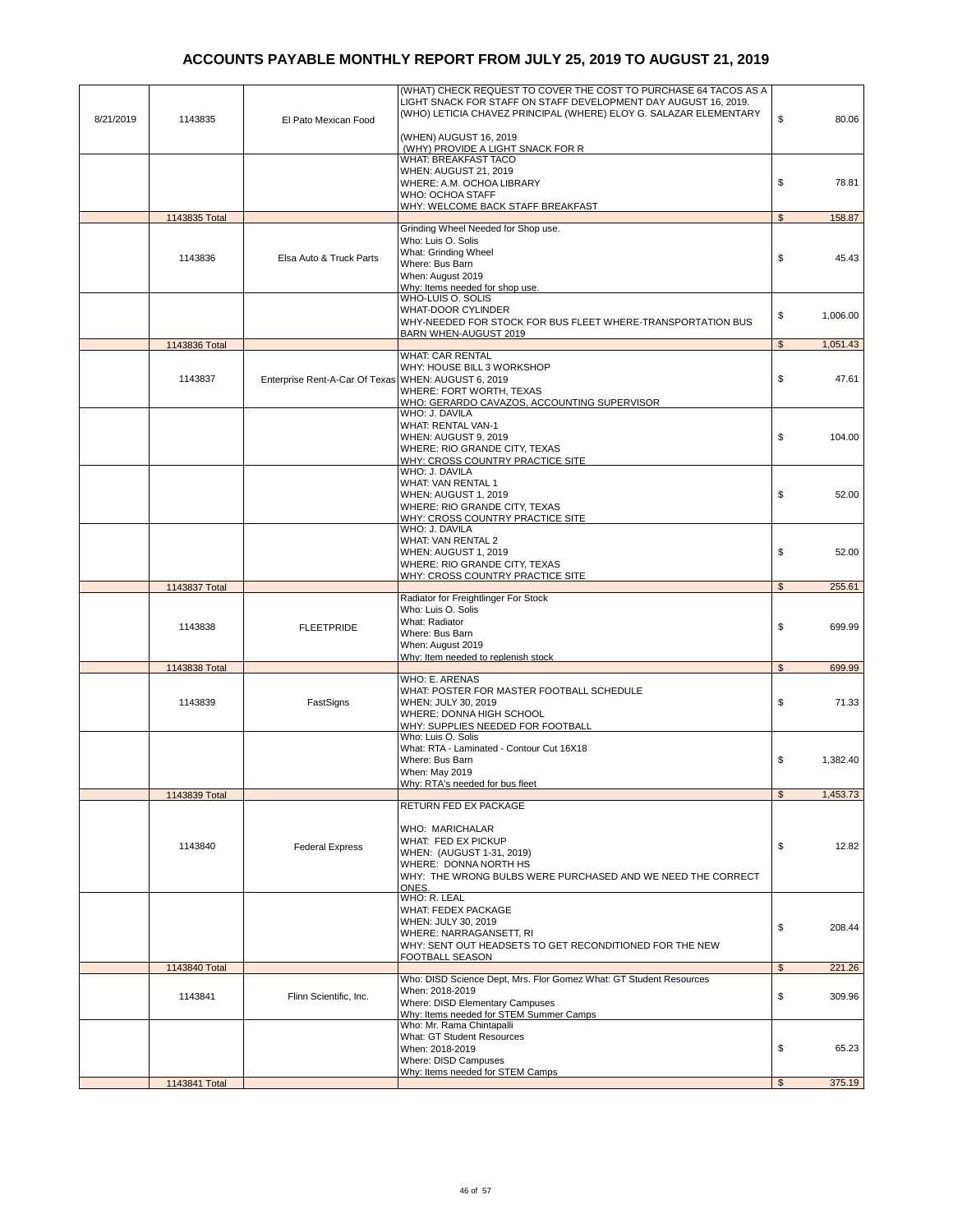| 8/21/2019 | 1143842       | GARZA, HECTOR                | WHO: DNHS TEACHER HECTOR GARZA WHAT: MEAL REIMBURSMENTS<br>WHEN: 07/17/19<br><b>WHERE: UT AUSTIN</b><br>WHY: RESIDENTIAL INSTITUTE, HEALED AT UT AUSTIN TEACHERS ARE<br>IMMERSED IN LEARNING THE CONTENT OF THEIR ON RAMPS COURSE | \$             | 192.33   |
|-----------|---------------|------------------------------|-----------------------------------------------------------------------------------------------------------------------------------------------------------------------------------------------------------------------------------|----------------|----------|
|           | 1143842 Total |                              | DEVELOPING THEIR SKILL IN IMPLEMENTING THE                                                                                                                                                                                        | $\mathfrak{s}$ | 192.33   |
|           |               |                              | WHO: DNHS SPEARETTES                                                                                                                                                                                                              |                |          |
|           | 1143843       | GETPOMS.COM                  | <b>WHAT: SUPPLIES</b><br>WHEN: FALL 2019<br><b>WHERE: DNHS</b>                                                                                                                                                                    | \$             | 619.75   |
|           |               |                              | WHY: TO USE DURING HALFTIME PERFORMANCES PROPS                                                                                                                                                                                    |                |          |
|           | 1143843 Total |                              | Who: CNP / Pedro Gonzalez                                                                                                                                                                                                         | \$             | 619.75   |
|           |               |                              | What: Petty Cash                                                                                                                                                                                                                  |                |          |
|           | 1143844       | <b>GONZALES, PEDRO</b>       | When: 2019/2020<br>Where: Cafeteria's Cashier/Point of Sales                                                                                                                                                                      | \$             | 125.00   |
|           |               |                              | Why: To be used for change for a La Carte Sales/Snack Bar                                                                                                                                                                         |                |          |
|           |               |                              | Who: CNP/Pedro Gonzales                                                                                                                                                                                                           |                |          |
|           |               |                              | What: Petty Cash<br>When: 2019/2020                                                                                                                                                                                               | \$             | 400.00   |
|           |               |                              | Where: Cafeteria Cashier/Point of Sales                                                                                                                                                                                           |                |          |
|           |               |                              | Why: To be used for change for A la Carte Sales/Snack Bar Sales.                                                                                                                                                                  |                |          |
|           | 1143844 Total |                              | RUSH MOAB 6 MOBILE OPERATION ATTACHMENT BAG                                                                                                                                                                                       | $\mathfrak{s}$ | 525.00   |
|           |               |                              | WHAT? UNIFORM EQUIPMENT                                                                                                                                                                                                           |                |          |
|           |               |                              | WHEN? 2018-2019                                                                                                                                                                                                                   |                |          |
|           | 1143845       | Gall's, LLC                  | WHERE? DISD POLICE DEPT<br><b>WHO? INVESTIGATIONS</b>                                                                                                                                                                             | \$             | 582.00   |
|           |               |                              | WHY? SUPPLIES ARE NEEDED FOR INVESTIGATIONS TO RUN DAILY                                                                                                                                                                          |                |          |
|           |               |                              | <b>OPERATIONS</b>                                                                                                                                                                                                                 |                |          |
|           |               |                              | <b>WHAT? NARCAN</b><br>WHEN? 2018-2019                                                                                                                                                                                            |                |          |
|           |               |                              | WHERE? DISD POLICE DEPT                                                                                                                                                                                                           |                |          |
|           |               |                              | WHO? DISD POLICE DEPT                                                                                                                                                                                                             | \$             | 612.00   |
|           |               |                              | WHY? NARCAN IS NEEDED FOR THE SAFETY OF STUDENTS, STAFF AND                                                                                                                                                                       |                |          |
|           |               |                              | <b>COMMUNITY</b><br><b>WHAT? POLICE UNIFORMS</b>                                                                                                                                                                                  |                |          |
|           |               |                              | WHEN? 2018-2019                                                                                                                                                                                                                   |                |          |
|           |               |                              | WHERE? DISD POLICE DEPT                                                                                                                                                                                                           | \$             | 2,694.12 |
|           |               |                              | <b>WHO? POLICE OFFICERS</b><br>WHY? UNIFORMS ARE NEEDED AS PART OF DAILY OPERATIONS TO                                                                                                                                            |                |          |
|           |               |                              | PROPERLY UNIFORMLY IDENTIFY POLICE OFFICERS                                                                                                                                                                                       |                |          |
|           |               |                              | <b>WHAT? UNIFORMS</b>                                                                                                                                                                                                             |                |          |
|           |               |                              | WHEN? 2018-2019<br>WHERE? DISD POLICE DEPT                                                                                                                                                                                        | \$             | 883.44   |
|           |               |                              | WHO? DISD POLICE DEPT                                                                                                                                                                                                             |                |          |
|           |               |                              | WHY? WILL BE USED AS PART OF DAILY OPERATIONS                                                                                                                                                                                     |                |          |
|           | 1143845 Total |                              | What: Texas Educator Certification Examination Program Exam reimbursement                                                                                                                                                         | $\mathfrak{S}$ | 4,771.56 |
|           |               |                              | When: July 2019                                                                                                                                                                                                                   |                |          |
|           | 1143846       | Garcia Sandra                | Where: Bilingual/ESL Department                                                                                                                                                                                                   | \$             | 118.87   |
|           |               |                              | Why: ESL/Supplemental exam reimbursement Sandra Garcia - Texas Educator<br>Certification Examination Program exam reimbursement-ES                                                                                                |                |          |
|           | 1143846 Total |                              |                                                                                                                                                                                                                                   | \$             | 118.87   |
|           |               |                              | Who: Jose Garza                                                                                                                                                                                                                   |                |          |
|           |               |                              | What: Official                                                                                                                                                                                                                    |                |          |
|           | 1143847       | Garza, Jose                  | When: August 10, 2019<br>Where: DHS                                                                                                                                                                                               | \$             | 215.00   |
|           |               |                              | Why: Volleyball Tournament Harlingen S/Bro. Jubilee                                                                                                                                                                               |                |          |
|           | 1143847 Total |                              |                                                                                                                                                                                                                                   | \$             | 215.00   |
|           |               |                              | Who: Ernie Ozuna<br>What: Avery Labels                                                                                                                                                                                            |                |          |
|           |               |                              | Where: Technology Dept.                                                                                                                                                                                                           | \$             |          |
|           | 1143848       | Gateway Printing/Supply      | When: Aug. 2019                                                                                                                                                                                                                   |                | 184.20   |
|           |               |                              | Why: colored labels are needed for tagging equipment that comes into the district that is<br>paid with different funding                                                                                                          |                |          |
|           |               |                              | Who: Robert Garza                                                                                                                                                                                                                 |                |          |
|           |               |                              | What: HP printer ink                                                                                                                                                                                                              |                |          |
|           |               |                              | Where: Technology Warehouse<br>When: Aug. 2019                                                                                                                                                                                    | \$             | 167.76   |
|           |               |                              | Why: Printer is needing ink. Printer at Tech warehouse is used to print loading reports                                                                                                                                           |                |          |
|           |               |                              | and workorders.                                                                                                                                                                                                                   |                |          |
|           |               |                              | Who: Veterans Middle School Gear UP                                                                                                                                                                                               |                |          |
|           |               |                              | what: frameless magnetic glass marker board 48 x 36"<br>when: 2019-2020 school year                                                                                                                                               |                |          |
|           |               |                              | where: Veterans Middle School                                                                                                                                                                                                     | \$             | 164.89   |
|           |               |                              | why: instructional materials are supplemental to upgrade the entire Gear UP program on<br>the campus                                                                                                                              |                |          |
|           | 1143848 Total |                              |                                                                                                                                                                                                                                   | \$             | 516.85   |
|           |               |                              | Who: Jessica Gaytan                                                                                                                                                                                                               |                |          |
|           |               |                              | What: Official                                                                                                                                                                                                                    | \$             |          |
|           | 1143849       | Gaytan, Jessica              | When: Aug. 10, 2019<br>Where: DHS                                                                                                                                                                                                 |                | 215.00   |
|           |               |                              | Why: Volleyball Tournament La Joya/Lyford                                                                                                                                                                                         |                |          |
|           | 1143849 Total |                              |                                                                                                                                                                                                                                   | \$             | 215.00   |
|           |               |                              | WHAT:GENERAL MAINTENANCE LABOR CHARGE<br>WHY: COMMERICAL SERVICE CALL                                                                                                                                                             |                |          |
|           | 1143850       | General Garage Door Svc, Inc | WHEN: SY 2018-19                                                                                                                                                                                                                  | \$             | 451.00   |
|           |               |                              | WHERE: TRANSPORTATION                                                                                                                                                                                                             |                |          |
|           | 1143850 Total |                              | WHO: MR. REY PEREZ                                                                                                                                                                                                                | \$             | 451.00   |
|           |               |                              |                                                                                                                                                                                                                                   |                |          |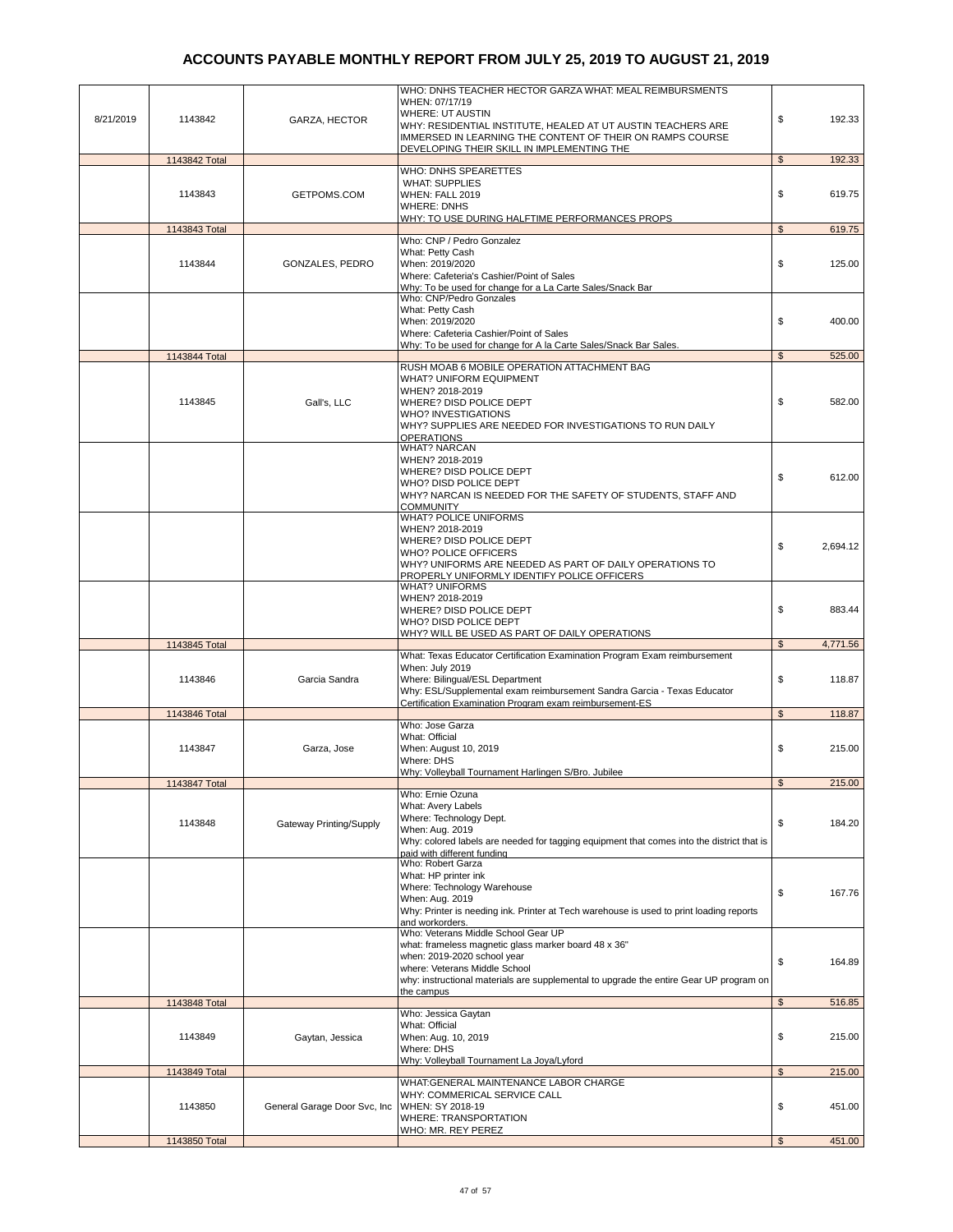| 8/21/2019 | 1143851       | Gonzalez, Cindy                                                                    | Who: ELAR Teacher - Cindy Gonzalez<br>What: Meal Reimbursement<br>When: July 29-August 2, 2019<br>Where: Kemah, Texas<br>Why: Meal Reimbursement for attendance to The Writing Academy Institute held in<br>Kemah, Texas on July 29-August 2, 2019 Meals for Wednesday | \$             | 91.67     |
|-----------|---------------|------------------------------------------------------------------------------------|------------------------------------------------------------------------------------------------------------------------------------------------------------------------------------------------------------------------------------------------------------------------|----------------|-----------|
|           | 1143851 Total |                                                                                    |                                                                                                                                                                                                                                                                        | $\mathfrak{L}$ | 91.67     |
|           | 1143852       | Greenwood Office Outfittersdba, WHAT: SUPPLIES<br><b>Buffalo Business Products</b> | NOTEBOOK, MEETING, SPIRAL, BLK PACE: AHI ENTERPRISES P00154 QUOTE:<br>9507-0<br>WHO: CTE DEPT<br>WHEN: AUGUST 2019<br>WHERE: DONNA HIGH SCHOOL<br>WHY: ITEMS WILL BE USED FOR ORGANIZATIONAL AND INSTRUCTIONAL<br>RESOURCES FOR CTE STAFF AND CTE STUDEN               | \$             | 1,628.52  |
|           | 1143852 Total |                                                                                    |                                                                                                                                                                                                                                                                        | $\mathfrak{s}$ | 1,628.52  |
|           | 1143853       | Gulf Coast Paper Company                                                           | Soap Hand ABFW<br>What: Janitorial Supplies<br>Who: Warehouse<br>When: Needed for school year<br>Where: District wide<br>Why: To maintain district clean                                                                                                               | \$             | 5,200.00  |
|           | 1143853 Total |                                                                                    |                                                                                                                                                                                                                                                                        | $\mathbf{s}$   | 5,200.00  |
|           | 1143854       | <b>HEB Grocery Company LP</b>                                                      | (WHAT) FOLGERS 100% COLOMBIAN MEDIUM-DARK ROAST GROUND COFFEE,<br>24.2 OZ<br>(WHO)LETICIA CHAVEZ PRINCIPAL (WHERE) ELOY G. SALAZAR ELEMENTARY<br>(WHEN) AUGUST 16, 2019<br>(WHY) PROVIDE LIGHT BREAKFAST FOR STAFF DEVELOPMENT DAY.                                    | \$             | 80.17     |
|           |               |                                                                                    | (WHAT) FRESH PINK LADY APPLES, 3 LB. BAG<br>(WHO) LETICIA CHAVEZ PRINCIPAL (WHERE) ELOY G. SALAZAR ELEMENTARY<br>(WHEN) MONDAY, AUGUST 19, 2019<br>(WHY) PROVIDE LIGHT SNACKS FOR STAFF ON STAFF DEVELOPMENT DAY.                                                      | \$             | 46.32     |
|           |               |                                                                                    | for all the special events for all schools district wide.                                                                                                                                                                                                              | \$             | 106.59    |
|           |               |                                                                                    | WHAT: Fresh Gala Apples, 3 lb bag for Staff Incentives<br>WHO: Karen Nieto, Principal<br>WHEN: August 21, 2019<br>WHERE: J.P. LeNoir Elem.<br>WHY: Provide staff recognition /celebration for Staff Development P.A.C.E. Bid#<br>P00170                                | \$             | 32.42     |
|           |               |                                                                                    | Who: Julian S. Adame Staff<br>What: Sweet N Low Zero Calorie Sweetener Packets<br>Where: J. S. Adame Elementary<br>Why: 2019-2020 Welcome Back Staff Professional Development<br>When:August 21-22, 2019                                                               | \$             | 128.18    |
|           |               |                                                                                    | who: Veterans Middle School Staff<br>what: nestle coffee mate powered creamer when: 2019-2020 school year<br>where: Veterans Middle School<br>why: breakfast will be provided for staff development on August 21 & 22, 2019.                                           | \$             | 137.91    |
|           |               |                                                                                    | Who; P.S. Garza Staff (See list and Agenda Attached)<br>What: Sweet and Low sugar<br>Where: P.S. Garza Elementary<br>Why: 2019 Welcome Back Staff Breakfast When: 08/21-22/2019                                                                                        | \$             | 182.08    |
|           | 1143854 Total |                                                                                    |                                                                                                                                                                                                                                                                        | \$             | 713.67    |
|           | 1143855       | High School Sports Magazine                                                        | WHO: R. LEAL<br><b>WHAT: FOOTBALL AD</b><br>WHEN: 2019-2020 FOOTBALL SEASON WHERE: DONNA HIGH SCHOOL<br>WHY: AD FOR THE FOOTBALL TEAM FOR NEXT SCHOOL YEAR.                                                                                                            | \$             | 447.50    |
|           | 1143855 Total |                                                                                    |                                                                                                                                                                                                                                                                        | \$             | 447.50    |
|           | 1143856       | Hillyard, Inc.                                                                     | <b>Toilet Tissue</b><br>Who: Custodian Department                                                                                                                                                                                                                      | \$             | 16,272.00 |
|           |               |                                                                                    | What: Sprayer<br>Where: District wide use<br>When: 2018-2019 School year<br>Why: for Custodians to maintain campuses                                                                                                                                                   | \$             | 655.98    |
|           | 1143856 Total |                                                                                    | WHO: DNHS TEACHER JOSHUA HILTON WHAT: MEAL REIMBURSEMENT                                                                                                                                                                                                               | $\mathfrak{S}$ | 16,927.98 |
|           | 1143857       | Hilton, Joshua David                                                               | WHEN: 07/15/19<br><b>WHERE: UT AUSTIN</b><br>WHY:10 DAY PROFESSIONAL LEARNING INSTITUTE, HELD AT UT AUSTIN<br>TEACHERS ARE IMMERSED IN LEARNING THE CONTENT OF THEIR ON RAMPS<br>COURSE DEVELOPING THEIR SKILL IN I                                                    | \$             | 164.16    |
|           | 1143857 Total |                                                                                    |                                                                                                                                                                                                                                                                        | $\mathfrak{L}$ | 164.16    |
|           | 1143858       | Home Depot                                                                         | Commercial electric fans<br>What: Fans<br>Who: Warehouse<br>Why: Warehouse is too hot<br>Where: Warehouse<br>When: School year 2018-2019                                                                                                                               | \$             | 358.00    |
|           |               |                                                                                    | Who: David Chavez<br>What: cap's and Couplings<br>Where: Technology Dept. for Todd MS<br>When: 8/19/2019-8/23/2019<br>Why: Caps and couplings are needed to cover where existing technology cables were at<br>Todd MS portables 4" PVC Cap Slip                        | \$             | 100.17    |
|           | 1143858 Total |                                                                                    |                                                                                                                                                                                                                                                                        | $\mathfrak{s}$ | 458.17    |
|           | 1143859       | IFI Industrial Forklift, Inc.                                                      | Who: Food Service Personnel<br><b>What: Forklift Training</b><br>When: August 2019<br>Where: District CNP Campus<br>Why: Employee Certification (Requirement)                                                                                                          | \$             | 1,556.00  |
|           | 1143859 Total |                                                                                    |                                                                                                                                                                                                                                                                        | $\mathfrak{L}$ | 1,556.00  |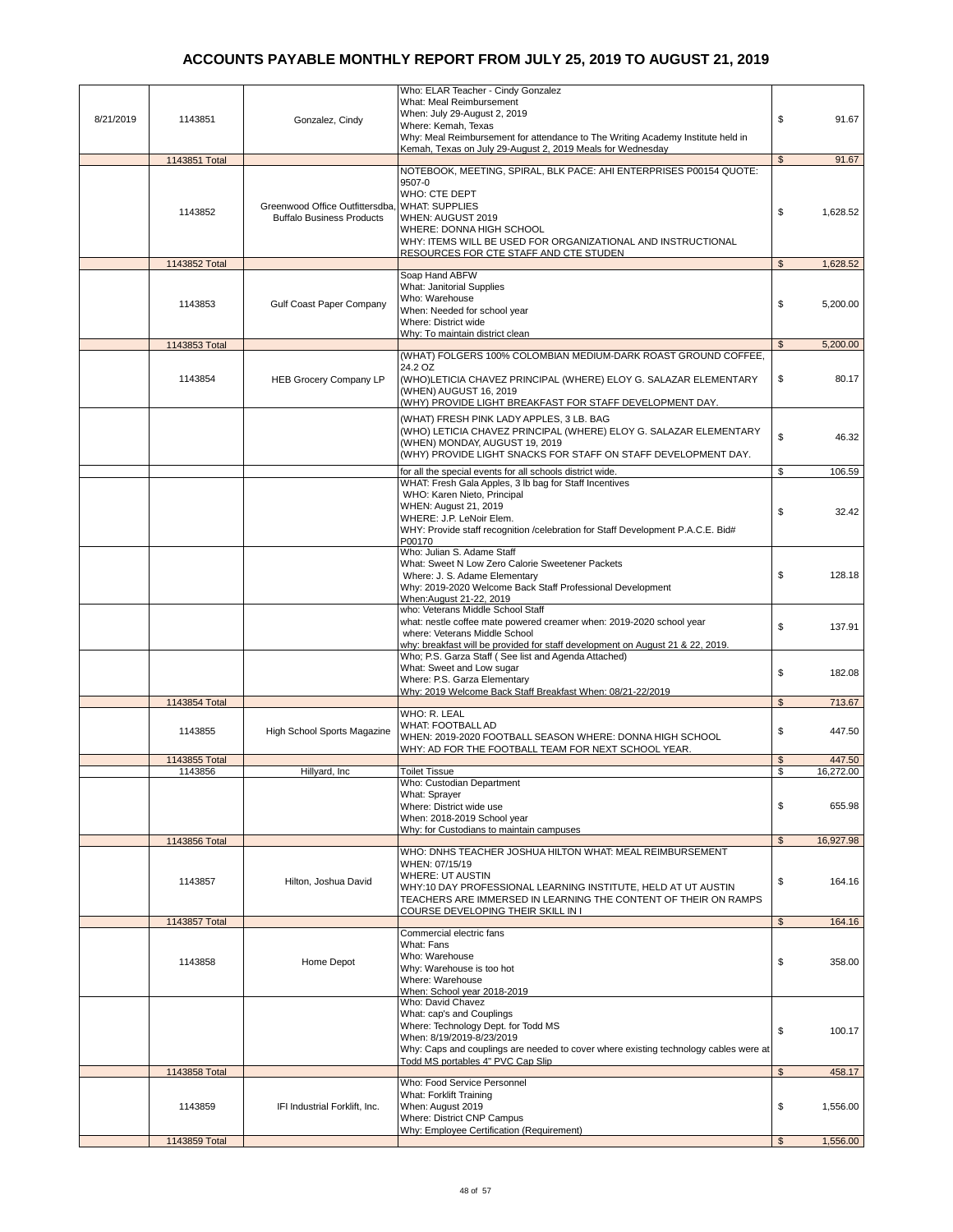| 8/21/2019 | 1143860       | Industrial Fire and Safety                | Who: Child Nutrition Program<br>What: Inspection & Hood cleaning<br>When: June 6, 2019<br>Where: Stainke, Rivas, Salazar, Veterans, Cacares                                                                       | \$             | 7,266.00  |
|-----------|---------------|-------------------------------------------|-------------------------------------------------------------------------------------------------------------------------------------------------------------------------------------------------------------------|----------------|-----------|
|           | 1143860 Total |                                           | Why: Repairs needed to be in Compliance                                                                                                                                                                           | $\mathfrak s$  | 7,266.00  |
|           | 1143861       | Jason's Deli-Coastal Deli                 | Sunshine Breakfast Tray with Fruit What: Breafast Tray<br>When: Aug. 16,2019<br>Who: Stainke Staff                                                                                                                | \$             | 538.23    |
|           |               |                                           | Where: Stainke<br>Why: To give to staff on Work Day<br>WHAT: SAMMY B BOX (ASSORTED MEATS) WHY: BREAKFAST FOR BUSINESS                                                                                             |                |           |
|           |               |                                           | <b>SYMPOSIUM</b><br>WHEN: AUGUST 13, 2019<br>WHERE: VETERANS MIDDLE SCHOOL<br>WHO: LUDIVINA CANSINO, ASST. SUPERINTENDENT OF BUSINESS AND                                                                         | \$             | 748.62    |
|           |               |                                           | <b>FINANCE</b><br>WHO: C DE LEON<br>WHAT: 9/JV VBALL<br>WHEN: 8/3/19<br>WHERE: BROWNSVILLE VETS<br><u> WHY: STUDENT MEAL</u>                                                                                      | \$             | 112.00    |
|           |               |                                           | WHO: C. DE LEON<br>WHEN: 8/9/19<br>WHERE: ED. ECON<br>WHAT: JV VBALL GAME<br>WHY: STUDENT MEAL                                                                                                                    | \$             | 83.88     |
|           |               |                                           | WHO: C. VIESCA<br><b>WHAT: STUDENT MEALS</b><br><b>WHEN: AUGUST 10, 2019</b><br>WHERE: ECONOMEDES HIGH SCHOOL<br>WHY: JV DARK VOLLEYBALL TOURNAMENT                                                               | \$             | 91.00     |
|           |               |                                           | Who: G. Ibarra-Director<br>What: Breakfast for Professional Development<br>When: August 20, 2019<br>Where: DNHS, Fine Arts<br>Why: All Fine Arts Staff will start the morning prepared. *WILL DELIVER             | \$             | 213.94    |
|           |               |                                           | WHO: G.IBARRA-F.A. DIRECTOR<br>What: PROFESSIONAL DEVELOPMENT<br>When: AUGUST 19, 2019<br>Where: DNHS Fine Arts<br>Why: ALL STAFF WILL ATTEND A ALL DAY PD                                                        | \$             | 283.89    |
|           |               |                                           | WHO: M. OLIVO/M.SANDOVAL<br><b>WHAT: STUDENT MEALS</b><br>WHEN: AUGUST 14, 2019<br>WHERE: RIO GRANDE CITY, TEXAS<br>WHY: GIRLS CROSS COUNTRY PRACTICE MEET                                                        | \$             | 97.86     |
|           | 1143861 Total |                                           |                                                                                                                                                                                                                   | $\mathfrak s$  | 2,169.42  |
|           | 1143862       | Jean's Restaurant Supply                  | Who: Child Nutrition Program<br>What: merchandiser<br>Where: 3-D Cafeteria<br>When: June Installation<br>Why: To increase participation/grant                                                                     | \$             | 10,096.83 |
|           | 1143862 Total |                                           |                                                                                                                                                                                                                   | \$             | 10,096.83 |
|           | 1143863       | Jimmy John's Gourmet<br>Sandwiches        | WHO: C. VIESCA<br><b>WHAT: STUDENT MEALS</b><br>WHEN: AUGUST 9, 2019<br>WHERE: DONNA HIGH SCHOOL<br>WHY: VARSITY VOLLEYBALL TOURNAMENT                                                                            | \$             | 154.00    |
|           | 1143863 Total |                                           |                                                                                                                                                                                                                   | $\mathfrak{L}$ | 154.00    |
|           | 1143864       | <b>KYOCERA DOCUMENT</b><br>SOULUTIONS AME | WHAT: OPEN PO FOR COPIER LEASE<br>WHY: MONTHLY CHARGES<br>WHEN: 7/21/19-8/20/19<br>WHERE: DONNA ISD<br>WHO: BILINGUAL                                                                                             | \$             | 131.07    |
|           | 1143864 Total |                                           |                                                                                                                                                                                                                   | $\mathfrak{S}$ | 131.07    |
|           | 1143865       | Khan's Grill                              | WHO: R. SOLIS<br><b>WHAT: STUDENT MEALS</b><br>WHEN: AUGUST 13, 2019<br>WHERE: WESLACO HIGH SCHOOL<br>WHY: VARSITY TEAM TENNIS MATCH                                                                              | \$             | 203.00    |
|           | 1143865 Total |                                           |                                                                                                                                                                                                                   | $\mathfrak{s}$ | 203.00    |
|           | 1143866       | Knuckles, Mark                            | Who: Mark Knuckles<br>What: Official<br>When: Aug. 10, 2019<br>Where: DHS<br>Why: Volleyball Tournament Mission/Harlingen S.                                                                                      | \$             | 165.00    |
|           | 1143866 Total |                                           |                                                                                                                                                                                                                   | $\mathfrak{S}$ | 165.00    |
|           | 1143867       | Kromer, William C.                        | Who: William Kromer<br>What: Official<br>When: Aug. 10, 2019<br>Where: DHS                                                                                                                                        | \$             | 165.00    |
|           | 1143867 Total |                                           | Why: Volleyball Tournament Harlingen S/Mission                                                                                                                                                                    | $\mathfrak{S}$ | 165.00    |
|           |               |                                           | WHO: DNHS TEACHER SEBASTIAN LUNA WHAT: MEAL REIMBURSEMENT                                                                                                                                                         |                |           |
|           | 1143868       | LUNA JR., SEBASTIAN                       | WHEN: 07/15/19<br><b>WHERE: UT AUSTIN</b><br>WHY:10 DAY PROFESSIONAL LEARNING INSTITUTE, HELD AT UT AUSTIN<br>TEACHERS ARE IMMERSED IN LEARNING THE CONTENT OF THEIR ON RAMPS<br>COURSE DEVELOPING THEIR SKILL IN | \$             | 63.19     |
|           | 1143868 Total |                                           |                                                                                                                                                                                                                   | $\mathbb{S}$   | 63.19     |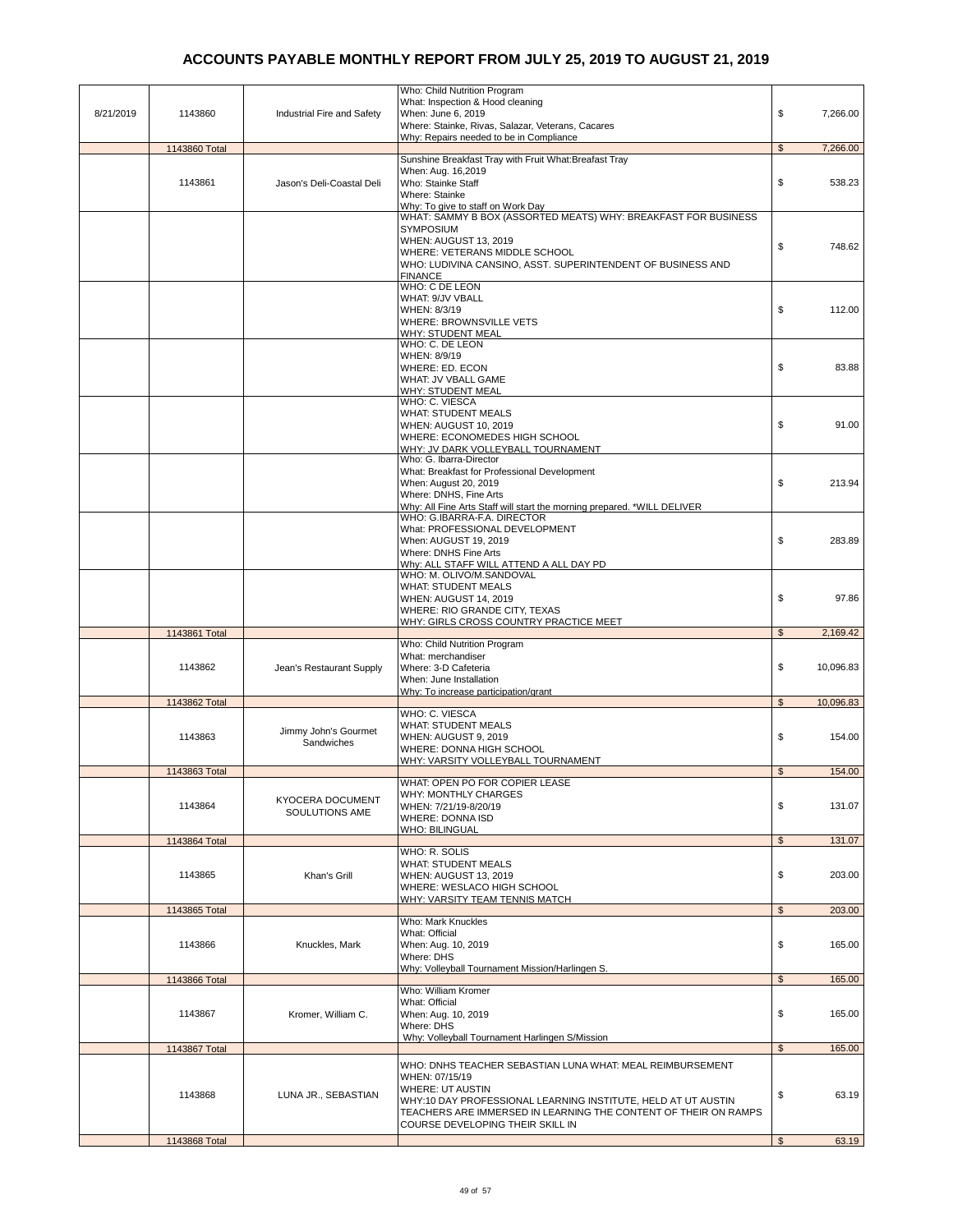| 8/21/2019 | 1143869                  | La UNI Print              | WHO: G., REYES<br>WHAT: BAW DRI FIT T-SHIRT<br>WHEN: AUGUST 2019<br>WHERE: DONNA HIGH SCHOOL<br>WHY: EQUIPMENT AND SUPPLIES NEEDED FOR STUDENT ATHLETES                                                                                                               | \$                   | 600.00             |
|-----------|--------------------------|---------------------------|-----------------------------------------------------------------------------------------------------------------------------------------------------------------------------------------------------------------------------------------------------------------------|----------------------|--------------------|
|           | 1143869 Total<br>1143870 | Labatt Food Service       | When August 2019<br>What Food/Groceries<br>Who CNP<br>Where District Wide<br>Why Student Needs                                                                                                                                                                        | $\mathfrak{s}$<br>\$ | 600.00<br>1,115.15 |
|           |                          |                           | When July 2019<br>What Food/Groceries<br>Who CNP<br>Where District Wide<br>Why Student Needs                                                                                                                                                                          | \$                   | 355.73             |
|           | 1143870 Total            |                           | Who: David Chavez / Albert Chavez                                                                                                                                                                                                                                     | $\mathfrak s$        | 1,470.88           |
|           | 1143871                  | <b>Learning Services</b>  | What: PDQ Inventory Enterprise<br>Where: Technology Dept.<br>When: Sept. 2019-Sept. 2020<br>Why: Software will be used to collect computer and peripheral devices connected to the<br>network via auto discovery.                                                     | \$                   | 2,250.00           |
|           |                          |                           | Who: David Chavez and Albert Chavez What: renewal for PDQ<br>Where: Technology Dept.<br>When: Sept. 2019-Sept.2020<br>Why: Software used to distribute and deploy software /packages remotely, Inernet<br>shortcuts, etc for student and staff computers district wid | \$                   | 2,250.00           |
|           | 1143871 Total            |                           |                                                                                                                                                                                                                                                                       | $\mathbb{S}$         | 4,500.00           |
|           | 1143872                  | <b>Little Caesars</b>     | where: Sauceda Middle School<br>Who: Adela Troncoso/Principal<br>When: Thursday, August 15, 2019<br>Why: 6th Grade Summer Camp<br>What: Pay for Pizza 38 pepperoni Pizza's                                                                                            | \$                   | 190.00             |
|           | 1143872 Total            |                           |                                                                                                                                                                                                                                                                       | \$                   | 190.00             |
|           | 1143873                  | Lopez, Hector             | Who: Hector Lopez<br>What: Official<br>When: Aug. 9,2019<br>Where: DHS<br>Why: Volleyball Tournament Harlingen S/Grulla                                                                                                                                               | \$                   | 265.00             |
|           | 1143873 Total            |                           |                                                                                                                                                                                                                                                                       | $\mathfrak s$        | 265.00             |
|           | 1143874                  | M&A Technology, Inc.      | Who: Judy Crist<br><b>What: Speakers</b><br>Where: Technology Dept.<br>When: Aug. 2019<br>Why: Speakers needed for computers that do not have speakers.<br><b>HP LCD Speakers</b>                                                                                     | \$                   | 203.70             |
|           |                          |                           | Who: RosaMaria Campos, RN<br>What: Need P.O. for ink for printer<br>When: 2018-2019 School year<br>Where: M&A Technology<br>Why: Ink needed to be able to print.                                                                                                      | \$                   | 699.70             |
|           |                          |                           | WHO-LUIS O. SOLIS<br>WHAT-DELL 3115 CN MFP TRANSFER BELT WHY-NEEDED FOR CELESTINO<br><b>TAMEZ PRINTER</b><br>WHERE-TRANSPORTATION DEPT.<br>WHEN-JULY 2019                                                                                                             | \$                   | 274.95             |
|           | 1143874 Total            |                           | Who: DNHS/CHOIR                                                                                                                                                                                                                                                       | \$                   | 1,178.35           |
|           | 1143875                  | MELHART MUSIC CENTER      | What: STAGELINE MIC W/BOOM<br>When: SUMMER 2019<br>Where: CHOIR-DNHS, VMS, SMS<br>Why: SUPPLIES TO UP PERFORMANCES                                                                                                                                                    | \$                   | 1,735.75           |
|           | 1143875 Total            |                           | Who: Jose Manrique, Counselor                                                                                                                                                                                                                                         | $\mathfrak{S}$       | 1,735.75           |
|           | 1143876                  | Manrique, Jose Carlos Jr. | What: Meal Reimbursement<br>When: June 23-27, 2019<br>Where: Corpus Christi, Texas<br>Why: Safety Conference                                                                                                                                                          | \$                   | 70.55              |
|           | 1143876 Total            |                           |                                                                                                                                                                                                                                                                       | $\mathfrak{S}$       | 70.55              |
|           | 1143877                  | Marines Bakery            | WHO: DHS FACULTY AND STAFF<br>WHAT: SWEETBREAD<br>WHEN: AUGUST 16, 2019<br><b>WHERE: DHS</b><br>WHY: STAFF WORK DAY<br><b>VOUCHER # 0004</b>                                                                                                                          | \$                   | 140.00             |
|           | 1143877 Total            |                           |                                                                                                                                                                                                                                                                       | \$                   | 140.00             |
|           | 1143878                  | Marines Bakery            | <b>WHO: DNHS TEACHERS</b><br>WHAT: SWEETBREAD<br>WHEN: 08/16/19<br><b>WHERE: DNHS</b><br>WHY: SWEETBREAD FOR TEACHERS.                                                                                                                                                | \$                   | 210.00             |
|           | 1143878 Total            |                           | WHAT: BREAD (100 PIECES) ASSORTED WHY: BUSINESS SYMPOSIUM                                                                                                                                                                                                             | $\mathfrak{S}$       | 210.00             |
|           | 1143879                  | Marines Bakery            | WHEN: AUGUST 13, 2019<br><b>WHERE: VETERANS MS</b><br>WHO: LUDIVINA CANSINO, ASST. SUPERINTENDENT OF BUSINESS AND<br><b>FINANCE SEE ATTACHMENT</b>                                                                                                                    | \$                   | 70.00              |
|           | 1143879 Total            |                           |                                                                                                                                                                                                                                                                       | $\mathfrak{S}$       | 70.00              |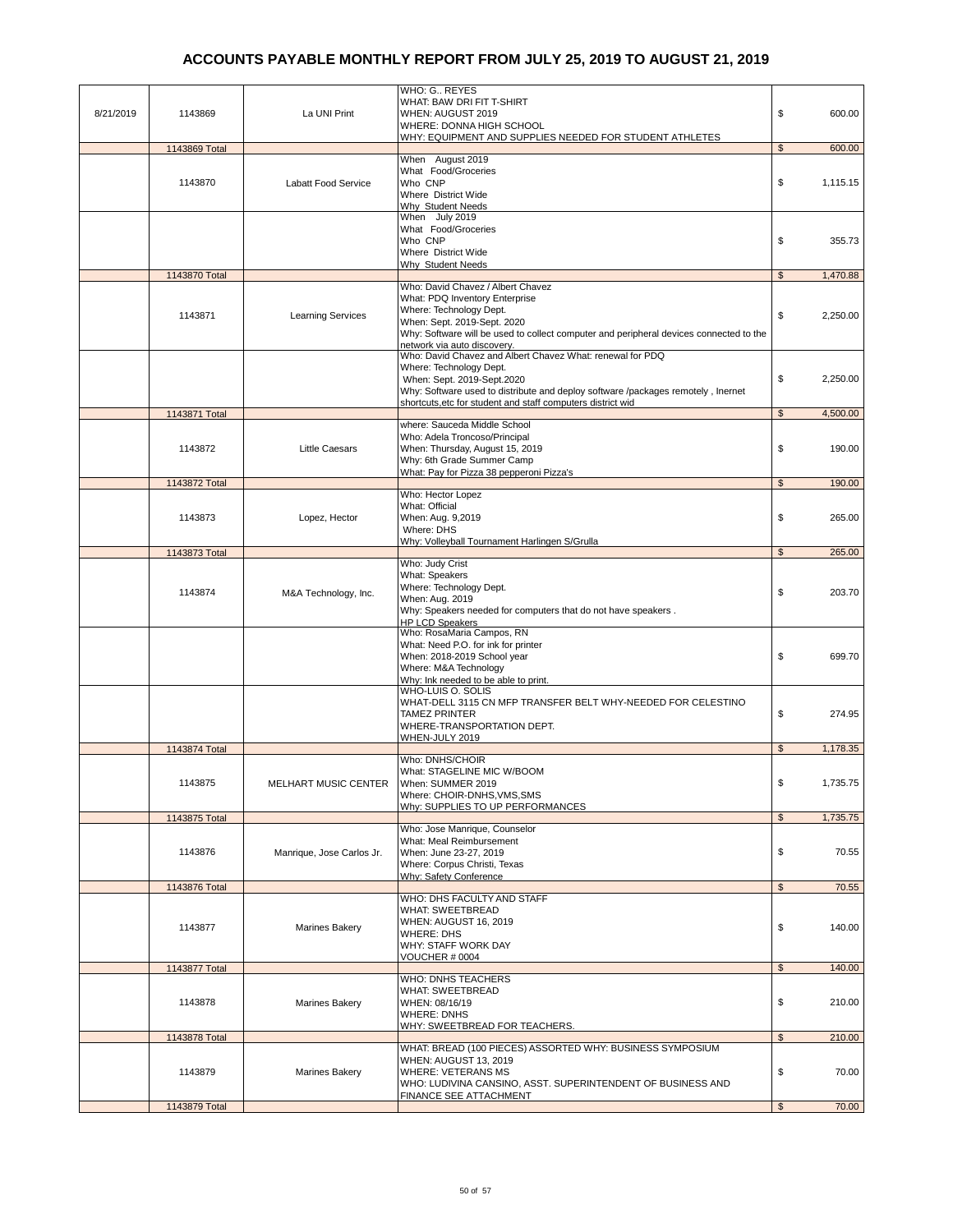| 8/21/2019 | 1143880                  | Martinez, Joanna          | WHO: DNHS TEACHER JOANNA MARTINEZ<br><b>WHAT: MEAL REIBURSEMENTS</b><br>WHEN: 06/25/19<br><b>WHERE: UT AUSTIN</b><br>WHY: RESIDENTIAL INSTITUTE, HEALED AT UT AUSTIN TEACHERS ARE<br>IMMERSED IN LEARNING THE CONTENT OF THEIR ON RAMPS COURSE<br>DEVELOPING THEIR SKILL IN IMPLEMENTIN             | \$            | 119.33               |
|-----------|--------------------------|---------------------------|-----------------------------------------------------------------------------------------------------------------------------------------------------------------------------------------------------------------------------------------------------------------------------------------------------|---------------|----------------------|
|           | 1143880 Total            |                           |                                                                                                                                                                                                                                                                                                     | \$            | 119.33               |
|           | 1143881                  | Center                    | What: Flourescent poster boards 22x28. Classroom and office supplies.<br>Mid Valley Office Supplies & Art Who: Mindy Bersalona, Donna HS Choir. When: 2019-2020 school year.<br>Where: Donna High School Fine Arts classrooms.<br>Why: In order to prepare classrooms and office for the new school | \$            | 424.40               |
|           |                          |                           | WHO: AP DEPT.<br><b>WHAT: DATE STAMPERS</b><br>WHEN: 2019-2020<br><b>WHERE: AP DEPT</b><br>WHY: TO REPLACE BROKEN ONES                                                                                                                                                                              | \$            | 397.96               |
|           | 1143881 Total            |                           |                                                                                                                                                                                                                                                                                                     | \$            | 822.36               |
|           | 1143882                  | Mountain Glacier Llc      | Reference to P.O. #147742<br>Who: ELA/S.S. Dept.<br>What: Bottled Water<br>When: June 2018<br>Where: ELA/S.S. Dept.<br>Why: Bottled water or the month of June 2018<br>NOTE: Accounts Payable paid wrong invoice (#0301071375) with P.O. #147742;<br>therefore, Invoice                             | \$            | 6.99                 |
|           |                          |                           | What: Water<br>Where: Textbooks/warehouse<br>When: August 2019<br>Who: Staff<br>Why: Needed to keep hydrated                                                                                                                                                                                        | \$            | 55.92                |
|           |                          |                           | WHEN: AUGUST 2019<br>WHAT: SPRING WATER DELIVERY<br>WHERE: SUPT.'S OFFICE<br>WHO: ADMINISTRATION STAFF AND BOARD MEETINGS<br>WHY: MONTHLY DELIVERY<br>ACCOUNT #: 842711<br>NEXT DELIVERY DATE: AUGUST 12, 2019                                                                                      | \$            | 100.00               |
|           |                          |                           | WHO: CTE DEPT<br><b>WHAT: WATER</b><br>WHEN: AUGUST 2019<br>WHERE: DONNA HIGH SCHOOL<br>WHY: DAY TO DAY DEPARTMENT OF OPERATIONS<br>Who: ELAR/S.S. Dept.                                                                                                                                            | \$            | 129.81               |
|           |                          |                           | What: Bottled Water<br>When: August 2019<br>Where: ELA/S.S. Dept.<br>Why: Bottled water for the month of August, 2019 to be used in the ELAR/S.S.<br>Departments<br>Bottled Water - August 2019                                                                                                     | \$            | 13.98                |
|           |                          |                           | Who: Fine Arts Director<br>What: Water supply<br>When: August 1, 2018<br>Where: F.A. office<br>Why: Need drinking water available                                                                                                                                                                   | \$            | 16.98                |
|           |                          |                           | Who: Staff and Visitor<br>What: Drinking Water<br>Where: Technology Dept.<br>When: Aug 2019<br>Why: Daily Operations Account # 00462 / Technology Dept.                                                                                                                                             | \$            | 40.00                |
|           |                          |                           | Who: Staff and Visitor<br>What: Drinking Water<br>Where: Technology Dept.<br>When: Aug 2019<br>Why: Daily Operations Additional fee's Account # 00462 / Technology Dept.                                                                                                                            | \$            | 12.93                |
|           | 1143882 Total            |                           |                                                                                                                                                                                                                                                                                                     | $\mathfrak s$ | 376.61               |
|           | 1143883                  | Msc Industrial Supply Co. | Who: Luis O. Solis<br>What: 19 O Aerosol Coil Kleen Coil Cleaner Where: Bus Barn<br>When: August 2019<br>Why: Items needed for shop use                                                                                                                                                             | \$            | 230.24               |
|           |                          |                           | Who: Luis O. Solis<br>What: 20 OZ Sov BSD HIVZ YLW Ind Choice marking paint<br>Where: Bus Barn<br>When: May 2019<br>Why: Supplies needed for shop use.                                                                                                                                              | \$            | 74.88                |
|           | 1143883 Total            |                           |                                                                                                                                                                                                                                                                                                     | \$            | 305.12               |
|           | 1143884                  | Munoz, Gabriel            | Who: Gabriel Munoz<br>What: Official<br>When: Aug. 9, 2019<br>Where: DNHS<br>Why: Volleyball Tournament DNHS/EE                                                                                                                                                                                     | \$            | 165.00               |
|           | 1143884 Total<br>1143885 | NM Contracting LLC        | Who: Velma Rangel, Assistant Superintendent of District Operations<br>What: Todd Middle School Classroom Addition<br>When: 2018-2019 School Year Where: Donna ISD Todd MS<br>Why: Classroom Addition Application for Payment No. 14 / \$122,341.08 Project Number                                   | \$<br>\$      | 165.00<br>122,341.08 |
|           |                          |                           |                                                                                                                                                                                                                                                                                                     |               |                      |
|           | 1143885 Total            |                           |                                                                                                                                                                                                                                                                                                     | $\mathbb{S}$  | 122,341.08           |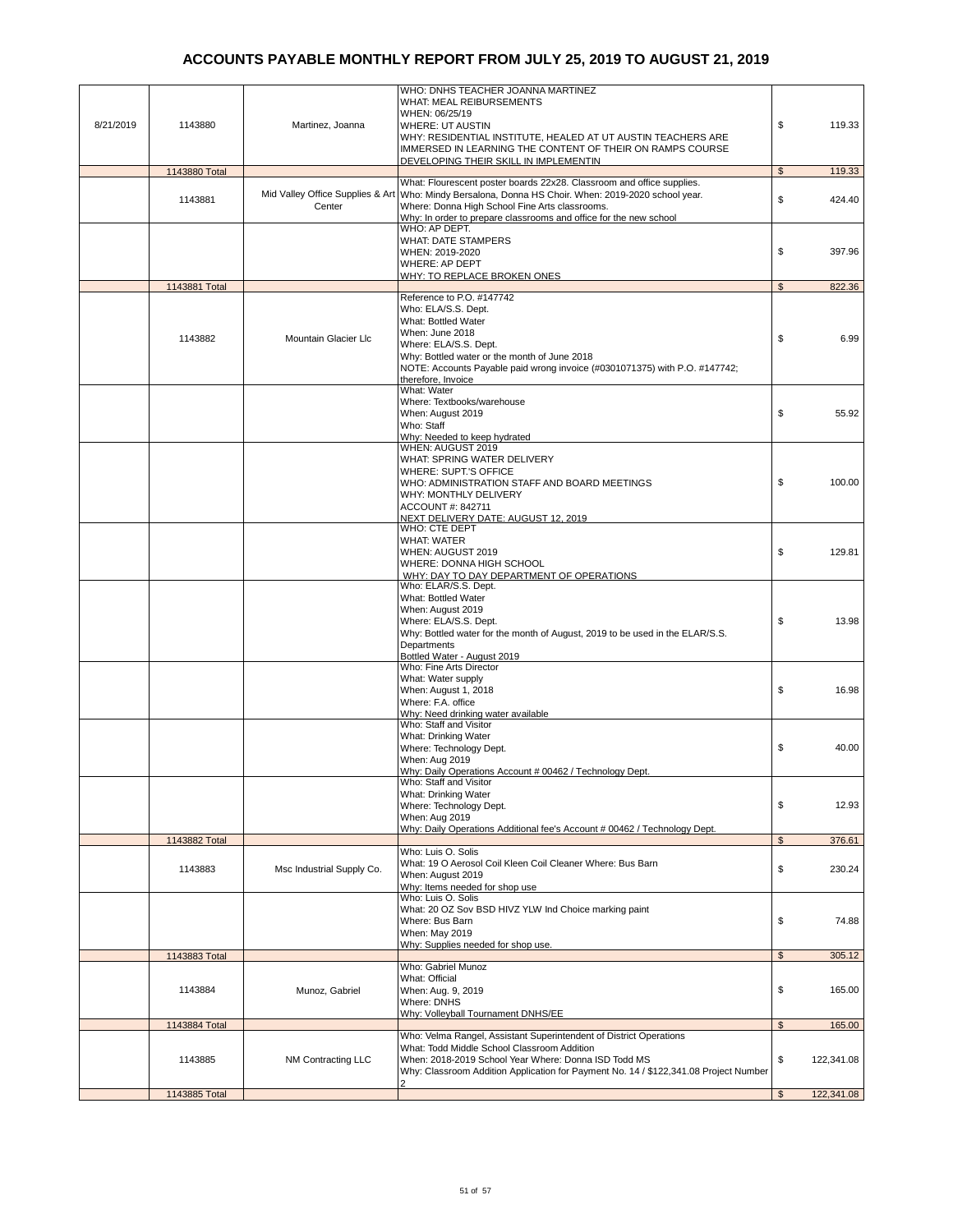| 8/21/2019 | 1143886       | National Educational Systems,<br>In | Who: Bilingual/ESL Department-Gregorio Arellano Jr., Director<br>What: Instructional materials as needed for students<br>When: 2018 -19 School year<br>Where: Bilingual/ESL Department<br>Why: Instructional materials as needed for students NES Discount applied    | \$             | 5,849.62 |
|-----------|---------------|-------------------------------------|-----------------------------------------------------------------------------------------------------------------------------------------------------------------------------------------------------------------------------------------------------------------------|----------------|----------|
|           | 1143886 Total |                                     |                                                                                                                                                                                                                                                                       | $\mathfrak{s}$ | 5,849.62 |
|           | 1143887       | Nino, Maria Teresa                  | Who: Maria Nino, Curr. Spc<br>What: Meal Reimbursement<br>When: July 9-12, 2019<br>Where: San Antonio, Texas<br>Why: CAMT Conference                                                                                                                                  | \$             | 99.80    |
|           | 1143887 Total |                                     |                                                                                                                                                                                                                                                                       | \$             | 99.80    |
|           | 1143888       | Noriega, Olga M.                    | Who: Olga Noriega Purchasing Agent<br>What: Mileage When: 8/16/2019<br>Where: Edinburg TX.<br>Why: Mileage for attending the Purchasing Advisory Council Meeting                                                                                                      | \$             | 20.27    |
|           | 1143888 Total |                                     |                                                                                                                                                                                                                                                                       | $\mathfrak s$  | 20.27    |
|           | 1143889       | O'reilly Automotive, Inc.           | Region One RFP 16-08-19<br>Open Account for August 2019<br>To purchase auto parts that are not in the inventory.<br>Who: Luis O. Solis<br>What: Auto Parts<br>Where: Bus Barn<br>When: August 1-31, 2019<br>Why: Need to purchase auto parts for bus fleet as needed. | \$             | 484.73   |
|           | 1143889 Total |                                     |                                                                                                                                                                                                                                                                       | $\mathfrak{s}$ | 484.73   |
|           | 1143890       | PENDER'S MUSIC CO                   | What: Star Spangled Banner SSA Webb. Music for Fall and Winter performances. Who:<br>Mindy Bersalona, Donna HS Choir. When: 2019-2020 School Year.<br>Where: For public performances and contests.<br>Why: Original copies are needed to perform.                     | \$             | 416.71   |
|           | 1143890 Total |                                     |                                                                                                                                                                                                                                                                       | $\mathbb{S}$   | 416.71   |
|           | 1143891       | Palacios, Perla I.                  | Who: Bilingual/ESL Department-Gregorio Arellano Jr., Director<br>What: Texas Educator Certification Examination Program exam reimbursement<br>When: July 2019<br>Where: Bilingual/ESL Department<br>Why: ESL/supplemental exam reimbursement                          | \$             | 118.87   |
|           | 1143891 Total |                                     |                                                                                                                                                                                                                                                                       | $\mathfrak{s}$ | 118.87   |
|           | 1143892       | Pena, Omar                          | Who: Omar Pena<br>What: Official<br>When: Aug. 9,2019<br>Where: DNHS                                                                                                                                                                                                  | \$             | 165.00   |
|           | 1143892 Total |                                     | Why: Volleyball Tournament Edinburg/Bro. Lopez                                                                                                                                                                                                                        | $\mathfrak{s}$ | 165.00   |
|           | 1143893       | Pepwear, Ilc                        | What: Port Authority Ladies 3/4 Sleeve Superpro Twill Shirt. Donna HS Choir Officer<br>and Choir Shirt Uniforms.<br>Who: Mindy Bersalona, Donna HS Choir. When: Year Round 2019-2020<br>Where: School and community performances.<br>Why: Uniform polos for performan | \$             | 896.00   |
|           | 1143893 Total |                                     |                                                                                                                                                                                                                                                                       | $\mathfrak{s}$ | 896.00   |
|           | 1143894       | Perma Bound Books                   | (WHAT) ABRAZOS Y BESOS<br>(WHO)ISELA GONZALEZ LIBRARIAN<br>(WHERE) ELOY G. SALAZAR ELEMENTARY (WHEN) 2018-2019 SCHOOL YEAR<br>(WHY) REPLACE LOST BOOKS FOR STUDENT USE                                                                                                | \$             | 343.58   |
|           | 1143894 Total |                                     |                                                                                                                                                                                                                                                                       | $\mathfrak{s}$ | 343.58   |
|           | 1143895       | Petsmart                            | PURINA PRO PLAN SAVOR ADULT DOG FOOD<br>WHAT? SUPPLIES FOR K9<br>WHEN? 2018-2019<br>WHERE? DISD POLICE DEPT<br>WHO? K9 INDIO<br>WHY? TO KEEP AND MAINTAIN OUR K9 IN GOOD HEALTH                                                                                       | \$             | 402.56   |
|           | 1143895 Total |                                     |                                                                                                                                                                                                                                                                       | \$             | 402.56   |
|           | 1143896       | Phoenix Embroidery and Screen<br>Pr | WHO: C. VIESCA<br>WHAT: 26" 2 COLUMN TROPHY-GOLD DIVISION CHAMPION<br>WHEN: AUGUST 9-10, 2019<br>WHERE: DONNA HIGH SCHOOL<br>WHY: TROPHIES NEEDED FOR VARSITY VOLLEYBALL TOURNAMENT                                                                                   | \$             | 237.50   |
|           | 1143896 Total |                                     | who: Veterans Middle School Team 6-2 students                                                                                                                                                                                                                         | $\mathfrak{s}$ | 237.50   |
|           | 1143897       | Pins & Cues                         | what: package includes: game of bowling, popcorn, soda combo<br>when: May 24, 2019<br>where: Pins & Cues in Weslaco, Texas<br>why: end of the year field trip                                                                                                         | \$             | 650.00   |
|           | 1143897 Total |                                     |                                                                                                                                                                                                                                                                       | $\mathfrak{L}$ | 650.00   |
|           | 1143898       | Porta Phone Company                 | <b>WHO: R. LEAL</b><br>WHAT: COMSTAR CARE IN SEASON SERVICE PLAN<br>WHEN: JUNE/JULY 2019<br>WHERE: DONNA HIGH SCHOOL<br>WHY: EQUIPMENT NEEDED FOR FOOTBALL SEASON                                                                                                     | \$             | 699.00   |
|           | 1143898 Total |                                     |                                                                                                                                                                                                                                                                       | $\mathfrak{s}$ | 699.00   |
|           | 1143899       | <b>Positive Promotions</b>          | Who: Alicia Sarmiento, Principal<br>What: Staff Planners<br>When: May 2019<br>Where: Runn Elementary<br>Why: Instructional Resources                                                                                                                                  | \$             | 209.75   |
|           |               |                                     | Who: Rosalinda Navarro<br>What: Academic Calendar<br>When: 2019-2020<br>Where: M. Rivas<br>Why: For staff to keep track of meeting and staff development that they need to attend.<br>2019-2020 Academic Monthly Desk Planner BB#573-18                               | \$             | 195.70   |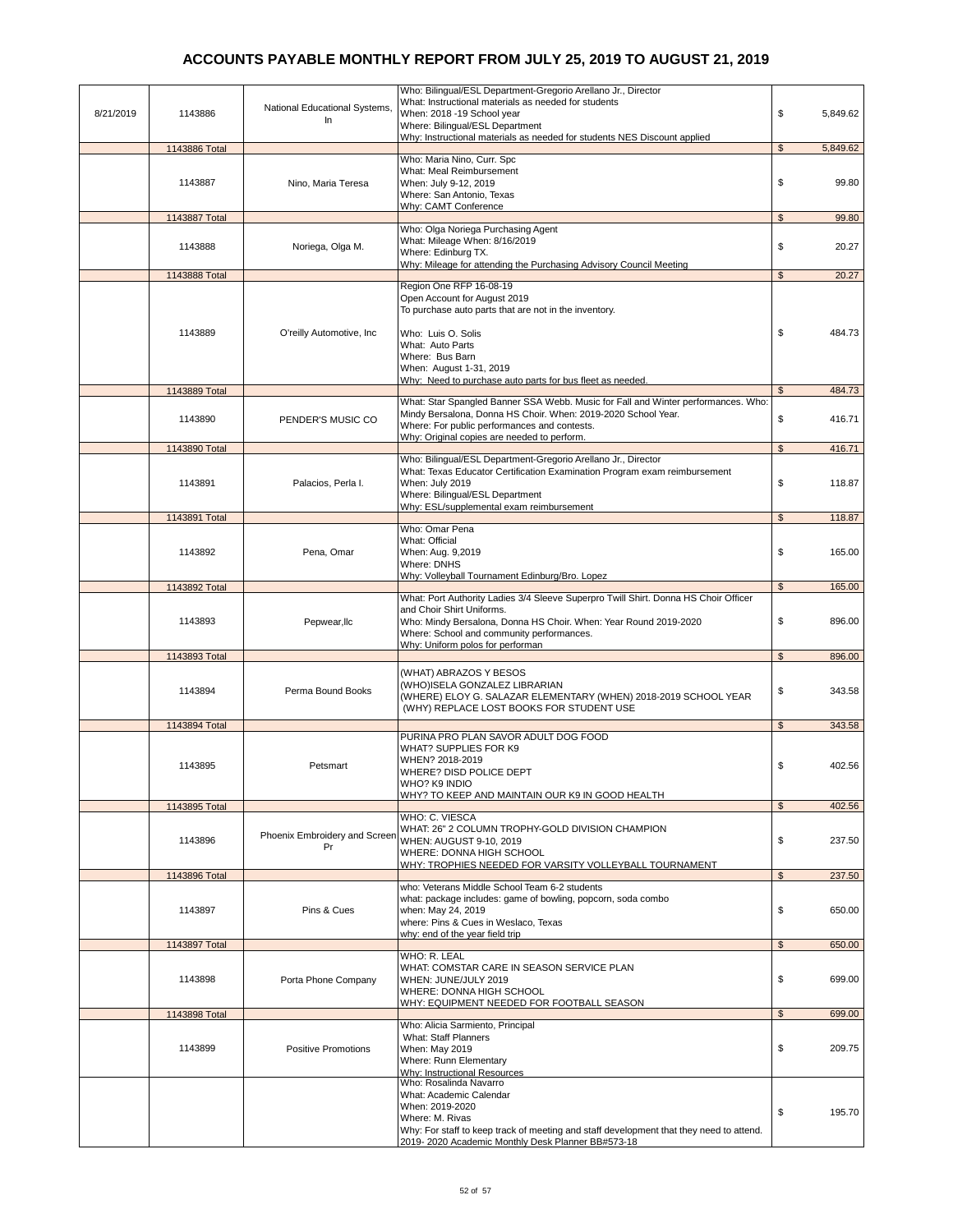| 8/21/2019 | 1143899 Total            |                                           |                                                                                                                                                                                                                                                                        | \$             | 405.45           |
|-----------|--------------------------|-------------------------------------------|------------------------------------------------------------------------------------------------------------------------------------------------------------------------------------------------------------------------------------------------------------------------|----------------|------------------|
|           | 1143900                  | <b>Premier Tees</b>                       | WHO: R. SOLIS<br>WHAT: SHORT SLEEVE MAROON (50) SHORT SLEEVE GREY (50)<br>WHEN: AUGUST 2019<br>WHERE: DONNA HIGH SCHOOL<br>WHY: EQUIPMENT AND SUPPLIES NEEDED FOR TENNIS PRACTICE                                                                                      | \$             | 500.00           |
|           | 1143900 Total            |                                           |                                                                                                                                                                                                                                                                        | $\mathfrak{s}$ | 500.00           |
|           | 1143901                  | RAE CROWTHER COMPANY                      | WHO: R. LEAL<br>WHAT: RAE CROWTHER TACKLE BREAKER PAD IN BLACK EACH PAD IS 19'<br>LONG X 8' WIDE X 5"1/2 THICK (INCLUDES PAD AND INSERT SLEEVE)<br>WHEN: AUGUST 2019<br>WHERE: DONNA HIGH SCHOOL<br>WHY: FOR THE PROPER FUNCTION OF THE BLASTER                        | \$             | 647.44           |
|           | 1143901 Total            |                                           |                                                                                                                                                                                                                                                                        | \$             | 647.44           |
|           |                          |                                           |                                                                                                                                                                                                                                                                        |                |                  |
|           | 1143902                  | RASSE, EVELYN JASMINE                     | P SCORES TESTING AWARD<br>WHO: EVELYN RASSE<br>WHAT: AP SCORES<br>WHEN: 2018 SCHOOL YEAR<br>WHERE: DONNA NORTH HIGH SCHOOL WHY: STUDENT AWARDED \$100.00 FOR<br>EACH TEST THAT IS SCORED A 3, 4 OR 5 AWARED AS A SCHOLARSHIP                                           | \$             | 100.00           |
|           | 1143902 Total            |                                           |                                                                                                                                                                                                                                                                        | $\mathfrak{s}$ | 100.00           |
|           | 1143903                  | REPUBLIC SERVICES, INC.                   | WHAT: OPEN PO FOR WASTE SERVICES WHY: MONTHLY CHARGES<br>WHEN: AUGUST 2019<br><b>WHERE: DISTRICT WIDE</b><br>WHO: DONNA ISD                                                                                                                                            | \$             | 380.93           |
|           | 1143903 Total            |                                           |                                                                                                                                                                                                                                                                        | \$             | 380.93           |
|           | 1143904<br>1143904 Total | Rainbow Pizza, LLC, dba<br>Domino's Pizza | What: Student meals-Donna High School. Who: Janet Garcia, Donna High School<br>Dance.<br>When: Wednesday, June 26, 2019.<br>Where: Donna North High / Valley Dance Line Commuter Camp.<br>Why: To provide the students with meals on camp day.                         | \$<br>\$       | 147.19<br>147.19 |
|           |                          |                                           | where: Sauceda Middle School                                                                                                                                                                                                                                           |                |                  |
|           | 1143905                  | Ramirez, Sylvia                           | Who: Sylvia Ramirez/Secretary<br>When: from the month of July 22-31,2019 for August 2019<br>Why: Mileage Reimbursement for the month of July for going to Human Resources,<br>Federal Programs, Dr. Aceves office, PEIMS, and Curricu                                  | \$             | 15.04            |
|           | 1143905 Total            |                                           |                                                                                                                                                                                                                                                                        | \$             | 15.04            |
|           | 1143906                  | Reyes, Yesenia                            | Who: Bilingual/ESL Department-Gregorio Arellano Jr., Director<br>What: Texas Educator Certification Examination Program exam reimbursement<br>When: July 2019<br>Where: Bilingual/ESL Department<br>Why: ESL/Supplemental exam reimbursement Yesenia C. Reyes - Tex    | \$             | 118.87           |
|           |                          |                                           |                                                                                                                                                                                                                                                                        |                |                  |
|           | 1143906 Total            |                                           |                                                                                                                                                                                                                                                                        | $\mathfrak{L}$ | 118.87           |
|           | 1143907                  | Riddell                                   | <b>WHO: MARICHALAR</b><br>WHAT: HELMETS RECONDITIONING<br>WHEN: 2018-2019 SCHOOL YEAR<br>WHERE: DONNA NORTH HS<br>WHY: HELMET SAFETY INSPECTION                                                                                                                        | \$             | 8,441.27         |
|           |                          |                                           | WHO: MARICHALAR<br>WHAT: HELMETS RECONDITIONING<br>WHEN: 2018-2019 SCHOOL YEAR<br>WHERE: DONNA NORTH HS<br><u> WHY: HELMET SAFETY INSPECTION</u>                                                                                                                       | \$             | 2,570.76         |
|           | 1143907 Total            |                                           |                                                                                                                                                                                                                                                                        | $\mathfrak{s}$ | 11,012.03        |
|           | 1143908                  | Rodriguez, LeRoy                          | WHO: DNHS TEACHER LEROY RODRIGUEZ WHAT: MEAL REIMBURSMENTS<br>WHEN: 06/10/19<br>WHERE: UT IN ARLINGTON, TX<br>WHY: AP HUMAN GEOGRAPHY COURSE REQUESTOR: PRINCIPAL                                                                                                      | \$             | 59.48            |
|           | 1143908 Total            |                                           |                                                                                                                                                                                                                                                                        | \$             | 59.48            |
|           | 1143909                  | Rodriguez, Myrna G.                       | Who: ELAR Teacher<br>What: Meal Reimbursements<br>When: July 29-August 2, 2019<br>Where: Kemah, Texas<br>Why: Meal Reimbursements for attendance to The Writing Academy held in Kemah,                                                                                 | \$             | 141.63           |
|           | 1143909 Total            |                                           | Texas on July 29-August 2, 2019 Meals - Monday, July 29, 2019                                                                                                                                                                                                          | $\mathfrak{s}$ | 141.63           |
|           | 1143910                  | Rudy's Auto Electric                      | <b>WHAT? UNIT REPAIR</b><br>WHEN? 2018-2019<br>WHERE? DISD POLICE DEPT<br>WHO? UNIT 910<br>WHY? UNIT NEEDS TO BE IN GOOD WORKING ORDER FOR THE SAFETY AND<br>PROTECTION STUDENTS, STAFF AND COMMUNITY RFP#091917-366A                                                  | \$             | 1,653.40         |
|           |                          |                                           | Who: Judy Crist<br>What: oil change and replace turn switch on truck #654<br>Where: Technology Dept.<br>When: Aug. 14,2019-Aug. 31,2019<br>Why: Oil change is past time and turn switch is broken and needs to be replaced for<br>safety of the employee and also publ | \$             | 201.95           |
|           | 1143910 Total            |                                           |                                                                                                                                                                                                                                                                        | \$             | 1,855.35         |
|           | 1143911                  | Rush Truck Center, Pharr                  | WHO-LUIS O. SOLIS<br>WHAT-FLX7 SDH15 COMPRESSOR W/119MM 8GR<br>WHY-NEEDED FOR STOCK FOR BUS FLEET WHERE-TRANSPORTATION DEPT.<br>WHEN-AUGUST 2019                                                                                                                       | \$             | 1,306.05         |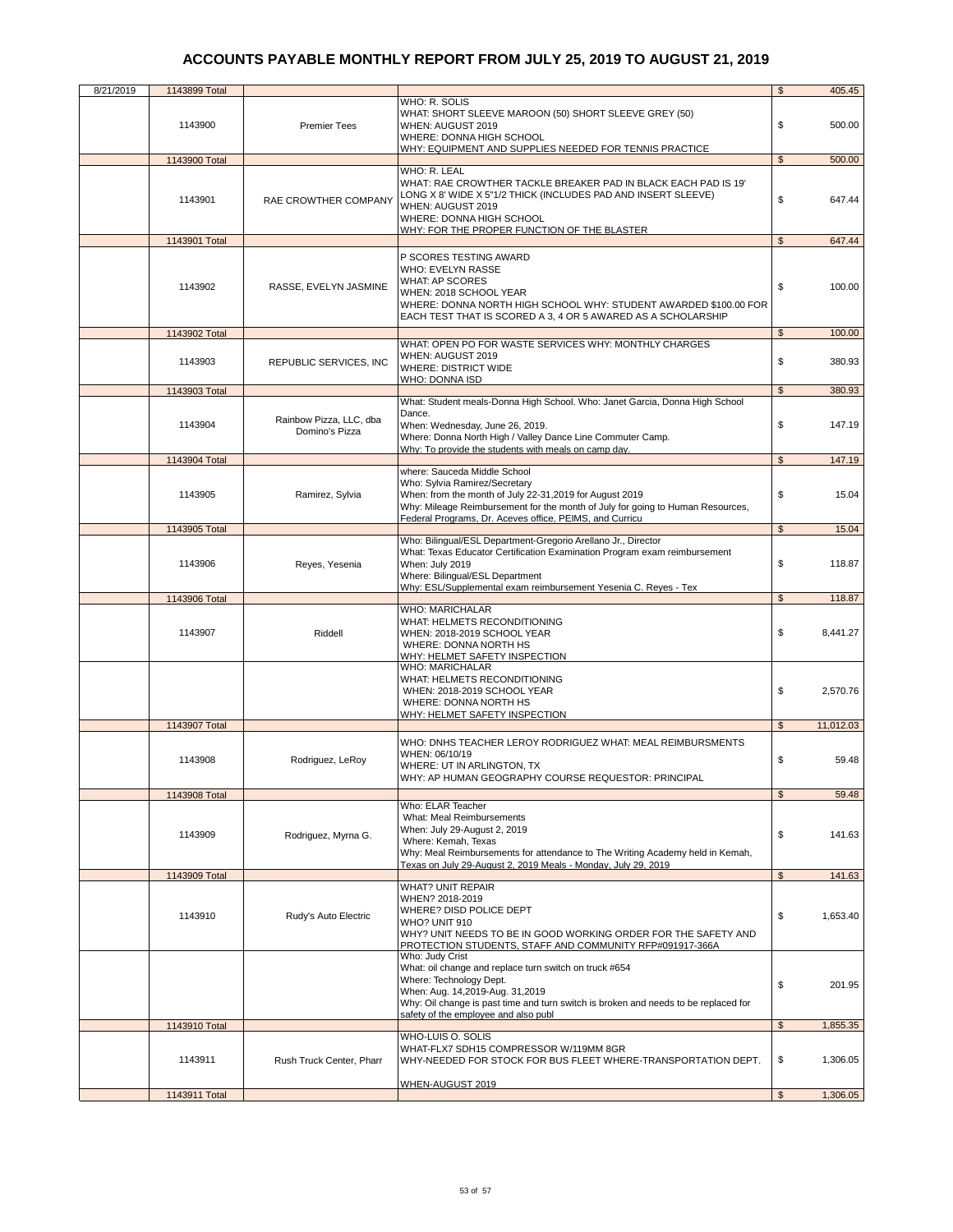|           |               |                                               | Who: Child Nutrition Program<br>What: Equipment Repair/Electrical/Freezers                                             |                |           |
|-----------|---------------|-----------------------------------------------|------------------------------------------------------------------------------------------------------------------------|----------------|-----------|
| 8/21/2019 | 1143912       | S A S General Building Services<br>Inc        | When: August 1-31, 2019<br>Where: District Cafeterias                                                                  | \$             | 27,390.47 |
|           | 1143912 Total |                                               | Why: Student needs                                                                                                     | $\mathfrak{L}$ | 27,390.47 |
|           |               |                                               | Who: RosaMaria Campos, RN<br>What: Need P.O. for Oxygen Tanks                                                          |                |           |
|           | 1143913       | S.O.S. Technologies Steward<br>Oxygen Service | When: 2018-2019 School Year                                                                                            | \$             | 960.00    |
|           |               |                                               | Where: S.O.S. Technology<br>Why: Need P.O. for yearly Oxygen lease for Salinas Elementary.                             |                |           |
|           | 1143913 Total |                                               | WHO: DHS AVID TEACHER                                                                                                  | $\mathfrak s$  | 960.00    |
|           | 1143914       | SAUCEDA, SIMON                                | <b>WHAT: REIMBURSEMENTS</b>                                                                                            | \$             | 53.00     |
|           |               |                                               | WHEN: JULY 21-24, 2019<br>WHERE: DHS TO SAN ANTONIO, TEXAS WHY: AVID SUMMER INSTITUTE                                  |                |           |
|           |               |                                               | WHO: SIMON SAUCEDA<br>WHAT: MEAL REIMBURSEMENT                                                                         |                |           |
|           |               |                                               | WHEN: JULY 18, 2019                                                                                                    | \$             | 13.58     |
|           |               |                                               | WHERE: SOUTH PADRE ISLAND<br><b>WHY: VARSITY CHEER CAMP</b>                                                            |                |           |
|           | 1143914 Total |                                               | Who: Child Nutrition Program                                                                                           | \$             | 66.58     |
|           |               |                                               | What: Ink and paper                                                                                                    |                |           |
|           | 1143915       | <b>SHI</b>                                    | When: 2018/2019 school year<br>Where: CNP Admin. Office                                                                | \$             | 816.60    |
|           |               |                                               | Why: To make posters for summer school                                                                                 |                |           |
|           | 1143915 Total |                                               | Account #1229                                                                                                          | $\mathfrak s$  | 816.60    |
|           |               |                                               | Who: David Chavez                                                                                                      |                |           |
|           | 1143916       | <b>SMARTCOM</b>                               | What: Landline and Internet charges Where: Disd.<br>When:Aug 2019                                                      | \$             | 213.73    |
|           |               |                                               | Why: Payment is needed for the Telephone and Internet for staff and student<br>Who: David Chavez                       |                |           |
|           |               |                                               | What: Landline and Internet charges Where: Disd.                                                                       | \$             | 13,812.38 |
|           |               |                                               | When: Aug. 2019<br>Why: Payment is needed for the Telephone and Internet for staff and student                         |                |           |
|           |               |                                               | Who: David Chavez                                                                                                      |                |           |
|           |               |                                               | What: Landline and Internet charges Where: Disd.<br>When: Aug. 2019                                                    | \$             | 7,000.00  |
|           |               |                                               | Why: Payment is needed for the Telephone and Internet for staff and student.                                           |                |           |
|           | 1143916 Total |                                               | Additional fee for the 10GBS that were added and not on the Aug. PO # 169909.                                          | $\mathfrak{s}$ | 21,026.11 |
|           |               |                                               | Who: Luis O. Solis<br>What: Service for Machine Parts Washer. Where: Bus Barn                                          |                |           |
|           | 1143917       | Safety Kleen Systems, Inc.                    | When: July 1, 2019                                                                                                     | \$             | 234.00    |
|           | 1143917 Total |                                               | Why: Machine parts washer needs to be serviced once a month.                                                           | \$             | 234.00    |
|           |               |                                               | What: Coffee and Paper Products<br>When: August 16, 2019                                                               |                |           |
|           | 1143918       | Sam's Club                                    | Where: J.W. Caceres Elem.                                                                                              | \$             | 54.90     |
|           |               |                                               | Who: Teachers and Staff<br>Why: Light Breakfast for Teacher Work Day"                                                  |                |           |
|           |               |                                               | What: Juices and Snacks                                                                                                |                |           |
|           |               |                                               | When: August 21, 2019<br>Where: J.W. Caceres Elem.                                                                     | \$             | 286.54    |
|           |               |                                               | Who: Pre-K thru 5th Grade Students<br>Why: "Meet the Teacher" Fundraiser                                               |                |           |
|           |               |                                               | WHAT: Staff Incentive, Frito-Lay Flavor Mix Chips and Snacks Variety Pack (50 pk.)                                     |                |           |
|           |               |                                               | WHO: Karen Nieto, Principal                                                                                            |                |           |
|           |               |                                               | WHEN: August 21,, 2019<br>WHERE: J.P. LeNoir Elementary                                                                | \$             | 80.50     |
|           |               |                                               | WHY: Provide student recognition /celebration for Staff development and Faculty meeti                                  |                |           |
|           |               |                                               | WHAT: Student Incentive. Hefty Supreme Foam Charola Trays (200 count)<br>WHO: Karen Nieto, Principal                   |                |           |
|           |               |                                               | WHEN: August 21, 2019                                                                                                  | \$             | 169.22    |
|           |               |                                               | WHERE: J.P. LeNoir Elementary<br>WHY: welcome students during Meet the Teacher Night                                   |                |           |
|           |               |                                               | where: Sauceda Middle School<br>Who: Adela Troncoso/Principal                                                          |                |           |
|           |               |                                               | When: August 15, 2019                                                                                                  | \$             | 205.16    |
|           |               |                                               | Why: Incoming summer Camp<br>What: Merchandise for Summer Camp                                                         |                |           |
|           |               |                                               | Who: David Chavez and Ernie Ozuna                                                                                      |                |           |
|           |               |                                               | What: nut mix, muffins and bars<br>Where: Technology Dept. / DHS                                                       | \$             | 93.88     |
|           |               |                                               | When: Aug. 19-20,2019 8 AM-5 PM<br>Why: snack provided for District Wide Teachers and Admin. for Technology Conference |                |           |
|           |               |                                               |                                                                                                                        |                |           |
|           | 1143918 Total |                                               | Who: Yaneht Valeria-Sanchez                                                                                            | $\mathfrak{S}$ | 890.20    |
|           | 1143919       | Sanchez, Yaneht Valeria                       | What: Meal Reimbursement<br>When: July 9-12, 2019                                                                      | \$             | 94.51     |
|           |               |                                               | Where: San Antonio, Texas                                                                                              |                |           |
|           | 1143919 Total |                                               | Why: CAMT Conference                                                                                                   | $\mathfrak{s}$ | 94.51     |
|           |               |                                               | WHO: MELINDA SANDOVAL                                                                                                  |                |           |
|           | 1143920       | Sandoval, Melinda                             | WHAT: MEAL REIMBURSEMENT-LUNCH WHEN: JULY 15, 2019<br>WHERE: SOUTH PADRE ISLAND                                        | \$             | 92.75     |
|           | 1143920 Total |                                               | WHY: VARSITY CHEER CAMP                                                                                                | \$             | 92.75     |
|           |               |                                               |                                                                                                                        |                |           |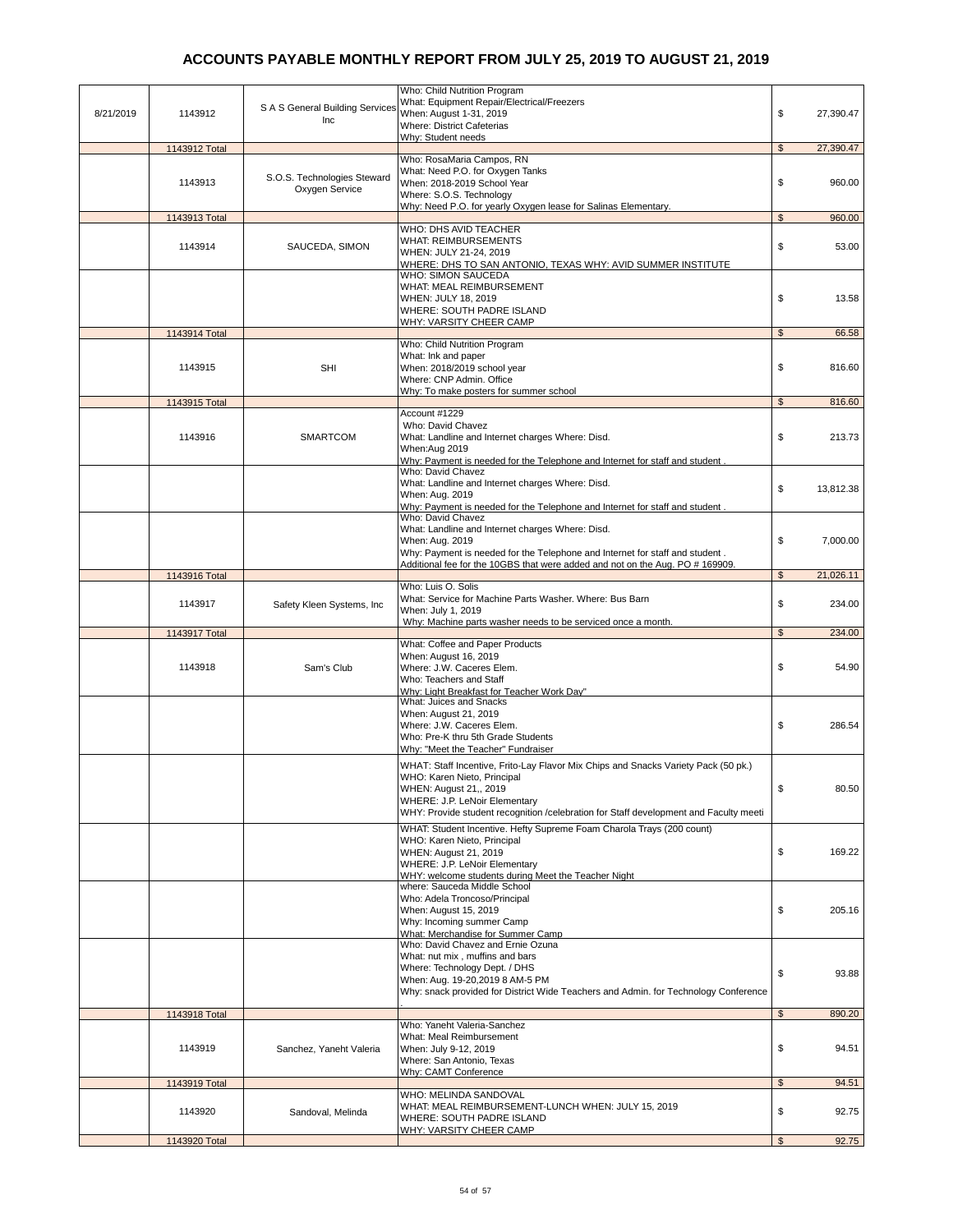|           |               |                            | Who: Alicia Sarmiento, Principal<br>What: Meal Reimbursement             |                |        |
|-----------|---------------|----------------------------|--------------------------------------------------------------------------|----------------|--------|
| 8/21/2019 | 1143921       | Sarmiento, Alicia          | When: June 23-27, 2019                                                   | \$             | 234.55 |
|           |               |                            | Where: Corpus Christi, Texas                                             |                |        |
|           |               |                            | Why: Safety Conference                                                   |                |        |
|           | 1143921 Total |                            | WHO: C. VIESCA                                                           | $\mathfrak{s}$ | 234.55 |
|           |               |                            | <b>WHAT: STUDENT MEALS</b>                                               |                |        |
|           | 1143922       | Subway #34928              | WHEN: AUGUST 10, 2019                                                    | \$             | 154.00 |
|           |               |                            | WHERE: DONNA HIGH SCHOOL                                                 |                |        |
|           | 1143922 Total |                            | WHY: VARSITY VOLLEYBALL TOURNAMENT                                       | $\mathfrak s$  | 154.00 |
|           |               |                            | What: Registration Fee                                                   |                |        |
|           |               |                            | When: September 20-22, 2019                                              |                |        |
|           | 1143923       | <b>TASA</b>                | Where: Dallas, Texas                                                     | \$             | 425.00 |
|           |               |                            | Who: Board of Trustee - Col Roberto Perez Why: TASA/TASB Convention 2019 |                |        |
|           |               |                            | TASA/TASB Convention 2019 Registration fee for Col Roberto Perez         |                |        |
|           | 1143923 Total |                            |                                                                          | $\mathfrak{S}$ | 425.00 |
|           |               |                            | Course: School Bus Driver Refresher                                      |                |        |
|           |               |                            | Date: March 30-31, 2019<br>Place: Edinburg CISD Trans. Dept.             |                |        |
|           |               |                            | Bus Drivers: Juan A. Ortiz & Juan Salinas                                |                |        |
|           | 1143924       | TEXAS A & M Engineering    |                                                                          |                | 600.00 |
|           |               | Extensio                   | Who: Luis O. Solis                                                       | \$             |        |
|           |               |                            | What: School Bus Driver Refresher Training                               |                |        |
|           |               |                            | Where: Bus Ban<br>When: March 30-31, 2019                                |                |        |
|           |               |                            | W                                                                        |                |        |
|           | 1143924 Total |                            |                                                                          | $\mathfrak s$  | 600.00 |
|           |               |                            | WHO: TIP OF TEXAS                                                        |                |        |
|           |               | TIP OF TEXAS VOLLEYBALL    | <b>WHAT: OFFICIALS</b><br>WHEN: AUGUST 5, 2019                           |                |        |
|           | 1143925       | CHAPTER-                   | WHERE: DONNA HIGH SCHOOL                                                 | \$             | 600.00 |
|           |               |                            | WHY: DONNA VS RIVERA AND DONNA VS SAN BENITO 9TH DARK 2 COURTS           |                |        |
|           |               |                            | <b>MAIN GYM</b>                                                          |                |        |
|           | 1143925 Total |                            | Who: DNHS/Choir cluster                                                  | $\mathfrak s$  | 600.00 |
|           |               |                            | What: Membership Fees                                                    |                |        |
|           | 1143926       | <b>TMEA</b>                | When: FY 19-20                                                           | \$             | 330.00 |
|           |               |                            | Where: Austin, Texas                                                     |                |        |
|           |               |                            | Why: Pay yearly fees                                                     | $\mathfrak{s}$ | 330.00 |
|           | 1143926 Total |                            | WHO: C DE LEON                                                           |                |        |
|           |               |                            | WHEN: 8/10/19                                                            |                |        |
|           | 1143927       | <b>TRANSPORTATION DEPT</b> | <b>WHERE: ECON HS</b>                                                    | \$             | 195.00 |
|           |               |                            | WHAT: VBALL TOURN.<br><b>WHY: TRANSPORTATION</b>                         |                |        |
|           |               |                            | WHO: C DE LEON                                                           |                |        |
|           |               |                            | WHEN: 8/13/19                                                            |                |        |
|           |               |                            | WHERE: LA JOYA                                                           | \$             | 285.00 |
|           |               |                            | WHAT: (V/JV) VBALL<br>WHY: TRANSPORTATION                                |                |        |
|           |               |                            | WHO: C DE LEON                                                           |                |        |
|           |               |                            | WHEN: 8/16/19                                                            |                |        |
|           |               |                            | WHERE: MISSION HS                                                        | \$             | 237.00 |
|           |               |                            | WHAT: (V) VBALL TOURNAMENT<br>WHY: TRANSPORTATION                        |                |        |
|           |               |                            | <b>WHO: C DE LEON</b>                                                    |                |        |
|           |               |                            | WHEN: 8/17/19                                                            |                |        |
|           |               |                            | WHERE: MISSION HS                                                        | \$             | 188.25 |
|           |               |                            | WHAT: (V)VBALL TBA<br>WHY: TRANSPORTATION                                |                |        |
|           |               |                            | WHO: C DE LEON                                                           |                |        |
|           |               |                            | WHEN: 8/9/19                                                             |                |        |
|           |               |                            | <b>WHERE: Edinburg Econ</b>                                              | \$             | 210.00 |
|           |               |                            | WHAT: Volleyball game<br>WHY: Transportation                             |                |        |
|           |               |                            | WHO: C. DE LEON                                                          |                |        |
|           |               |                            | WHAT: 9/JVL VBALL                                                        |                |        |
|           |               |                            | WHEN: 8/5/19                                                             | \$             | 114.00 |
|           |               |                            | WHERE: DHS<br>WHY: TRANSPORTATION                                        |                |        |
|           |               |                            | WHO: E MOLINA                                                            |                |        |
|           |               |                            | WHAT: 9/JVL VBALL                                                        |                |        |
|           |               |                            | WHEN: 8/10/19                                                            | \$             | 270.00 |
|           |               |                            | <b>WHERE: RIO HONDO</b><br>WHY: TRANSPORTATION                           |                |        |
|           |               |                            | WHO: E MOLINA                                                            |                |        |
|           |               |                            | WHEN: 8/13/19                                                            |                |        |
|           |               |                            | <b>WHERE: LA JOYA</b>                                                    | \$             | 270.00 |
|           |               |                            | WHAT: VBALL GAME<br>WHY: TRANSPORTATION                                  |                |        |
|           |               |                            | <b>WHO: E MOLINA</b>                                                     |                |        |
|           |               |                            | WHEN: 8/16/19                                                            |                |        |
|           |               |                            | <b>WHERE: RIO GRANDE</b>                                                 | \$             | 405.00 |
|           |               |                            | WHAT: (9/JVL) VBALL TOURN.<br><b>WHY: TRASNPORTATION</b>                 |                |        |
|           |               |                            |                                                                          |                |        |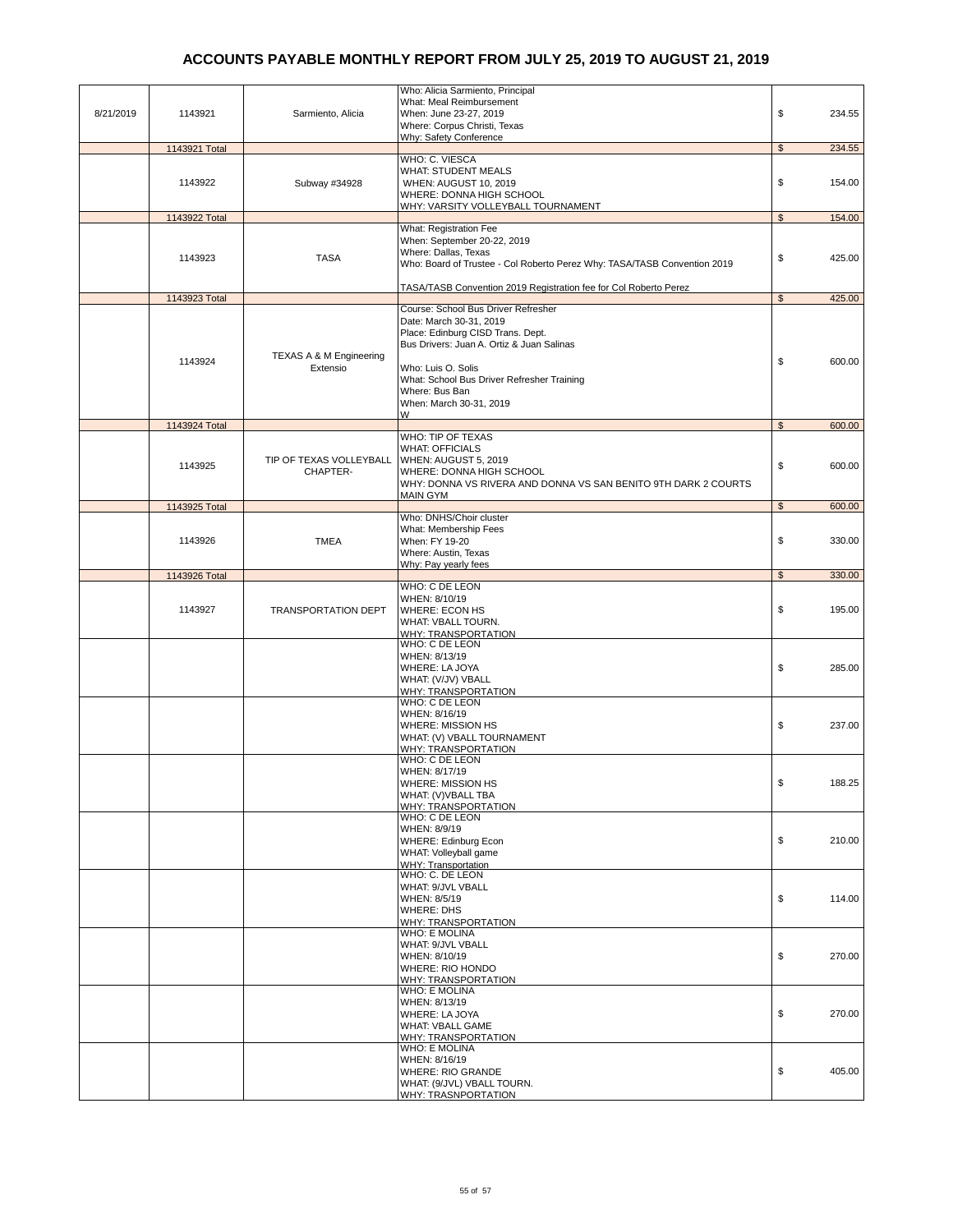| <b>WHO: E MOLINA</b><br>WHEN: 8/5/19<br>\$<br>8/21/2019<br><b>WHERE: E-E</b><br>1143927<br><b>TRANSPORTATION DEPT</b><br>WHAT: 9TH VBALL GAME<br><b>WHY: TRANSPORTATION</b><br>$\mathfrak{s}$<br>1143927 Total<br>Who: Art Teacher Licenses<br>What: Licenses for Visual Arts<br>When: August 2019<br>\$<br>1143928<br>The Art of Education University<br>Where: DHS Art Classrooms<br>Why: Will assist teachers to implement support and resources to assist with setup<br>planning<br>1143928 Total<br>$\mathfrak{s}$<br><b>WHO: DNHS STUDENTS</b><br>WHAT: TSI TESTING UNITS<br>\$<br>1143929<br>The College Board<br>WHEN: AUGUST 2019<br><b>WHERE: DNHS</b><br><u>WHY: ITEMS NEEDED FOR TSI TESTING FOR DNHS STUDENTS</u><br>$\mathfrak{S}$<br>1143929 Total<br>Who: ELAR Department<br>What: Professional Development<br>When: August 20, 2019<br>1143930<br>Trail of Breadcrumbs, LLC<br>\$<br>Where: ELAR Department<br>Why: Professional Development to be held on August 20, 2019 Andale Ya - Spanish<br><b>Grammar &amp; Composition</b><br>\$<br>1143930 Total<br>WHO: R. LEAL<br><b>WHAT: POWER SUPPLIES</b><br>WHEN: AUGUST 2019<br>Valley Scoreboards Sales &<br>1143931<br>\$<br>WHERE: BENNIE LAPRADE STADIUM<br>Service<br>WHY: THE SCOREBOARD NEEDS TO BE SERVICED FOR THE UP COMING<br>FOOTBALL SEASON AND ANY OTHER GAMES OR EVENTS<br>1143931 Total<br>$\mathfrak{S}$<br>Who: ELAR Director, Sylvia P. Vela<br>What: Meal Reimbursements<br>When: July 29-August 2, 2019<br>\$<br>1143932<br>Vela, Sylvia C.<br>Where: Kemah, Texas<br>Why: Meal Reimbursements for attendance at The Writing Academy held in Kemah,<br>Texas on July 29-August 2, 2019<br>$\mathfrak{S}$<br>1143932 Total<br>WHO: CHEROKEE CHARMERS DANCE TEAM WHAT: TEAM UNIORMS FOR THE<br>2019-2020 SCHOOL YEAR<br>\$<br>1143933<br>WEISSMAN<br>WHEN: SCHOOL YEAR 201-2020<br><b>WHERE: TODD MS</b><br><u>WHY: THE CHARMERS NEED NEW UNIFORMS FOR THE UP COMING YEAR</u><br>WHO: VETERANS MS DANCE<br><b>WHAT: COSTUMES</b><br>\$<br>WHEN: FALL 2019<br><b>WHERE: VETERANS MS</b><br>WHY: ITEMS AREA NEEDED FOR FALL 2019 COMPETTITONS<br>1143933 Total<br>\$<br>What: Coffee Bags<br>When: August 16, 2019<br>\$<br>1143934<br>Where: J.W. Caceres Elem.<br>Wal-Mart Community<br>Who: Teachers and Staff<br>Why: Teacher Work Day<br>WHAT: Student Incentive, The Balloon Buddy Electric Air Inflator<br>WHO: Karen Nieto, Principal<br>\$<br>WHEN: August 26, 2019<br>WHERE: JP LeNoir Elem.<br>WHY: Provide student recognition/celebration during the First Day of School.<br>1143934 Total<br>\$<br>WHO: C. DE LEON<br>WHAT: JV VBALL GAME<br><b>Whataburger Corporate</b><br>1143935<br>WHEN: 8/9/19<br>\$<br>Accounting<br>WHERE: ED. ECON<br>WHY: STUDENT MEAL<br>WHO: C. VIESCA<br><b>WHAT: STUDENT MEALS</b><br>\$<br>WHEN: AUGUST 19, 2019<br>WHERE: HARLINGEN CANO ACADEMY<br>WHY: 9TH LIGHT VOLLEYBALL GAME<br>1143935 Total<br>$\mathfrak{s}$<br>What: Meals<br>When: August 1-31, 2019<br>Where: Staff Development Room/Board Room<br>1143936<br>\$<br>Willie's Bar B Que<br>Why: Regular Board Room/Staff Development Room<br>Who: Board of Trustees - Eva C. Watts, Dr. Maricela Valdez, Col Roberto Perez, David<br>De Los Rios, Valentin Guerrero, Dr. Donna<br>Who: G. Ibarra<br>What: Lunch for Professional Development When: August 19, 2019<br>\$<br>Where: DNHS, Fine Arts<br>Why: All Fine Arts Staff will attend and have working lunch.<br>1143936 Total<br>\$<br>WHAT; LEASE PAYMENT<br>WHY: PER AGREEMENTS #020-0069329-002/003/004<br>1143937<br>\$<br>Xerox Financial Services LLC<br>WHEN: 7/30/19-8/29/19<br><b>WHERE: DONNA ISD</b> | 1143937 Total | WHO: CAMPUSES/DEPARTMENTS | $\mathfrak{L}$ | 14,214.74            |
|-------------------------------------------------------------------------------------------------------------------------------------------------------------------------------------------------------------------------------------------------------------------------------------------------------------------------------------------------------------------------------------------------------------------------------------------------------------------------------------------------------------------------------------------------------------------------------------------------------------------------------------------------------------------------------------------------------------------------------------------------------------------------------------------------------------------------------------------------------------------------------------------------------------------------------------------------------------------------------------------------------------------------------------------------------------------------------------------------------------------------------------------------------------------------------------------------------------------------------------------------------------------------------------------------------------------------------------------------------------------------------------------------------------------------------------------------------------------------------------------------------------------------------------------------------------------------------------------------------------------------------------------------------------------------------------------------------------------------------------------------------------------------------------------------------------------------------------------------------------------------------------------------------------------------------------------------------------------------------------------------------------------------------------------------------------------------------------------------------------------------------------------------------------------------------------------------------------------------------------------------------------------------------------------------------------------------------------------------------------------------------------------------------------------------------------------------------------------------------------------------------------------------------------------------------------------------------------------------------------------------------------------------------------------------------------------------------------------------------------------------------------------------------------------------------------------------------------------------------------------------------------------------------------------------------------------------------------------------------------------------------------------------------------------------------------------------------------------------------------------------------------------------------------------------------------------------------------------------------------------------------------------------------------------------------------------------------------------------------------------------------------------------------------------------------------------------------------------------------------------------------------------------------------------------------------------------------------------------------------------------------------------------------------------|---------------|---------------------------|----------------|----------------------|
|                                                                                                                                                                                                                                                                                                                                                                                                                                                                                                                                                                                                                                                                                                                                                                                                                                                                                                                                                                                                                                                                                                                                                                                                                                                                                                                                                                                                                                                                                                                                                                                                                                                                                                                                                                                                                                                                                                                                                                                                                                                                                                                                                                                                                                                                                                                                                                                                                                                                                                                                                                                                                                                                                                                                                                                                                                                                                                                                                                                                                                                                                                                                                                                                                                                                                                                                                                                                                                                                                                                                                                                                                                                                   |               |                           |                | 14,214.74            |
|                                                                                                                                                                                                                                                                                                                                                                                                                                                                                                                                                                                                                                                                                                                                                                                                                                                                                                                                                                                                                                                                                                                                                                                                                                                                                                                                                                                                                                                                                                                                                                                                                                                                                                                                                                                                                                                                                                                                                                                                                                                                                                                                                                                                                                                                                                                                                                                                                                                                                                                                                                                                                                                                                                                                                                                                                                                                                                                                                                                                                                                                                                                                                                                                                                                                                                                                                                                                                                                                                                                                                                                                                                                                   |               |                           |                | 873.57               |
|                                                                                                                                                                                                                                                                                                                                                                                                                                                                                                                                                                                                                                                                                                                                                                                                                                                                                                                                                                                                                                                                                                                                                                                                                                                                                                                                                                                                                                                                                                                                                                                                                                                                                                                                                                                                                                                                                                                                                                                                                                                                                                                                                                                                                                                                                                                                                                                                                                                                                                                                                                                                                                                                                                                                                                                                                                                                                                                                                                                                                                                                                                                                                                                                                                                                                                                                                                                                                                                                                                                                                                                                                                                                   |               |                           |                | 594.21               |
|                                                                                                                                                                                                                                                                                                                                                                                                                                                                                                                                                                                                                                                                                                                                                                                                                                                                                                                                                                                                                                                                                                                                                                                                                                                                                                                                                                                                                                                                                                                                                                                                                                                                                                                                                                                                                                                                                                                                                                                                                                                                                                                                                                                                                                                                                                                                                                                                                                                                                                                                                                                                                                                                                                                                                                                                                                                                                                                                                                                                                                                                                                                                                                                                                                                                                                                                                                                                                                                                                                                                                                                                                                                                   |               |                           |                | 279.36               |
|                                                                                                                                                                                                                                                                                                                                                                                                                                                                                                                                                                                                                                                                                                                                                                                                                                                                                                                                                                                                                                                                                                                                                                                                                                                                                                                                                                                                                                                                                                                                                                                                                                                                                                                                                                                                                                                                                                                                                                                                                                                                                                                                                                                                                                                                                                                                                                                                                                                                                                                                                                                                                                                                                                                                                                                                                                                                                                                                                                                                                                                                                                                                                                                                                                                                                                                                                                                                                                                                                                                                                                                                                                                                   |               |                           |                | 282.28               |
|                                                                                                                                                                                                                                                                                                                                                                                                                                                                                                                                                                                                                                                                                                                                                                                                                                                                                                                                                                                                                                                                                                                                                                                                                                                                                                                                                                                                                                                                                                                                                                                                                                                                                                                                                                                                                                                                                                                                                                                                                                                                                                                                                                                                                                                                                                                                                                                                                                                                                                                                                                                                                                                                                                                                                                                                                                                                                                                                                                                                                                                                                                                                                                                                                                                                                                                                                                                                                                                                                                                                                                                                                                                                   |               |                           |                | 192.50               |
|                                                                                                                                                                                                                                                                                                                                                                                                                                                                                                                                                                                                                                                                                                                                                                                                                                                                                                                                                                                                                                                                                                                                                                                                                                                                                                                                                                                                                                                                                                                                                                                                                                                                                                                                                                                                                                                                                                                                                                                                                                                                                                                                                                                                                                                                                                                                                                                                                                                                                                                                                                                                                                                                                                                                                                                                                                                                                                                                                                                                                                                                                                                                                                                                                                                                                                                                                                                                                                                                                                                                                                                                                                                                   |               |                           |                | 89.78                |
|                                                                                                                                                                                                                                                                                                                                                                                                                                                                                                                                                                                                                                                                                                                                                                                                                                                                                                                                                                                                                                                                                                                                                                                                                                                                                                                                                                                                                                                                                                                                                                                                                                                                                                                                                                                                                                                                                                                                                                                                                                                                                                                                                                                                                                                                                                                                                                                                                                                                                                                                                                                                                                                                                                                                                                                                                                                                                                                                                                                                                                                                                                                                                                                                                                                                                                                                                                                                                                                                                                                                                                                                                                                                   |               |                           |                | 97.64                |
|                                                                                                                                                                                                                                                                                                                                                                                                                                                                                                                                                                                                                                                                                                                                                                                                                                                                                                                                                                                                                                                                                                                                                                                                                                                                                                                                                                                                                                                                                                                                                                                                                                                                                                                                                                                                                                                                                                                                                                                                                                                                                                                                                                                                                                                                                                                                                                                                                                                                                                                                                                                                                                                                                                                                                                                                                                                                                                                                                                                                                                                                                                                                                                                                                                                                                                                                                                                                                                                                                                                                                                                                                                                                   |               |                           |                | 55.78                |
|                                                                                                                                                                                                                                                                                                                                                                                                                                                                                                                                                                                                                                                                                                                                                                                                                                                                                                                                                                                                                                                                                                                                                                                                                                                                                                                                                                                                                                                                                                                                                                                                                                                                                                                                                                                                                                                                                                                                                                                                                                                                                                                                                                                                                                                                                                                                                                                                                                                                                                                                                                                                                                                                                                                                                                                                                                                                                                                                                                                                                                                                                                                                                                                                                                                                                                                                                                                                                                                                                                                                                                                                                                                                   |               |                           |                | 2,007.24<br>41.86    |
|                                                                                                                                                                                                                                                                                                                                                                                                                                                                                                                                                                                                                                                                                                                                                                                                                                                                                                                                                                                                                                                                                                                                                                                                                                                                                                                                                                                                                                                                                                                                                                                                                                                                                                                                                                                                                                                                                                                                                                                                                                                                                                                                                                                                                                                                                                                                                                                                                                                                                                                                                                                                                                                                                                                                                                                                                                                                                                                                                                                                                                                                                                                                                                                                                                                                                                                                                                                                                                                                                                                                                                                                                                                                   |               |                           |                | 924.40               |
|                                                                                                                                                                                                                                                                                                                                                                                                                                                                                                                                                                                                                                                                                                                                                                                                                                                                                                                                                                                                                                                                                                                                                                                                                                                                                                                                                                                                                                                                                                                                                                                                                                                                                                                                                                                                                                                                                                                                                                                                                                                                                                                                                                                                                                                                                                                                                                                                                                                                                                                                                                                                                                                                                                                                                                                                                                                                                                                                                                                                                                                                                                                                                                                                                                                                                                                                                                                                                                                                                                                                                                                                                                                                   |               |                           |                | 1,082.84             |
|                                                                                                                                                                                                                                                                                                                                                                                                                                                                                                                                                                                                                                                                                                                                                                                                                                                                                                                                                                                                                                                                                                                                                                                                                                                                                                                                                                                                                                                                                                                                                                                                                                                                                                                                                                                                                                                                                                                                                                                                                                                                                                                                                                                                                                                                                                                                                                                                                                                                                                                                                                                                                                                                                                                                                                                                                                                                                                                                                                                                                                                                                                                                                                                                                                                                                                                                                                                                                                                                                                                                                                                                                                                                   |               |                           |                | 149.61               |
|                                                                                                                                                                                                                                                                                                                                                                                                                                                                                                                                                                                                                                                                                                                                                                                                                                                                                                                                                                                                                                                                                                                                                                                                                                                                                                                                                                                                                                                                                                                                                                                                                                                                                                                                                                                                                                                                                                                                                                                                                                                                                                                                                                                                                                                                                                                                                                                                                                                                                                                                                                                                                                                                                                                                                                                                                                                                                                                                                                                                                                                                                                                                                                                                                                                                                                                                                                                                                                                                                                                                                                                                                                                                   |               |                           |                | 149.61               |
|                                                                                                                                                                                                                                                                                                                                                                                                                                                                                                                                                                                                                                                                                                                                                                                                                                                                                                                                                                                                                                                                                                                                                                                                                                                                                                                                                                                                                                                                                                                                                                                                                                                                                                                                                                                                                                                                                                                                                                                                                                                                                                                                                                                                                                                                                                                                                                                                                                                                                                                                                                                                                                                                                                                                                                                                                                                                                                                                                                                                                                                                                                                                                                                                                                                                                                                                                                                                                                                                                                                                                                                                                                                                   |               |                           |                | 1,199.00             |
|                                                                                                                                                                                                                                                                                                                                                                                                                                                                                                                                                                                                                                                                                                                                                                                                                                                                                                                                                                                                                                                                                                                                                                                                                                                                                                                                                                                                                                                                                                                                                                                                                                                                                                                                                                                                                                                                                                                                                                                                                                                                                                                                                                                                                                                                                                                                                                                                                                                                                                                                                                                                                                                                                                                                                                                                                                                                                                                                                                                                                                                                                                                                                                                                                                                                                                                                                                                                                                                                                                                                                                                                                                                                   |               |                           |                | 1,199.00             |
|                                                                                                                                                                                                                                                                                                                                                                                                                                                                                                                                                                                                                                                                                                                                                                                                                                                                                                                                                                                                                                                                                                                                                                                                                                                                                                                                                                                                                                                                                                                                                                                                                                                                                                                                                                                                                                                                                                                                                                                                                                                                                                                                                                                                                                                                                                                                                                                                                                                                                                                                                                                                                                                                                                                                                                                                                                                                                                                                                                                                                                                                                                                                                                                                                                                                                                                                                                                                                                                                                                                                                                                                                                                                   |               |                           |                | 4,645.00             |
|                                                                                                                                                                                                                                                                                                                                                                                                                                                                                                                                                                                                                                                                                                                                                                                                                                                                                                                                                                                                                                                                                                                                                                                                                                                                                                                                                                                                                                                                                                                                                                                                                                                                                                                                                                                                                                                                                                                                                                                                                                                                                                                                                                                                                                                                                                                                                                                                                                                                                                                                                                                                                                                                                                                                                                                                                                                                                                                                                                                                                                                                                                                                                                                                                                                                                                                                                                                                                                                                                                                                                                                                                                                                   |               |                           |                | 4,645.00             |
|                                                                                                                                                                                                                                                                                                                                                                                                                                                                                                                                                                                                                                                                                                                                                                                                                                                                                                                                                                                                                                                                                                                                                                                                                                                                                                                                                                                                                                                                                                                                                                                                                                                                                                                                                                                                                                                                                                                                                                                                                                                                                                                                                                                                                                                                                                                                                                                                                                                                                                                                                                                                                                                                                                                                                                                                                                                                                                                                                                                                                                                                                                                                                                                                                                                                                                                                                                                                                                                                                                                                                                                                                                                                   |               |                           |                | 3,500.00             |
|                                                                                                                                                                                                                                                                                                                                                                                                                                                                                                                                                                                                                                                                                                                                                                                                                                                                                                                                                                                                                                                                                                                                                                                                                                                                                                                                                                                                                                                                                                                                                                                                                                                                                                                                                                                                                                                                                                                                                                                                                                                                                                                                                                                                                                                                                                                                                                                                                                                                                                                                                                                                                                                                                                                                                                                                                                                                                                                                                                                                                                                                                                                                                                                                                                                                                                                                                                                                                                                                                                                                                                                                                                                                   |               |                           |                | 3,500.00<br>3.500.00 |
|                                                                                                                                                                                                                                                                                                                                                                                                                                                                                                                                                                                                                                                                                                                                                                                                                                                                                                                                                                                                                                                                                                                                                                                                                                                                                                                                                                                                                                                                                                                                                                                                                                                                                                                                                                                                                                                                                                                                                                                                                                                                                                                                                                                                                                                                                                                                                                                                                                                                                                                                                                                                                                                                                                                                                                                                                                                                                                                                                                                                                                                                                                                                                                                                                                                                                                                                                                                                                                                                                                                                                                                                                                                                   |               |                           |                | 3,500.00             |
|                                                                                                                                                                                                                                                                                                                                                                                                                                                                                                                                                                                                                                                                                                                                                                                                                                                                                                                                                                                                                                                                                                                                                                                                                                                                                                                                                                                                                                                                                                                                                                                                                                                                                                                                                                                                                                                                                                                                                                                                                                                                                                                                                                                                                                                                                                                                                                                                                                                                                                                                                                                                                                                                                                                                                                                                                                                                                                                                                                                                                                                                                                                                                                                                                                                                                                                                                                                                                                                                                                                                                                                                                                                                   |               |                           |                | 2,364.75             |
|                                                                                                                                                                                                                                                                                                                                                                                                                                                                                                                                                                                                                                                                                                                                                                                                                                                                                                                                                                                                                                                                                                                                                                                                                                                                                                                                                                                                                                                                                                                                                                                                                                                                                                                                                                                                                                                                                                                                                                                                                                                                                                                                                                                                                                                                                                                                                                                                                                                                                                                                                                                                                                                                                                                                                                                                                                                                                                                                                                                                                                                                                                                                                                                                                                                                                                                                                                                                                                                                                                                                                                                                                                                                   |               |                           |                | 190.50               |